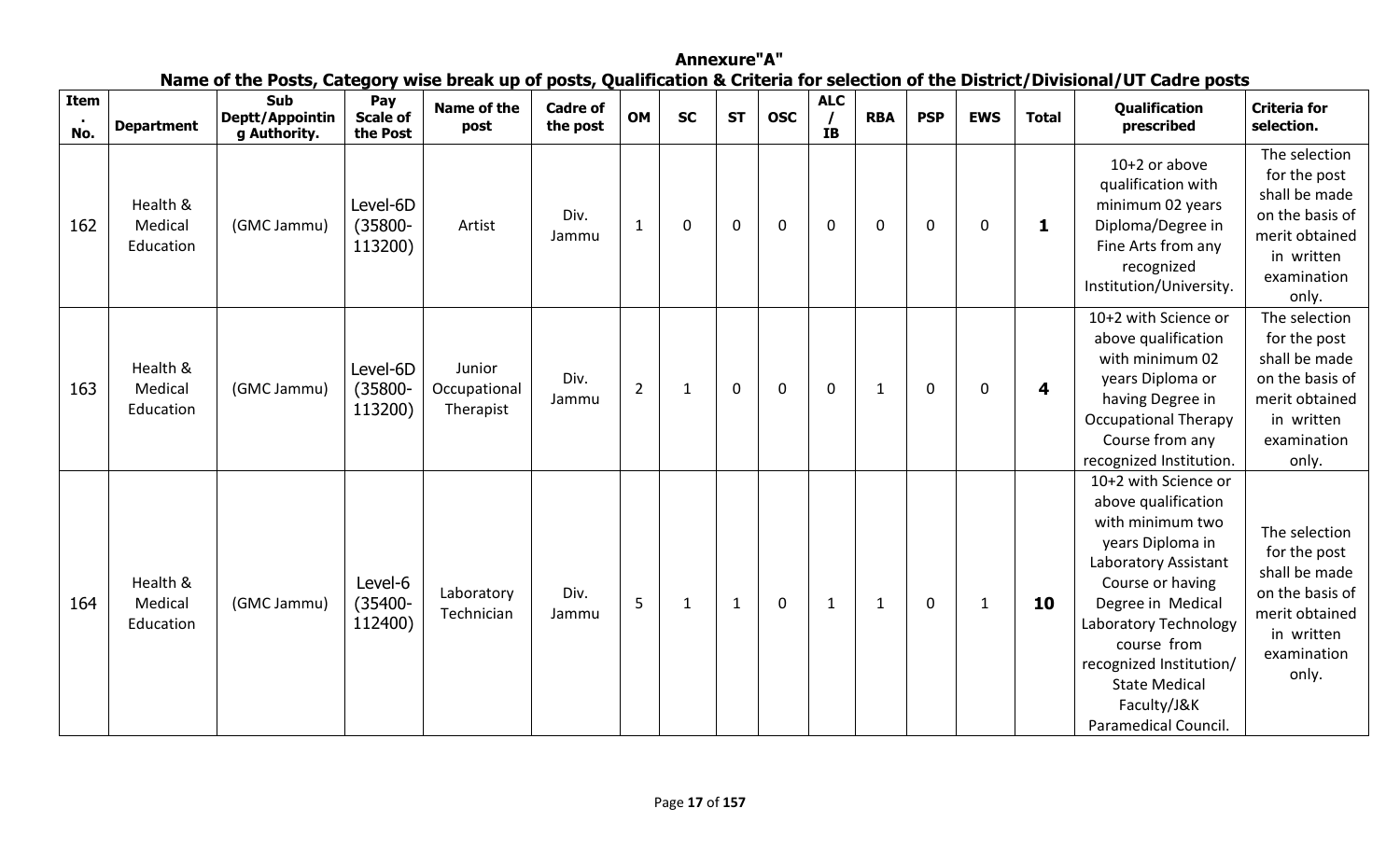| 165 | Health &<br>Medical<br>Education | (GMC Jammu) | Level-6<br>$(35400 -$<br>112400) | E.C.G<br>Technician                                                                                                                           | Div.<br>Jammu | 5              | 1            | $\mathbf{1}$ | $\mathbf 0$ | $\mathbf 1$ | $\mathbf{1}$ | $\mathbf 0$ | 1           | 10                      | $10+2$ or above<br>qualification with<br>Diploma in ECG from<br>any recognized<br>Institute/State Medical<br>Faculty.                                                                                                                                                      | The selection<br>for the post<br>shall be made<br>on the basis of<br>merit obtained<br>in written<br>examination<br>only. |
|-----|----------------------------------|-------------|----------------------------------|-----------------------------------------------------------------------------------------------------------------------------------------------|---------------|----------------|--------------|--------------|-------------|-------------|--------------|-------------|-------------|-------------------------|----------------------------------------------------------------------------------------------------------------------------------------------------------------------------------------------------------------------------------------------------------------------------|---------------------------------------------------------------------------------------------------------------------------|
| 166 | Health &<br>Medical<br>Education | (GMC Jammu) | Level-6<br>$(35400 -$<br>112400) | Junior<br>Physiotherapi<br>st                                                                                                                 | Div.<br>Jammu | $\mathbf{1}$   | 1            | $\mathbf 0$  | $\mathbf 0$ | $\mathbf 0$ | 1            | $\Omega$    | $\Omega$    | 3                       | $10+2$ with<br>Diploma/Degree in<br>Physiotherapy from<br>any recognized<br>institution.                                                                                                                                                                                   | The selection<br>for the post<br>shall be made<br>on the basis of<br>merit obtained<br>in written<br>examination<br>only. |
| 167 | Health &<br>Medical<br>Education | (GMC Jammu) | Level-6<br>$(35400 -$<br>112400) | X-Ray<br>Technician/R<br>adiology<br>Technologist/<br>Junior<br>Radiology<br>Technician/R<br>adiology<br>Technician/C<br>T Scan<br>Technician | Div.<br>Jammu | $\overline{4}$ | $\mathbf{1}$ | $\mathbf{1}$ | $\mathbf 0$ | $\mathbf 0$ | $\mathbf 1$  | 0           | $\mathbf 0$ | $\overline{\mathbf{z}}$ | 10+2 with Science or<br>above qualification<br>with minimum two<br>years Diploma in X-ray<br>Assistant Course or<br>having Degree in X-ray<br>Technology/Radiograp<br>hy Course from any<br>recognized<br>Institution/State<br>Medical Faculty/J&K<br>Paramedical Council. | The selection<br>for the post<br>shall be made<br>on the basis of<br>merit obtained<br>in written<br>examination<br>only. |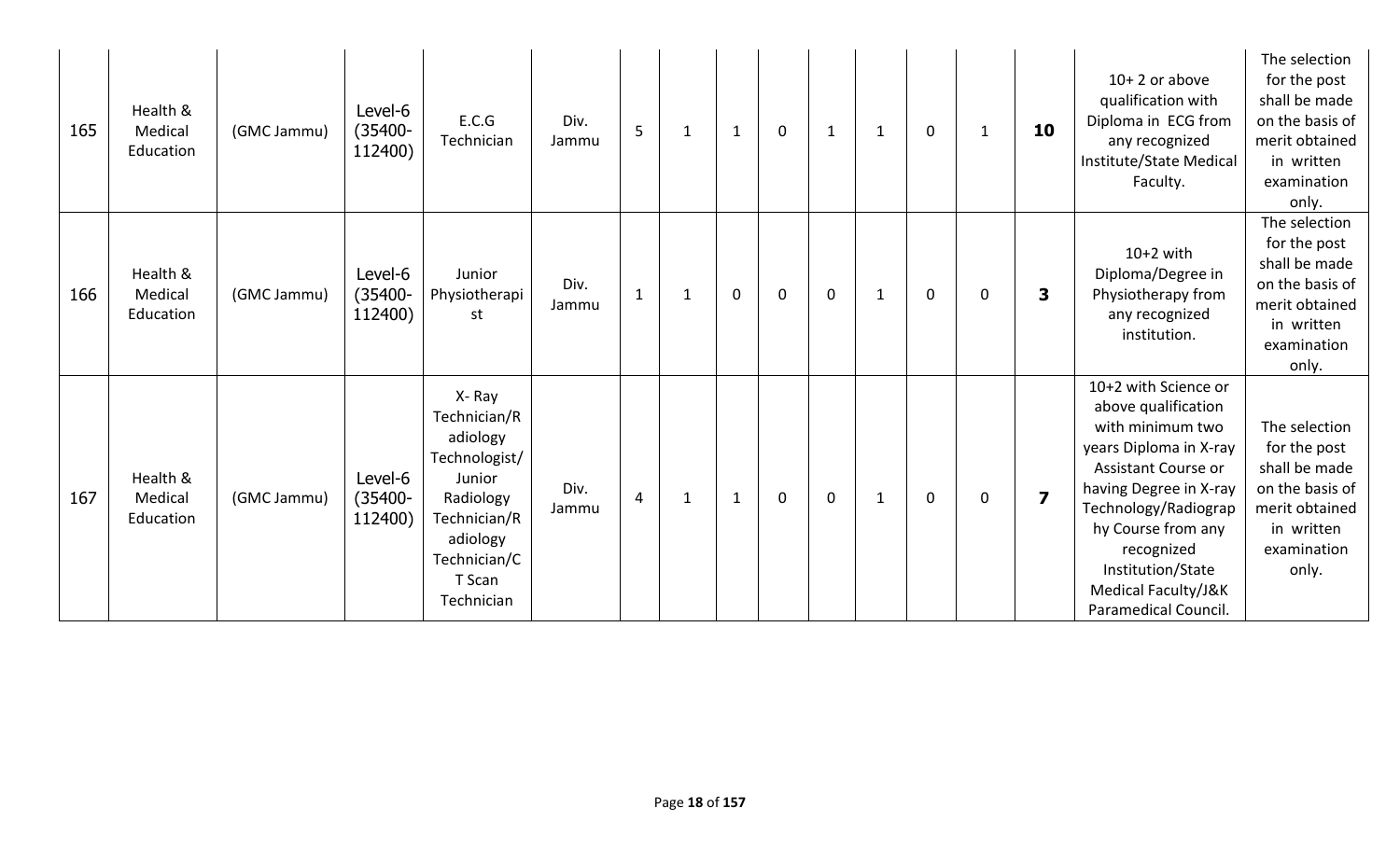| 168 | Health &<br>Medical<br>Education | (GMC Jammu) | Level-6<br>$(35400 -$<br>112400)  | Junior<br>Radiotherapy<br>Technician | Div.<br>Jammu | $\mathbf{1}$ | 0            | $\mathbf{0}$ | $\mathbf 0$ | $\mathbf 0$ | 0            | 0           | $\mathbf 0$ | $\mathbf{1}$ | 10+2 with Science or<br>above qualification<br>with minimum two<br>years Diploma/Degree<br>in Radiation Therapy<br><b>Technology Course</b><br>from any recognized<br>Institution/State<br>Medical Faculty/J&K<br>Paramedical Council.      | The selection<br>for the post<br>shall be made<br>on the basis of<br>merit obtained<br>in written<br>examination<br>only.                                                                                                      |
|-----|----------------------------------|-------------|-----------------------------------|--------------------------------------|---------------|--------------|--------------|--------------|-------------|-------------|--------------|-------------|-------------|--------------|---------------------------------------------------------------------------------------------------------------------------------------------------------------------------------------------------------------------------------------------|--------------------------------------------------------------------------------------------------------------------------------------------------------------------------------------------------------------------------------|
| 169 | Health &<br>Medical<br>Education | (GMC Jammu) | Level 6B<br>$(35600 -$<br>112800) | Junior<br>Stenographer               | Div.<br>Jammu | $\mathbf{1}$ | $\mathbf{1}$ | $\mathbf 0$  | $\mathbf 0$ | $\mathbf 0$ | $\mathbf{1}$ | $\mathbf 0$ | $\mathbf 0$ | 3            | <b>Graduation from</b><br>recognized University<br>with 65 words of<br>speed in shorthand<br>and 35 words in typing<br>speed per minute with<br>six months certificate<br>course in Computer<br>Application from a<br>recognized Institute. | Skill Test = $40$<br>points<br>Written<br>Examination/CB<br>$T = 60$ points<br>(The marks<br>obtained in the<br>Skill Test shall<br>be<br>proportionately<br>allotted against<br>40 points<br>earmarked for<br>the Skill Test) |
| 170 | Health &<br>Medical<br>Education | (GMC Jammu) | Level-5<br>$(29200 -$<br>92300)   | Steno Typist                         | Div.<br>Jammu | $\mathbf{1}$ | 0            | $\mathbf{0}$ | $\mathbf 0$ | $\mathbf 0$ | 0            | 0           | $\mathbf 0$ | $\mathbf{1}$ | Graduation from<br>recognized University<br>with 65 words of<br>speed in shorthand<br>and 35 words in typing<br>speed per minute with<br>six months certificate<br>course in Computer<br>Application from a<br>recognized Institute.        | Skill Test = $40$<br>points<br>Written<br>Examination/CB<br>$T = 60$ points<br>(The marks<br>obtained in the<br>Skill Test shall<br>be<br>proportionately<br>allotted against                                                  |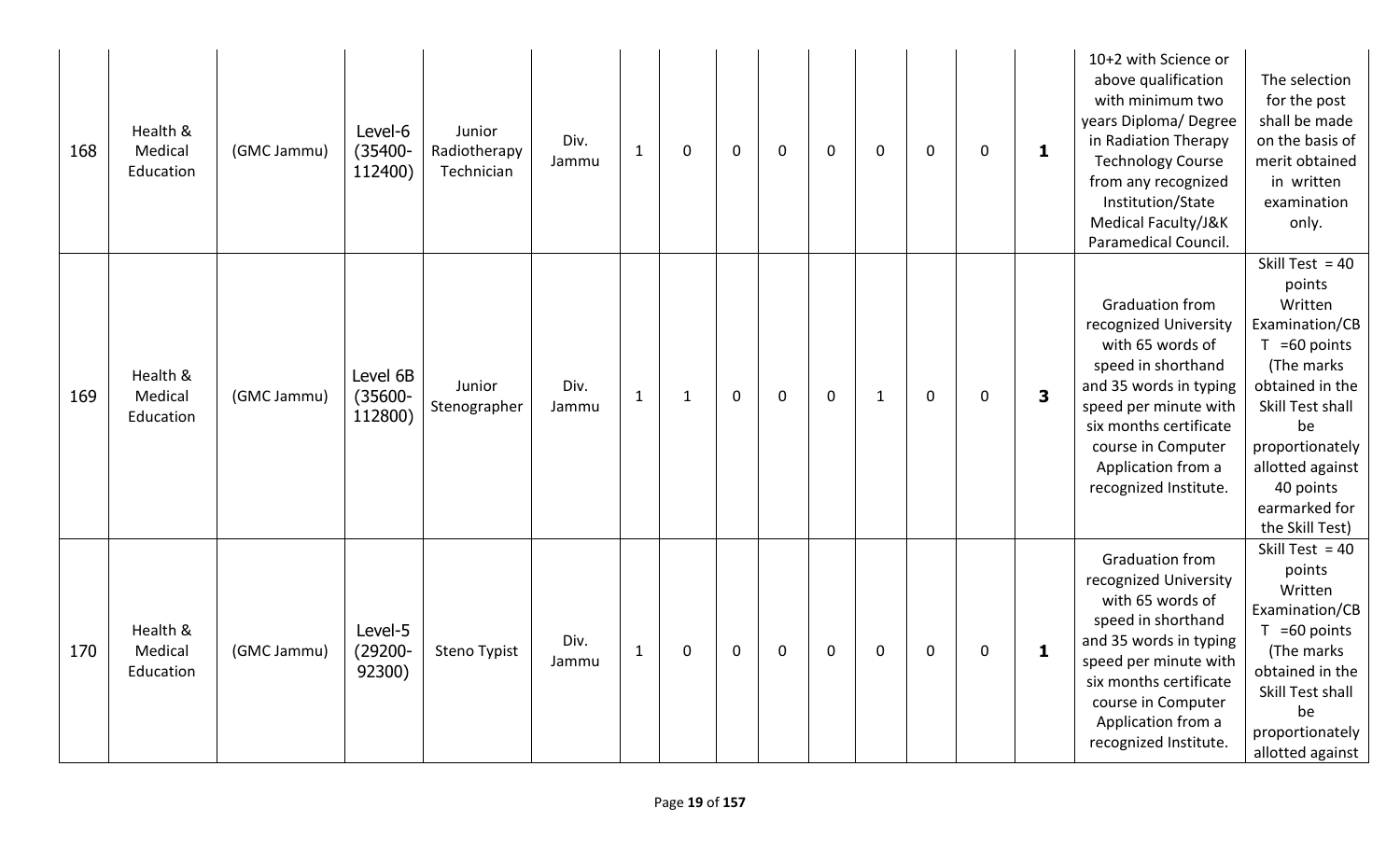|     |                                  |             |                                 |                                                    |               |                |              |             |             |             |              |             |             |              |                                                                                                                                                                                                                                        | 40 points<br>earmarked for<br>the Skill Test)                                                                             |
|-----|----------------------------------|-------------|---------------------------------|----------------------------------------------------|---------------|----------------|--------------|-------------|-------------|-------------|--------------|-------------|-------------|--------------|----------------------------------------------------------------------------------------------------------------------------------------------------------------------------------------------------------------------------------------|---------------------------------------------------------------------------------------------------------------------------|
| 171 | Health &<br>Medical<br>Education | (GMC Jammu) | Level-4<br>$(25500 -$<br>81100) | Junior<br>Theatre<br>Assistant                     | Div.<br>Jammu | $\overline{3}$ | $\mathbf{1}$ | $\mathbf 0$ | $\mathbf 0$ | $\mathbf 0$ | $\mathbf{1}$ | $\mathbf 0$ | $\mathbf 0$ | 5            | 10+2 with Science or<br>above qualification<br>with minimum two<br>years Diploma/Degree<br>in Operation Theatre<br><b>Technology Course</b><br>from any recognized<br>Institution/State<br>Medical Faculty/J&K<br>Paramedical Council. | The selection<br>for the post<br>shall be made<br>on the basis of<br>merit obtained<br>in written<br>examination<br>only. |
| 172 | Health &<br>Medical<br>Education | (GMC Jammu) | Level-4<br>$(25500 -$<br>81100) | Paramedical<br>Assistant(Der<br>matology)          | Div.<br>Jammu | $\mathbf{1}$   | 0            | $\mathbf 0$ | $\mathbf 0$ | $\mathbf 0$ | $\mathbf 0$  | $\mathbf 0$ | $\mathbf 0$ | $\mathbf{1}$ | 10+2 with diploma in<br>Leprosy from any<br>recognized institute.                                                                                                                                                                      | The selection<br>for the post<br>shall be made<br>on the basis of<br>merit obtained<br>in written<br>examination<br>only. |
| 173 | Health &<br>Medical<br>Education | (GMC Jammu) | Level-4<br>$(25500 -$<br>81100) | Junior Staff<br>Nurse/Junior<br><b>Grade Nurse</b> | Div.<br>Jammu | 175            | 28           | 35          | 14          | 14          | 35           | 14          | 35          | 350          | Diploma in General<br>Nursing &<br>Midwifery/B.Sc.<br>Nursing from any<br>recognized<br>Institution/State                                                                                                                              | The selection<br>for the post<br>shall be made<br>on the basis of<br>merit obtained<br>in written                         |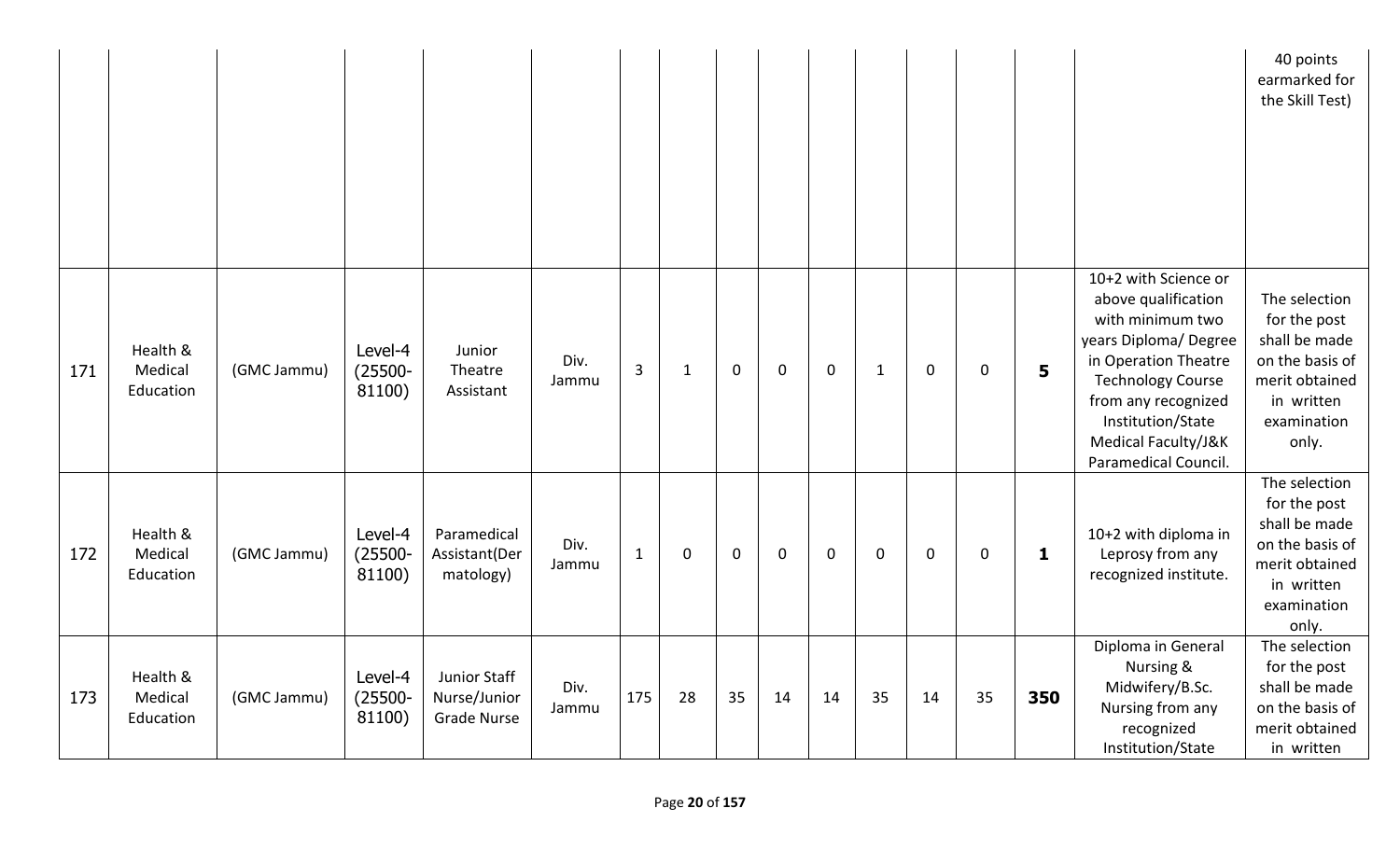|     |                                  |             |                                 |                       |               |              |                |                |              |              |                |              |                |                         | Medical Faculty/J&K<br>Paramedical Council.                                                                                                                                                                              | examination<br>only.                                                                                                      |
|-----|----------------------------------|-------------|---------------------------------|-----------------------|---------------|--------------|----------------|----------------|--------------|--------------|----------------|--------------|----------------|-------------------------|--------------------------------------------------------------------------------------------------------------------------------------------------------------------------------------------------------------------------|---------------------------------------------------------------------------------------------------------------------------|
| 174 | Health &<br>Medical<br>Education | (GMC Jammu) | Level-4<br>$(25500 -$<br>81100) | Carpenter             | Div.<br>Jammu | $\mathbf{1}$ | $\mathbf{1}$   | $\mathbf 0$    | $\mathbf 0$  | $\mathbf 0$  | $\mathbf{1}$   | $\mathbf 0$  | 0              | $\overline{\mathbf{3}}$ | Minimum Matric and<br>Maximum 10+2 from<br>any recognized Board<br>with Certificate Course<br>in Carpentary Trade<br>from ITI.                                                                                           | The selection<br>for the post<br>shall be made<br>on the basis of<br>merit obtained<br>in written<br>examination<br>only. |
| 175 | Health &<br>Medical<br>Education | (GMC Jammu) | Level-4<br>$(25500 -$<br>81100) | X-Ray<br>Assistant    | Div.<br>Jammu | 10           | $\overline{2}$ | $\overline{2}$ | $\mathbf{1}$ | $\mathbf{1}$ | $\overline{2}$ | $\mathbf{1}$ | $\overline{2}$ | 21                      | 10+2 with Science or<br>above qualification<br>with minimum two<br>years Diploma in X-<br>Ray Assistant Course<br>or having Degree in X-<br>Ray<br>Technology/Radiograp<br>hy Course from any<br>recognized Institution. | The selection<br>for the post<br>shall be made<br>on the basis of<br>merit obtained<br>in written<br>examination<br>only. |
| 176 | Health &<br>Medical<br>Education | (GMC Jammu) | Level-4<br>$(25500 -$<br>81100) | Telephone<br>Operator | Div.<br>Jammu | $\mathbf{1}$ | 0              | $\mathbf 0$    | $\mathbf 0$  | $\mathbf 0$  | 0              | $\mathbf 0$  | 0              | 1                       | $10 + 2$ or above<br>qualification with 02<br>years Diploma/Degree<br>in Electronics and<br>Communication from<br>any recognized<br>institution.                                                                         | The selection<br>for the post<br>shall be made<br>on the basis of<br>merit obtained<br>in written<br>examination<br>only. |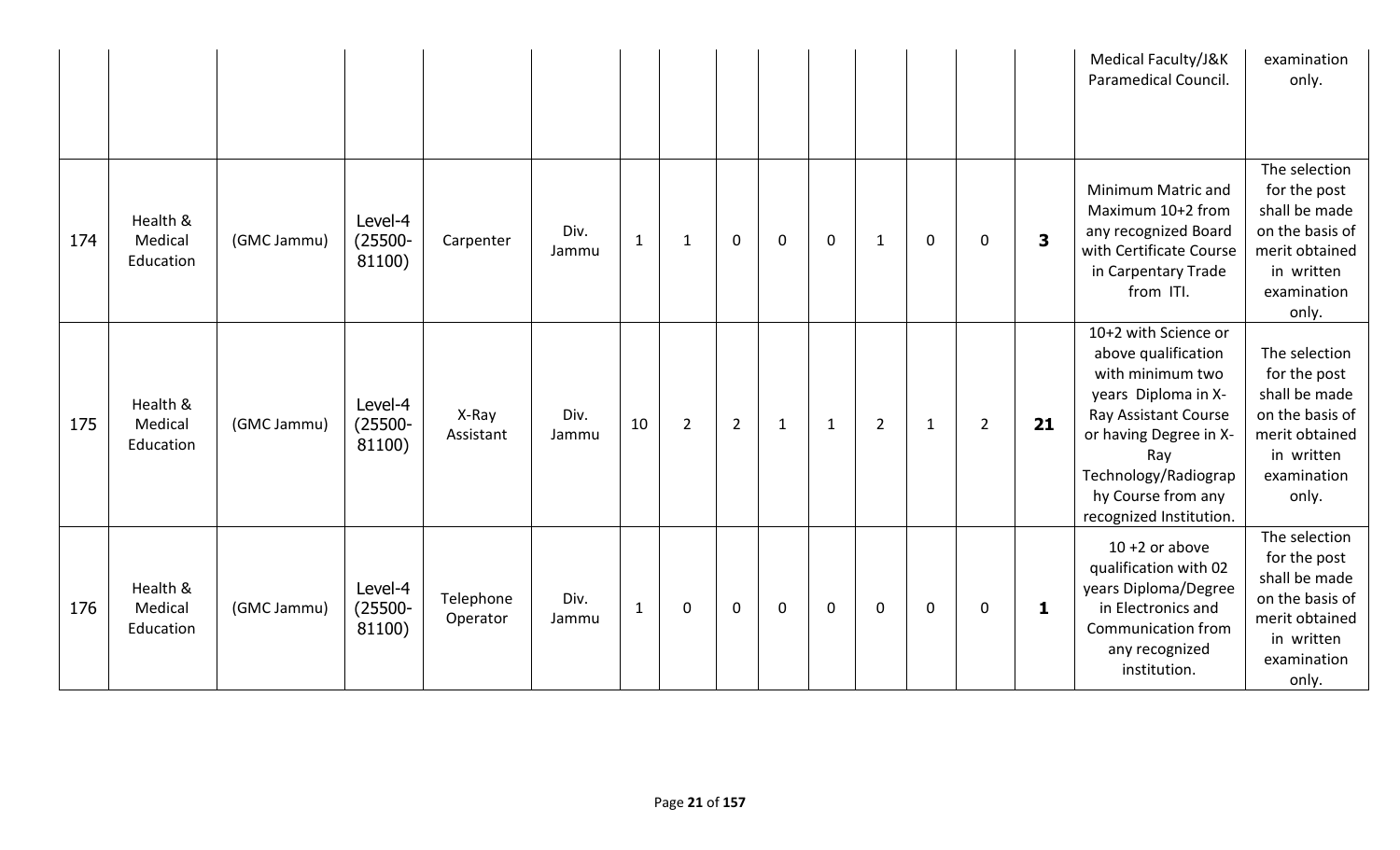| 177 | Health &<br>Medical<br>Education | (GMC Jammu) | Level-4<br>$(25500 -$<br>81100) | Senior<br>Laboratory<br>Assistant             | Div.<br>Jammu | 5            | 1            | $\mathbf{1}$   | $\mathbf 0$  | $\mathbf{1}$ | $\mathbf{1}$   | $\mathbf 0$  | $\mathbf{1}$ | 10 | $10 + 2$ with two years<br>diploma in Medical<br>Assistant Course or<br>having degree in<br>Laborotary Technology<br>Course from any<br>recognized<br>Institution/State<br>Medical Faculty/J&K<br>Paramedical Council. | The selection<br>for the post<br>shall be made<br>on the basis of<br>merit obtained<br>in written<br>examination<br>only. |
|-----|----------------------------------|-------------|---------------------------------|-----------------------------------------------|---------------|--------------|--------------|----------------|--------------|--------------|----------------|--------------|--------------|----|------------------------------------------------------------------------------------------------------------------------------------------------------------------------------------------------------------------------|---------------------------------------------------------------------------------------------------------------------------|
| 178 | Health &<br>Medical<br>Education | (GMC Jammu) | Level-4<br>$(25500 -$<br>81100) | Library<br>Assistant                          | Div.<br>Jammu | $\mathbf{1}$ | $\mathbf{1}$ | $\Omega$       | $\mathbf 0$  | $\mathbf 0$  | $\mathbf{1}$   | $\mathbf 0$  | $\mathbf 0$  | 3  | Bachelors Degree in<br>Library Science.                                                                                                                                                                                | The selection<br>for the post<br>shall be made<br>on the basis of<br>merit obtained<br>in written<br>examination<br>only. |
| 179 | Health &<br>Medical<br>Education | (GMC Jammu) | Level-4<br>$(25500 -$<br>81100) | Medical<br>Record<br>Technician               | Div.<br>Jammu | 6            | $\mathbf{1}$ | $\mathbf{1}$   | $\mathbf 0$  | $\mathbf{1}$ | $\overline{2}$ | $\mathbf 0$  | $\mathbf{1}$ | 12 | $10+2$ or above<br>qualification with<br>Diploma in Medical<br><b>Record Technician</b><br>course from any<br>recognized Institute.                                                                                    | The selection<br>for the post<br>shall be made<br>on the basis of<br>merit obtained<br>in written<br>examination<br>only. |
| 180 | Health &<br>Medical<br>Education | (GMC Jammu) | Level-4<br>$(25500 -$<br>81100) | Junior<br>Pharmacist/<br>Medical<br>Assistant | Div.<br>Jammu | 17           | 3            | $\overline{3}$ | $\mathbf{1}$ | $\mathbf{1}$ | 3              | $\mathbf{1}$ | 3            | 32 | 10+2 or above<br>qualification with<br>Medical<br>Assistant/Pharmicist<br>training from<br>recognized institute.                                                                                                       | The selection<br>for the post<br>shall be made<br>on the basis of<br>merit obtained<br>in written<br>examination<br>only. |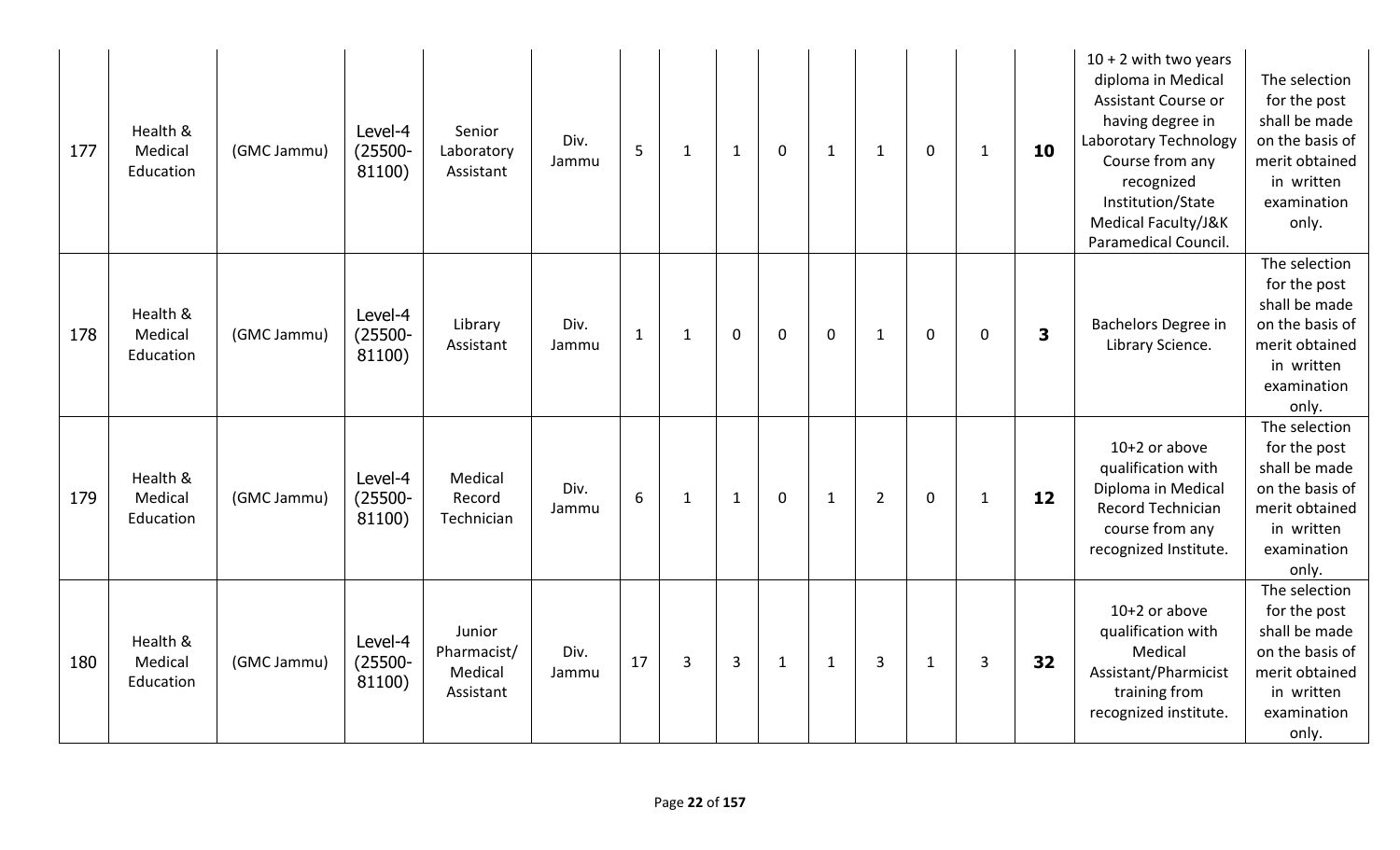| 181 | Health &<br>Medical<br>Education | (GMC Jammu) | Level-4<br>$(25500 -$<br>81100) | Junior<br>Assistant | Div.<br>Jammu | 14             | 3            | $\overline{3}$ | $\mathbf{1}$     | $\mathbf{1}$ | 3            | $\mathbf{1}$ | $\overline{2}$ | 28 | Graduation from any<br>recognized University<br>with knowledge of<br>type writing having not<br>less than 35 words<br>speed per minute with<br>six months certificate<br>course in Computer<br>Application from any<br>recognized Institute. | Skill Test = $20$<br>points<br>Written<br>Examination/CB<br>$T = 80$ points<br>(The marks<br>obtained in the<br>Type Test shall<br>be<br>proportionately<br>allotted against<br>20 points<br>earmarked for<br>the Type Test)                          |
|-----|----------------------------------|-------------|---------------------------------|---------------------|---------------|----------------|--------------|----------------|------------------|--------------|--------------|--------------|----------------|----|----------------------------------------------------------------------------------------------------------------------------------------------------------------------------------------------------------------------------------------------|-------------------------------------------------------------------------------------------------------------------------------------------------------------------------------------------------------------------------------------------------------|
| 182 | Health &<br>Medical<br>Education | (GMC Jammu) | Level-4<br>$(25500 -$<br>81100) | Driver-II           | Div.<br>Jammu | $\overline{3}$ | 1            | $\mathbf 0$    | $\boldsymbol{0}$ | $\mathbf 0$  | -1           | $\mathbf 0$  | $\mathbf 0$    | 5  | Minimum Matric and<br>Maximum 10+2 from<br>any recognized Board<br>with having valid<br>HGV/PSV driving<br>license.                                                                                                                          | The selection<br>for the post<br>shall be made<br>on the basis of<br>merit obtained<br>in the written<br>examination<br>only. The<br>candidate shall<br>have to qualify<br>Driving Test to<br>be eligible to<br>appear for<br>written<br>examination. |
| 183 | Health &<br>Medical<br>Education | (GMC Jammu) | Level-2<br>$(19900 -$<br>63200) | Receptionist        | Div.<br>Jammu | $\overline{1}$ | $\mathbf{1}$ | $\mathbf 0$    | $\mathbf 0$      | $\mathbf 0$  | $\mathbf{1}$ | $\mathbf 0$  | $\mathbf 0$    | 3  | $10 + 2$ with<br>Degree/Diploma in<br><b>Hotel Management</b><br>from any recognized<br>Institution.                                                                                                                                         | The selection<br>for the post<br>shall be made<br>on the basis of<br>merit obtained<br>in written                                                                                                                                                     |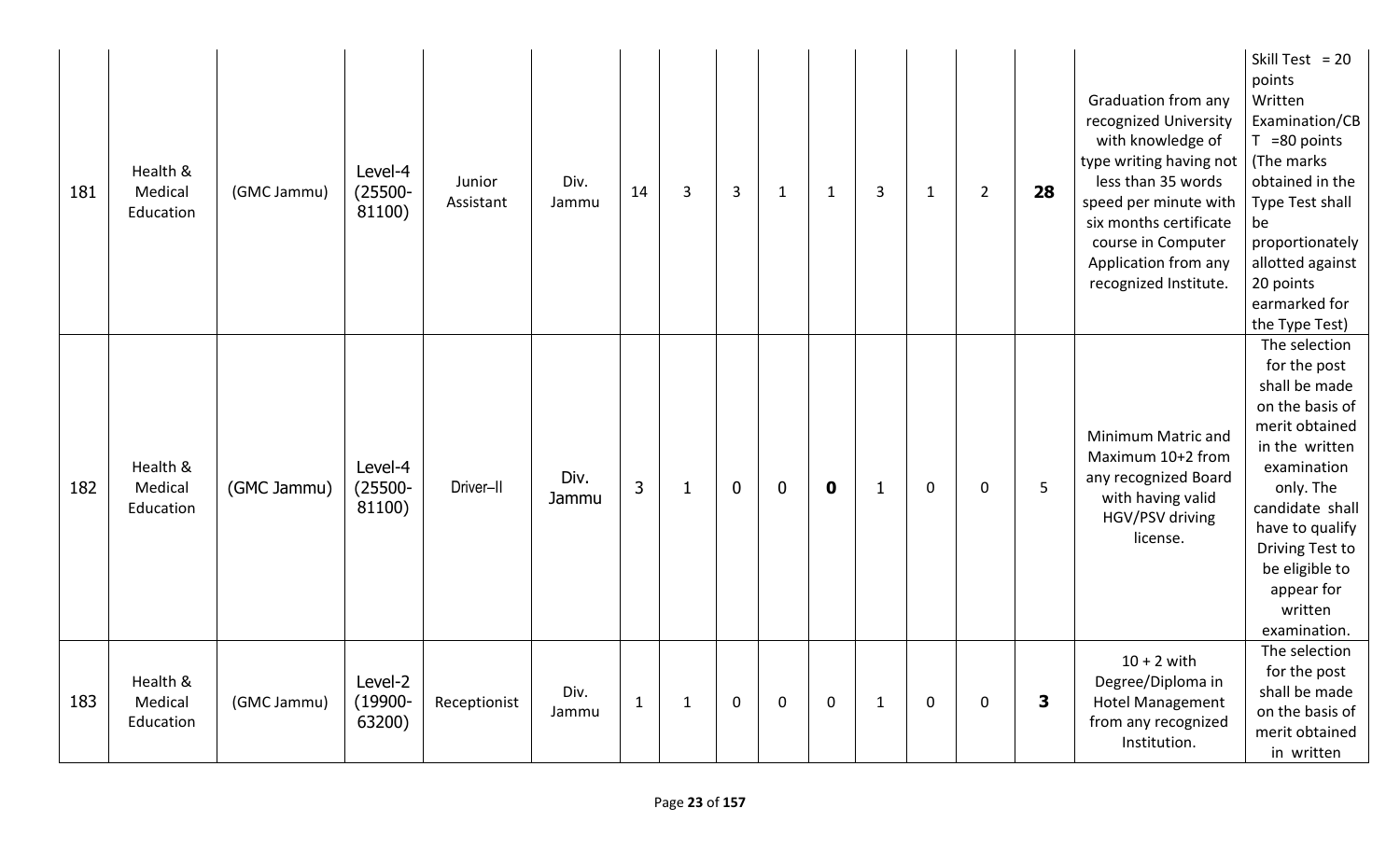|     |                                  |             |                                 |                        |               |                 |              |              |             |              |              |   |              |                         |                                                                                                                                                       | examination<br>only.                                                                                                                                                                                                                                  |
|-----|----------------------------------|-------------|---------------------------------|------------------------|---------------|-----------------|--------------|--------------|-------------|--------------|--------------|---|--------------|-------------------------|-------------------------------------------------------------------------------------------------------------------------------------------------------|-------------------------------------------------------------------------------------------------------------------------------------------------------------------------------------------------------------------------------------------------------|
| 184 | Health &<br>Medical<br>Education | (GMC Jammu) | Level-2<br>$(19900 -$<br>63200) | Driver-I               | Div.<br>Jammu | 4               | $\mathbf{1}$ | $\mathbf{1}$ | $\mathbf 0$ | $\mathbf 0$  | $\mathbf{1}$ | 0 | $\mathbf 0$  | $\overline{\mathbf{z}}$ | Minimum Matric and<br>Maximum 10+2 from<br>any recognized Board<br>having valid HGV/PSV<br>driving license.                                           | The selection<br>for the post<br>shall be made<br>on the basis of<br>merit obtained<br>in the written<br>examination<br>only. The<br>candidate shall<br>have to qualify<br>Driving Test to<br>be eligible to<br>appear for<br>written<br>examination. |
| 185 | Health &<br>Medical<br>Education | (GMC Jammu) | Level-2<br>$(19900 -$<br>63200) | Junior Store<br>Keeper | Div.<br>Jammu | $5\overline{)}$ | $\mathbf{1}$ | $\mathbf{1}$ | $\mathbf 0$ | $\mathbf{1}$ | $\mathbf{1}$ | 0 | $\mathbf{1}$ | 10                      | Graduation from any<br>recognized University<br>with six months<br>certificate course<br><b>Computer Application</b><br>from recognized<br>institute. | The selection<br>for the post<br>shall be made<br>on the basis of<br>merit obtained<br>in written<br>examination<br>only.                                                                                                                             |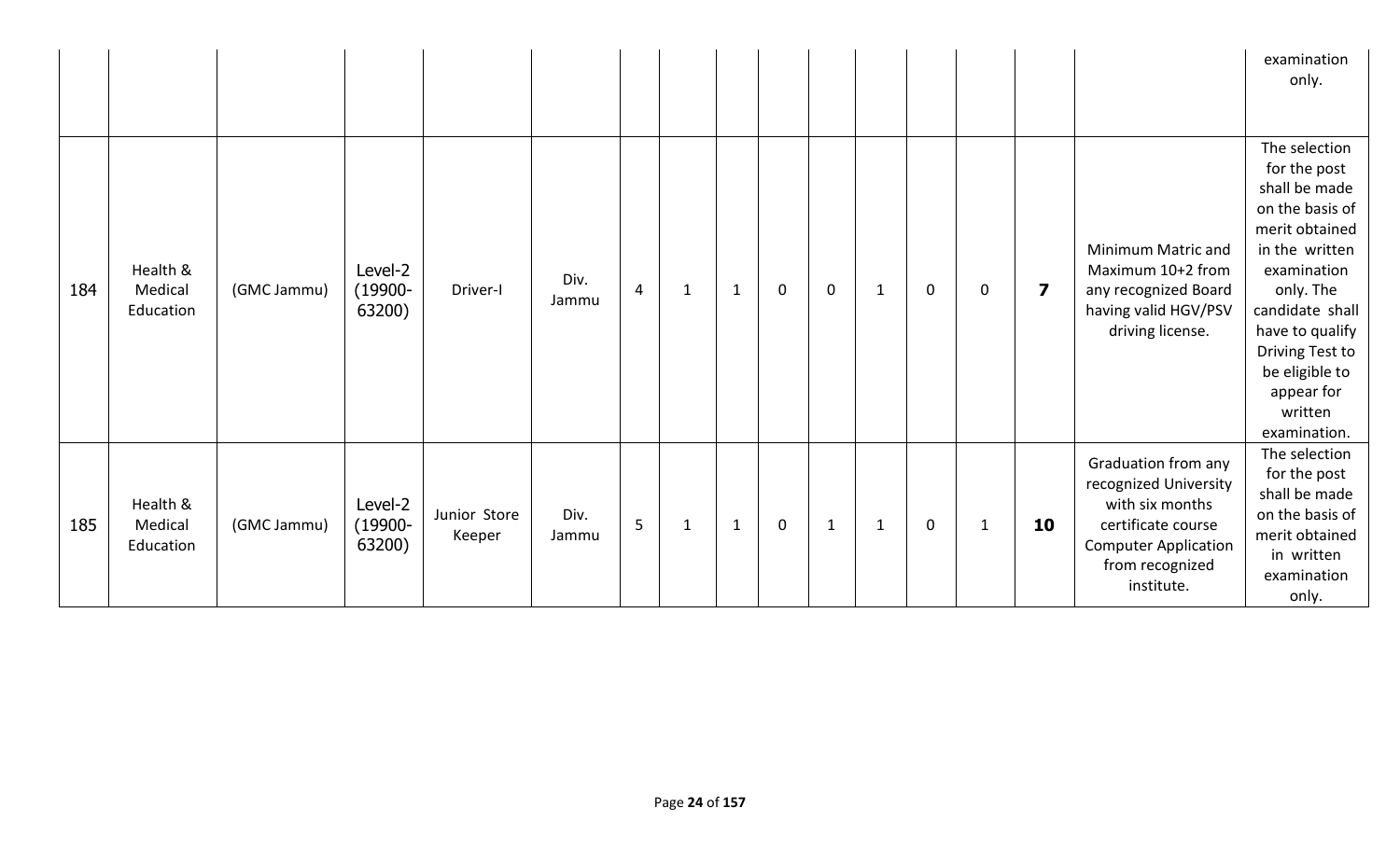| 186 | Health &<br>Medical<br>Education | (GMC Jammu) | Level-2<br>$(19900 -$<br>63200) | Injector                 | Div.<br>Jammu | $\mathbf{1}$   | 0            | $\mathbf 0$  | $\mathbf 0$ | $\mathbf 0$ | $\mathbf{1}$ | $\mathbf 0$ | $\mathbf{0}$ | $\overline{\mathbf{2}}$ | $10 + 2$ with Science or<br>above qualification<br>with minimum two<br>years Diploma in<br>Laboratory Assistant<br>Course or having<br>degree in Medical<br>Laboratory Technology<br>Course from any<br>recognized<br>Institution/State<br>Medical Faculty/J&K<br>Paramedical Council. | The selection<br>for the post<br>shall be made<br>on the basis of<br>merit obtained<br>in written<br>examination<br>only. |
|-----|----------------------------------|-------------|---------------------------------|--------------------------|---------------|----------------|--------------|--------------|-------------|-------------|--------------|-------------|--------------|-------------------------|----------------------------------------------------------------------------------------------------------------------------------------------------------------------------------------------------------------------------------------------------------------------------------------|---------------------------------------------------------------------------------------------------------------------------|
| 187 | Health &<br>Medical<br>Education | (GMC Jammu) | Level-2<br>$(19900 -$<br>63200) | Tailor                   | Div.<br>Jammu | $\mathbf{1}$   | $\mathbf{0}$ | $\mathbf 0$  | $\mathbf 0$ | $\mathbf 0$ | $\mathbf{1}$ | $\mathbf 0$ | $\mathbf 0$  | $\overline{\mathbf{2}}$ | Minimum Matric and<br>Maximum 10+2 with<br>certificate course in<br><b>Cutting and Sewing</b><br>trade from ITI.                                                                                                                                                                       | The selection<br>for the post<br>shall be made<br>on the basis of<br>merit obtained<br>in written<br>examination<br>only. |
| 188 | Health &<br>Medical<br>Education | (GMC Jammu) | Level-2<br>$(19900 -$<br>63200) | Liftman/Lift<br>operator | Div.<br>Jammu | $\overline{2}$ | $\mathbf{1}$ | $\mathbf 0$  | $\mathbf 0$ | $\mathbf 0$ | $\mathbf{1}$ | $\mathbf 0$ | 0            | 4                       | Minimum Matric and<br>Maximum 10+2 with<br>certificate Liftman<br>operator Course from<br>ITI/any recgonized<br>Inistitution.                                                                                                                                                          | The selection<br>for the post<br>shall be made<br>on the basis of<br>merit obtained<br>in written<br>examination<br>only. |
| 189 | Health &<br>Medical<br>Education | (GMC Jammu) | Level-2<br>$(19900 -$<br>63200) | FMPHW/AN<br>M            | Div.<br>Jammu | 5              | 1            | $\mathbf{1}$ | $\mathbf 0$ | $\mathbf 0$ | $\mathbf{1}$ | $\mathbf 0$ | $\mathbf 0$  | 8                       | Diploma in<br>FMPHW/MMPHW/AN<br>M from any recognized<br>Institution/State<br>Medical Faculty/J&K<br>Paramedical Council.                                                                                                                                                              | The selection<br>for the post<br>shall be made<br>on the basis of<br>merit obtained<br>in written                         |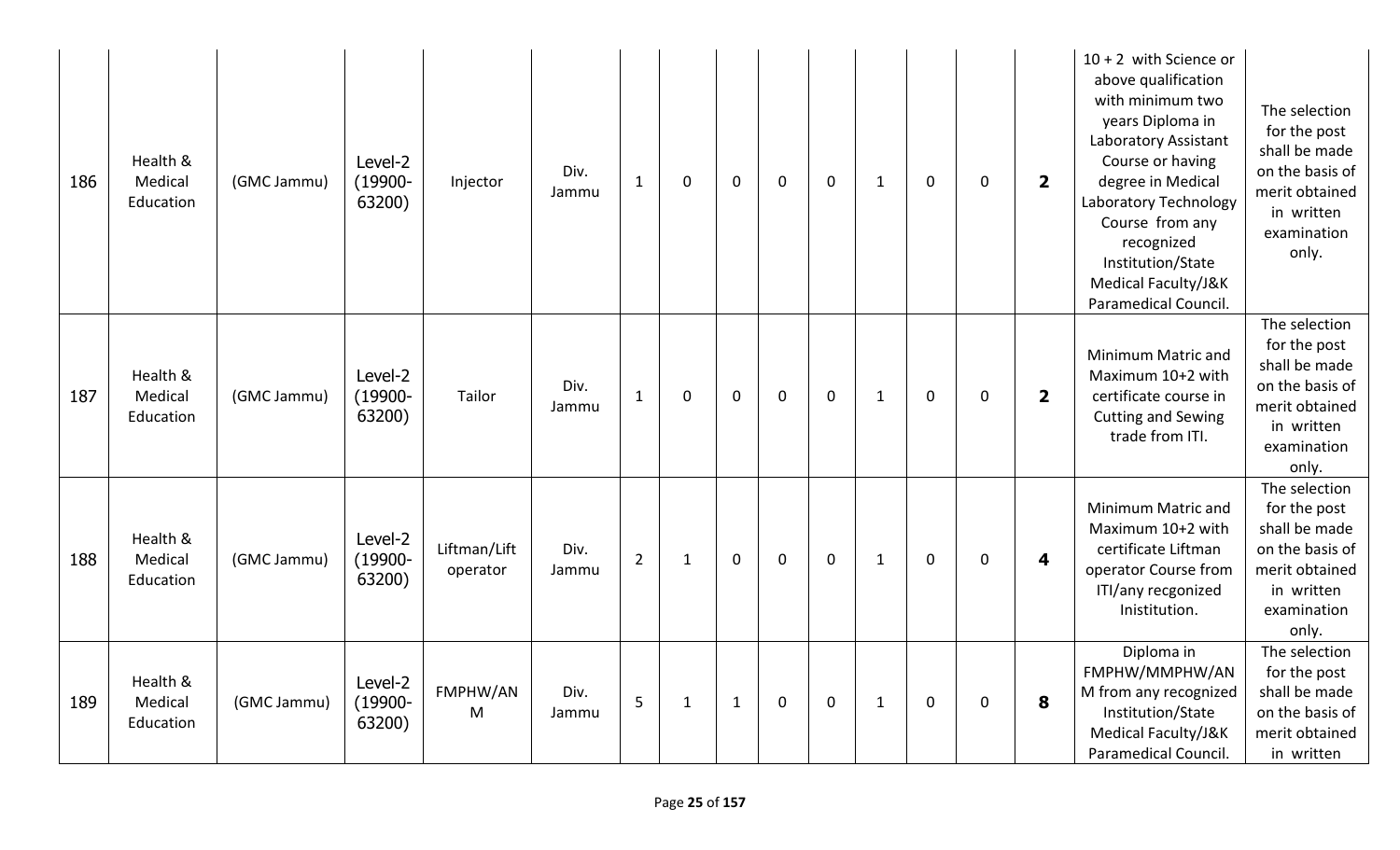|     |                                  |             |                                 |                       |               |                |              |              |              |              |              |             |              |                |                                                                                                                                                                                                                 | examination<br>only.                                                                                                      |
|-----|----------------------------------|-------------|---------------------------------|-----------------------|---------------|----------------|--------------|--------------|--------------|--------------|--------------|-------------|--------------|----------------|-----------------------------------------------------------------------------------------------------------------------------------------------------------------------------------------------------------------|---------------------------------------------------------------------------------------------------------------------------|
| 190 | Health &<br>Medical<br>Education | (GMC Jammu) | Level-2<br>$(19900 -$<br>63200) | Barber                | Div.<br>Jammu | $\mathbf{1}$   | 0            | $\mathbf 0$  | $\Omega$     | $\mathbf 0$  | 1            | 0           | 0            | $\overline{2}$ | Minimum Matric and<br>Maximum 10+2 and<br>possessing<br>professional certificate<br>issued by Tehsildar<br>concerned or<br>certificate of belonging<br>to barber community<br>issued by Tehsildar<br>concerned. | The selection<br>for the post<br>shall be made<br>on the basis of<br>merit obtained<br>in written<br>examination<br>only. |
| 191 | Health &<br>Medical<br>Education | (GMC Jammu) | Level-2<br>$(19900 -$<br>63200) | Junior Plumber        | Div.<br>Jammu | 5              | $\mathbf{1}$ | $\mathbf{1}$ | $\mathbf{0}$ | $\mathbf{1}$ | $\mathbf{1}$ | $\mathbf 0$ | $\mathbf{1}$ | 10             | Minimum Matric and<br>Maximum 10+2 from<br>any recognized Board<br>with certificate Course<br>in Plumber trade from<br>ITI.                                                                                     | The selection<br>for the post<br>shall be made<br>on the basis of<br>merit obtained<br>in written<br>examination<br>only. |
| 192 | Health &<br>Medical<br>Education | (GMC Jammu) | Level-2<br>$(19900 -$<br>63200) | Junior<br>Electrician | Div.<br>Jammu | $\overline{3}$ | $\mathbf{1}$ | $\mathbf 0$  | $\mathbf 0$  | $\mathbf 0$  | $\mathbf{1}$ | $\mathbf 0$ | 0            | 5              | Minimum Matric and<br>Maximum 10+2 from<br>any recognized Board<br>with certificate Course<br>in Electrician trade<br>from ITI.                                                                                 | The selection<br>for the post<br>shall be made<br>on the basis of<br>merit obtained<br>in written<br>examination<br>only. |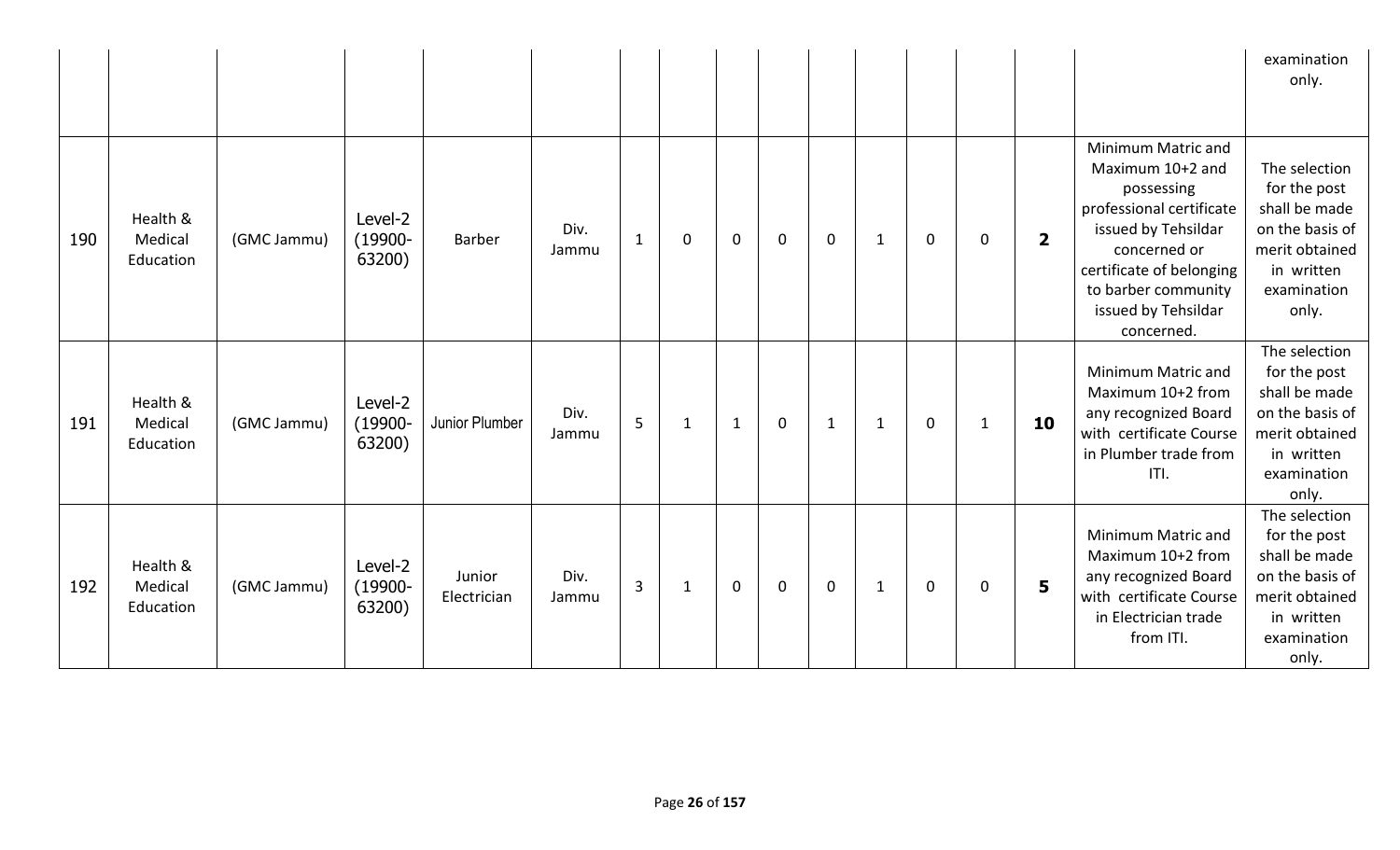| 193 | Health &<br>Medical<br>Education | (GMC Jammu)    | Level-2<br>$(19900 -$<br>63200)   | Gas Pipe Line<br>operator           | Div.<br>Jammu   | $\overline{3}$ | $\mathbf{1}$ | $\mathbf 0$ | $\mathbf 0$ | $\mathbf 0$ | $\mathbf{1}$ | 0           | 0           | 5                       | Minimum Matric and<br>Maximum 10+2 with<br>certificate in Air<br>Conditioner and<br><b>Refrigeration Course</b><br>from ITI/any<br>recognized Institution.                          | The selection<br>for the post<br>shall be made<br>on the basis of<br>merit obtained<br>in written<br>examination<br>only. |
|-----|----------------------------------|----------------|-----------------------------------|-------------------------------------|-----------------|----------------|--------------|-------------|-------------|-------------|--------------|-------------|-------------|-------------------------|-------------------------------------------------------------------------------------------------------------------------------------------------------------------------------------|---------------------------------------------------------------------------------------------------------------------------|
| 194 | Health &<br>Medical<br>Education | (GMC Srinagar) | Level-6D<br>(35800-<br>113200)    | Artist                              | Div.<br>Kashmir | $\mathbf{1}$   | $\mathbf 0$  | $\mathbf 0$ | $\mathbf 0$ | $\mathbf 0$ | $\mathbf{1}$ | $\mathbf 0$ | 0           | $\overline{\mathbf{2}}$ | $10+2$ or above<br>qualification with<br>minimum 02 years<br>Diploma/Degree in<br>Fine Arts from any<br>recognized<br>Institution/University.                                       | The selection<br>for the post<br>shall be made<br>on the basis of<br>merit obtained<br>in written<br>examination<br>only. |
| 195 | Health &<br>Medical<br>Education | (GMC Srinagar) | Level-6D<br>$(35800 -$<br>113200) | Museum<br>Curator                   | Div.<br>Kashmir | $\mathbf{1}$   | 0            | $\mathbf 0$ | $\mathbf 0$ | $\mathbf 0$ | 0            | $\mathbf 0$ | $\mathbf 0$ | $\mathbf{1}$            | <b>B.Sc with Zoology as</b><br>one of the subjects or<br>M.Sc. Zoology from<br>any recognized<br>University.                                                                        | The selection<br>for the post<br>shall be made<br>on the basis of<br>merit obtained<br>in written<br>examination<br>only. |
| 196 | Health &<br>Medical<br>Education | (GMC Srinagar) | Level-6D<br>$(35800 -$<br>113200) | Junior<br>Occupational<br>Therapist | Div.<br>Kashmir | $\mathbf{1}$   | 1            | $\mathbf 0$ | $\mathbf 0$ | $\mathbf 0$ | $\mathbf{1}$ | 0           | 0           | 3                       | 10+2 with Science or<br>above qualification<br>with minimum 02<br>years Diploma or<br>having Degree in<br><b>Occupational Therapy</b><br>Course from any<br>recognized Institution. | The selection<br>for the post<br>shall be made<br>on the basis of<br>merit obtained<br>in written<br>examination<br>only. |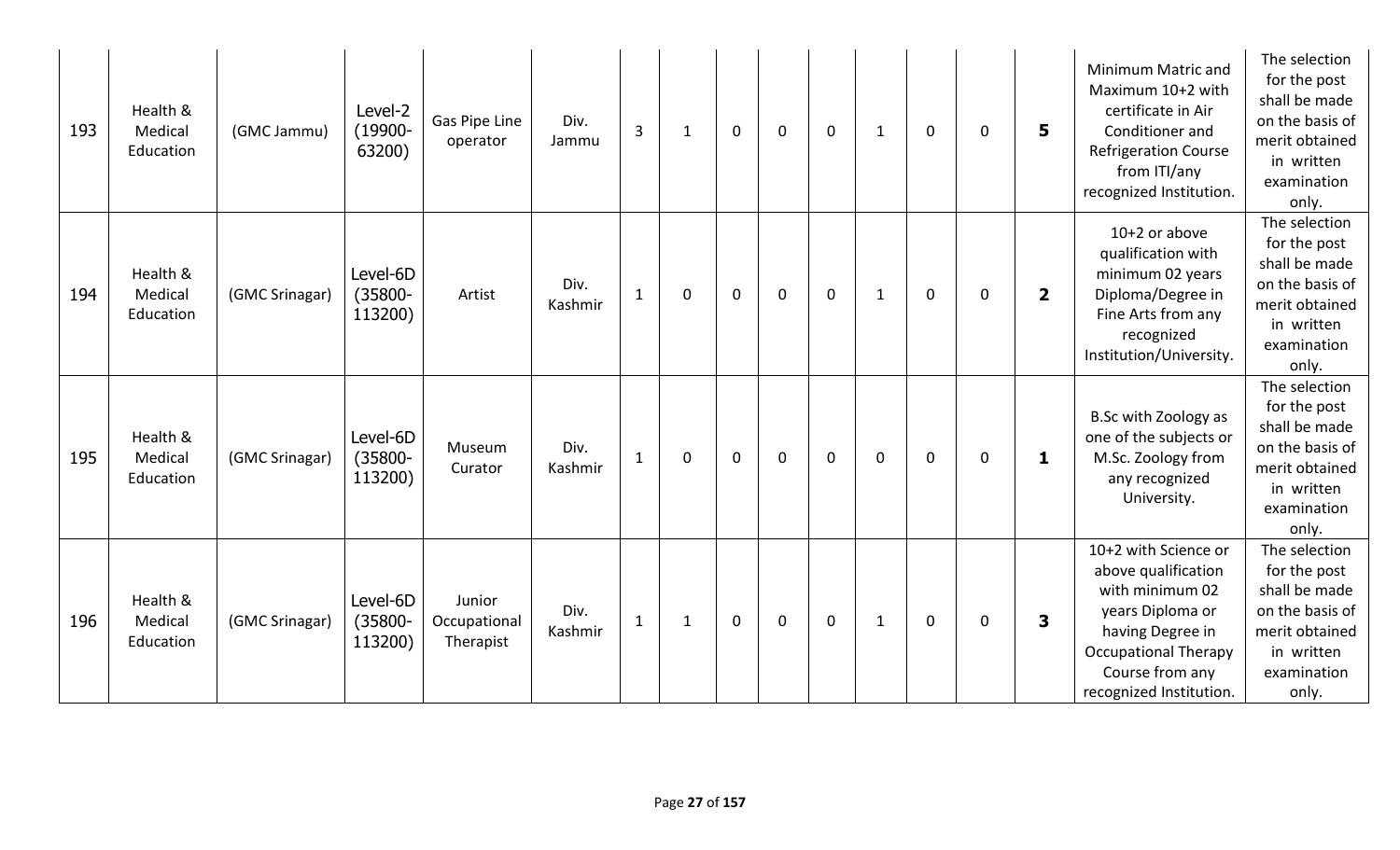| 197 | Health &<br>Medical<br>Education | (GMC Srinagar) | Level-6<br>$(35400 -$<br>112400) | Laboratory<br>Technician              | Div.<br>$\mathbf{1}$<br>Kashmir   | $\Omega$    | $\mathbf 0$ | $\mathbf 0$  | $\mathbf 0$ | $\mathbf 0$ | $\mathbf 0$  | $\mathbf 0$ | 1                       | 10+2 with Science or<br>above qualification<br>with minimum two<br>years Diploma in<br>Laboratory Assistant<br>Course or having<br>Degree in Medical<br>Laboratory Technology<br>course from<br>recognized Institution/<br><b>State Medical</b><br>Faculty/J&K<br>Paramedical Council | The selection<br>for the post<br>shall be made<br>on the basis of<br>merit obtained<br>in written<br>examination<br>only. |
|-----|----------------------------------|----------------|----------------------------------|---------------------------------------|-----------------------------------|-------------|-------------|--------------|-------------|-------------|--------------|-------------|-------------------------|---------------------------------------------------------------------------------------------------------------------------------------------------------------------------------------------------------------------------------------------------------------------------------------|---------------------------------------------------------------------------------------------------------------------------|
| 198 | Health &<br>Medical<br>Education | (GMC Srinagar) | Level-6<br>$(35400 -$<br>112400) | Junior<br>Radiotherapy<br>Technicians | Div.<br>Kashmir                   | $\mathbf 0$ | $\mathbf 0$ | $\mathbf 0$  | $\mathbf 0$ |             | $\mathbf{0}$ | $\mathbf 0$ | $\overline{\mathbf{2}}$ | 10+2 with Science or<br>above qualification<br>with minimum two<br>years Diploma/Degree<br>in Radiation Therapy<br><b>Technology Course</b><br>from any recognized<br>Institution/State<br>Medical Faculty/J&K<br>Paramedical Council.                                                | The selection<br>for the post<br>shall be made<br>on the basis of<br>merit obtained<br>in written<br>examination<br>only. |
| 199 | Health &<br>Medical<br>Education | (GMC Srinagar) | Level-6<br>$(35400 -$<br>112400) | Senior<br>Radiotherpary<br>Tech       | Div.<br>$\overline{2}$<br>Kashmir |             | $\mathbf 0$ | $\mathbf{0}$ | $\mathbf 0$ |             | $\mathbf{0}$ | 0           | $\overline{\mathbf{4}}$ | 10+2 with Science or<br>above qualification<br>with minimum two<br>years Diploma/Degree<br>in Radiation Therapy<br><b>Technology Course</b><br>from any recognized<br>Institution/State<br>Medical Faculty/J&K<br>Paramedical Council.                                                | The selection<br>for the post<br>shall be made<br>on the basis of<br>merit obtained<br>in written<br>examination<br>only. |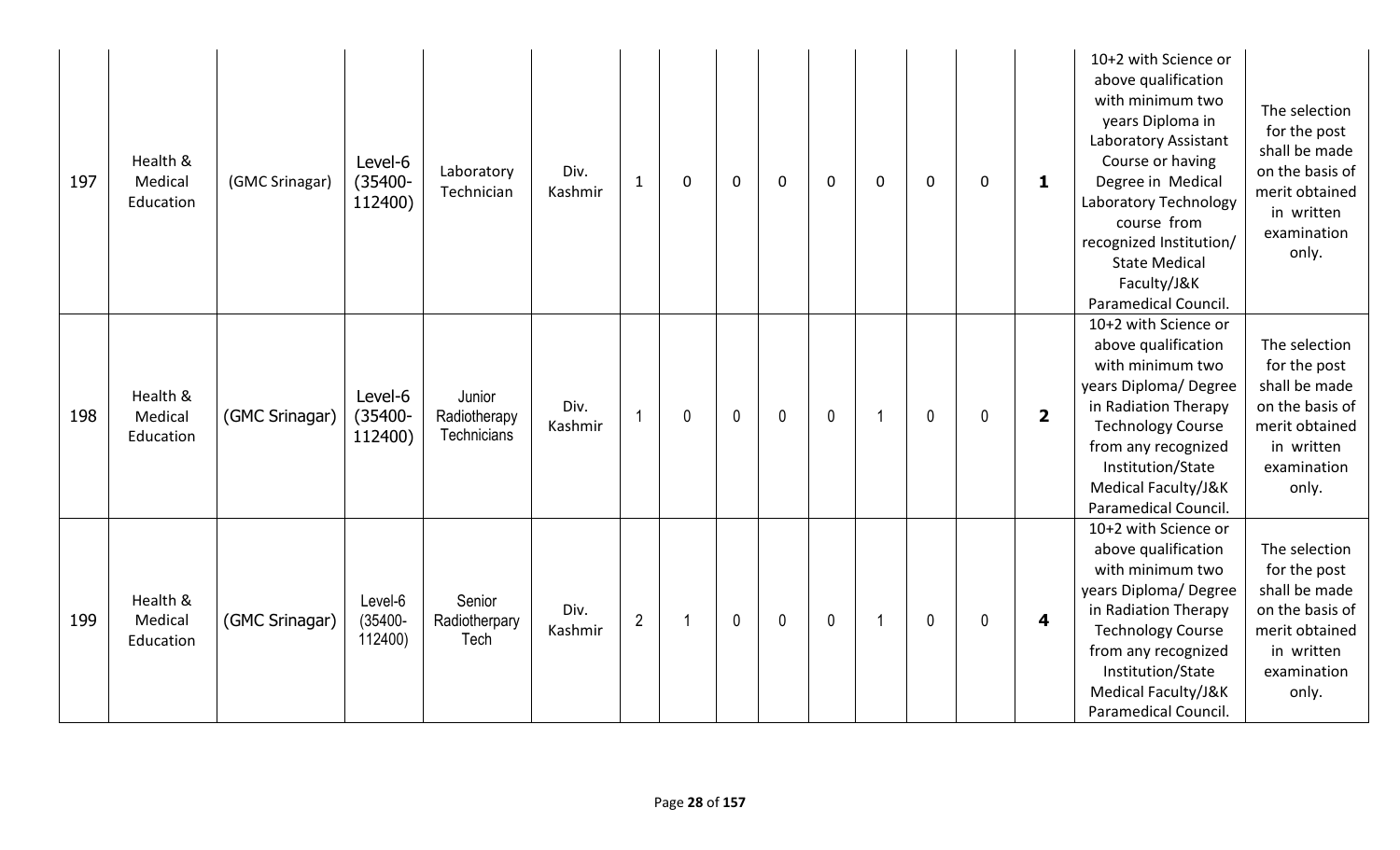| 200 | Health &<br>Medical<br>Education | (GMC Srinagar) | Level-6<br>$(35400 -$<br>112400) | Laboratory<br>Technologist                                             | Div.<br>Kashmir | 1              | 0           | $\mathbf{0}$            | $\mathbf{0}$ | $\mathbf{0}$ | 1              | $\mathbf{0}$ | 0 | $\overline{\mathbf{2}}$ | 10+2 with Science or<br>above qualification<br>with minimum two<br>years Diploma in<br>Laboratory Assistant<br>Course or having<br>Degree in Medical<br>Laboratory Technology<br>course from<br>recognized Institution. | The selection<br>for the post<br>shall be made<br>on the basis of<br>merit obtained<br>in written<br>examination<br>only. |
|-----|----------------------------------|----------------|----------------------------------|------------------------------------------------------------------------|-----------------|----------------|-------------|-------------------------|--------------|--------------|----------------|--------------|---|-------------------------|-------------------------------------------------------------------------------------------------------------------------------------------------------------------------------------------------------------------------|---------------------------------------------------------------------------------------------------------------------------|
| 201 | Health &<br>Medical<br>Education | (GMC Srinagar) | Level-6<br>$(35400 -$<br>112400) | Speech<br>Therapist                                                    | Div.<br>Kashmir | 1              | 0           | $\mathbf{0}$            | $\mathbf 0$  | $\mathbf 0$  | $\mathbf{0}$   | $\mathbf 0$  | 0 | 1                       | 10+2 with Science or<br>above qualification<br>with minimum two<br>years Diploma/Degree<br>in Speech Therapy<br>from recognized<br>Institution/State<br>Medical Faculty/J&K<br>Paramedical Council.                     | The selection<br>for the post<br>shall be made<br>on the basis of<br>merit obtained<br>in written<br>examination<br>only. |
| 202 | Health &<br>Medical<br>Education | (GMC Srinagar) | Level-6<br>$(35400 -$<br>112400) | <b>Tutor/Clinical</b><br>Instructor /<br><b>Public Health</b><br>Tutor | Div.<br>Kashmir | $\overline{3}$ |             | $\overline{\mathbf{1}}$ | $\mathbf{0}$ | $\mathbf 0$  | $\overline{1}$ | $\mathbf 0$  | 0 | $6\phantom{1}6$         | B. Sc from recognized<br>institute.                                                                                                                                                                                     | The selection<br>for the post<br>shall be made<br>on the basis of<br>merit obtained<br>in written<br>examination<br>only. |
| 203 | Health &<br>Medical<br>Education | (GMC Srinagar) | Level-6<br>$(35400 -$<br>112400) | Psychiatric<br>Social Worker                                           | Div.<br>Kashmir | $\overline{1}$ | $\mathbf 0$ | $\mathbf{0}$            | $\mathbf 0$  | $\mathbf 0$  | 0              | $\mathbf 0$  | 0 | 1                       | Graduation with<br>Psychology or Sociology<br>as one of the subjects or<br>M.A.<br>Psychology/M.A.Sociolog<br>y or with Masters Degree<br>in Social Work from any<br>recognized University.                             | The selection<br>for the post<br>shall be made<br>on the basis of<br>merit obtained<br>in written<br>examination<br>only. |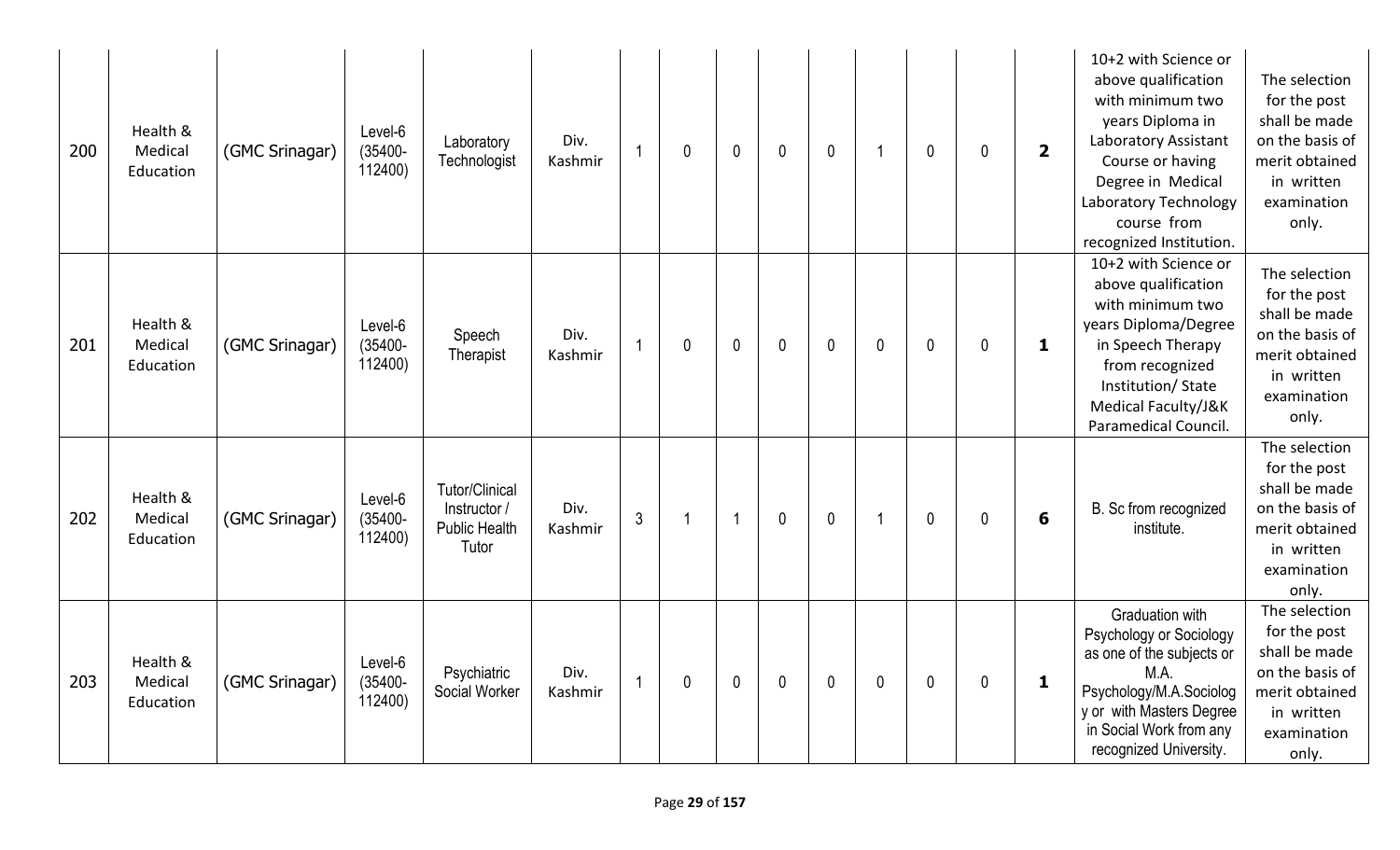| 204 | Health &<br>Medical<br>Education | (GMC Srinagar) | Level-6<br>$(35400 -$<br>112400)  | Social<br>Worker/Medica<br>I Social Worker | Div.<br>Kashmir | 5 |   | -1           | $\mathbf{0}$ | $\mathbf 0$  |              | 0            | 0 | 8              | <b>Graduation with</b><br>Sociology as one of the<br>subjects or M.A.Sociology<br>or with Masters Degree in<br>Social Work from any<br>recognized University.                                                                               | The selection<br>for the post<br>shall be made<br>on the basis of<br>merit obtained<br>in written<br>examination<br>only.                                                                                                      |
|-----|----------------------------------|----------------|-----------------------------------|--------------------------------------------|-----------------|---|---|--------------|--------------|--------------|--------------|--------------|---|----------------|---------------------------------------------------------------------------------------------------------------------------------------------------------------------------------------------------------------------------------------------|--------------------------------------------------------------------------------------------------------------------------------------------------------------------------------------------------------------------------------|
| 205 | Health &<br>Medical<br>Education | (GMC Srinagar) | Level 6B<br>$(35600 -$<br>112800) | Junior<br>Stenographer                     | Div.<br>Kashmir |   | 0 | $\mathbf{0}$ | $\mathbf{0}$ | $\mathbf{0}$ | $\mathbf{0}$ | $\mathbf{0}$ | 0 | $\mathbf{1}$   | <b>Graduation from</b><br>recognized University<br>with 65 words of<br>speed in shorthand<br>and 35 words in typing<br>speed per minute with<br>six months certificate<br>course in Computer<br>Application from a<br>recognized Institute. | Skill Test = $40$<br>points<br>Written<br>Examination/CB<br>$T = 60$ points<br>(The marks<br>obtained in the<br>Skill Test shall<br>be<br>proportionately<br>allotted against<br>40 points<br>earmarked for<br>the Skill Test) |
| 206 | Health &<br>Medical<br>Education | (GMC Srinagar) | Level-6<br>$(35400 -$<br>112400)  | Medical<br>Physics<br>Technician           | Div.<br>Kashmir |   | 0 | $\mathbf 0$  | $\mathbf{0}$ | $\mathbf 0$  |              | $\mathbf 0$  | 0 | $\overline{2}$ | M.Sc. Physics from a<br>recognized University<br>with Postgraduate<br>Diploma/Degree in<br>Radiological/Medical<br>Physics from a<br>recognized<br>University/Institute.                                                                    | The selection<br>for the post<br>shall be made<br>on the basis of<br>merit obtained<br>in written<br>examination<br>only.                                                                                                      |
| 207 | Health &<br>Medical<br>Education | (GMC Srinagar) | Level-6<br>$(35400 -$<br>112400)  | Clinical<br>Psychologist                   | Div.<br>Kashmir |   |   | $\mathbf 0$  | $\mathbf{0}$ | $\mathbf 0$  |              | $\mathbf 0$  | 0 | 3              | Masters Degree in<br>Psychology with M. Phil<br>in clinical Psychology<br>from any institution or<br>University recognized by                                                                                                               | The selection<br>for the post<br>shall be made<br>on the basis of<br>merit obtained                                                                                                                                            |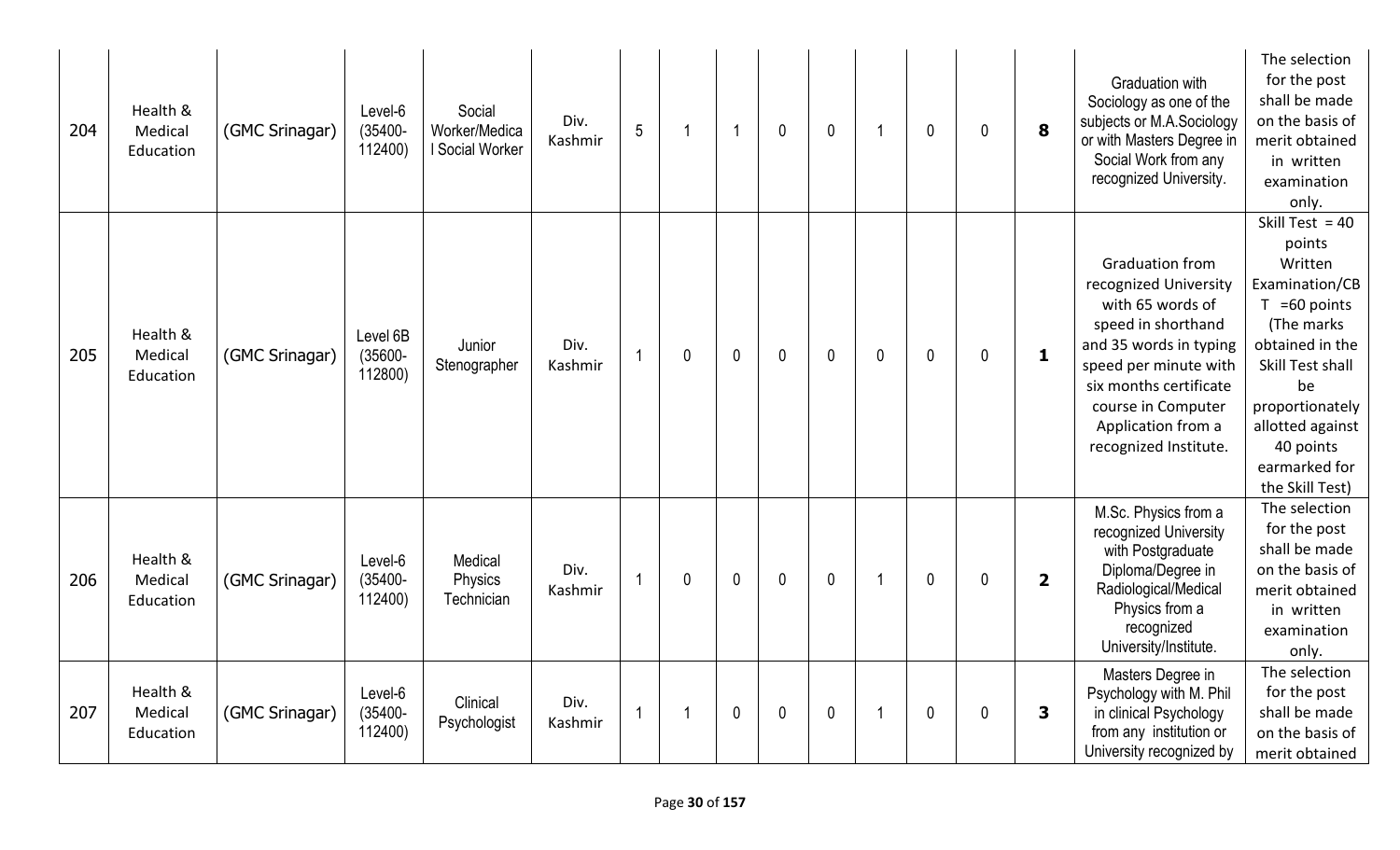|     |                                  |                |                                  |                                |                 |                |   |              |              |              |              |              |              |                         | Rehabilitation Council of<br>India.                                                                                                                                                                                                                                                                                                                               | in written<br>examination<br>only.                                                                                        |
|-----|----------------------------------|----------------|----------------------------------|--------------------------------|-----------------|----------------|---|--------------|--------------|--------------|--------------|--------------|--------------|-------------------------|-------------------------------------------------------------------------------------------------------------------------------------------------------------------------------------------------------------------------------------------------------------------------------------------------------------------------------------------------------------------|---------------------------------------------------------------------------------------------------------------------------|
| 208 | Health &<br>Medical<br>Education | (GMC Srinagar) | Level-6<br>$(35400 -$<br>112400) | Remedial<br>Therapist          | Div.<br>Kashmir | $\overline{1}$ | 0 | $\mathbf{0}$ | $\mathbf{0}$ | $\mathbf{0}$ | -1           | $\mathbf{0}$ | $\mathbf{0}$ | $\overline{\mathbf{2}}$ | Graduation with B. Ed in<br><b>Special Education</b><br>(Remedial) with<br>experience in Autism,<br>learning disability and<br>intelectual disability from<br>any recognized<br>Institution/University.                                                                                                                                                           | The selection<br>for the post<br>shall be made<br>on the basis of<br>merit obtained<br>in written<br>examination<br>only. |
| 209 | Health &<br>Medical<br>Education | (GMC Srinagar) | Level-6<br>$(35400 -$<br>112400) | Rehabilitation<br>Psychologist | Div.<br>Kashmir | $\mathbf{1}$   | 0 | $\mathbf 0$  | $\mathbf{0}$ | $\mathbf{0}$ | $\mathbf{0}$ | $\mathbf{0}$ | $\mathbf{0}$ | $\mathbf{1}$            | Masters degree in<br>Psychology with M.Phil<br>in Rehabilitation<br>Psychology from any<br>Institute / University<br>recognized by<br>Rehabilitation Council of<br>India.                                                                                                                                                                                         | The selection<br>for the post<br>shall be made<br>on the basis of<br>merit obtained<br>in written<br>examination<br>only. |
| 210 | Health &<br>Medical<br>Education | (GMC Srinagar) | Level-6<br>$(35400 -$<br>112400) | Child<br>Psychologist          | Div.<br>Kashmir | $\mathbf{1}$   | 1 | $\mathbf{0}$ | $\mathbf{0}$ | $\mathbf{0}$ | -1           | $\mathbf 0$  | $\mathbf 0$  | 3                       | i) Post Graduation in<br>Psychology with M.Phil in<br>Clinical Psychology from<br>any institute / University<br>recognized by<br>Rehabilitation Council of<br>India.<br>ii) At least 2 years<br>experience in<br>Child/Adolescence<br>mental Health/Clinical<br>Physiology from an<br>Institute duly recognized<br>by medical Council of<br>India/University duly | The selection<br>for the post<br>shall be made<br>on the basis of<br>merit obtained<br>in written<br>examination<br>only. |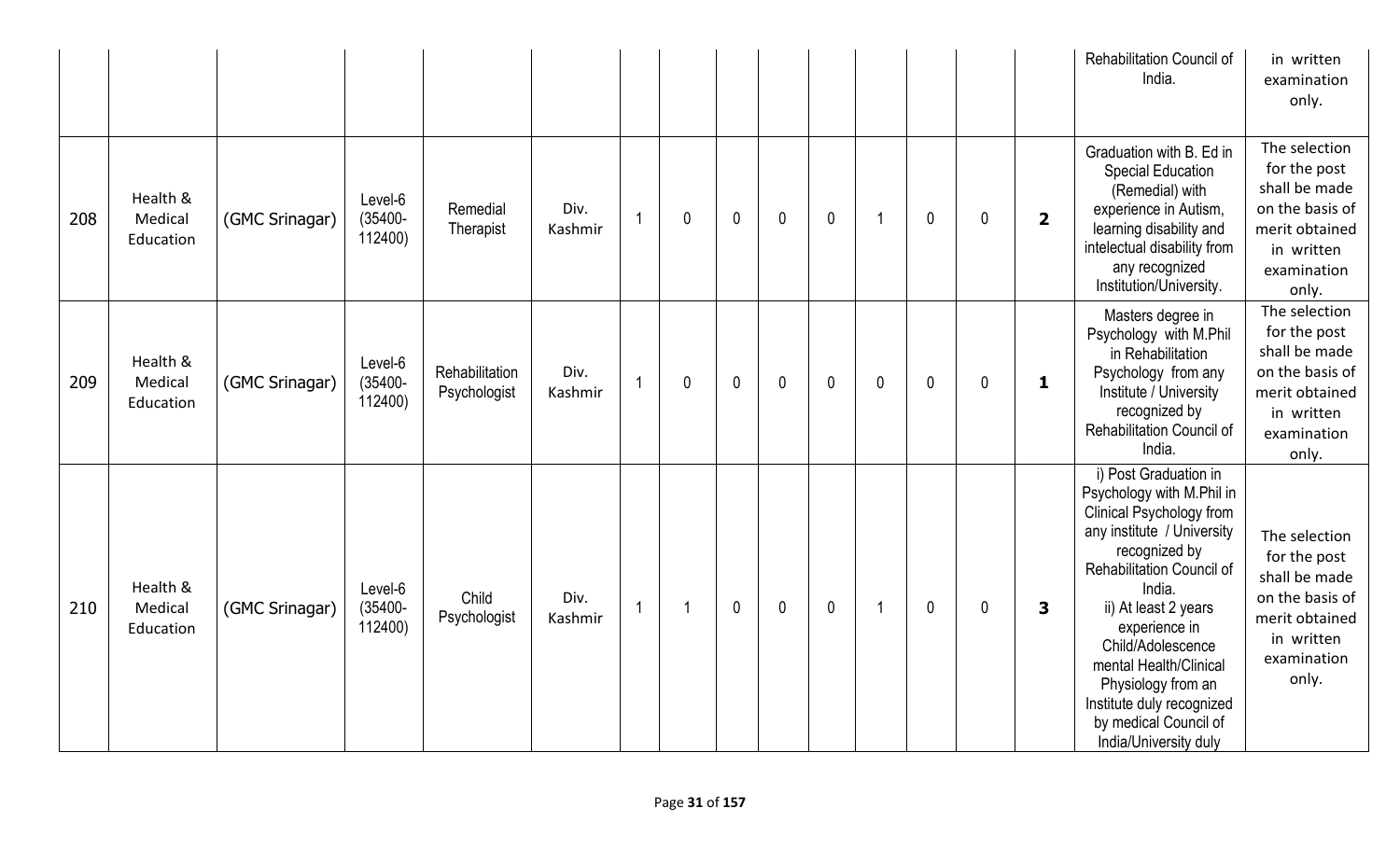|     |                                  |                |                                  |                                    |                 |                |              |             |                |              |             |             |                         | recognized by University<br>Grans Commision.                                                                                                                                                                                                                          |                                                                                                                           |
|-----|----------------------------------|----------------|----------------------------------|------------------------------------|-----------------|----------------|--------------|-------------|----------------|--------------|-------------|-------------|-------------------------|-----------------------------------------------------------------------------------------------------------------------------------------------------------------------------------------------------------------------------------------------------------------------|---------------------------------------------------------------------------------------------------------------------------|
| 211 | Health &<br>Medical<br>Education | (GMC Srinagar) | Level-6<br>$(35400 -$<br>112400) | Special<br>Educator                | Div.<br>Kashmir |                | $\mathbf 0$  | $\pmb{0}$   | $\mathbf 0$    | $\pmb{0}$    | $\mathbf 0$ | $\mathbf 0$ | $\overline{\mathbf{2}}$ | <b>B.</b> Ed in Special<br>Education from<br>recognized institution /<br>University.                                                                                                                                                                                  | The selection<br>for the post<br>shall be made<br>on the basis of<br>merit obtained<br>in written<br>examination<br>only. |
| 212 | Health &<br>Medical<br>Education | (GMC Srinagar) | Level-6<br>$(35400 -$<br>112400) | Drug De-<br>Addiction<br>Councilor | Div.<br>Kashmir | $\overline{1}$ | $\mathbf{0}$ | $\mathbf 0$ | $\overline{0}$ | $\mathbf{0}$ | $\mathbf 0$ | $\mathbf 0$ | $\overline{\mathbf{2}}$ | Masters degree in<br>Psychology / Social<br>work/sociology with three<br>years working experience<br>in any Drug De-addiction<br>centre associated with<br>Departments of<br>Phychairty of the Medical<br>Colleges duly recognized<br>by medical Council of<br>India. | The selection<br>for the post<br>shall be made<br>on the basis of<br>merit obtained<br>in written<br>examination<br>only. |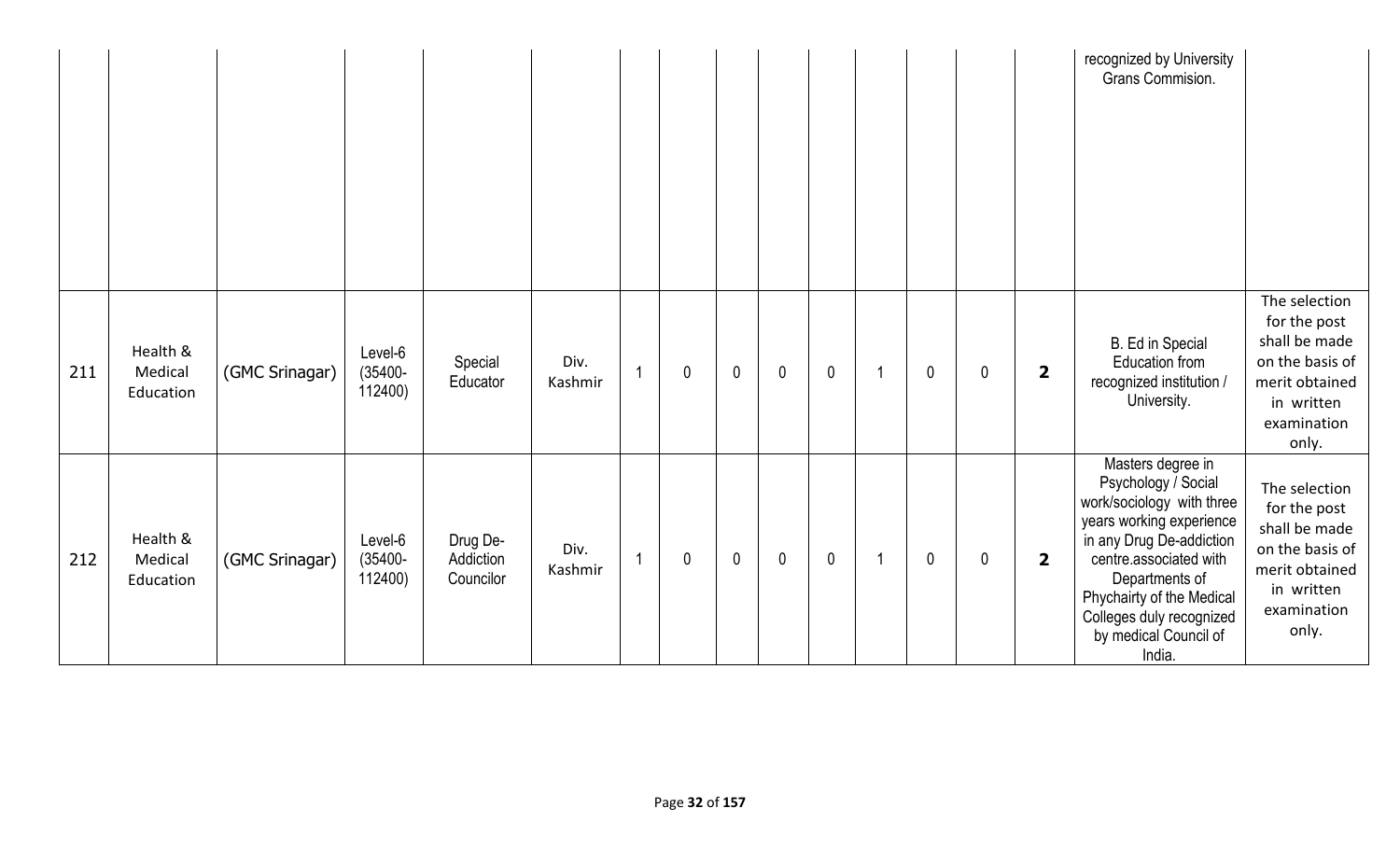| 213 | Health &<br>Medical<br>Education | (GMC Srinagar) | Level-5<br>$(29200 -$<br>92300) | Steno Typist                | Div.<br>Kashmir | $\overline{1}$ | 0 | $\mathbf{0}$ | $\mathbf{0}$   | $\mathbf 0$    |   | $\mathbf{0}$   | $\mathbf 0$  | $\overline{\mathbf{2}}$ | <b>Graduation from</b><br>recognized University<br>with 65 words of<br>speed in shorthand<br>and 35 words in typing<br>speed per minute with<br>six months certificate<br>course in Computer<br>Application from a<br>recognized Institute. | Skill Test = $40$<br>points<br>Written<br>Examination/CB<br>$T = 60$ points<br>(The marks<br>obtained in the<br>Skill Test shall<br>be<br>proportionately<br>allotted against<br>40 points<br>earmarked for<br>the Skill Test) |
|-----|----------------------------------|----------------|---------------------------------|-----------------------------|-----------------|----------------|---|--------------|----------------|----------------|---|----------------|--------------|-------------------------|---------------------------------------------------------------------------------------------------------------------------------------------------------------------------------------------------------------------------------------------|--------------------------------------------------------------------------------------------------------------------------------------------------------------------------------------------------------------------------------|
| 214 | Health &<br>Medical<br>Education | (GMC Srinagar) | Level-4<br>$(25500 -$<br>81100) | Junior<br>Projectionist     | Div.<br>Kashmir | $\overline{1}$ | 0 | $\mathbf{0}$ | $\mathbf{0}$   | $\mathbf{0}$   |   | $\mathbf{0}$   | $\mathbf{0}$ | $\overline{2}$          | $10+2$ or above<br>qualification with diploma<br>in Cinematography<br>Course from any<br>recognized institution.                                                                                                                            | The selection<br>for the post<br>shall be made<br>on the basis of<br>merit obtained<br>in written<br>examination<br>only.                                                                                                      |
| 215 | Health &<br>Medical<br>Education | (GMC Srinagar) | Level-4<br>$(25500 -$<br>81100) | Junior Theatre<br>Assistant | Div.<br>Kashmir | 20             | 4 | 4            | $\overline{2}$ | $\overline{2}$ | 5 | $\overline{2}$ | 4            | 43                      | 10+2 with Science or<br>above qualification<br>with minimum two<br>years Diploma/ Degree<br>in Operation Theatre<br><b>Technology Course</b><br>from any recognized<br>Institution/State<br>Medical Faculty/J&K<br>Paramedical Council.     | The selection<br>for the post<br>shall be made<br>on the basis of<br>merit obtained<br>in written<br>examination<br>only.                                                                                                      |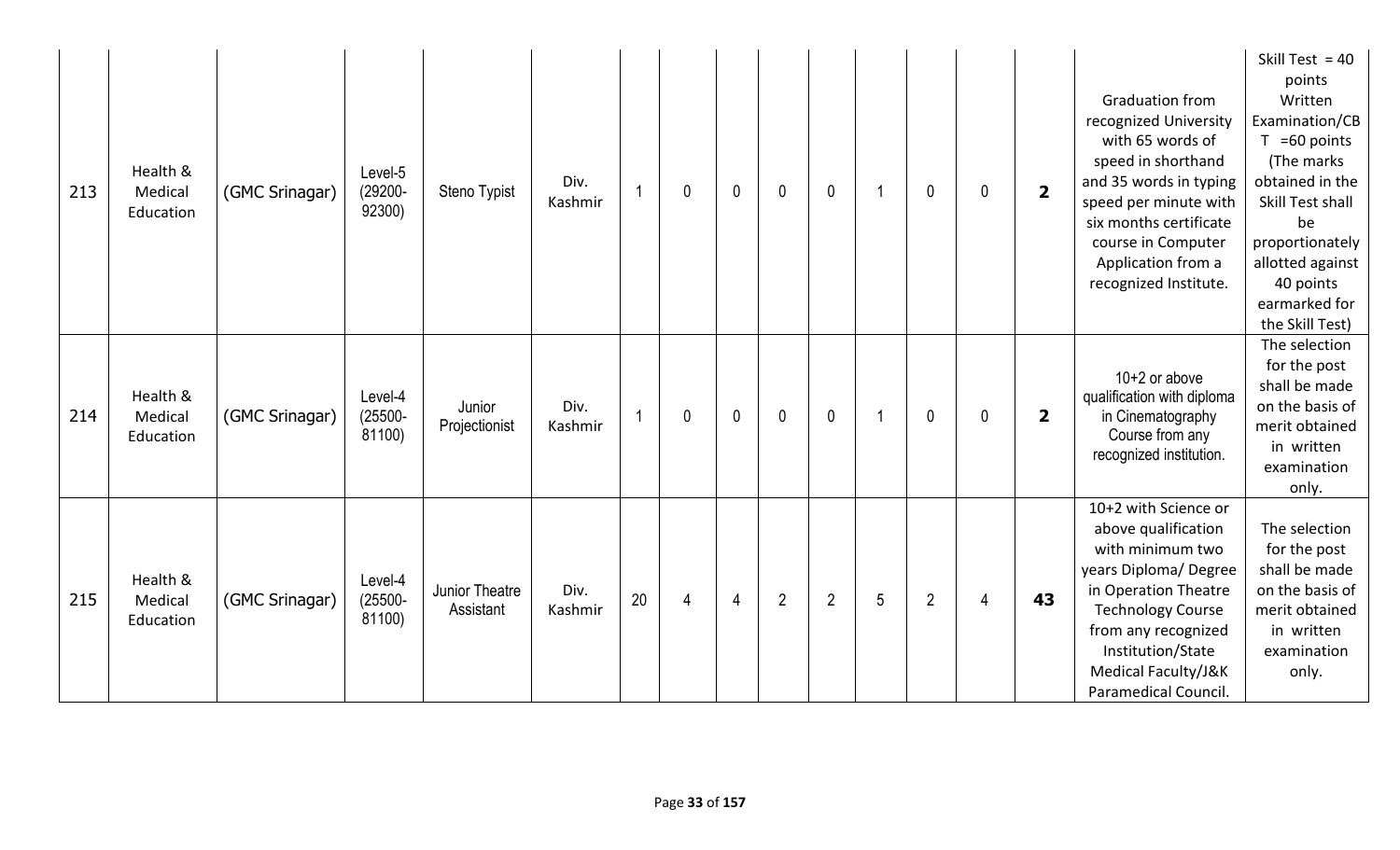| 216 | Health &<br>Medical<br>Education | (GMC Srinagar) | Level-4<br>$(25500 -$<br>81100) | Junior Staff<br>Nurse/Junior<br>Grade Nurse. | Div.<br>Kashmir | 72             | 12                      | 15                   | 6           | $6\phantom{a}$          | 15                       | $6\phantom{.}$ | 14             | 146          | Diploma in General<br>Nursing &<br>Midwifery/B.Sc.<br>Nursing from any<br>recognized<br>Institution/State<br>Medical Faculty/J&K<br>Paramedical Council.                                                                 | The selection<br>for the post<br>shall be made<br>on the basis of<br>merit obtained<br>in written<br>examination<br>only. |
|-----|----------------------------------|----------------|---------------------------------|----------------------------------------------|-----------------|----------------|-------------------------|----------------------|-------------|-------------------------|--------------------------|----------------|----------------|--------------|--------------------------------------------------------------------------------------------------------------------------------------------------------------------------------------------------------------------------|---------------------------------------------------------------------------------------------------------------------------|
| 217 | Health &<br>Medical<br>Education | (GMC Srinagar) | Level-4<br>$(25500 -$<br>81100) | Carpenter                                    | Div.<br>Kashmir | $\overline{1}$ |                         | $\mathbf 0$          | $\mathbf 0$ | $\mathbf 0$             | $\overline{\phantom{a}}$ | $\mathbf 0$    | $\mathbf{0}$   | 3            | Minimum Matric and<br>Maximum 10+2 from<br>any recognized Board<br>with Certificate<br>Coursre in Carpentary<br>Trade from ITI.                                                                                          | The selection<br>for the post<br>shall be made<br>on the basis of<br>merit obtained<br>in written<br>examination<br>only. |
| 218 | Health &<br>Medical<br>Education | (GMC Srinagar) | Level-4<br>$(25500 -$<br>81100) | X-Ray<br>Assistant                           | Div.<br>Kashmir | $\overline{7}$ | $\overline{\mathbf{1}}$ | $\blacktriangleleft$ | $\mathbf 0$ | $\overline{\mathbf{1}}$ | $\overline{2}$           |                | $\overline{1}$ | 14           | 10+2 with Science or<br>above qualificaiton<br>with minimum two<br>years Diploma in X-<br>Ray Assistant Course<br>or having Degree in X-<br>Ray<br>Technology/Radiograp<br>hy Course from any<br>recognized Institution. | The selection<br>for the post<br>shall be made<br>on the basis of<br>merit obtained<br>in written<br>examination<br>only. |
| 219 | Health &<br>Medical<br>Education | (GMC Srinagar) | Level-4<br>$(25500 -$<br>81100) | Xerox<br>Assistant                           | Div.<br>Kashmir | $\overline{1}$ | 0                       | $\mathbf 0$          | $\mathbf 0$ | $\mathbf 0$             | $\mathbf 0$              | $\mathbf 0$    | 0              | $\mathbf{1}$ | Minimum Matric and<br>Maximum 10+2 with<br>certificate in Xerox<br>training Course from<br>ITI/ any recognized<br>Institute.                                                                                             | The selection<br>for the post<br>shall be made<br>on the basis of<br>merit obtained<br>in written<br>examination<br>only. |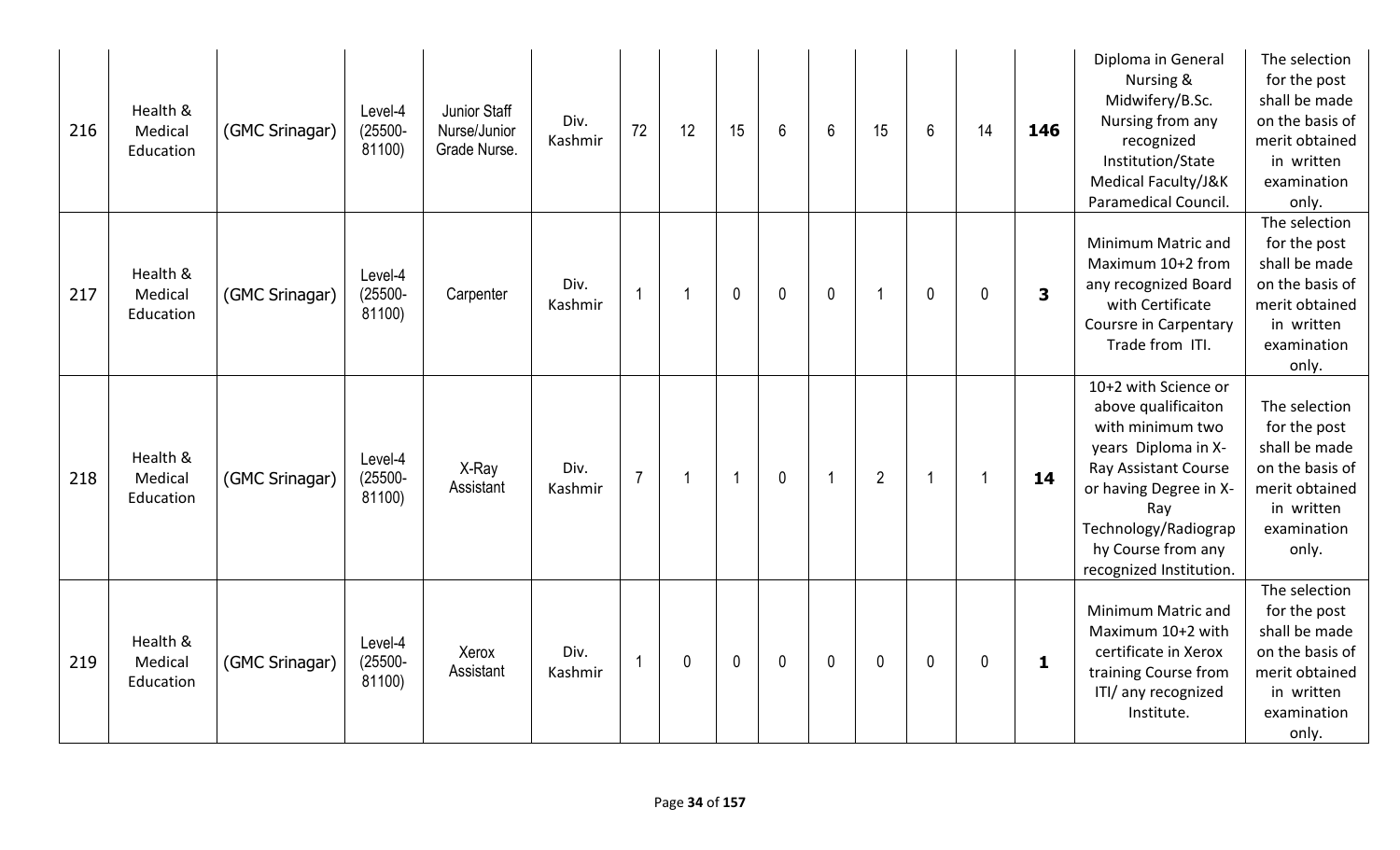| 220 | Health &<br>Medical<br>Education | (GMC Srinagar) | Level-4<br>$(25500 -$<br>81100) | Dark Room<br>Assistant                                  | Div.<br>Kashmir |                |                | $\mathbf 0$             | $\mathbf{0}$   | $\mathbf 0$ |                | $\mathbf{0}$   | $\mathbf{0}$   | $\overline{\mathbf{3}}$ | 10+2 with Science<br>with Diploma in X-Ray<br><b>Assistant Course/Dark</b><br>Room Assistant<br>Course from any<br>recognized Institution.                                                                                                                                             | The selection<br>for the post<br>shall be made<br>on the basis of<br>merit obtained<br>in written<br>examination<br>only. |
|-----|----------------------------------|----------------|---------------------------------|---------------------------------------------------------|-----------------|----------------|----------------|-------------------------|----------------|-------------|----------------|----------------|----------------|-------------------------|----------------------------------------------------------------------------------------------------------------------------------------------------------------------------------------------------------------------------------------------------------------------------------------|---------------------------------------------------------------------------------------------------------------------------|
| 221 | Health &<br>Medical<br>Education | (GMC Srinagar) | Level-4<br>$(25500 -$<br>81100) | Anaesthesia<br>Assistant /<br>Anaesthesia<br>Technician | Div.<br>Kashmir | 18             | $\mathfrak{Z}$ | $\overline{4}$          | $\overline{1}$ | -1          | $\overline{4}$ | $\overline{2}$ | $\mathfrak{Z}$ | 36                      | 10+2 with Science or<br>above qualification<br>with minimum two<br>years Diploma in<br>Anaesthesia Assistant<br>Course or having<br>Degree in Anaesthesia<br><b>Technology Course</b><br>from any recognized<br>Institution/State<br>Medical Faculty/J&K<br>Paramedical Council.       | The selection<br>for the post<br>shall be made<br>on the basis of<br>merit obtained<br>in written<br>examination<br>only. |
| 222 | Health &<br>Medical<br>Education | (GMC Srinagar) | Level-5<br>$(29200 -$<br>92300) | Laboratory<br>Assistant                                 | Div.<br>Kashmir | $\overline{7}$ |                | $\overline{\mathbf{1}}$ | $\mathbf{0}$   |             | $\overline{2}$ |                |                | 14                      | 10+2 with Science or<br>above qualification<br>with minimum two<br>years Diploma in<br>Laboratory Assistant<br>Course or having<br>Degree in Medical<br>Laboratory Technology<br>course from<br>recognized Institution/<br><b>State Medical</b><br>Faculty/J&K<br>Paramedical Council. | The selection<br>for the post<br>shall be made<br>on the basis of<br>merit obtained<br>in written<br>examination<br>only. |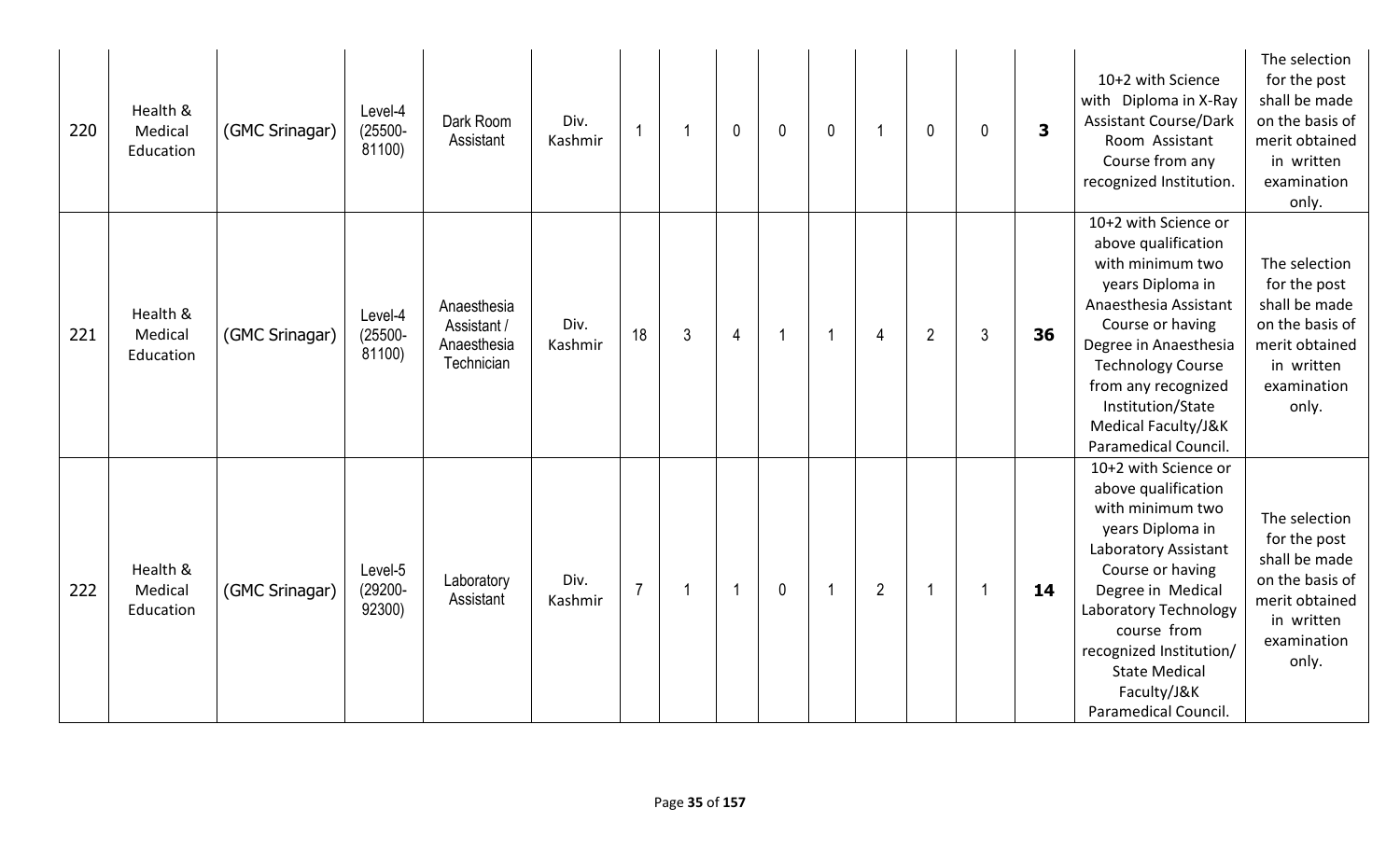| 223 | Health &<br>Medical<br>Education | (GMC Srinagar) | Level-4<br>$(25500 -$<br>81100) | Library<br>Assistant                          | Div.<br>Kashmir |                | 0 | $\mathbf 0$    | $\mathbf 0$ | $\mathbf 0$    |             | $\mathbf 0$ | $\mathbf 0$    | $\overline{\mathbf{2}}$ | Bachelors Degree in<br>Library Science.                                                                                          | The selection<br>for the post<br>shall be made<br>on the basis of<br>merit obtained<br>in written<br>examination<br>only. |
|-----|----------------------------------|----------------|---------------------------------|-----------------------------------------------|-----------------|----------------|---|----------------|-------------|----------------|-------------|-------------|----------------|-------------------------|----------------------------------------------------------------------------------------------------------------------------------|---------------------------------------------------------------------------------------------------------------------------|
| 224 | Health &<br>Medical<br>Education | (GMC Srinagar) | Level-4<br>$(25500 -$<br>81100) | C.S.S.D.<br>Assistant                         | Div.<br>Kashmir | 1              | 0 | $\mathbf 0$    | $\mathbf 0$ | $\mathbf{0}$   | $\mathbf 0$ | $\mathbf 0$ | $\mathbf{0}$   | 1                       | 10+2 or above with<br>diploma in Medical<br>Assistant and one year<br>training course in CSSD<br>from recognized institute.      | The selection<br>for the post<br>shall be made<br>on the basis of<br>merit obtained<br>in written<br>examination<br>only. |
| 225 | Health &<br>Medical<br>Education | (GMC Srinagar) | Level-4<br>$(25500 -$<br>81100) | Medical<br>Record<br>Technician               | Div.<br>Kashmir | $\mathfrak{Z}$ | 1 | -1             | $\mathbf 0$ | $\mathbf 0$    |             | $\mathbf 0$ | $\mathbf 0$    | 6                       | $10+2$ or above<br>qualification with diploma<br>in Medical Record<br><b>Technician Course from</b><br>any recognized institute. | The selection<br>for the post<br>shall be made<br>on the basis of<br>merit obtained<br>in written<br>examination<br>only. |
| 226 | Health &<br>Medical<br>Education | (GMC Srinagar) | Level-4<br>$(25500 -$<br>81100) | Junior<br>Pharmacist<br>/Medical<br>Assistant | Div.<br>Kashmir | 15             | 3 | $\mathfrak{Z}$ |             | $\overline{1}$ | 3           |             | $\mathfrak{Z}$ | 30                      | $10+2$ or above<br>qualification with<br>Medical<br>Assistant/Pharmicist<br>training from<br>recognized institute.               | The selection<br>for the post<br>shall be made<br>on the basis of<br>merit obtained<br>in written<br>examination<br>only. |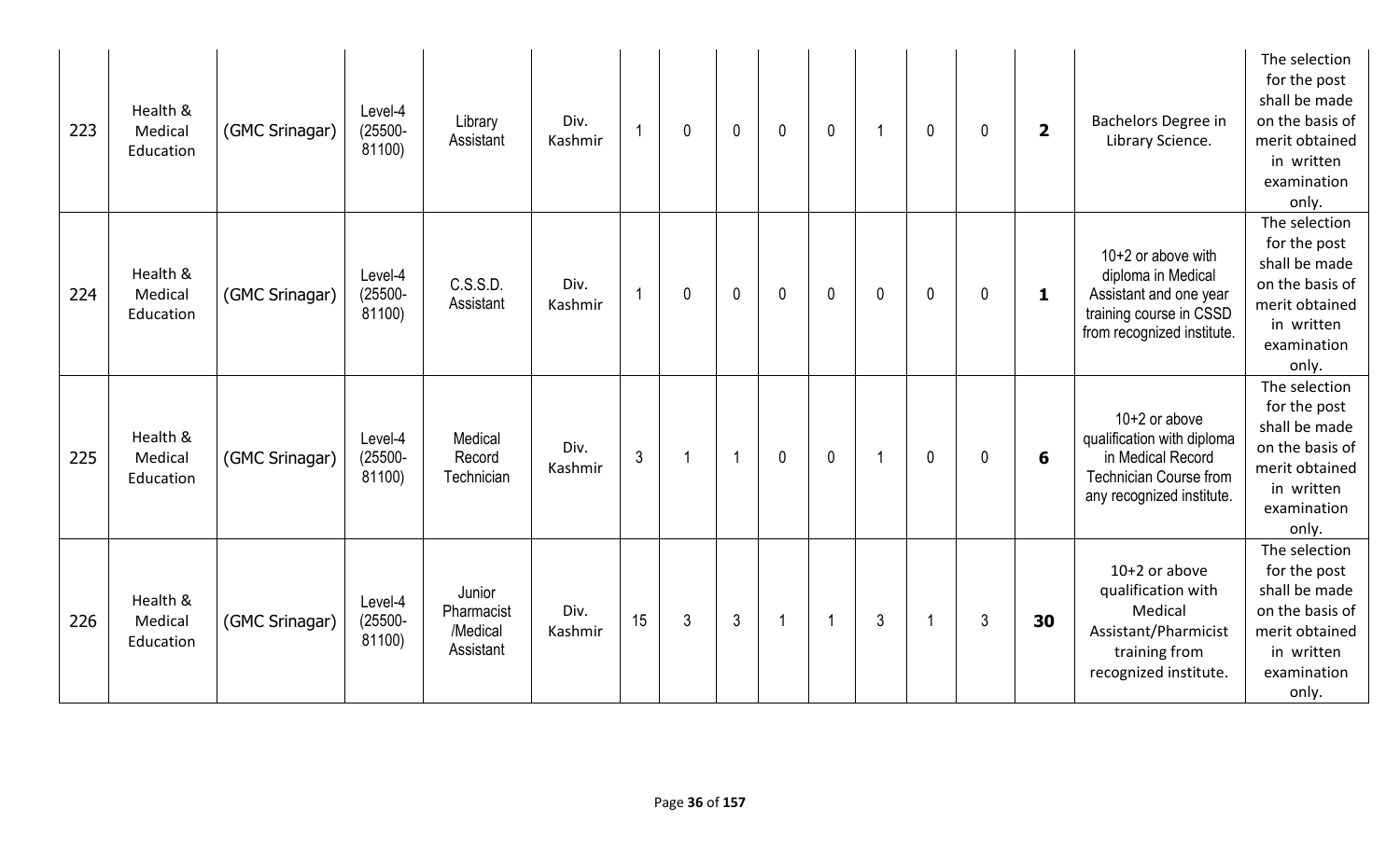| 227 | Health &<br>Medical<br>Education | (GMC Srinagar) | Level-4<br>$(25500 -$<br>81100) | Junior<br>Assistant                | Div.<br>Kashmir | 5              | 1            | $\overline{\mathbf{1}}$ | $\mathbf{0}$ | $\mathbf 0$ | -1          | $\mathbf 0$ | 1 | 9                       | Graduation from any<br>recognized University<br>with knowledge of<br>type writing having not<br>less than 35 words<br>speed per minute with<br>six months certificate<br>course in Computer<br>Application from any<br>recognized Institute.                                               | Skill Test = $20$<br>points<br>Written<br>Examination/CB<br>$T = 80$ points<br>(The marks<br>obtained in the<br>Type Test shall<br>be<br>proportionately<br>allotted against<br>20 points<br>earmarked for<br>the Type Test) |
|-----|----------------------------------|----------------|---------------------------------|------------------------------------|-----------------|----------------|--------------|-------------------------|--------------|-------------|-------------|-------------|---|-------------------------|--------------------------------------------------------------------------------------------------------------------------------------------------------------------------------------------------------------------------------------------------------------------------------------------|------------------------------------------------------------------------------------------------------------------------------------------------------------------------------------------------------------------------------|
| 228 | Health &<br>Medical<br>Education | (GMC Srinagar) | Level-4<br>$(25500 -$<br>81100) | Junior<br>Laboratory<br>Technician | Div.<br>Kashmir | $\overline{1}$ | $\mathbf{0}$ | $\mathbf 0$             | $\mathbf{0}$ | $\mathbf 0$ | $\mathbf 0$ | $\mathbf 0$ | 0 | 1                       | 10+2 with Science or<br>above qualification<br>with minimum two<br>years Diploma in<br>Laboratory Assistant<br>Course or having<br>Degree in Medical<br>Laboratory Technology<br>course from any<br>recognized Institution/<br><b>State Medical</b><br>Faculty/J&K<br>Paramedical Council. | The selection<br>for the post<br>shall be made<br>on the basis of<br>merit obtained<br>in written<br>examination<br>only.                                                                                                    |
| 229 | Health &<br>Medical<br>Education | (GMC Srinagar) | Level-2<br>(19900-<br>63200)    | Receiptionist                      | Div.<br>Kashmir | $\overline{1}$ | 0            | $\mathbf 0$             | $\mathbf 0$  | $\mathbf 0$ | -1          | $\mathbf 0$ | 0 | $\overline{\mathbf{2}}$ | $10+2$ with<br>Degree/Diploma in Hotel<br>Management from any<br>recognized institution.                                                                                                                                                                                                   | The selection<br>for the post<br>shall be made<br>on the basis of<br>merit obtained<br>in written<br>examination<br>only.                                                                                                    |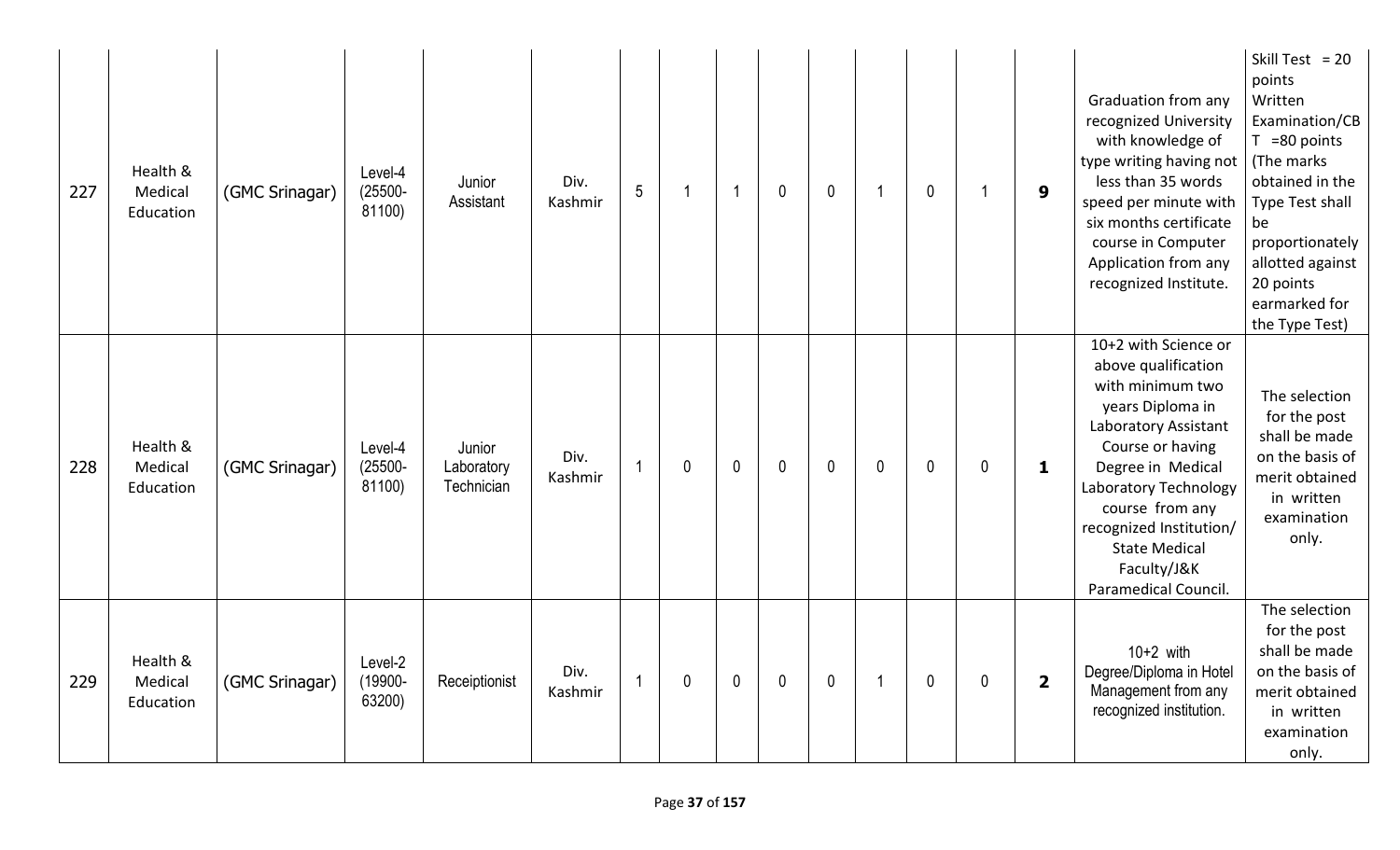| 230 | Health &<br>Medical<br>Education | (GMC Srinagar) | Level-2<br>(19900-<br>63200) | Driver-II                | Div.<br>Kashmir | $\mathfrak{Z}$          | -1 | $\mathbf{0}$ | $\pmb{0}$   | $\pmb{0}$    | -1 | $\mathbf 0$ | $\mathbf 0$ | 5            | Minimum Matric and<br>Maximum 10+2 from<br>any recognized Board<br>with having valid<br>HGV/PSV driving<br>license. | The selection<br>for the post<br>shall be made<br>on the basis of<br>merit obtained<br>in the written<br>examination<br>only. The<br>candidate shall<br>have to qualify<br>Driving Test to<br>be eligible to<br>appear for<br>written<br>examination. |
|-----|----------------------------------|----------------|------------------------------|--------------------------|-----------------|-------------------------|----|--------------|-------------|--------------|----|-------------|-------------|--------------|---------------------------------------------------------------------------------------------------------------------|-------------------------------------------------------------------------------------------------------------------------------------------------------------------------------------------------------------------------------------------------------|
| 231 | Health &<br>Medical<br>Education | (GMC Srinagar) | Level-2<br>(19900-<br>63200) | Medical<br>Record Keeper | Div.<br>Kashmir | $\overline{1}$          | 0  | $\mathbf{0}$ | $\mathbf 0$ | $\mathbf{0}$ | 0  | $\mathbf 0$ | $\mathbf 0$ | $\mathbf{1}$ | $10+2$ or above<br>qualification with diploma<br>in Medical Record<br>Technician from any<br>recognized institute.  | The selection<br>for the post<br>shall be made<br>on the basis of<br>merit obtained<br>in written<br>examination<br>only.                                                                                                                             |
| 232 | Health &<br>Medical<br>Education | (GMC Srinagar) | Level-2<br>(19900-<br>63200) | Tailor                   | Div.<br>Kashmir | $\overline{1}$          | 0  | $\mathbf{0}$ | $\mathbf 0$ | $\mathbf{0}$ | 0  | $\mathbf 0$ | $\mathbf 0$ | 1            | Minimum Matric and<br>Maximum 10+2 with<br>certificate course in<br><b>Cutting and Sewing</b><br>trade from ITI.    | The selection<br>for the post<br>shall be made<br>on the basis of<br>merit obtained<br>in written<br>examination<br>only.                                                                                                                             |
| 233 | Health &<br>Medical<br>Education | (GMC Srinagar) | Level-2<br>(19900-<br>63200) | Lift man                 | Div.<br>Kashmir | $\overline{\mathbf{1}}$ | 0  | $\mathbf 0$  | 0           | $\mathbf 0$  | 0  | 0           | 0           | 1            | Minimum Matric and<br>Maximum 10+2 with<br>certificate Liftman<br>operator Course from                              | The selection<br>for the post<br>shall be made<br>on the basis of                                                                                                                                                                                     |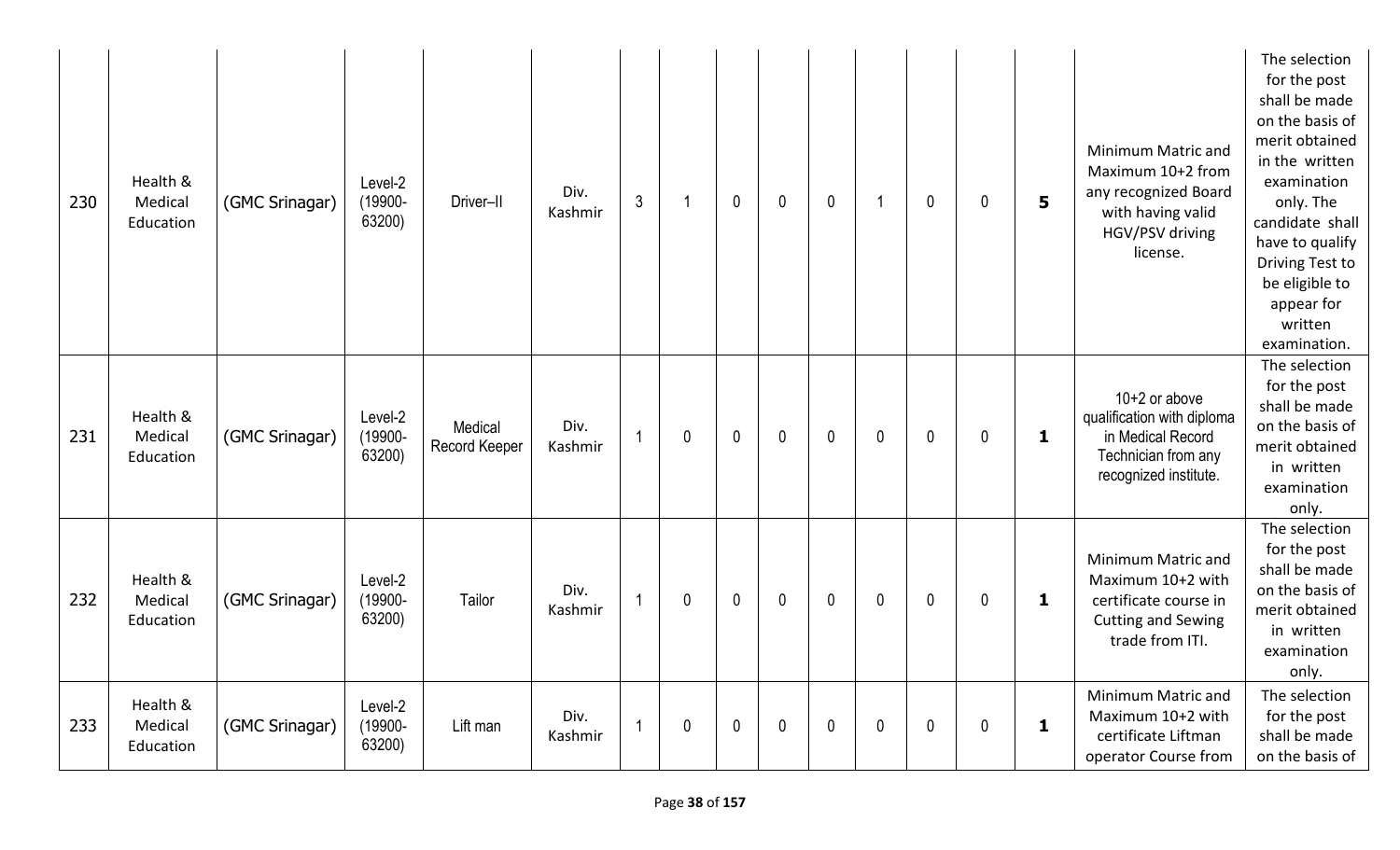|     |                                  |                |                              |                       |                 |                |                |                |              |             |                |              |                |                         | ITI/any recgonized<br>Inistitution.                                                                                             | merit obtained<br>in written<br>examination<br>only.                                                                      |
|-----|----------------------------------|----------------|------------------------------|-----------------------|-----------------|----------------|----------------|----------------|--------------|-------------|----------------|--------------|----------------|-------------------------|---------------------------------------------------------------------------------------------------------------------------------|---------------------------------------------------------------------------------------------------------------------------|
| 234 | Health &<br>Medical<br>Education | (GMC Srinagar) | Level-2<br>(19900-<br>63200) | ANM / Dai             | Div.<br>Kashmir | 8              | $\overline{2}$ | $\overline{2}$ | -1           | -1          | $\overline{2}$ |              | $\overline{2}$ | 19                      | Diploma in<br>FMPHW/MMPHW/AN<br>M from any recognized<br>Institution/State<br>Medical Faculty/J&K<br>Paramedical Council.       | The selection<br>for the post<br>shall be made<br>on the basis of<br>merit obtained<br>in written<br>examination<br>only. |
| 235 | Health &<br>Medical<br>Education | (GMC Srinagar) | Level-2<br>(19900-<br>63200) | <b>Dhobi</b>          | Div.<br>Kashmir | $\overline{1}$ | $\mathbf 0$    | $\mathbf 0$    | $\mathbf{0}$ | $\mathbf 0$ | -1             | $\mathbf{0}$ | 0              | $\overline{2}$          | Minimum Matric and<br>Maximum 10+2 with<br>professional Dobhi<br>issued from concerned<br>Tehsildar.                            | The selection<br>for the post<br>shall be made<br>on the basis of<br>merit obtained<br>in written<br>examination<br>only. |
| 236 | Health &<br>Medical<br>Education | (GMC Srinagar) | Level-2<br>(19900-<br>63200) | Junior Plumber        | Div.<br>Kashmir | $\overline{1}$ |                | $\mathbf 0$    | $\mathbf 0$  | $\pmb{0}$   |                | $\mathbf 0$  | 0              | $\overline{\mathbf{3}}$ | Minimum Matric and<br>Maximum 10+2 from<br>any recognized Board<br>with certificate Course<br>in Plumber trade from<br>ITI.     | The selection<br>for the post<br>shall be made<br>on the basis of<br>merit obtained<br>in written<br>examination<br>only. |
| 237 | Health &<br>Medical<br>Education | (GMC Srinagar) | Level-2<br>(19900-<br>63200) | Junior<br>Electrician | Div.<br>Kashmir | $\overline{1}$ | $\mathbf 0$    | $\mathbf 0$    | $\mathbf 0$  | $\mathbf 0$ | -1             | $\mathbf 0$  | 0              | $\overline{\mathbf{2}}$ | Minimum Matric and<br>Maximum 10+2 from<br>any recognized Board<br>with certificate Course<br>in Electrician trade<br>from ITI. | The selection<br>for the post<br>shall be made<br>on the basis of<br>merit obtained<br>in written                         |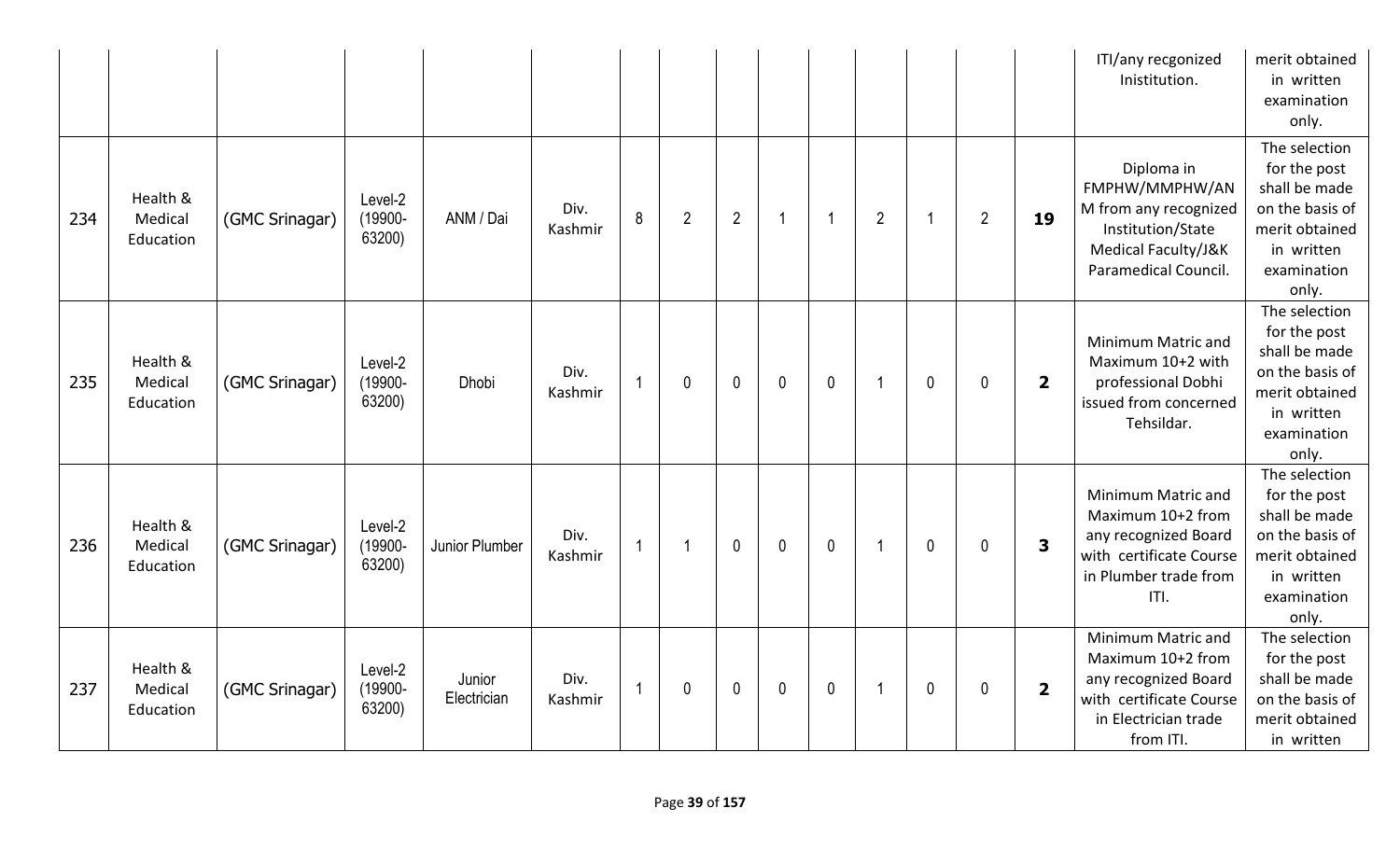|     |                                  |                |                              |                           |                 |                |              |             |              |              |              |              |              |                         |                                                                                                                                                                                 | examination<br>only.                                                                                                      |
|-----|----------------------------------|----------------|------------------------------|---------------------------|-----------------|----------------|--------------|-------------|--------------|--------------|--------------|--------------|--------------|-------------------------|---------------------------------------------------------------------------------------------------------------------------------------------------------------------------------|---------------------------------------------------------------------------------------------------------------------------|
| 238 | Health &<br>Medical<br>Education | (GMC Srinagar) | Level-2<br>(19900-<br>63200) | Gas Pipe Line<br>Operator | Div.<br>Kashmir | $\overline{1}$ | $\mathbf 0$  | $\mathbf 0$ | $\mathbf{0}$ | $\mathbf 0$  | -1           | $\mathbf{0}$ | $\mathbf{0}$ | $\overline{\mathbf{2}}$ | Minimum Matric and<br>Maximum 10+2 with<br>certificate in Air<br>Conditioner and<br><b>Refrigeration Course</b><br>from ITI/any<br>recognized Institution.                      | The selection<br>for the post<br>shall be made<br>on the basis of<br>merit obtained<br>in written<br>examination<br>only. |
| 239 | Health &<br>Medical<br>Education | (GMC Srinagar) | Level-2<br>(19900-<br>63200) | Welder/Fitter             | Div.<br>Kashmir | $\overline{1}$ | $\mathbf{0}$ | $\mathbf 0$ | $\mathbf{0}$ | $\mathbf 0$  | $\mathbf{0}$ | $\mathbf 0$  | $\mathbf{0}$ | $\mathbf 1$             | Minimum Matric and<br>Maximum 10+2 from<br>any recognized Board<br>with certificate<br>course in<br>Welder/Fitter trade<br>from ITI.                                            | The selection<br>for the post<br>shall be made<br>on the basis of<br>merit obtained<br>in written<br>examination<br>only. |
| 240 | Health &<br>Medical<br>Education | (GMC Srinagar) | Level-2<br>(19900-<br>63200) | <b>Tin Simith</b>         | Div.<br>Kashmir |                | $\mathbf{0}$ | $\mathbf 0$ | $\mathbf{0}$ | $\mathbf{0}$ | $\mathbf{0}$ | $\mathbf 0$  | $\mathbf 0$  | $\mathbf{1}$            | Minimum Matric and<br>Maximum 10+2 from<br>any recognized Board<br>with certificate<br>course in Sheet Metal<br><b>Worker Course from</b><br>ITI/any recognized<br>Institution. | The selection<br>for the post<br>shall be made<br>on the basis of<br>merit obtained<br>in written<br>examination<br>only. |
| 241 | Health &<br>Medical<br>Education | (GMC Srinagar) | Level-2<br>(19900-<br>63200) | Mistry                    | Div.<br>Kashmir | $\overline{1}$ | $\mathbf{0}$ | $\mathbf 0$ | $\mathbf{0}$ | $\mathbf 0$  | $\mathbf{0}$ | $\mathbf 0$  | $\mathbf{0}$ | $\mathbf 1$             | Minimum Matric and<br>Maximum 10+2 from<br>any recognized Board<br>with certificate<br>course in Mistry Trade<br>from ITI.                                                      | The selection<br>for the post<br>shall be made<br>on the basis of<br>merit obtained<br>in written                         |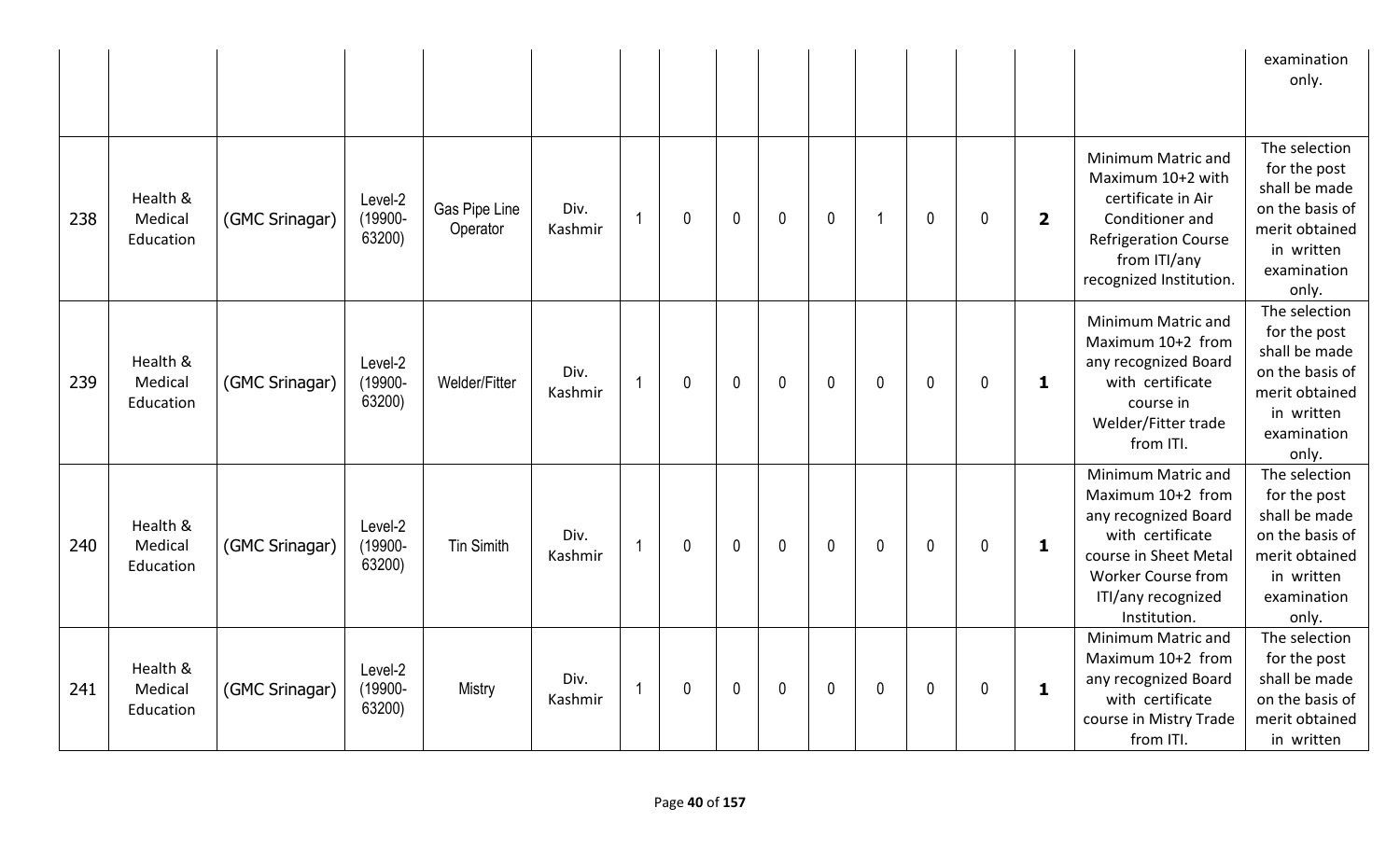|     |                                  |                |                              |                                             |                 |                |   |                |              |              |              |              |              |                         |                                                                                                                                                | examination<br>only.                                                                                                      |
|-----|----------------------------------|----------------|------------------------------|---------------------------------------------|-----------------|----------------|---|----------------|--------------|--------------|--------------|--------------|--------------|-------------------------|------------------------------------------------------------------------------------------------------------------------------------------------|---------------------------------------------------------------------------------------------------------------------------|
| 242 | Health &<br>Medical<br>Education | (GMC Srinagar) | Level-2<br>(19900-<br>63200) | Junior<br>Mechanic<br>Technician            | Div.<br>Kashmir | $\overline{1}$ | 0 | $\mathbf 0$    | $\mathbf{0}$ | $\mathbf{0}$ | $\mathbf{0}$ | $\mathbf{0}$ | $\mathbf{0}$ | $\mathbf{1}$            | Minimum Matric and<br>Maximum 10+2 from<br>any recognized Board<br>with certificate<br>course in Mechanic<br>Trade from ITI.                   | The selection<br>for the post<br>shall be made<br>on the basis of<br>merit obtained<br>in written<br>examination<br>only. |
| 243 | Health &<br>Medical<br>Education | (GMC Srinagar) | Level-2<br>(19900-<br>63200) | Helper to<br>Central<br>Heating<br>Operator | Div.<br>Kashmir | $\overline{1}$ | 0 | $\mathbf 0$    | $\mathbf 0$  | $\mathbf{0}$ | -1           | $\mathbf 0$  | $\mathbf{0}$ | $\overline{\mathbf{2}}$ | Minimum Matric and<br>Maximum 10+2 with<br>certificate course in<br>Mechanic<br>Refrigeration and Air<br><b>Conditioner Trade</b><br>from ITI. | The selection<br>for the post<br>shall be made<br>on the basis of<br>merit obtained<br>in written<br>examination<br>only. |
| 244 | Health &<br>Medical<br>Education | (GMC Srinagar) | Level-2<br>(19900-<br>63200) | <b>Basic Health</b><br>Worker               | Div.<br>Kashmir | $\overline{1}$ | 0 | $\overline{0}$ | $\mathbf 0$  | $\mathbf{0}$ | $\mathbf{0}$ | $\mathbf 0$  | $\mathbf{0}$ | $\mathbf{1}$            | Diploma in<br>FMPHW/MMPHW/AN<br>M from any recognized<br>Institution/State<br>Medical Faculty/J&K<br>Paramedical Council.                      | The selection<br>for the post<br>shall be made<br>on the basis of<br>merit obtained<br>in written<br>examination<br>only. |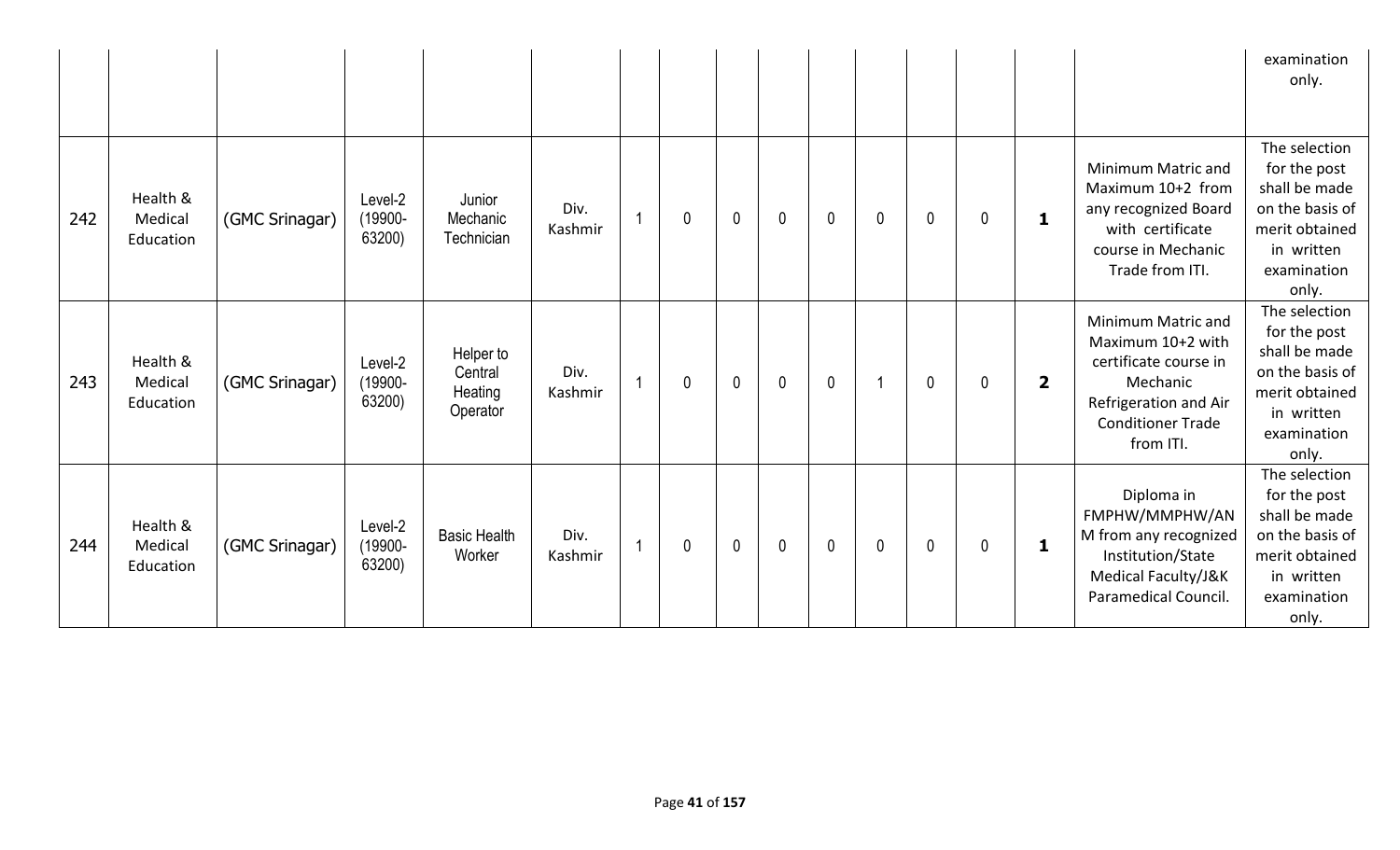| 245 | Floriculture, G<br>ardens and<br>Parks | Director<br>Floriculture, Gar<br>dens and Parks<br>Jammu                                      | Level-4<br>$(25500 -$<br>81100) | Junior<br>Assistant | Div.Jammu | $\overline{2}$ |   | $\mathbf 0$    | $\mathbf{0}$ | $\mathbf 0$  |   | 0              | 0 | 4  | i) Graduate form any<br>recognized university with<br>knowledge of type writing<br>having not less than 35<br>words per minute speed<br>for direct recruitment.<br>li) Six months certificate<br>course in computer<br>application fom a<br>recognized institute. | Skill Test = $20$<br>points<br>Written<br>Examination/CB<br>=80 points<br>(The marks<br>obtained in the<br>Type Test shall<br>be<br>proportionately<br>allotted against<br>20 points<br>earmarked for<br>the Type Test)       |
|-----|----------------------------------------|-----------------------------------------------------------------------------------------------|---------------------------------|---------------------|-----------|----------------|---|----------------|--------------|--------------|---|----------------|---|----|-------------------------------------------------------------------------------------------------------------------------------------------------------------------------------------------------------------------------------------------------------------------|-------------------------------------------------------------------------------------------------------------------------------------------------------------------------------------------------------------------------------|
| 246 | General<br>Administratio<br>n Deptt.   | Commissioner<br>/Secretary to<br>the Government<br>, General<br>Administration<br>Department. | Level-4<br>$(25500 -$<br>81100) | Junior<br>Assistant | UT        | 18             | 3 | $\overline{3}$ | 1            | $\mathbf{1}$ | 4 | $\overline{2}$ | 3 | 35 | 1) Graduation from<br>any recognized<br>University with the<br>knowledge of type<br>writing having not less<br>than 35 words speed<br>per minute.<br>2) Six months<br>Certificate Course in<br><b>Computer Applications</b><br>from a recognized<br>Institute.    | Skill Test = $20$<br>points<br>Written<br>Examination/CB<br>$T = 80$ points<br>(The marks)<br>obtained in the<br>Type Test shall<br>be<br>proportionately<br>allotted against<br>20 points<br>earmarked for<br>the Type Test) |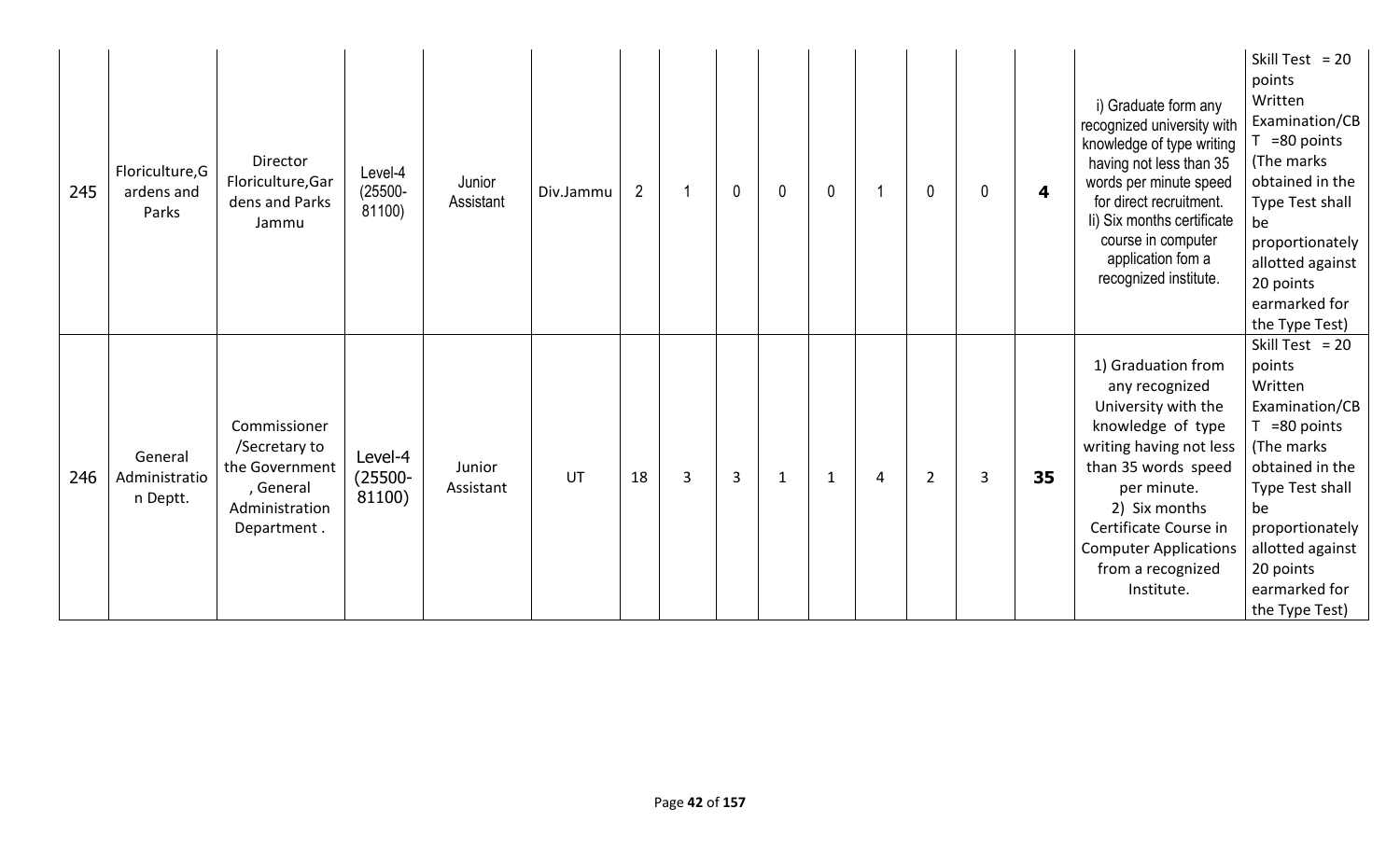| General<br>247<br>Administratio<br>n Deptt. | Commissioner<br>/Secretary to<br>the Government<br>, General<br>Administration<br>Department. | Level-6B<br>$(35600 -$<br>112800) | Junior<br>Stenographer | UT | $\overline{7}$ | $\overline{2}$ | $\overline{2}$ | $\mathbf{1}$ | $\mathbf{1}$ | $\overline{2}$ | $\mathbf{1}$ | $\mathbf{1}$ | 17 | 1) Graduation from a<br>recognized University<br>having minimum<br>speed of 65 and 35<br>words per minute in<br>shorthand and type<br>wrting respectively.<br>2) Six months<br>certificate course in<br><b>Computer Applications</b><br>from a recognized<br>Institute. | Skill Test = $40$<br>points<br>Written<br>Examination/CB<br>$T = 60$ points<br>(The marks)<br>obtained in the<br>Skill Test shall<br>be<br>proportionately<br>allotted against<br>40 points<br>earmarked for<br>the Skill Test) |
|---------------------------------------------|-----------------------------------------------------------------------------------------------|-----------------------------------|------------------------|----|----------------|----------------|----------------|--------------|--------------|----------------|--------------|--------------|----|-------------------------------------------------------------------------------------------------------------------------------------------------------------------------------------------------------------------------------------------------------------------------|---------------------------------------------------------------------------------------------------------------------------------------------------------------------------------------------------------------------------------|
| Health &<br>248<br>Medical<br>Education     | (ISM)                                                                                         | $PL -$<br>6B(35600<br>$-112800$   | Junior<br>Stenographer | UT | $\mathbf 1$    | $\mathbf 0$    | $\mathbf 0$    | $\mathbf 0$  | $\mathbf 0$  | 0              | $\mathbf 0$  | 0            | 1  | i) Graduate from any<br>recognized university<br>having minimum<br>speed of 65 & 35<br>words per minute in<br>shorthand & typing<br>respectively.<br>ii) Plus six months<br>certificate course in<br>computer applications<br>from a recognized<br>institute            | Skill Test = $40$<br>points<br>Written<br>Examination/CB<br>$T = 60$ points<br>(The marks)<br>obtained in the<br>Skill Test shall<br>be<br>proportionately<br>allotted against<br>40 points<br>earmarked for<br>the Skill Test) |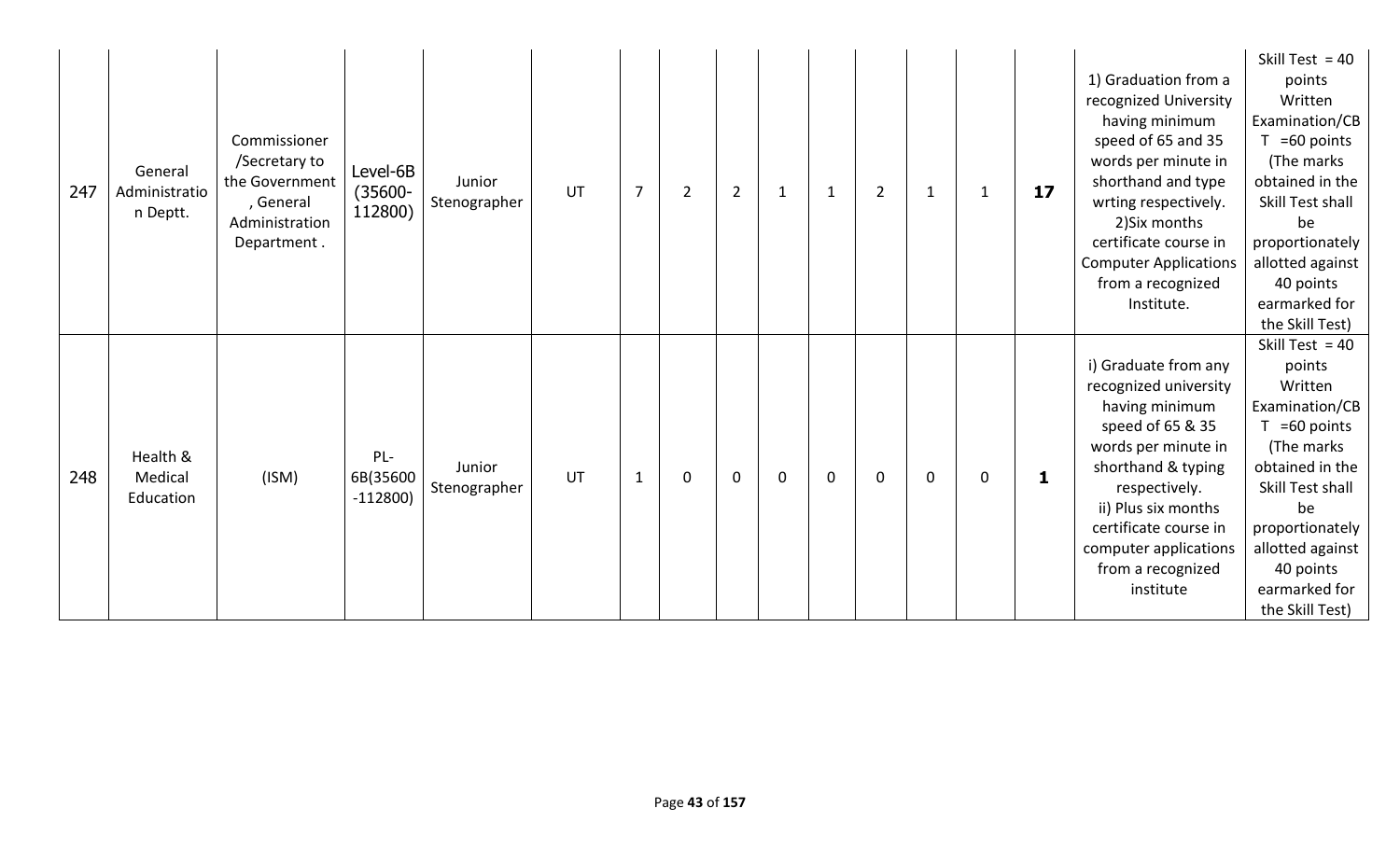| 249 | Health &<br>Medical<br>Education | (ISM)                         | Level-4<br>$(25500 -$<br>81100)  | Junior<br>Assistant   | Jammu         | $\mathbf{1}$ | 0            | $\mathbf 0$ | $\mathbf 0$ | $\mathbf 0$ | $\mathbf{1}$ | $\mathbf 0$ | 0 | $\overline{2}$ | i) Graduate from any<br>recognized University<br>with knowledge of<br>type writing having not<br>less than 35 words<br>speed per minute.<br>ii) Plus six months<br>certificate course in<br>computer applications<br>from recognized<br>institute. | Skill Test = $20$<br>points<br>Written<br>Examination/CB<br>$T = 80$ points<br>(The marks<br>obtained in the<br>Type Test shall<br>be<br>proportionately<br>allotted against<br>20 points<br>earmarked for<br>the Type Test) |
|-----|----------------------------------|-------------------------------|----------------------------------|-----------------------|---------------|--------------|--------------|-------------|-------------|-------------|--------------|-------------|---|----------------|----------------------------------------------------------------------------------------------------------------------------------------------------------------------------------------------------------------------------------------------------|------------------------------------------------------------------------------------------------------------------------------------------------------------------------------------------------------------------------------|
| 250 | Health &<br>Medical<br>Education | (ISM)                         | Level-4<br>$(25500 -$<br>81100)  | Junior<br>Assistant   | Kathua        | $\mathbf{1}$ | $\mathbf 0$  | $\mathbf 0$ | $\mathbf 0$ | $\mathbf 0$ | 0            | $\mathbf 0$ | 0 | 1              | i) Graduate from any<br>recognized University<br>with knowledge of<br>type writing having not<br>less than 35 words<br>speed per minute.<br>ii) Plus six months<br>certificate course in<br>computer applications<br>from recognized<br>institute. | Skill Test = $20$<br>points<br>Written<br>Examination/CB<br>$T = 80$ points<br>(The marks<br>obtained in the<br>Type Test shall<br>be<br>proportionately<br>allotted against<br>20 points<br>earmarked for<br>the Type Test) |
| 251 | Health &<br>Medical<br>Education | (FW, MCH and<br>Immunization) | Level-6<br>$(35400 -$<br>112400) | Extension<br>Educator | Div.<br>Jammu | 3            | $\mathbf{1}$ | $\mathbf 0$ | $\mathbf 0$ | $\mathbf 0$ | $\mathbf{1}$ | $\mathbf 0$ | 0 | 5              | Gradutaion from any<br>recognized university.                                                                                                                                                                                                      | The selection<br>for the post<br>shall be made<br>on the basis of<br>merit obtained<br>in written                                                                                                                            |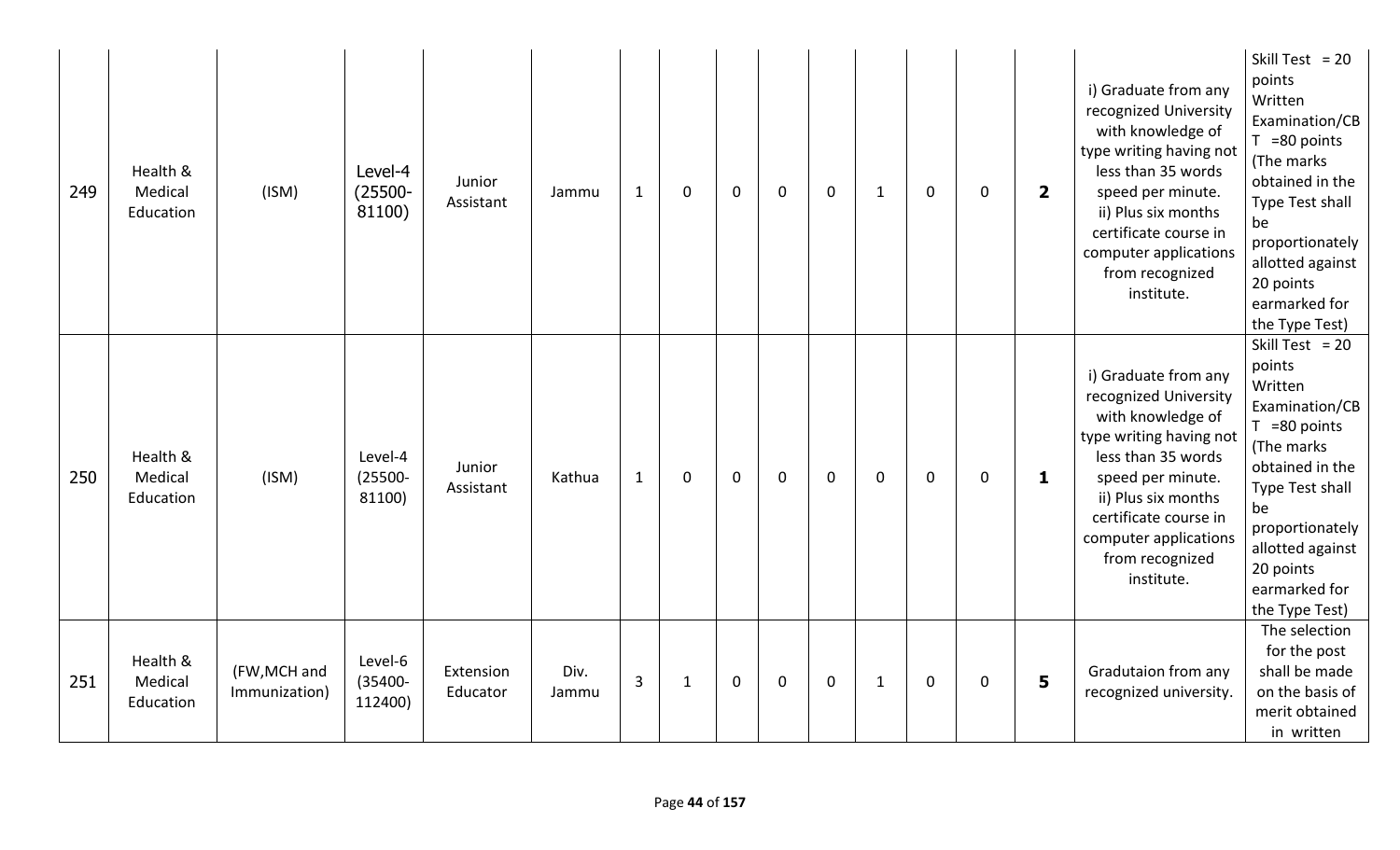|     |                                  |                               |                                  |                       |                 |                |              |             |             |             |              |             |             |                         |                                                                                                                                                        | examination<br>only.                                                                                                      |
|-----|----------------------------------|-------------------------------|----------------------------------|-----------------------|-----------------|----------------|--------------|-------------|-------------|-------------|--------------|-------------|-------------|-------------------------|--------------------------------------------------------------------------------------------------------------------------------------------------------|---------------------------------------------------------------------------------------------------------------------------|
| 252 | Health &<br>Medical<br>Education | (FW, MCH and<br>Immunization) | Level-6<br>$(35400 -$<br>112400) | Extension<br>Educator | Div.<br>Kashmir | $\overline{2}$ | $\mathbf{1}$ | $\mathbf 0$ | $\mathbf 0$ | $\mathbf 0$ | $\mathbf{1}$ | 0           | $\mathbf 0$ | $\overline{\mathbf{4}}$ | Gradutaion from any<br>recognized university.                                                                                                          | The selection<br>for the post<br>shall be made<br>on the basis of<br>merit obtained<br>in written<br>examination<br>only. |
| 253 | Health &<br>Medical<br>Education | (FW, MCH and<br>Immunization) | Level-4<br>$(25500 -$<br>81100)  | Junior<br>Mechanic    | Div.<br>Jammu   | $\mathbf{1}$   | 0            | $\mathbf 0$ | $\mathbf 0$ | $\mathbf 0$ | $\mathbf{1}$ | $\mathbf 0$ | $\mathbf 0$ | $\overline{\mathbf{2}}$ | Matric with ITI trained<br>in concerned line.                                                                                                          | The selection<br>for the post<br>shall be made<br>on the basis of<br>merit obtained<br>in written<br>examination<br>only. |
| 254 | Health &<br>Medical<br>Education | (FW, MCH and<br>Immunization) | Level -<br>4(25500-<br>81100)    | Fitter                | Div.<br>Jammu   | $\mathbf{1}$   | 0            | $\mathbf 0$ | $\mathbf 0$ | $\mathbf 0$ | $\mathbf 0$  | $\mathbf 0$ | $\mathbf 0$ | $\mathbf{1}$            | Matric with ITI trained<br>in concerned line.                                                                                                          | The selection<br>for the post<br>shall be made<br>on the basis of<br>merit obtained<br>in written<br>examination<br>only. |
| 255 | Health &<br>Medical<br>Education | (FW, MCH and<br>Immunization) | Level -<br>4(25500-<br>81100)    | Theatre<br>Assistant  | Udhampur        | $\mathbf 1$    | 0            | $\mathbf 0$ | $\mathbf 0$ | $\mathbf 0$ | $\mathbf 0$  | $\mathbf 0$ | $\mathbf 0$ | $\mathbf 1$             | Matric with diploma in<br><b>Medical Assistant</b><br><b>Training Course from</b><br>state Medical Faculity<br>or any other<br>recognized institution. | The selection<br>for the post<br>shall be made<br>on the basis of<br>merit obtained<br>in written                         |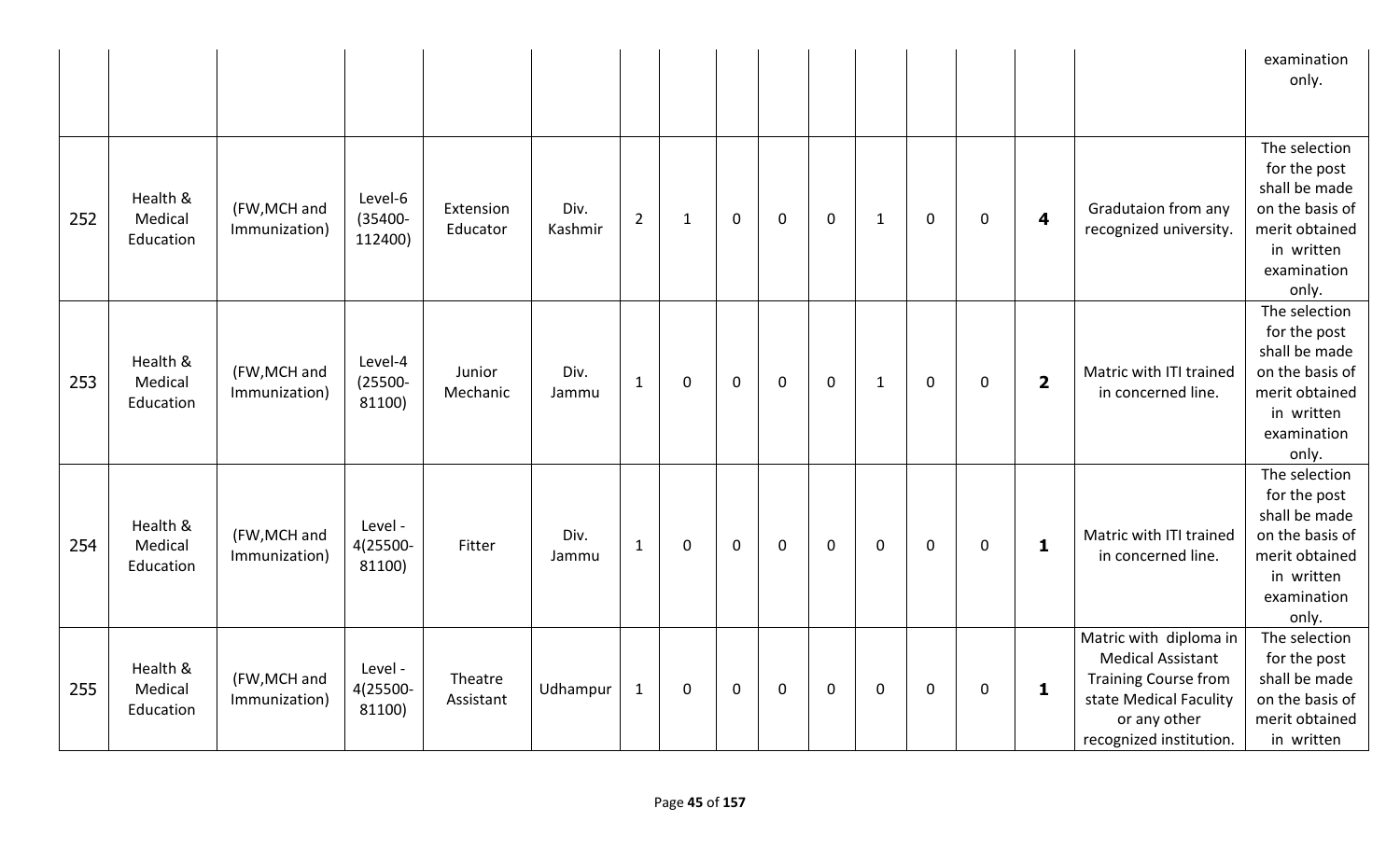|     |                                  |                               |                               |                              |           |              |   |              |             |             |              |             |             |                         |                                                                                                                                                        | examination<br>only.                                                                                                      |
|-----|----------------------------------|-------------------------------|-------------------------------|------------------------------|-----------|--------------|---|--------------|-------------|-------------|--------------|-------------|-------------|-------------------------|--------------------------------------------------------------------------------------------------------------------------------------------------------|---------------------------------------------------------------------------------------------------------------------------|
| 256 | Health &<br>Medical<br>Education | (FW, MCH and<br>Immunization) | Level -<br>4(25500-<br>81100) | Theatre<br>Assistant         | Ganderbal | $\mathbf{1}$ | 0 | $\mathbf 0$  | $\mathbf 0$ | $\mathbf 0$ | $\mathbf 0$  | $\mathbf 0$ | $\mathbf 0$ | $\mathbf{1}$            | Matric with diploma in<br><b>Medical Assistant</b><br><b>Training Course from</b><br>state Medical Faculity<br>or any other<br>recognized institution. | The selection<br>for the post<br>shall be made<br>on the basis of<br>merit obtained<br>in written<br>examination<br>only. |
| 257 | Health &<br>Medical<br>Education | (FW, MCH and<br>Immunization) | Level -<br>4(25500-<br>81100) | Theatre<br>Assistant         | Baramulla | $\mathbf{1}$ | 0 | $\mathbf 0$  | $\mathbf 0$ | $\mathbf 0$ | $\mathbf{1}$ | $\mathbf 0$ | $\mathbf 0$ | $\overline{\mathbf{2}}$ | Matric with diploma in<br><b>Medical Assistant</b><br><b>Training Course from</b><br>state Medical Faculity<br>or any other<br>recognized institution. | The selection<br>for the post<br>shall be made<br>on the basis of<br>merit obtained<br>in written<br>examination<br>only. |
| 258 | Health &<br>Medical<br>Education | (FW, MCH and<br>Immunization) | Level -<br>4(25500-<br>81100) | Junior Grade<br><b>Nurse</b> | Kathua    | $\mathbf{1}$ | 0 | $\mathbf{0}$ | $\Omega$    | 0           | $\mathbf 0$  | $\mathbf 0$ | $\mathbf 0$ | 1                       | Matric with diploma in<br>nursing from State<br>Medical Faculity or any<br>other recognized<br>institution.                                            | The selection<br>for the post<br>shall be made<br>on the basis of<br>merit obtained<br>in written<br>examination<br>only. |
| 259 | Health &<br>Medical<br>Education | (FW, MCH and<br>Immunization) | Level -<br>4(25500-<br>81100) | Junior Grade<br><b>Nurse</b> | Ganderbal | $\mathbf{1}$ | 0 | $\mathbf 0$  | $\mathbf 0$ | $\mathbf 0$ | $\mathbf 0$  | $\mathbf 0$ | 0           | 1                       | Matric with diploma in<br>nursing from State<br>Medical Faculity or any<br>other recognized<br>institution.                                            | The selection<br>for the post<br>shall be made<br>on the basis of<br>merit obtained<br>in written<br>examination<br>only. |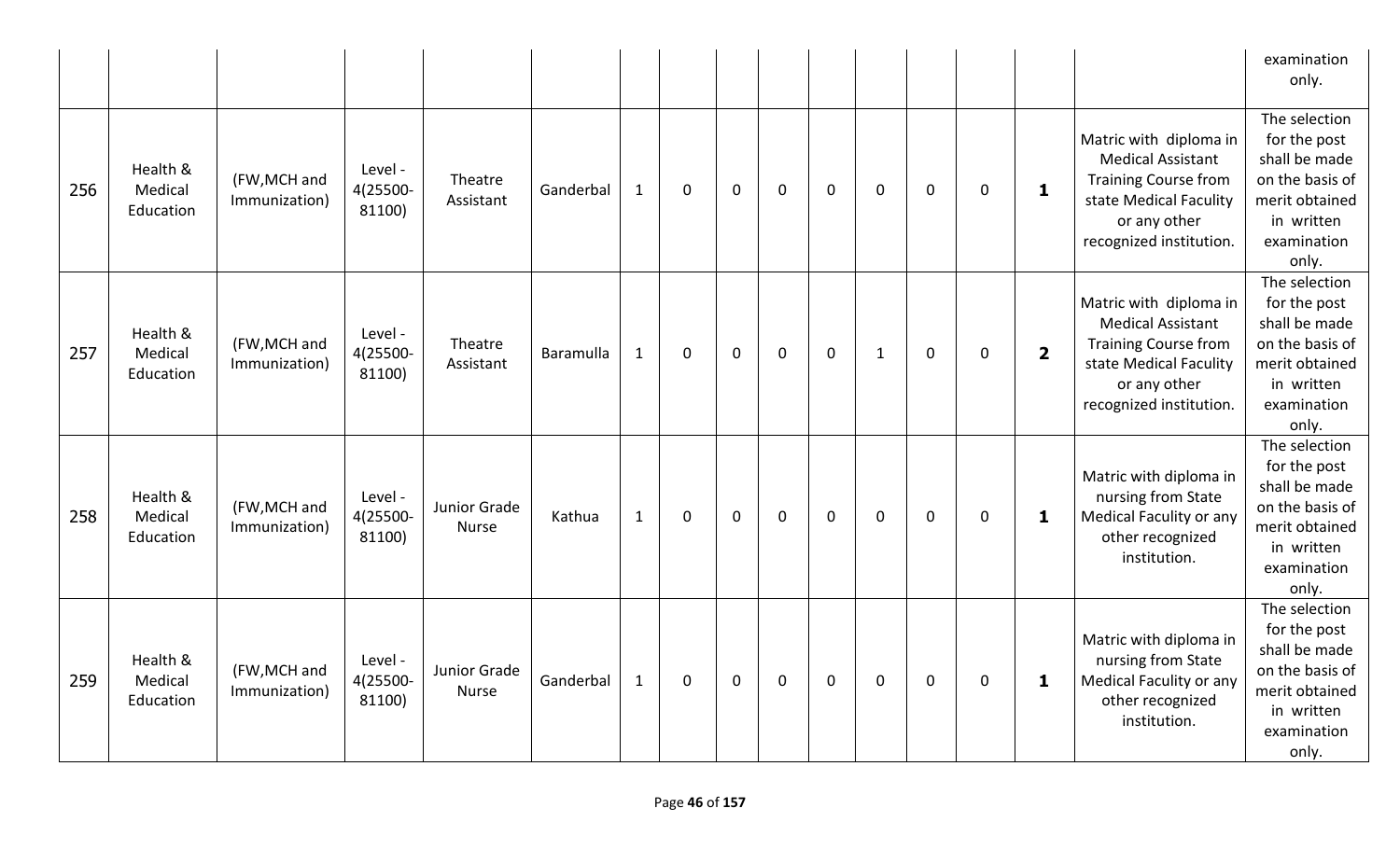| 260 | Health &<br>Medical<br>Education | (FW, MCH and<br>Immunization) | Level -<br>4(25500-<br>81100) | Refreigerator<br>Mechanic | Poonch | $\mathbf{1}$ | 0           | $\mathbf 0$ | $\mathbf 0$ | $\mathbf 0$ | 0           | $\mathbf 0$ | 0 | $\mathbf{1}$ | Degree or Diploma in<br>Mechanical<br>Engineering from any<br>recognised institute<br>/University or Matric<br>or above qualification<br>with two year<br>certificate course in<br>refrigeration and air<br>conditioning from ITI<br>or any other<br>recognised institute. | The selection<br>for the post<br>shall be made<br>on the basis of<br>merit obtained<br>in written<br>examination<br>only. |
|-----|----------------------------------|-------------------------------|-------------------------------|---------------------------|--------|--------------|-------------|-------------|-------------|-------------|-------------|-------------|---|--------------|----------------------------------------------------------------------------------------------------------------------------------------------------------------------------------------------------------------------------------------------------------------------------|---------------------------------------------------------------------------------------------------------------------------|
| 261 | Health &<br>Medical<br>Education | (FW, MCH and<br>Immunization) | Level -<br>4(25500-<br>81100) | Projectionist             | Jammu  | $\mathbf{1}$ | $\mathbf 0$ | $\mathbf 0$ | $\mathbf 0$ | $\mathbf 0$ | $\mathbf 0$ | $\mathbf 0$ | 0 | 1            | Matric with ITI trained<br>in concerned<br>discipline.                                                                                                                                                                                                                     | The selection<br>for the post<br>shall be made<br>on the basis of<br>merit obtained<br>in written<br>examination<br>only. |
| 262 | Health &<br>Medical<br>Education | (FW, MCH and<br>Immunization) | Level -<br>4(25500-<br>81100) | Projectionist             | Poonch | $\mathbf{1}$ | $\mathbf 0$ | $\mathbf 0$ | $\mathbf 0$ | $\mathbf 0$ | 0           | $\mathbf 0$ | 0 | 1            | Matric with ITI trained<br>in concerned<br>discipline.                                                                                                                                                                                                                     | The selection<br>for the post<br>shall be made<br>on the basis of<br>merit obtained<br>in written<br>examination<br>only. |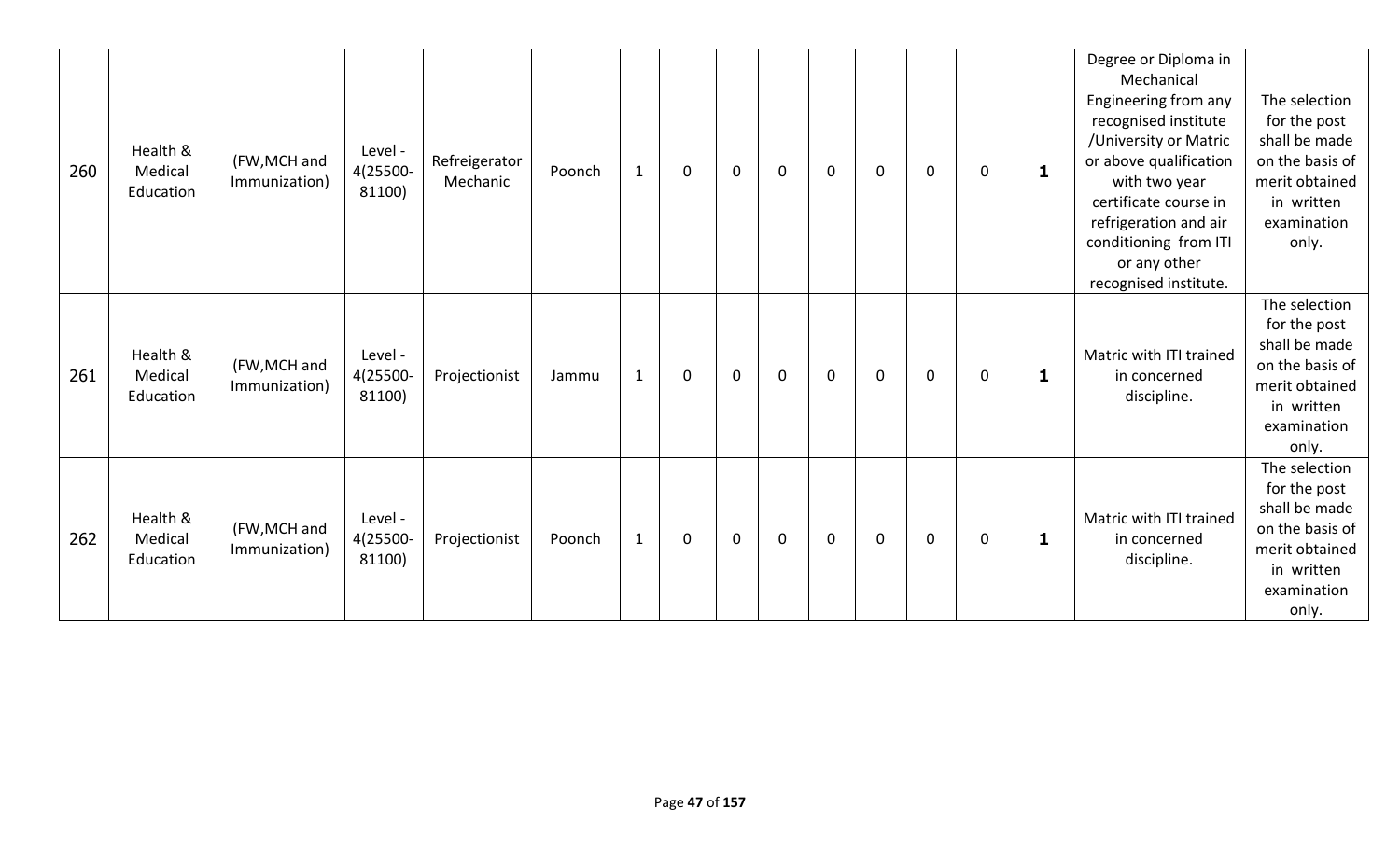| 263 | Health &<br>Medical<br>Education | (FW, MCH and<br>Immunization) | Level -<br>2(19900-<br>63200) | Driver        | Kathua   | $\mathbf{1}$ | $\pmb{0}$   | $\mathbf 0$ | $\mathbf 0$ | $\mathbf 0$ | $\mathbf{1}$ | $\mathbf 0$ | $\pmb{0}$           | $\overline{\mathbf{2}}$ | Minimum Matric and<br>Maximum 10+2 having<br>valid HGV/PSV driving<br>licence. | The selection<br>for the post<br>shall be made<br>on the basis of<br>merit obtained<br>in the written<br>examination<br>only. The<br>candidate shall<br>have to qualify<br>Driving Test to<br>be eligible to<br>appear for<br>written<br>examination. |
|-----|----------------------------------|-------------------------------|-------------------------------|---------------|----------|--------------|-------------|-------------|-------------|-------------|--------------|-------------|---------------------|-------------------------|--------------------------------------------------------------------------------|-------------------------------------------------------------------------------------------------------------------------------------------------------------------------------------------------------------------------------------------------------|
| 264 | Health &<br>Medical<br>Education | (FW, MCH and<br>Immunization) | Level -<br>2(19900-<br>63200) | <b>Driver</b> | Udhampur | $\mathbf{1}$ | $\mathbf 0$ | $\mathbf 0$ | $\mathbf 0$ | $\mathbf 0$ | $\mathbf{1}$ | $\mathbf 0$ | $\mathsf{O}\xspace$ | $\overline{\mathbf{2}}$ | Minimum Matric and<br>Maximum 10+2 having<br>valid HGV/PSV driving<br>licence. | The selection<br>for the post<br>shall be made<br>on the basis of<br>merit obtained<br>in the written<br>examination<br>only. The<br>candidate shall<br>have to qualify<br>Driving Test to<br>be eligible to<br>appear for<br>written<br>examination. |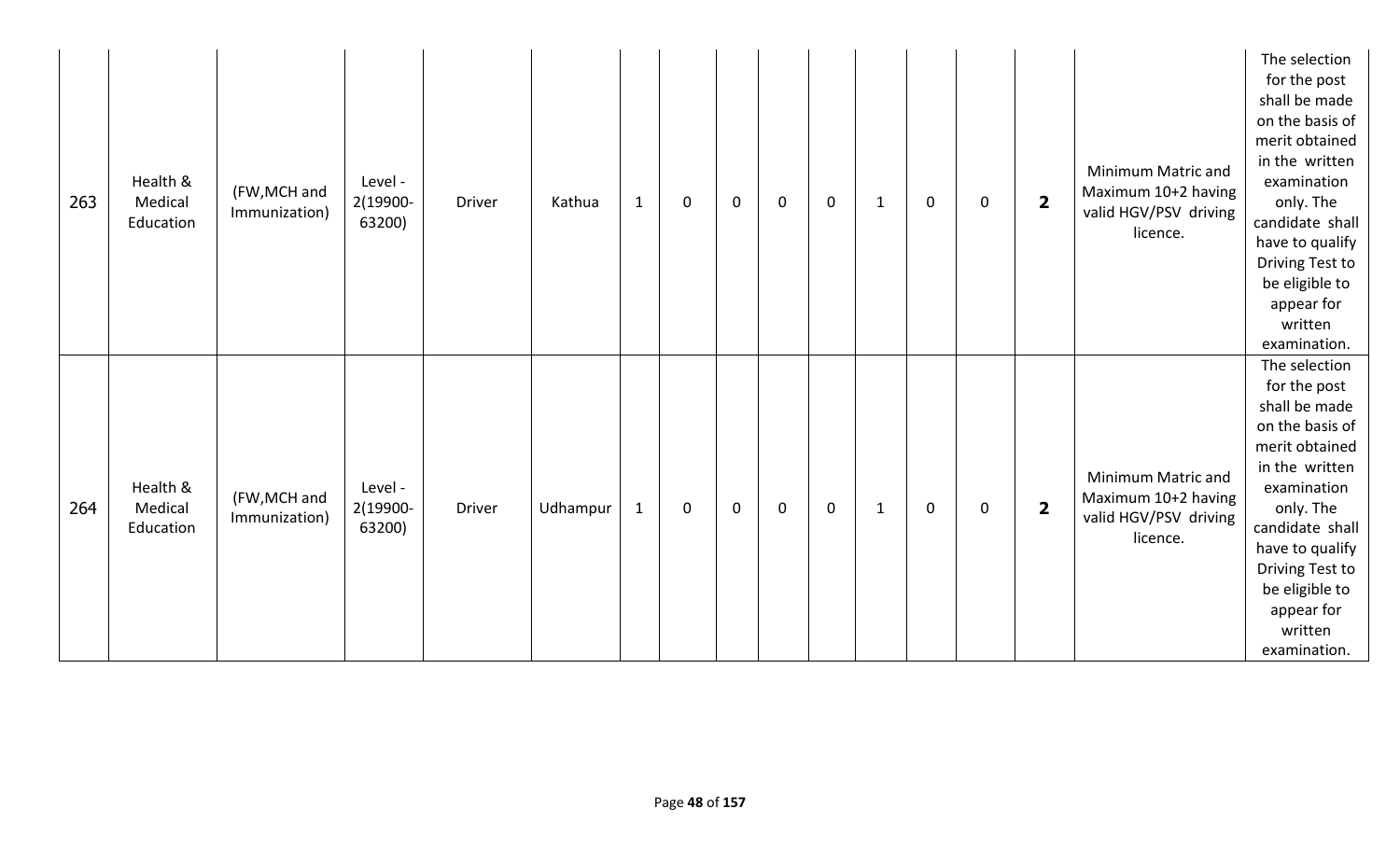| 265 | Health &<br>Medical<br>Education | (FW, MCH and<br>Immunization) | Level -<br>2(19900-<br>63200) | Driver | Rajouri | $\mathbf{1}$ | $\mathbf 0$ | $\mathbf 0$ | $\mathbf 0$ | $\mathbf 0$ | $\mathbf 0$ | 0           | $\mathbf 0$ | $\mathbf{1}$ | Minimum Matric and<br>Maximum 10+2 having<br>valid HGV/PSV driving<br>licence. | The selection<br>for the post<br>shall be made<br>on the basis of<br>merit obtained<br>in the written<br>examination<br>only. The<br>candidate shall<br>have to qualify<br>Driving Test to<br>be eligible to<br>appear for<br>written<br>examination. |
|-----|----------------------------------|-------------------------------|-------------------------------|--------|---------|--------------|-------------|-------------|-------------|-------------|-------------|-------------|-------------|--------------|--------------------------------------------------------------------------------|-------------------------------------------------------------------------------------------------------------------------------------------------------------------------------------------------------------------------------------------------------|
| 266 | Health &<br>Medical<br>Education | (FW, MCH and<br>Immunization) | Level -<br>2(19900-<br>63200) | Driver | Pulwama | $\mathbf{1}$ | $\mathbf 0$ | $\mathbf 0$ | $\mathbf 0$ | $\mathbf 0$ | $\mathbf 0$ | $\mathbf 0$ | $\mathbf 0$ | $\mathbf{1}$ | Minimum Matric and<br>Maximum 10+2 having<br>valid HGV/PSV driving<br>licence. | The selection<br>for the post<br>shall be made<br>on the basis of<br>merit obtained<br>in the written<br>examination<br>only. The<br>candidate shall<br>have to qualify<br>Driving Test to<br>be eligible to<br>appear for<br>written<br>examination. |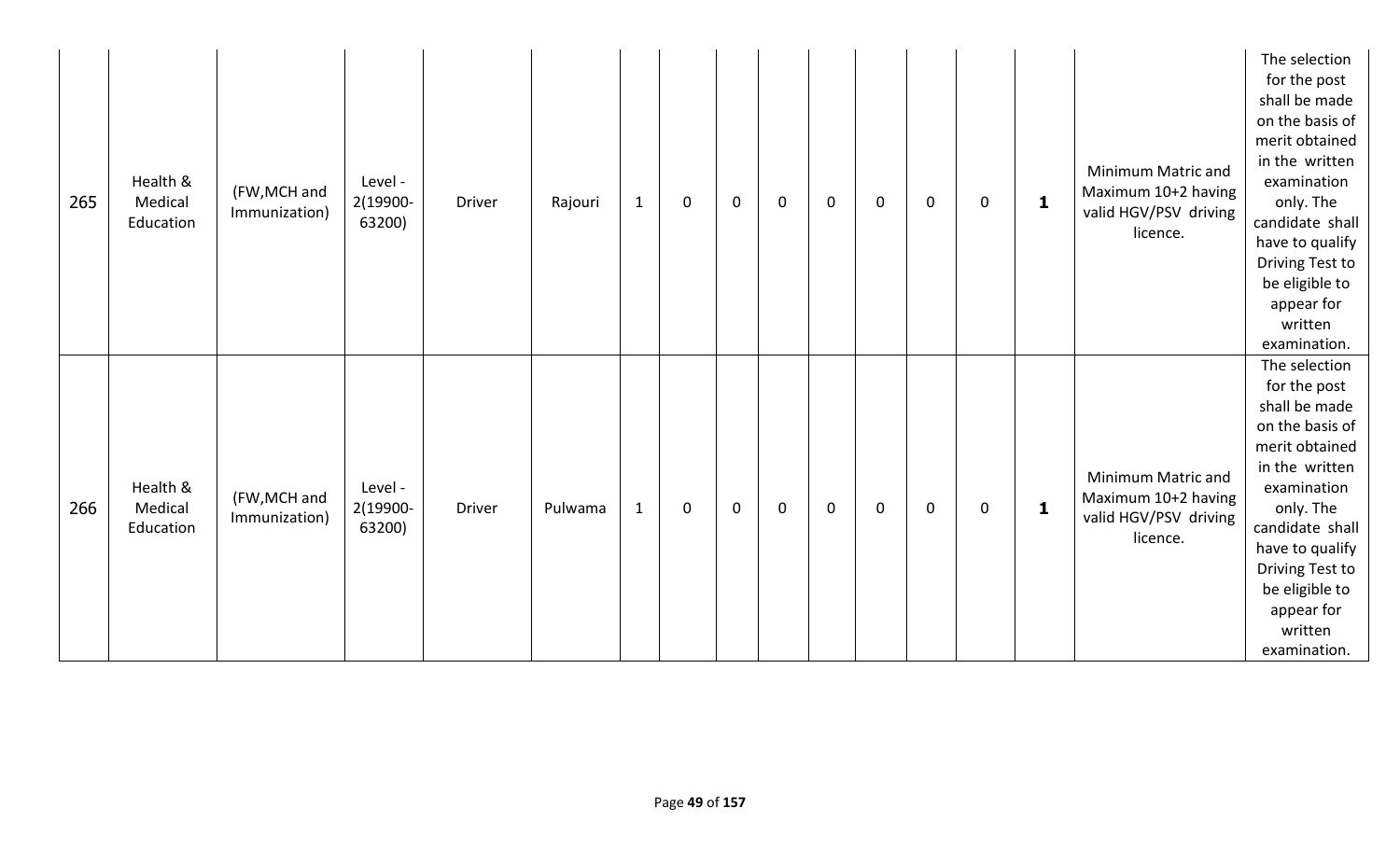| 267 | Health &<br>Medical<br>Education | (FW, MCH and<br>Immunization) | Level -<br>2(19900-<br>63200) | <b>Driver</b> | Budgam | $\mathbf{1}$ | $\pmb{0}$ | $\mathbf 0$ | $\mathbf 0$ | $\mathbf 0$ | $\mathbf 0$  | $\mathbf 0$ | $\mathsf{O}\xspace$ | $\mathbf{1}$            | Minimum Matric and<br>Maximum 10+2 having<br>valid HGV/PSV driving<br>licence. | The selection<br>for the post<br>shall be made<br>on the basis of<br>merit obtained<br>in the written<br>examination<br>only. The<br>candidate shall<br>have to qualify<br>Driving Test to<br>be eligible to<br>appear for<br>written<br>examination. |
|-----|----------------------------------|-------------------------------|-------------------------------|---------------|--------|--------------|-----------|-------------|-------------|-------------|--------------|-------------|---------------------|-------------------------|--------------------------------------------------------------------------------|-------------------------------------------------------------------------------------------------------------------------------------------------------------------------------------------------------------------------------------------------------|
| 268 | Health &<br>Medical<br>Education | (FW, MCH and<br>Immunization) | Level -<br>2(19900-<br>63200) | Driver        | Kulgam | $\mathbf{1}$ | $\pmb{0}$ | $\mathbf 0$ | $\mathbf 0$ | $\mathbf 0$ | $\mathbf{1}$ | $\mathbf 0$ | $\mathsf{O}\xspace$ | $\overline{\mathbf{2}}$ | Minimum Matric and<br>Maximum 10+2 having<br>valid HGV/PSV driving<br>licence. | The selection<br>for the post<br>shall be made<br>on the basis of<br>merit obtained<br>in the written<br>examination<br>only. The<br>candidate shall<br>have to qualify<br>Driving Test to<br>be eligible to<br>appear for<br>written<br>examination. |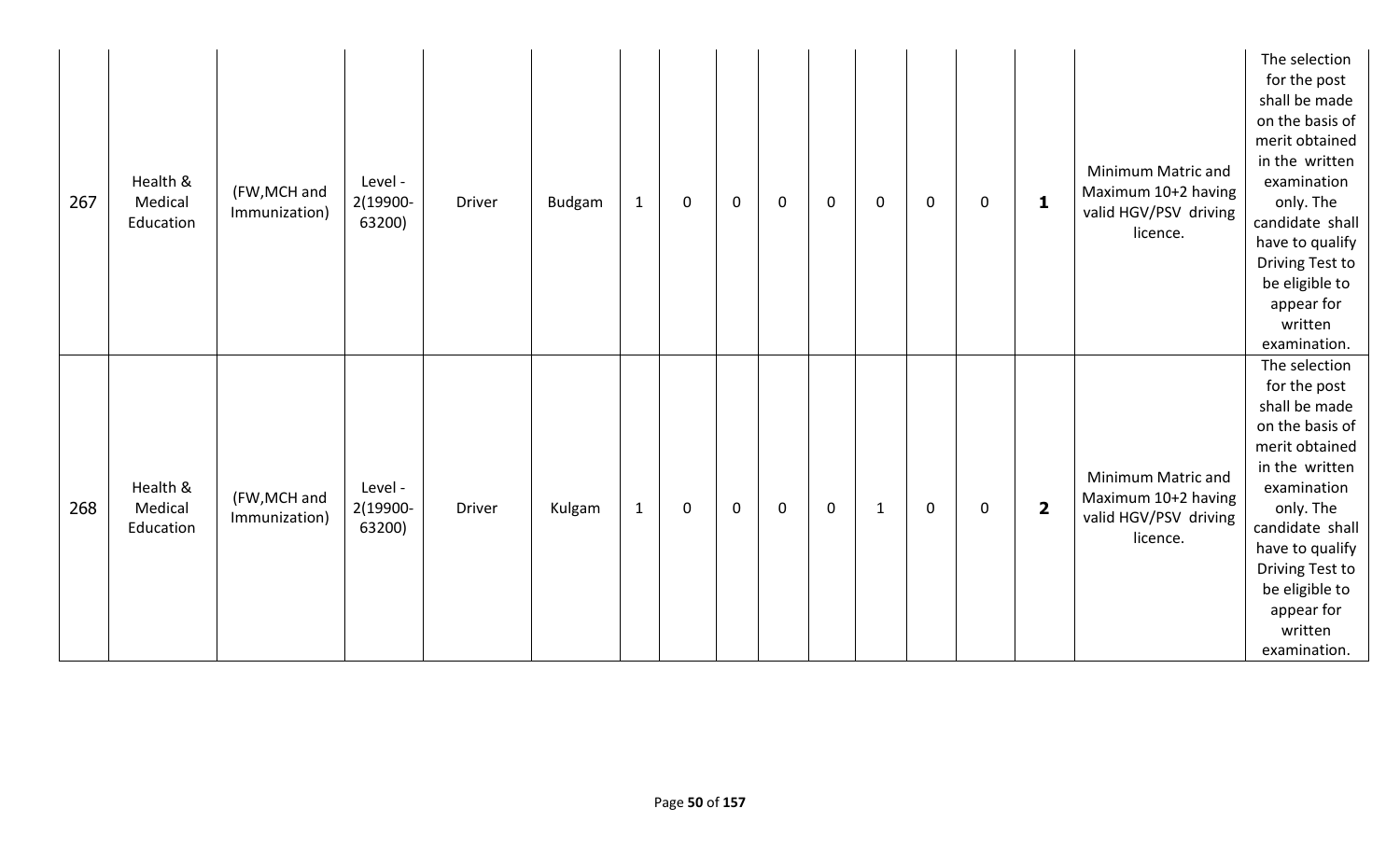| 269 | Health &<br>Medical<br>Education | (FW, MCH and<br>Immunization) | Level -<br>2(19900-<br>63200) | Driver        | Kupwara | $\mathbf{1}$ | $\mathbf 0$ | $\mathbf 0$ | $\overline{0}$ | $\mathbf 0$ | $\mathbf 0$  | $\mathbf 0$ | $\mathsf{O}\xspace$ | $\mathbf{1}$            | Minimum Matric and<br>Maximum 10+2 having<br>valid HGV/PSV driving<br>licence. | The selection<br>for the post<br>shall be made<br>on the basis of<br>merit obtained<br>in the written<br>examination<br>only. The<br>candidate shall<br>have to qualify<br>Driving Test to<br>be eligible to<br>appear for<br>written<br>examination. |
|-----|----------------------------------|-------------------------------|-------------------------------|---------------|---------|--------------|-------------|-------------|----------------|-------------|--------------|-------------|---------------------|-------------------------|--------------------------------------------------------------------------------|-------------------------------------------------------------------------------------------------------------------------------------------------------------------------------------------------------------------------------------------------------|
| 270 | Health &<br>Medical<br>Education | (FW, MCH and<br>Immunization) | Level -<br>2(19900-<br>63200) | <b>Driver</b> | Shopian | $\mathbf{1}$ | $\mathbf 0$ | $\mathbf 0$ | $\overline{0}$ | $\mathbf 0$ | $\mathbf{1}$ | $\mathbf 0$ | $\mathsf{O}\xspace$ | $\overline{\mathbf{2}}$ | Minimum Matric and<br>Maximum 10+2 having<br>valid HGV/PSV driving<br>licence. | The selection<br>for the post<br>shall be made<br>on the basis of<br>merit obtained<br>in the written<br>examination<br>only. The<br>candidate shall<br>have to qualify<br>Driving Test to<br>be eligible to<br>appear for<br>written<br>examination. |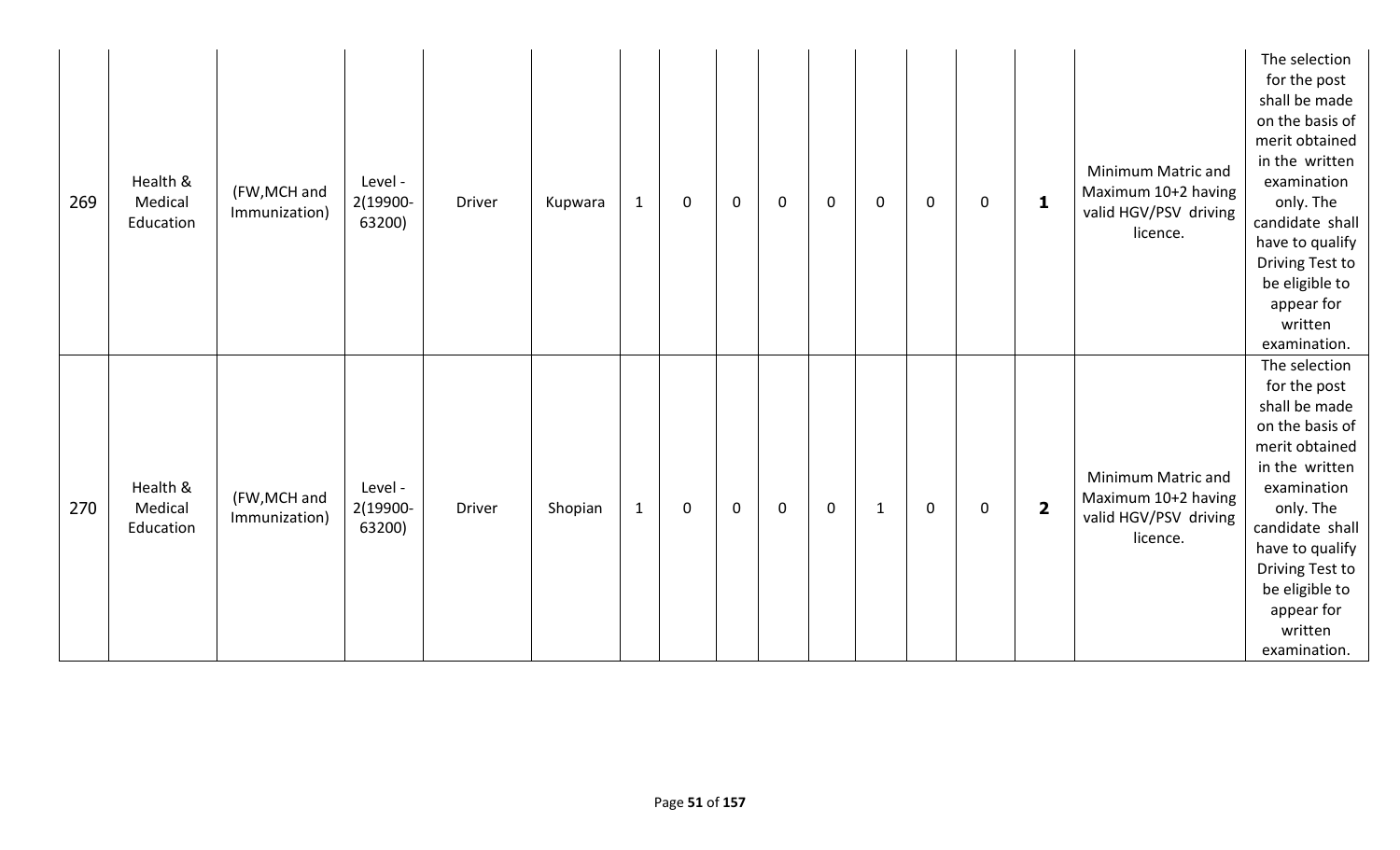| 271 | Health &<br>Medical<br>Education | (FW, MCH and<br>Immunization) | Level -<br>2(19900-<br>63200) | <b>Driver</b>         | Baramulla | $\mathbf{1}$ | $\mathbf{1}$ | $\mathbf 0$  | $\mathbf 0$ | $\mathbf 0$ | $\mathbf{1}$ | $\mathbf 0$ | $\mathbf 0$ | $\overline{\mathbf{3}}$ | Minimum Matric and<br>Maximum 10+2 having<br>valid HGV/PSV driving<br>licence.                                        | The selection<br>for the post<br>shall be made<br>on the basis of<br>merit obtained<br>in the written<br>examination<br>only. The<br>candidate shall<br>have to qualify<br><b>Driving Test to</b><br>be eligible to<br>appear for<br>written<br>examination. |
|-----|----------------------------------|-------------------------------|-------------------------------|-----------------------|-----------|--------------|--------------|--------------|-------------|-------------|--------------|-------------|-------------|-------------------------|-----------------------------------------------------------------------------------------------------------------------|--------------------------------------------------------------------------------------------------------------------------------------------------------------------------------------------------------------------------------------------------------------|
| 272 | Health &<br>Medical<br>Education | (FW, MCH and<br>Immunization) | Level -<br>2(19900-<br>63200) | Female<br><b>MPHW</b> | Jammu     | 5            | $\mathbf{1}$ | $\mathbf{1}$ | $\mathbf 0$ | $\mathbf 0$ | $\mathbf{1}$ | $\mathbf 0$ | $\mathbf 0$ | 8                       | Matric with diploma in<br>Female FMPHW(ANM)<br>from State Medical<br>Faculity or any other<br>recognized institution. | The selection<br>for the post<br>shall be made<br>on the basis of<br>merit obtained<br>in written<br>examination<br>only.                                                                                                                                    |
| 273 | Health &<br>Medical<br>Education | (FW, MCH and<br>Immunization) | Level -<br>2(19900-<br>63200) | Female<br><b>MPHW</b> | Samba     | $\mathbf{1}$ | $\mathbf 0$  | $\mathbf 0$  | $\mathbf 0$ | $\mathbf 0$ | $\mathbf 0$  | $\mathbf 0$ | $\mathbf 0$ | 1                       | Matric with diploma in<br>Female FMPHW(ANM)<br>from State Medical<br>Faculity or any other<br>recognized institution. | The selection<br>for the post<br>shall be made<br>on the basis of<br>merit obtained<br>in written<br>examination<br>only.                                                                                                                                    |
| 274 | Health &<br>Medical<br>Education | (FW, MCH and<br>Immunization) | Level -<br>2(19900-<br>63200) | Female<br><b>MPHW</b> | Kathua    | 3            | $\mathbf{1}$ | $\mathbf 0$  | $\mathbf 0$ | $\mathbf 0$ | $\mathbf{1}$ | $\mathbf 0$ | $\mathbf 0$ | 5                       | Matric with diploma in<br>Female FMPHW(ANM)<br>from State Medical                                                     | The selection<br>for the post<br>shall be made<br>on the basis of                                                                                                                                                                                            |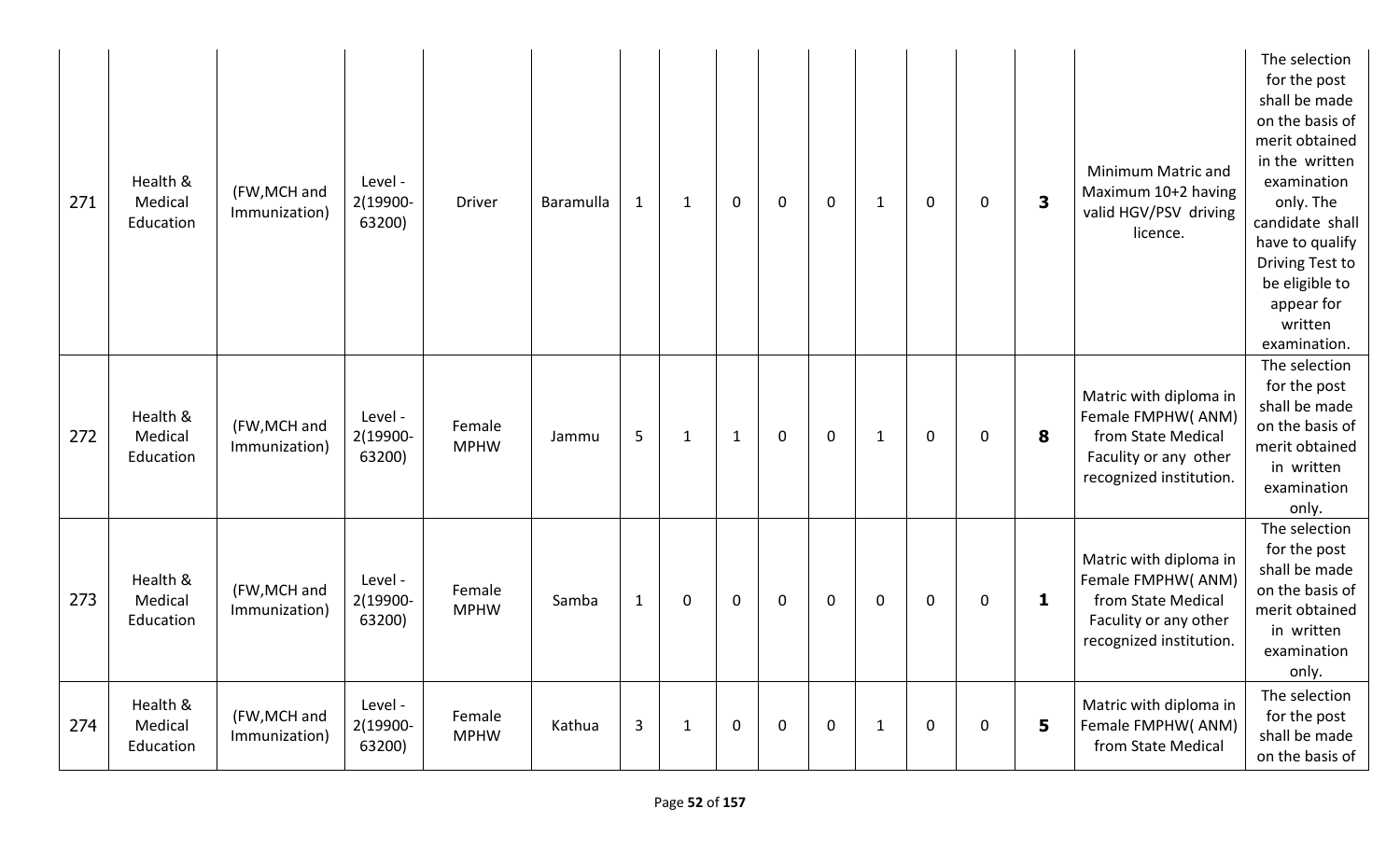|     |                                  |                               |                               |                       |          |                |                |              |             |              |                |              |              |                         | Faculity or any other<br>recognized institution.                                                                      | merit obtained<br>in written<br>examination<br>only.                                                                      |
|-----|----------------------------------|-------------------------------|-------------------------------|-----------------------|----------|----------------|----------------|--------------|-------------|--------------|----------------|--------------|--------------|-------------------------|-----------------------------------------------------------------------------------------------------------------------|---------------------------------------------------------------------------------------------------------------------------|
| 275 | Health &<br>Medical<br>Education | (FW, MCH and<br>Immunization) | Level -<br>2(19900-<br>63200) | Female<br><b>MPHW</b> | Udhampur | $\mathbf{1}$   | $\mathbf 0$    | $\mathbf 0$  | $\mathbf 0$ | $\mathbf 0$  | $\mathbf{1}$   | $\mathbf 0$  | 0            | $\overline{\mathbf{2}}$ | Matric with diploma in<br>Female FMPHW(ANM)<br>from State Medical<br>Faculity or any other<br>recognized institution. | The selection<br>for the post<br>shall be made<br>on the basis of<br>merit obtained<br>in written<br>examination<br>only. |
| 276 | Health &<br>Medical<br>Education | (FW, MCH and<br>Immunization) | Level -<br>2(19900-<br>63200) | Female<br><b>MPHW</b> | Ramban   | $\mathbf{1}$   | $\mathbf 0$    | $\mathbf 0$  | $\mathbf 0$ | $\mathbf 0$  | $\mathbf 0$    | $\mathbf 0$  | 0            | 1                       | Matric with diploma in<br>Female FMPHW(ANM)<br>from State Medical<br>Faculity or any other<br>recognized institution. | The selection<br>for the post<br>shall be made<br>on the basis of<br>merit obtained<br>in written<br>examination<br>only. |
| 277 | Health &<br>Medical<br>Education | (FW, MCH and<br>Immunization) | Level -<br>2(19900-<br>63200) | Female<br><b>MPHW</b> | Poonch   | 5              | $\mathbf{1}$   | $\mathbf{1}$ | $\mathbf 0$ | $\mathbf 0$  | $\mathbf{1}$   | $\mathbf 0$  | 0            | 8                       | Matric with diploma in<br>Female FMPHW(ANM)<br>from State Medical<br>Faculity or any other<br>recognized institution. | The selection<br>for the post<br>shall be made<br>on the basis of<br>merit obtained<br>in written<br>examination<br>only. |
| 278 | Health &<br>Medical<br>Education | (FW, MCH and<br>Immunization) | Level -<br>2(19900-<br>63200) | Female<br><b>MPHW</b> | Srinagar | $\overline{7}$ | $\overline{2}$ | $\mathbf{1}$ | $\mathbf 0$ | $\mathbf{1}$ | $\overline{2}$ | $\mathbf{1}$ | $\mathbf{1}$ | 15                      | Matric with diploma in<br>Female FMPHW(ANM)<br>from State Medical<br>Faculity or any other<br>recognized institution. | The selection<br>for the post<br>shall be made<br>on the basis of<br>merit obtained<br>in written                         |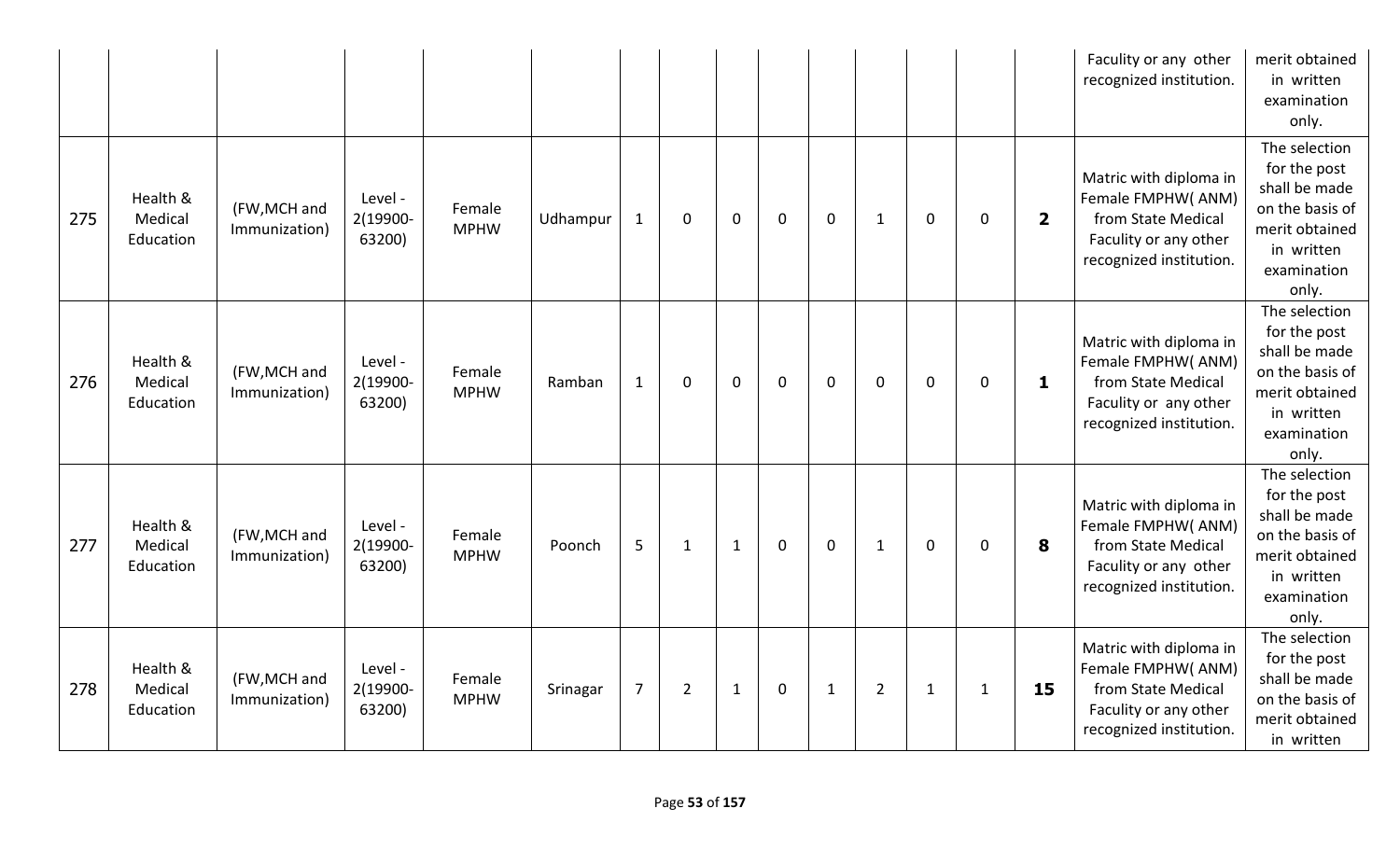|     |                                  |                               |                               |                       |           |              |              |              |              |              |              |             |              |                         |                                                                                                                       | examination<br>only.                                                                                                      |
|-----|----------------------------------|-------------------------------|-------------------------------|-----------------------|-----------|--------------|--------------|--------------|--------------|--------------|--------------|-------------|--------------|-------------------------|-----------------------------------------------------------------------------------------------------------------------|---------------------------------------------------------------------------------------------------------------------------|
| 279 | Health &<br>Medical<br>Education | (FW, MCH and<br>Immunization) | Level -<br>2(19900-<br>63200) | Female<br><b>MPHW</b> | Ganderbal | $\mathbf{1}$ | $\mathbf 0$  | $\mathbf 0$  | $\mathbf{0}$ | $\mathbf{0}$ | $\mathbf{1}$ | 0           | $\mathbf 0$  | $\overline{\mathbf{2}}$ | Matric with diploma in<br>Female FMPHW(ANM)<br>from State Medical<br>Faculity or any other<br>recognized institution. | The selection<br>for the post<br>shall be made<br>on the basis of<br>merit obtained<br>in written<br>examination<br>only. |
| 280 | Health &<br>Medical<br>Education | (FW, MCH and<br>Immunization) | Level -<br>2(19900-<br>63200) | Female<br><b>MPHW</b> | Pulwama   | 5            | $\mathbf{1}$ | $\mathbf{1}$ | $\mathbf 0$  | $\mathbf 0$  | $\mathbf{1}$ | $\mathbf 0$ | $\mathbf{1}$ | 9                       | Matric with diploma in<br>Female FMPHW(ANM)<br>from State Medical<br>Faculity or any other<br>recognized institution. | The selection<br>for the post<br>shall be made<br>on the basis of<br>merit obtained<br>in written<br>examination<br>only. |
| 281 | Health &<br>Medical<br>Education | (FW, MCH and<br>Immunization) | Level -<br>2(19900-<br>63200) | Female<br><b>MPHW</b> | Anantnag  | $2^{1}$      | $\mathbf{1}$ | $\mathbf 0$  | $\mathbf 0$  | $\mathbf 0$  | $\mathbf{1}$ | $\mathbf 0$ | $\mathbf 0$  | 4                       | Matric with diploma in<br>Female FMPHW(ANM)<br>from State Medical<br>Faculity or any other<br>recognized institution. | The selection<br>for the post<br>shall be made<br>on the basis of<br>merit obtained<br>in written<br>examination<br>only. |
| 282 | Health &<br>Medical<br>Education | (FW, MCH and<br>Immunization) | Level -<br>2(19900-<br>63200) | Female<br><b>MPHW</b> | Kulgam    | 5            | $\mathbf{1}$ | $\mathbf{1}$ | $\mathbf 0$  | $\mathbf{1}$ | $\mathbf{1}$ | $\mathbf 0$ | $\mathbf{1}$ | 10                      | Matric with diploma in<br>Female FMPHW(ANM)<br>from State Medical<br>Faculity or any other<br>recognized institution. | The selection<br>for the post<br>shall be made<br>on the basis of<br>merit obtained<br>in written<br>examination<br>only. |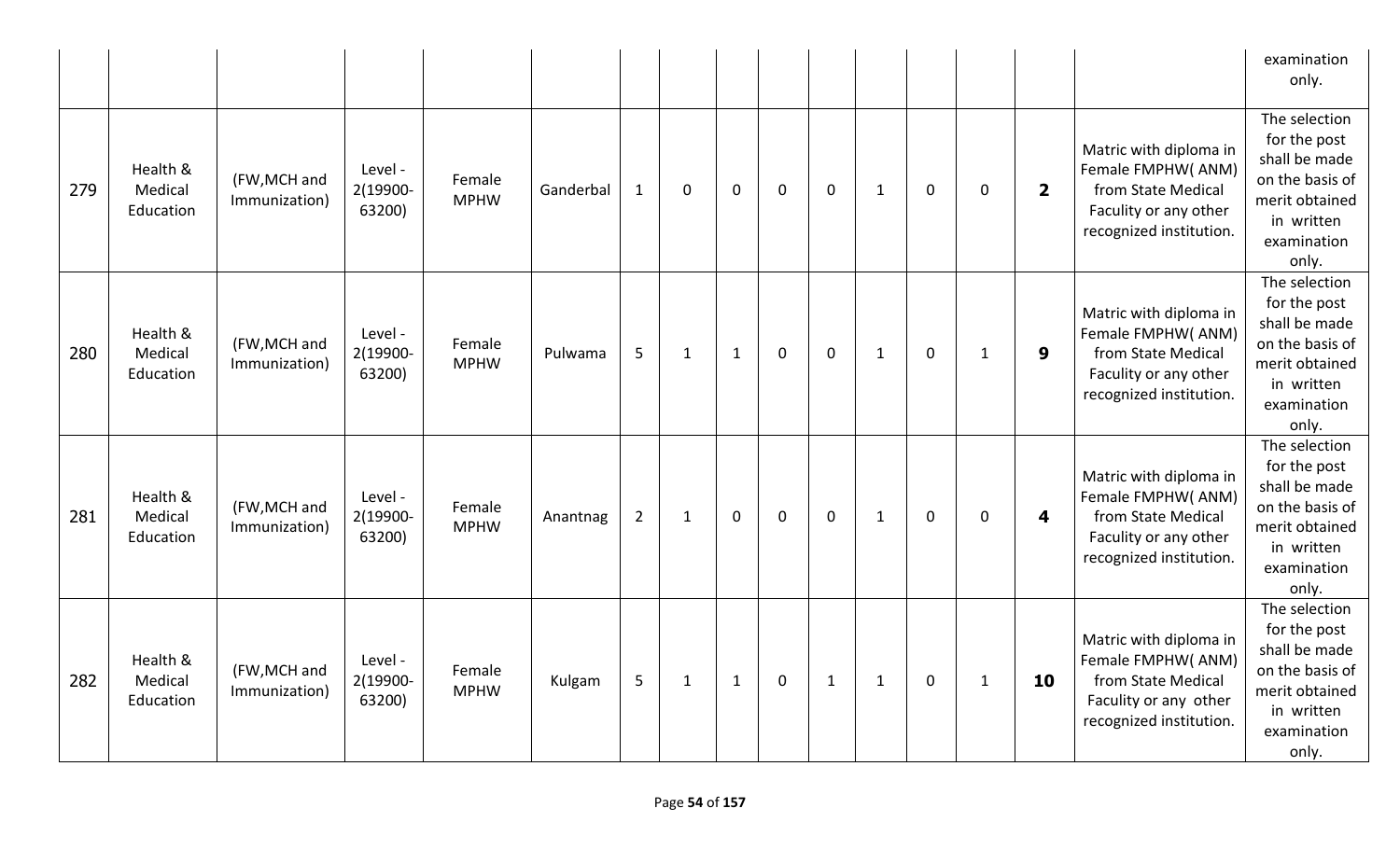| 283 | Health &<br>Medical<br>Education | (FW, MCH and<br>Immunization) | Level -<br>2(19900-<br>63200) | Female<br><b>MPHW</b> | Kupwara          | $\overline{3}$ | 1            | 1            | $\mathbf 0$ | $\mathbf 0$ | 1            | $\mathbf 0$ | $\mathbf 0$  | 6                       | Matric with diploma in<br>Female FMPHW(ANM)<br>from State Medical<br>Faculity or any other<br>recognized institution. | The selection<br>for the post<br>shall be made<br>on the basis of<br>merit obtained<br>in written<br>examination<br>only. |
|-----|----------------------------------|-------------------------------|-------------------------------|-----------------------|------------------|----------------|--------------|--------------|-------------|-------------|--------------|-------------|--------------|-------------------------|-----------------------------------------------------------------------------------------------------------------------|---------------------------------------------------------------------------------------------------------------------------|
| 284 | Health &<br>Medical<br>Education | (FW, MCH and<br>Immunization) | Level -<br>2(19900-<br>63200) | Female<br><b>MPHW</b> | Shopian          | $\mathbf{1}$   | 0            | $\mathbf 0$  | $\mathbf 0$ | $\mathbf 0$ | $\mathbf{1}$ | $\mathbf 0$ | $\mathbf 0$  | $\overline{\mathbf{2}}$ | Matric with diploma in<br>Female FMPHW(ANM)<br>from State Medical<br>Faculity or any other<br>recognized institution. | The selection<br>for the post<br>shall be made<br>on the basis of<br>merit obtained<br>in written<br>examination<br>only. |
| 285 | Health &<br>Medical<br>Education | (FW, MCH and<br>Immunization) | Level -<br>2(19900-<br>63200) | Female<br><b>MPHW</b> | <b>Budgam</b>    | 5              | $\mathbf{1}$ | $\mathbf{1}$ | $\mathbf 0$ | $\mathbf 0$ | $\mathbf{1}$ | $\mathbf 0$ | $\mathbf{1}$ | $\boldsymbol{9}$        | Matric with diploma in<br>Female FMPHW(ANM)<br>from State Medical<br>Faculity or any other<br>recognized institution. | The selection<br>for the post<br>shall be made<br>on the basis of<br>merit obtained<br>in written<br>examination<br>only. |
| 286 | Health &<br>Medical<br>Education | (FW, MCH and<br>Immunization) | Level -<br>2(19900-<br>63200) | Female<br><b>MPHW</b> | <b>Baramulla</b> | 3              | $\mathbf{1}$ | $\mathbf 0$  | $\mathbf 0$ | $\mathbf 0$ | $\mathbf{1}$ | 0           | $\mathbf 0$  | 5                       | Matric with diploma in<br>Female FMPHW(ANM)<br>from State Medical<br>Faculity or any other<br>recognized institution. | The selection<br>for the post<br>shall be made<br>on the basis of<br>merit obtained<br>in written<br>examination<br>only. |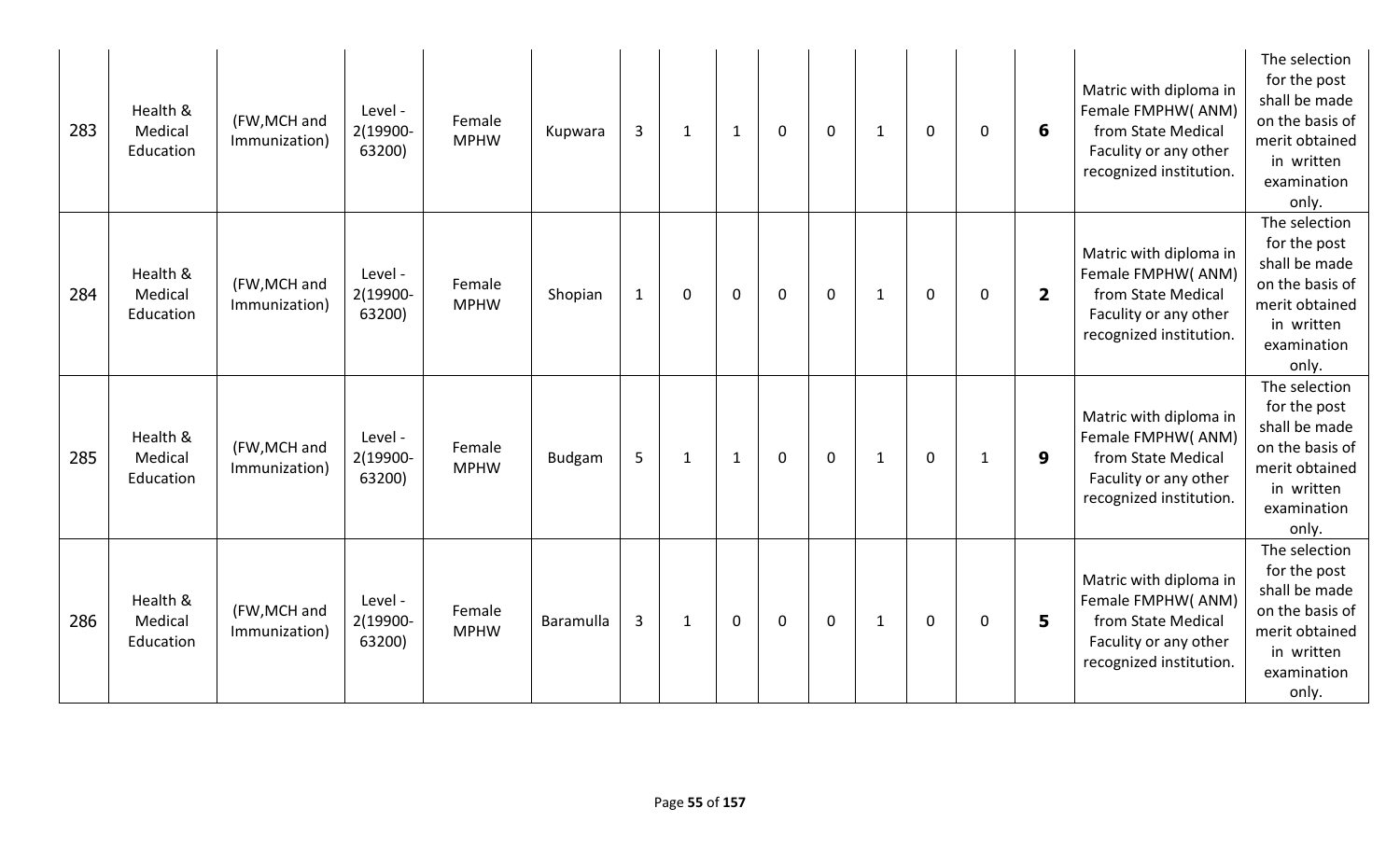| 287 | Health &<br>Medical<br>Education | (FW, MCH and<br>Immunization) | Level-4<br>$(25500 -$<br>81100) | Junior Health<br>Inspector.(Co<br>mputer) | Jammu    | $\mathbf{1}$ | $\mathbf{1}$ | $\mathbf 0$ | $\mathbf 0$ | $\mathbf 0$ | $\mathbf{1}$ | 0           | 0           | 3                       | Matric. | The selection<br>for the post<br>shall be made<br>on the basis of<br>merit obtained<br>in written<br>examination<br>only. |
|-----|----------------------------------|-------------------------------|---------------------------------|-------------------------------------------|----------|--------------|--------------|-------------|-------------|-------------|--------------|-------------|-------------|-------------------------|---------|---------------------------------------------------------------------------------------------------------------------------|
| 288 | Health &<br>Medical<br>Education | (FW, MCH and<br>Immunization) | Level-4<br>$(25500 -$<br>81100) | Junior Health<br>Inspector.(Co<br>mputer) | Reasi    | $\mathbf{1}$ | 0            | $\mathbf 0$ | $\mathbf 0$ | $\mathbf 0$ | 0            | $\mathbf 0$ | 0           | 1                       | Matric. | The selection<br>for the post<br>shall be made<br>on the basis of<br>merit obtained<br>in written<br>examination<br>only. |
| 289 | Health &<br>Medical<br>Education | (FW, MCH and<br>Immunization) | Level-4<br>$(25500 -$<br>81100) | Junior Health<br>Inspector.(Co<br>mputer) | Rajouri  | $\mathbf{1}$ | 0            | $\mathbf 0$ | $\mathbf 0$ | $\mathbf 0$ | 0            | $\mathbf 0$ | $\mathbf 0$ | $\mathbf{1}$            | Matric. | The selection<br>for the post<br>shall be made<br>on the basis of<br>merit obtained<br>in written<br>examination<br>only. |
| 290 | Health &<br>Medical<br>Education | (FW, MCH and<br>Immunization) | Level-4<br>$(25500 -$<br>81100) | Junior Health<br>Inspector.(Co<br>mputer) | Anantnag | $\mathbf{1}$ | 0            | $\mathbf 0$ | $\mathbf 0$ | $\mathbf 0$ | $\mathbf{1}$ | 0           | 0           | $\overline{\mathbf{2}}$ | Matric. | The selection<br>for the post<br>shall be made<br>on the basis of<br>merit obtained<br>in written<br>examination<br>only. |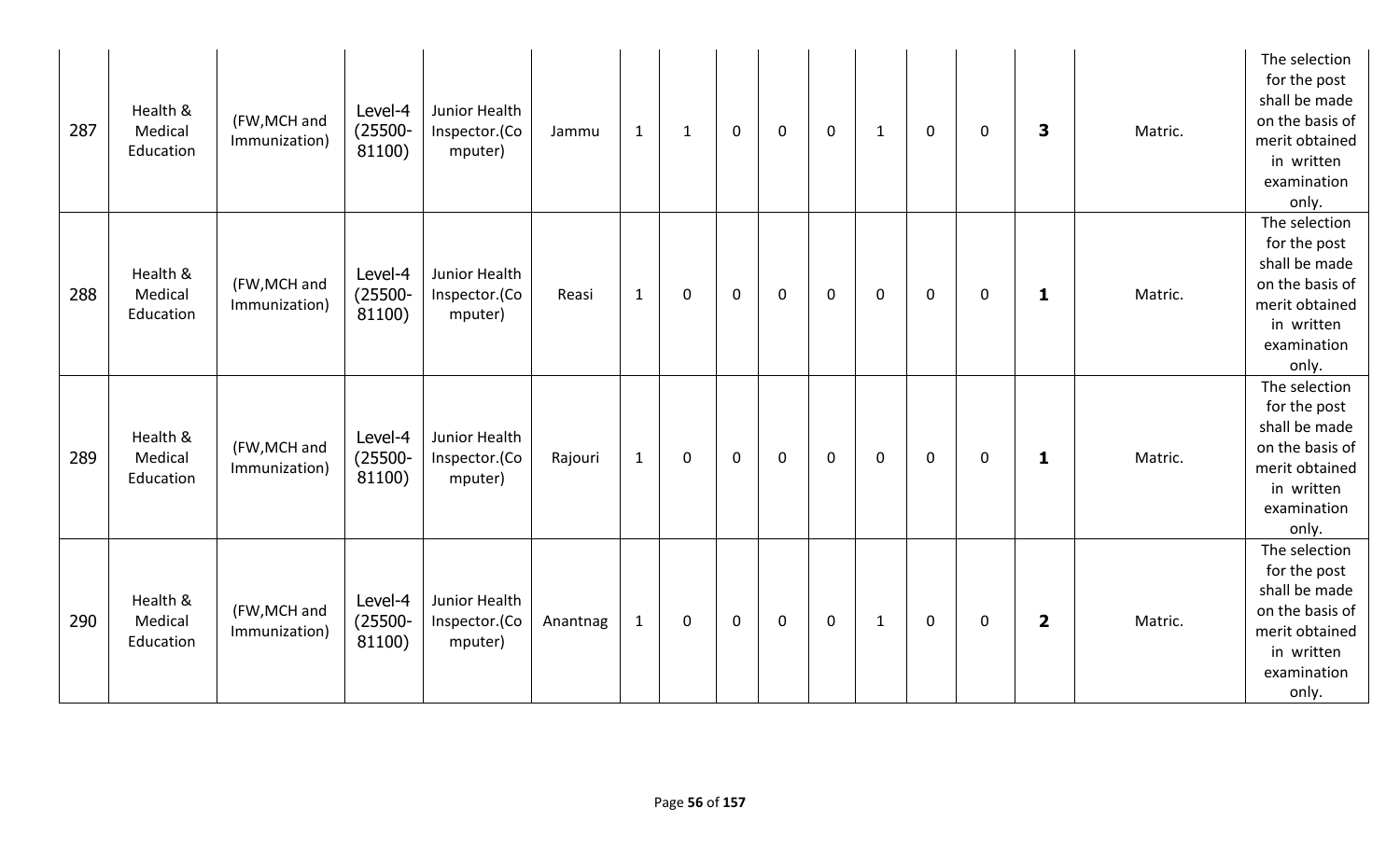| 291 | Health &<br>Medical<br>Education | (FW, MCH and<br>Immunization) | Level-4<br>$(25500 -$<br>81100) | Junior Health<br>Inspector.(Co<br>mputer) | $\mathbf{1}$<br>Kulgam    | 0           | $\mathbf 0$ | $\mathbf 0$ | $\mathbf 0$ | 0            | $\mathbf 0$ | 0 | 1                       | Matric.                                                                                                                                                                                                                                      | The selection<br>for the post<br>shall be made<br>on the basis of<br>merit obtained<br>in written<br>examination<br>only.                                                    |
|-----|----------------------------------|-------------------------------|---------------------------------|-------------------------------------------|---------------------------|-------------|-------------|-------------|-------------|--------------|-------------|---|-------------------------|----------------------------------------------------------------------------------------------------------------------------------------------------------------------------------------------------------------------------------------------|------------------------------------------------------------------------------------------------------------------------------------------------------------------------------|
| 292 | Health &<br>Medical<br>Education | (FW, MCH and<br>Immunization) | Level-4<br>$(25500 -$<br>81100) | Junior Health<br>Inspector.(Co<br>mputer) | $\mathbf{1}$<br>Kupwara   | 0           | $\mathbf 0$ | $\mathbf 0$ | $\mathbf 0$ | 0            | $\mathbf 0$ | 0 | $\mathbf{1}$            | Matric.                                                                                                                                                                                                                                      | The selection<br>for the post<br>shall be made<br>on the basis of<br>merit obtained<br>in written<br>examination<br>only.                                                    |
| 293 | Health &<br>Medical<br>Education | (FW, MCH and<br>Immunization) | Level-4<br>$(25500 -$<br>81100) | Junior Health<br>Inspector.(Co<br>mputer) | $\mathbf{1}$<br>Baramulla | $\mathbf 0$ | $\mathbf 0$ | $\mathbf 0$ | $\mathbf 0$ | 0            | $\mathbf 0$ | 0 | $\mathbf{1}$            | Matric.                                                                                                                                                                                                                                      | The selection<br>for the post<br>shall be made<br>on the basis of<br>merit obtained<br>in written<br>examination<br>only.                                                    |
| 294 | Health &<br>Medical<br>Education | (FW, MCH and<br>Immunization) | Level-4<br>$(25500 -$<br>81100) | Junior<br>Assistant                       | $\mathbf{1}$<br>Jammu     | 0           | $\mathbf 0$ | $\mathbf 0$ | $\mathbf 0$ | $\mathbf{1}$ | $\mathbf 0$ | 0 | $\overline{\mathbf{2}}$ | Graduate from any<br>recognized University<br>with knowledge of<br>type writing having not<br>less than 35 words<br>speed per minute,<br>with six months<br>certificate course in<br>computer application<br>from a recognized<br>institute. | Skill Test = $20$<br>points<br>Written<br>Examination/CB<br>$T = 80$ points<br>(The marks<br>obtained in the<br>Type Test shall<br>be<br>proportionately<br>allotted against |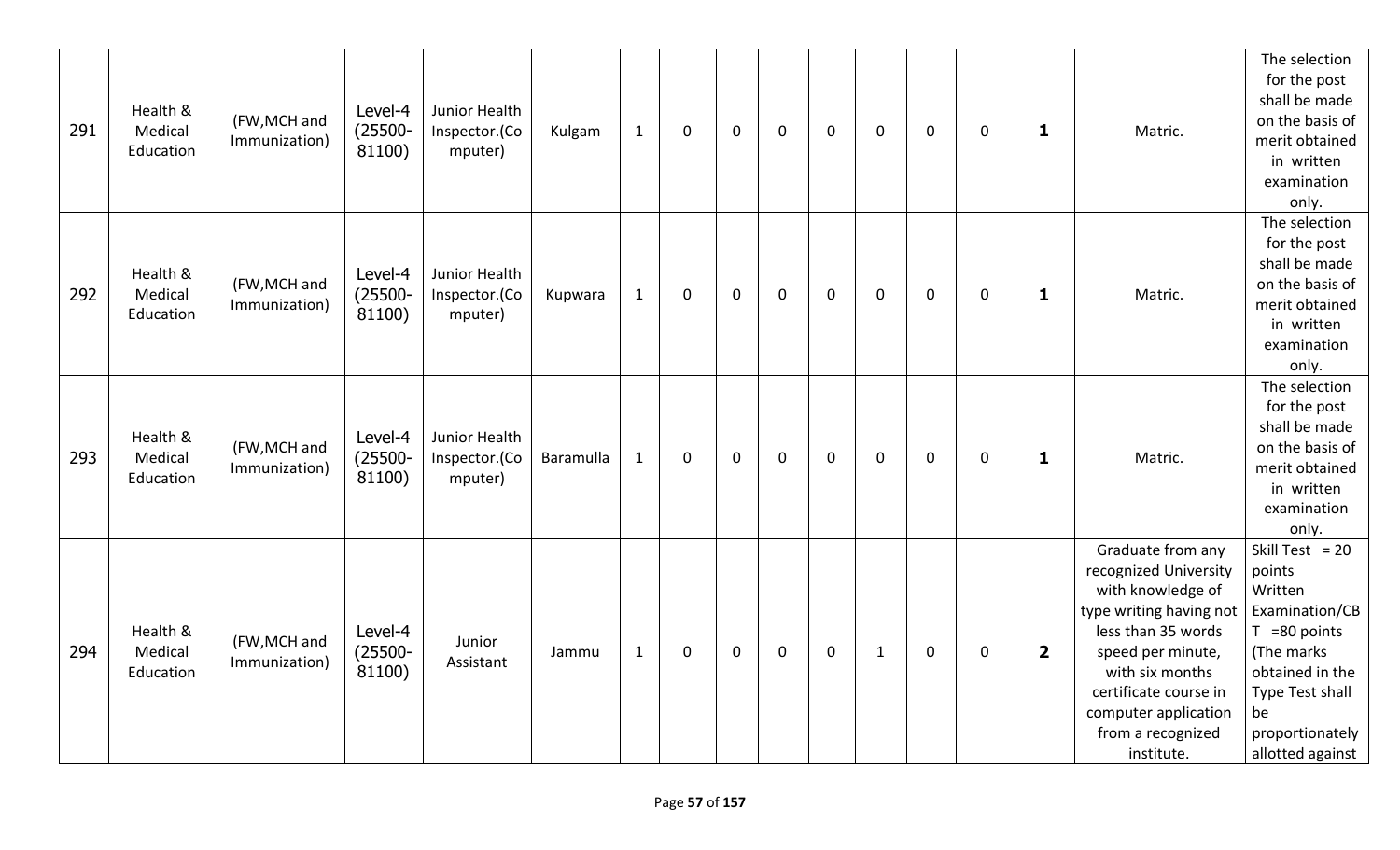|     |                                  |                               |                                 |                     |           |              |             |              |             |             |   |             |   |              |                                                                                                                                                                                                                                           | 20 points<br>earmarked for<br>the Type Test)                                                                                                                                                                                 |
|-----|----------------------------------|-------------------------------|---------------------------------|---------------------|-----------|--------------|-------------|--------------|-------------|-------------|---|-------------|---|--------------|-------------------------------------------------------------------------------------------------------------------------------------------------------------------------------------------------------------------------------------------|------------------------------------------------------------------------------------------------------------------------------------------------------------------------------------------------------------------------------|
| 295 | Health &<br>Medical<br>Education | (FW, MCH and<br>Immunization) | Level-4<br>$(25500 -$<br>81100) | Junior<br>Assistant | Kishtwar  | $\mathbf{1}$ | $\mathbf 0$ | $\mathbf 0$  | $\mathbf 0$ | $\mathbf 0$ | 0 | $\mathbf 0$ | 0 | $\mathbf{1}$ | Graduate from any<br>recognized University<br>with knowledge of<br>type writing having not<br>less than 35 words<br>speed per minute, with<br>six months certificate<br>course in computer<br>application from a<br>recognized institute. | Skill Test = $20$<br>points<br>Written<br>Examination/CB<br>$T = 80$ points<br>(The marks<br>obtained in the<br>Type Test shall<br>be<br>proportionately<br>allotted against<br>20 points<br>earmarked for<br>the Type Test) |
| 296 | Health &<br>Medical<br>Education | (FW, MCH and<br>Immunization) | Level-4<br>$(25500 -$<br>81100) | Junior<br>Assistant | Bandipora | $\mathbf{1}$ | $\mathbf 0$ | $\mathbf{0}$ | $\mathbf 0$ | $\mathbf 0$ | 0 | $\mathbf 0$ | 0 | 1            | Graduate from any<br>recognized University<br>with knowledge of<br>type writing having not<br>less than 35 words<br>speed per minute, with<br>six months certificate<br>course in computer<br>application from a<br>recognized institute. | Skill Test = $20$<br>points<br>Written<br>Examination/CB<br>$T = 80$ points<br>(The marks<br>obtained in the<br>Type Test shall<br>be<br>proportionately<br>allotted against<br>20 points<br>earmarked for<br>the Type Test) |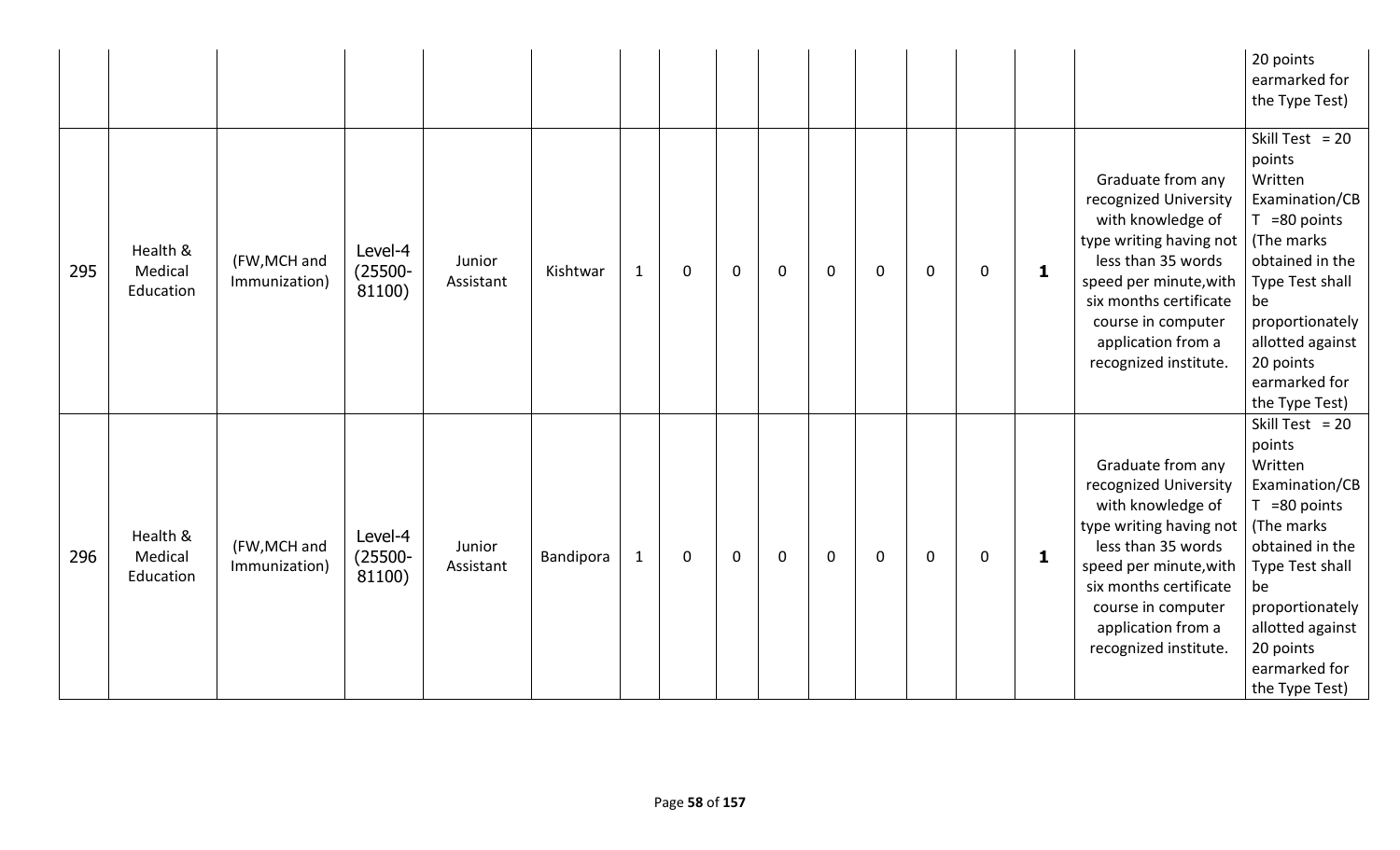| 297 | Health &<br>Medical<br>Education | (FW, MCH and<br>Immunization) | Level-5<br>$(29200 -$<br>92300) | Steno Typist | Rajouri | $\mathbf{1}$ | 0           | $\mathbf 0$ | $\mathbf 0$ | $\mathbf 0$ | 0 | 0           | 0 | $\mathbf{1}$ | Graduate on the basis<br>of test in steno graphy<br>and type writting with<br>minimum speed of 65<br>& 25 per minute<br>respectively. | Skill Test = $40$<br>points<br>Written<br>Examination/CB<br>$T = 60$ points<br>(The marks)<br>obtained in the<br>Skill Test shall<br>be<br>proportionately<br>allotted against<br>40 points<br>earmarked for<br>the Skill Test) |
|-----|----------------------------------|-------------------------------|---------------------------------|--------------|---------|--------------|-------------|-------------|-------------|-------------|---|-------------|---|--------------|---------------------------------------------------------------------------------------------------------------------------------------|---------------------------------------------------------------------------------------------------------------------------------------------------------------------------------------------------------------------------------|
| 298 | Health &<br>Medical<br>Education | (FW, MCH and<br>Immunization) | Level-5<br>$(29200 -$<br>92300) | Steno Typist | Poonch  | $\mathbf{1}$ | $\mathbf 0$ | $\mathbf 0$ | $\mathbf 0$ | $\mathbf 0$ | 0 | $\mathbf 0$ | 0 | $\mathbf{1}$ | Graduate on the basis<br>of test in steno graphy<br>and type writting with<br>minimum speed of 65<br>& 25 per minute<br>respectively. | Skill Test = $40$<br>points<br>Written<br>Examination/CB<br>$T = 60$ points<br>(The marks)<br>obtained in the<br>Skill Test shall<br>be<br>proportionately<br>allotted against<br>40 points<br>earmarked for<br>the Skill Test) |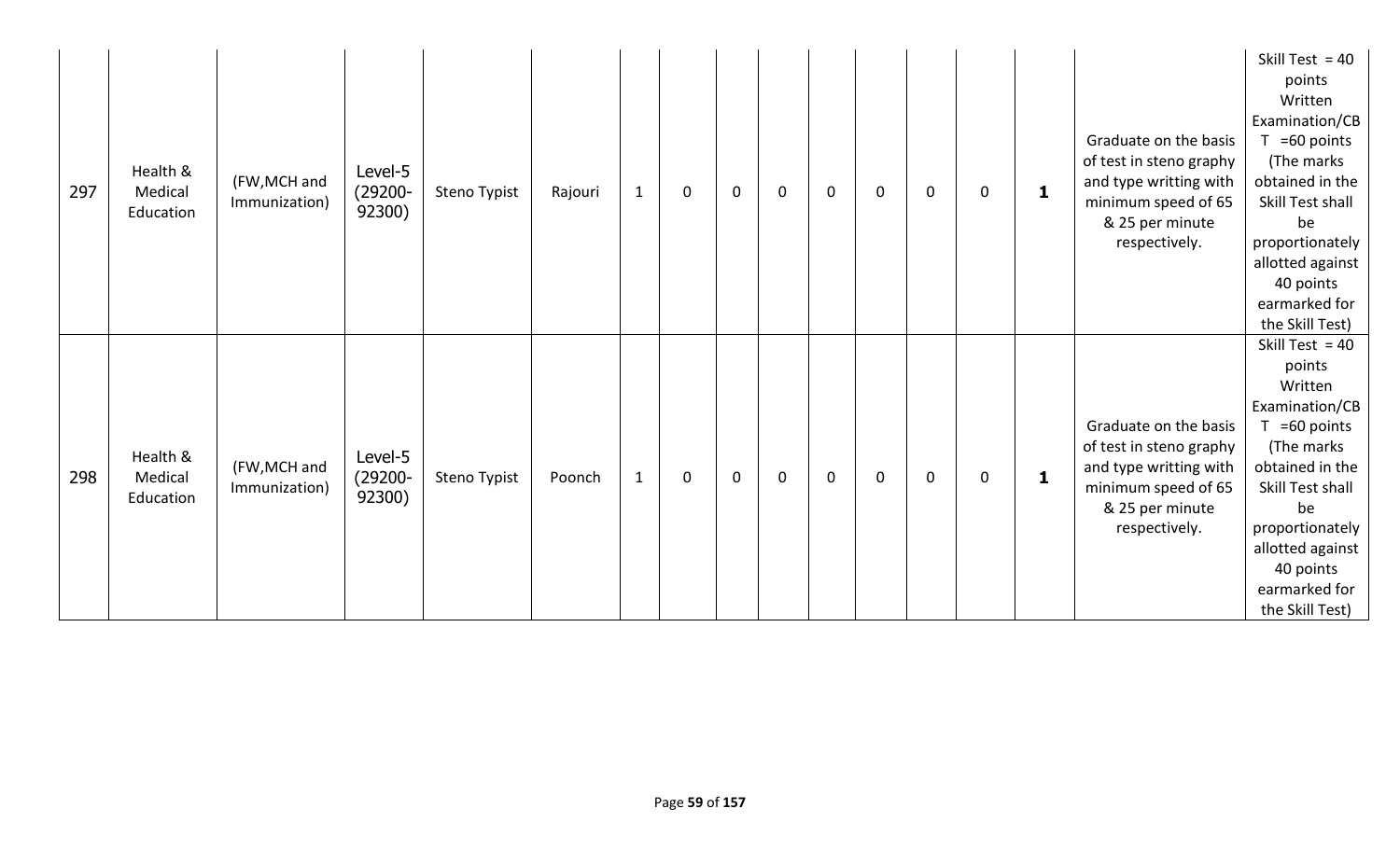| 299 | Health &<br>Medical<br>Education | (FW, MCH and<br>Immunization) | Level-5<br>$(29200 -$<br>92300) | Steno Typist | Srinagar | $\mathbf{1}$ | $\mathbf 0$ | $\mathbf 0$ | $\mathbf 0$ | $\mathbf 0$ | 0 | $\mathbf 0$ | 0 | $\mathbf{1}$            | Graduate on the basis<br>of test in steno graphy<br>and type writting with<br>minimum speed of 65<br>& 25 per minute<br>respectively. | Skill Test = $40$<br>points<br>Written<br>Examination/CB<br>$T = 60$ points<br>(The marks<br>obtained in the<br>Skill Test shall<br>be<br>proportionately<br>allotted against<br>40 points<br>earmarked for<br>the Skill Test)  |
|-----|----------------------------------|-------------------------------|---------------------------------|--------------|----------|--------------|-------------|-------------|-------------|-------------|---|-------------|---|-------------------------|---------------------------------------------------------------------------------------------------------------------------------------|---------------------------------------------------------------------------------------------------------------------------------------------------------------------------------------------------------------------------------|
| 300 | Health &<br>Medical<br>Education | (FW, MCH and<br>Immunization) | Level-5<br>$(29200 -$<br>92300) | Steno Typist | Budgam   | $\mathbf{1}$ | $\mathbf 0$ | $\mathbf 0$ | $\mathbf 0$ | $\mathbf 0$ | 1 | $\mathbf 0$ | 0 | $\overline{\mathbf{2}}$ | Graduate on the basis<br>of test in steno graphy<br>and type writting with<br>minimum speed of 65<br>& 25 per minute<br>respectively. | Skill Test = $40$<br>points<br>Written<br>Examination/CB<br>$T = 60$ points<br>(The marks)<br>obtained in the<br>Skill Test shall<br>be<br>proportionately<br>allotted against<br>40 points<br>earmarked for<br>the Skill Test) |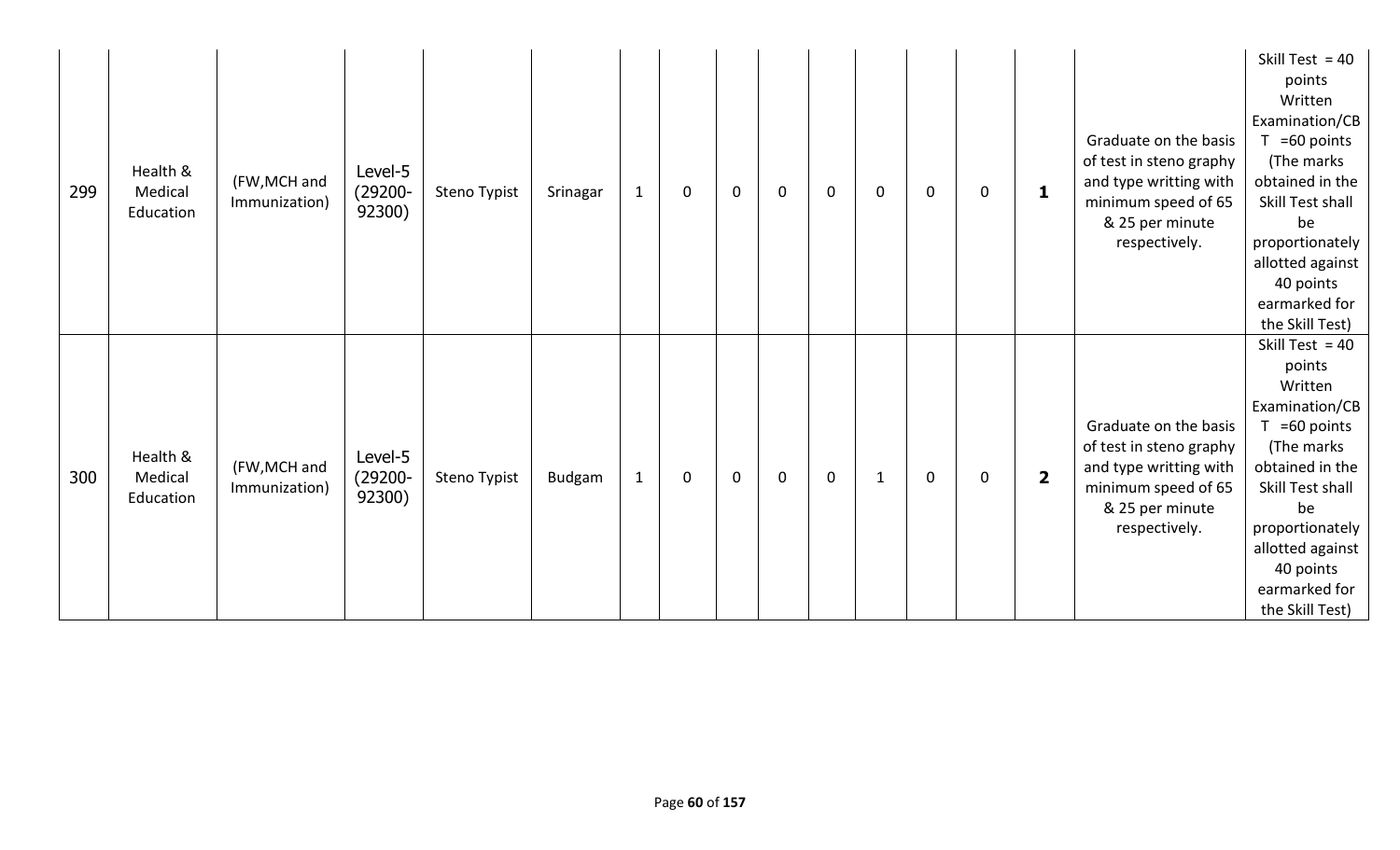| 301 | Health &<br>Medical<br>Education | (FW, MCH and<br>Immunization) | Level-5<br>$(29200 -$<br>92300) | Steno Typist | Ganderbal | $\mathbf{1}$ | $\mathbf 0$ | $\mathbf 0$ | $\mathbf 0$ | $\mathbf 0$ | $\mathbf{0}$ | $\mathbf 0$  | 0 | $\mathbf{1}$ | Graduate on the basis<br>of test in steno graphy<br>and type writting with<br>minimum speed of 65<br>& 25 per minute<br>respectively. | Skill Test = $40$<br>points<br>Written<br>Examination/CB<br>=60 points<br>(The marks)<br>obtained in the<br>Skill Test shall<br>be<br>proportionately<br>allotted against<br>40 points<br>earmarked for<br>the Skill Test)      |
|-----|----------------------------------|-------------------------------|---------------------------------|--------------|-----------|--------------|-------------|-------------|-------------|-------------|--------------|--------------|---|--------------|---------------------------------------------------------------------------------------------------------------------------------------|---------------------------------------------------------------------------------------------------------------------------------------------------------------------------------------------------------------------------------|
| 302 | Health &<br>Medical<br>Education | (FW, MCH and<br>Immunization) | Level-5<br>$(29200 -$<br>92300) | Steno Typist | Pulwama   | $\mathbf{1}$ | 0           | $\mathbf 0$ | $\mathbf 0$ | $\mathbf 0$ | 0            | $\mathbf{0}$ | 0 | $\mathbf{1}$ | Graduate on the basis<br>of test in steno graphy<br>and type writting with<br>minimum speed of 65<br>& 25 per minute<br>respectively. | Skill Test = $40$<br>points<br>Written<br>Examination/CB<br>$T = 60$ points<br>(The marks)<br>obtained in the<br>Skill Test shall<br>be<br>proportionately<br>allotted against<br>40 points<br>earmarked for<br>the Skill Test) |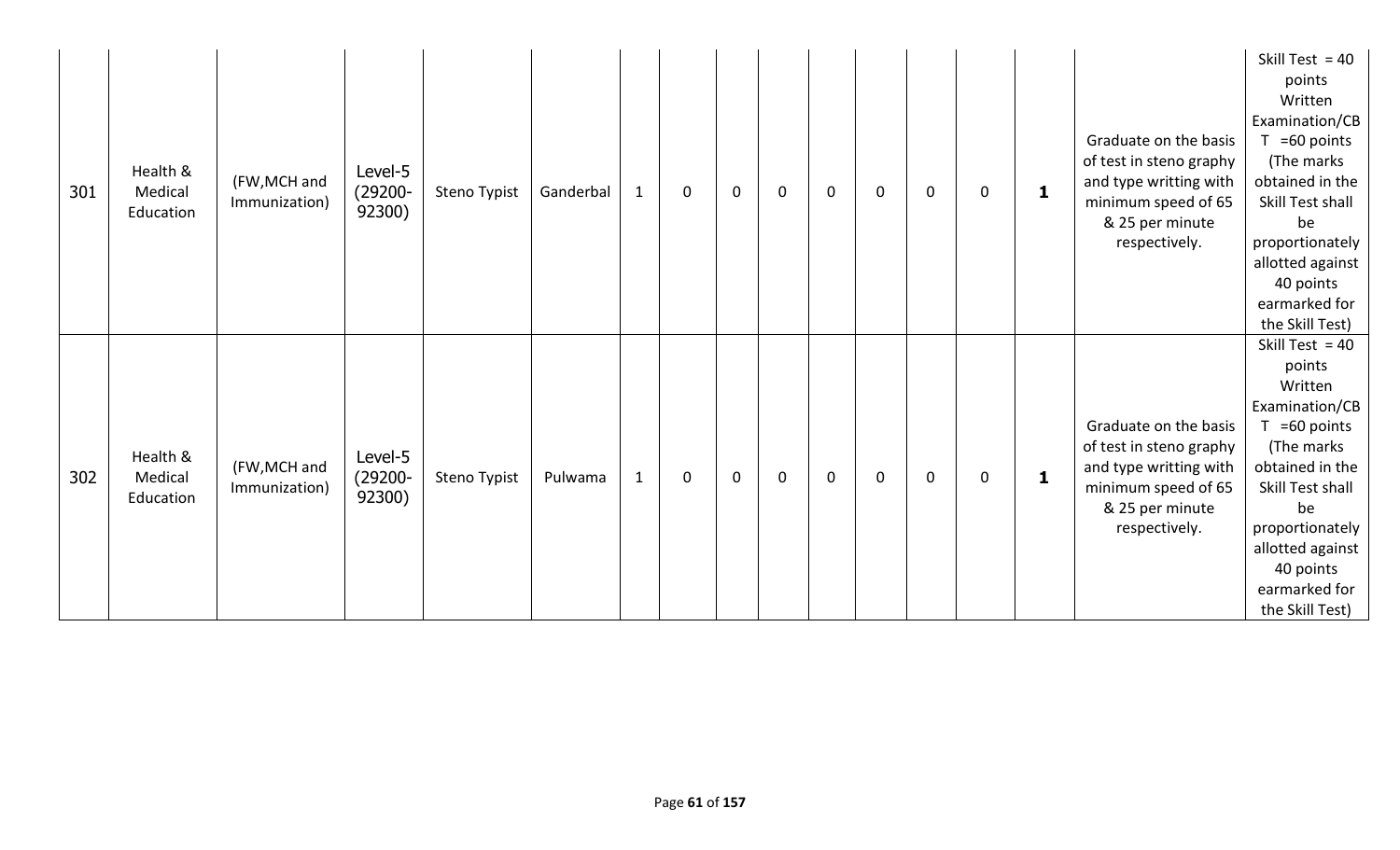| 303 | Health &<br>Medical<br>Education | (FW, MCH and<br>Immunization) | Level-5<br>(29200-<br>92300)    | Steno Typist | Anantnag | $\mathbf{1}$ | $\mathbf 0$ | $\mathbf 0$ | $\mathbf 0$ | $\mathbf 0$ | $\mathbf{0}$ | $\mathbf{0}$ | 0 | $\mathbf{1}$ | Graduate on the basis<br>of test in steno graphy<br>and type writting with<br>minimum speed of 65<br>& 25 per minute<br>respectively. | Skill Test = $40$<br>points<br>Written<br>Examination/CB<br>$T = 60$ points<br>(The marks)<br>obtained in the<br>Skill Test shall<br>be<br>proportionately<br>allotted against<br>40 points<br>earmarked for<br>the Skill Test) |
|-----|----------------------------------|-------------------------------|---------------------------------|--------------|----------|--------------|-------------|-------------|-------------|-------------|--------------|--------------|---|--------------|---------------------------------------------------------------------------------------------------------------------------------------|---------------------------------------------------------------------------------------------------------------------------------------------------------------------------------------------------------------------------------|
| 304 | Health &<br>Medical<br>Education | (FW, MCH and<br>Immunization) | Level-5<br>$(29200 -$<br>92300) | Steno Typist | Kupwara  | $\mathbf{1}$ | $\mathbf 0$ | $\mathbf 0$ | $\mathbf 0$ | $\mathbf 0$ | 0            | $\mathbf 0$  | 0 | $\mathbf{1}$ | Graduate on the basis<br>of test in steno graphy<br>and type writting with<br>minimum speed of 65<br>& 25 per minute<br>respectively. | Skill Test = $40$<br>points<br>Written<br>Examination/CB<br>$T = 60$ points<br>(The marks)<br>obtained in the<br>Skill Test shall<br>be<br>proportionately<br>allotted against<br>40 points<br>earmarked for<br>the Skill Test) |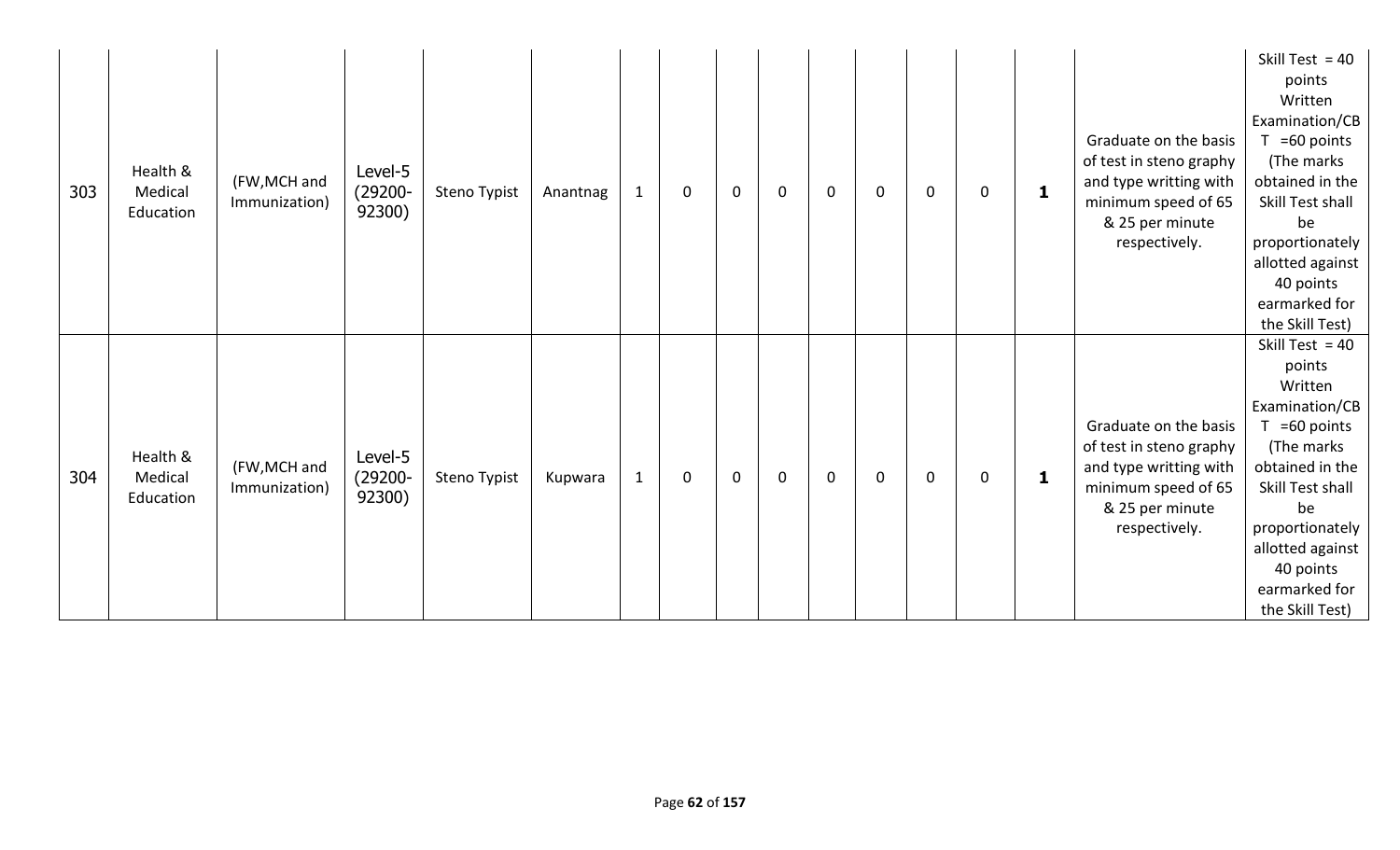| 305 | Health &<br>Medical<br>Education | (FW, MCH and<br>Immunization)          | Level-5<br>$(29200 -$<br>92300)   | Steno Typist           | Baramulla     | $\mathbf{1}$ | $\mathbf 0$ | $\mathbf 0$  | $\mathbf 0$  | $\mathbf 0$  | 0            | $\mathbf 0$  | 0 | 1                       | Graduate on the basis<br>of test in steno graphy<br>and type writting with<br>minimum speed of 65<br>& 25 per minute<br>respectively.                                                 | Skill Test = $40$<br>points<br>Written<br>Examination/CB<br>$T = 60$ points<br>(The marks<br>obtained in the<br>Skill Test shall<br>be<br>proportionately<br>allotted against<br>40 points<br>earmarked for<br>the Skill Test) |
|-----|----------------------------------|----------------------------------------|-----------------------------------|------------------------|---------------|--------------|-------------|--------------|--------------|--------------|--------------|--------------|---|-------------------------|---------------------------------------------------------------------------------------------------------------------------------------------------------------------------------------|--------------------------------------------------------------------------------------------------------------------------------------------------------------------------------------------------------------------------------|
| 306 | Health &<br>Medical<br>Education | (Director<br>Health services<br>Jammu) | Level 6B<br>$(35600 -$<br>112800) | Junior<br>Stenographer | Div.<br>Jammu | 1            | 0           | $\mathbf{0}$ | $\mathbf{0}$ | $\mathbf{0}$ | $\mathbf{0}$ | $\mathbf{0}$ | 0 | 1                       | Graduate with 65 words<br>speed in shorthand and<br>35 words in typing per<br>minute with six months<br>certificate course in<br>computer application from<br>a recognized Institute. | Skill Test = $40$<br>points<br>Written<br>Examination/CB<br>$T = 60$ points<br>(The marks<br>obtained in the<br>Skill Test shall<br>be<br>proportionately<br>allotted against<br>40 points<br>earmarked for<br>the Skill Test) |
| 307 | Health &<br>Medical<br>Education | (Director<br>Health services<br>Jammu) | Level-6D<br>$(35800 -$<br>113200) | Sanitary<br>Inspector  | Div.<br>Jammu | $\mathbf{1}$ | 0           | $\mathbf 0$  | $\mathbf 0$  | $\mathbf 0$  | -1           | $\mathbf 0$  | 0 | $\overline{\mathbf{2}}$ | Matric with Diploma in<br>Sanitary inspector from<br>SMF or any other<br>recognized institute                                                                                         | The selection<br>for the post<br>shall be made<br>on the basis of<br>merit obtained<br>in written                                                                                                                              |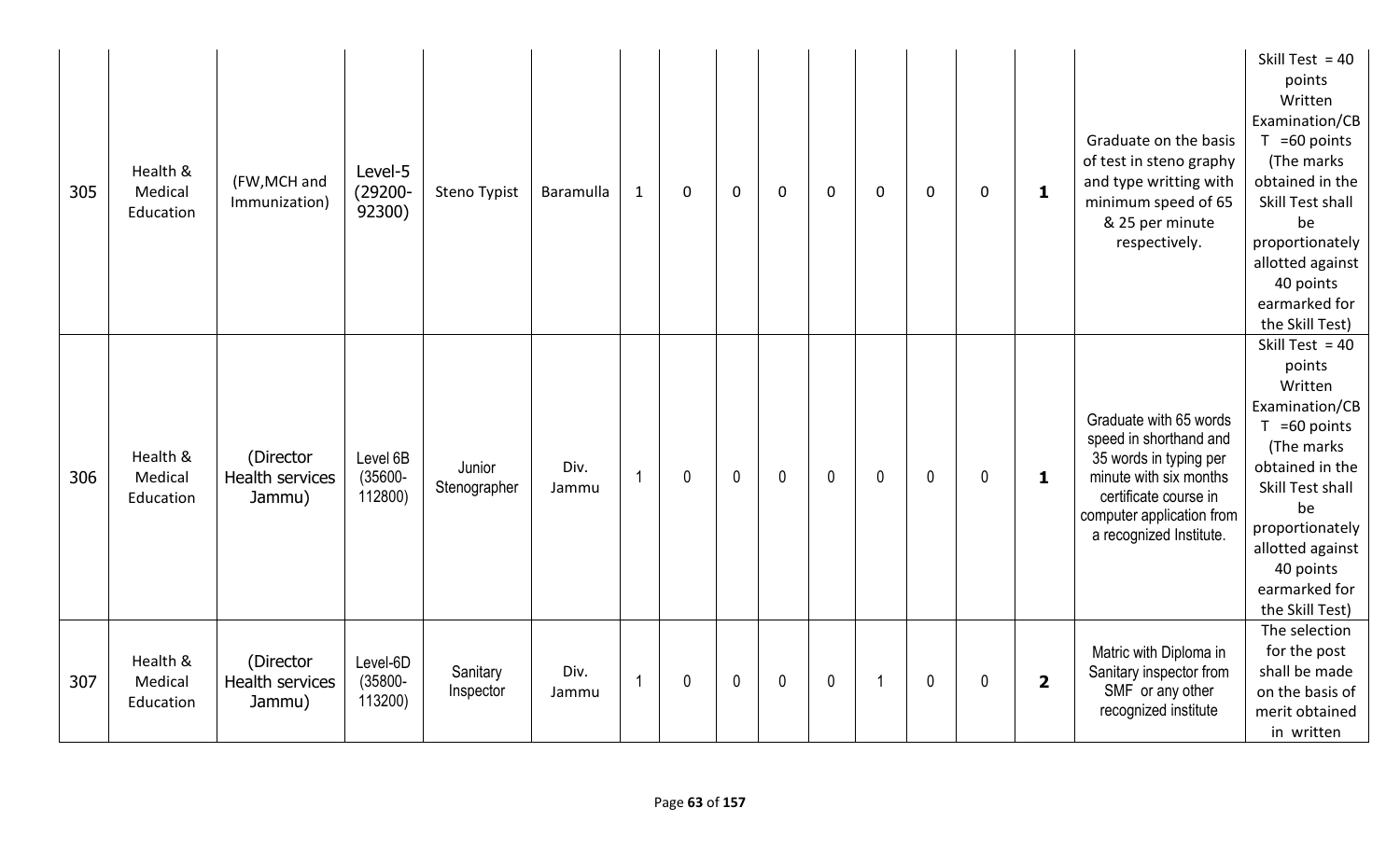|     |                                  |                                               |                                 |                                       |               |                |             |                |              |                |                      |              |                |                         |                                                                                                                                        | examination<br>only.                                                                                                      |
|-----|----------------------------------|-----------------------------------------------|---------------------------------|---------------------------------------|---------------|----------------|-------------|----------------|--------------|----------------|----------------------|--------------|----------------|-------------------------|----------------------------------------------------------------------------------------------------------------------------------------|---------------------------------------------------------------------------------------------------------------------------|
| 308 | Health &<br>Medical<br>Education | (Director<br>Health services<br>Jammu)        | Level-4<br>$(25500 -$<br>81100) | Telephone<br>operator                 | Div.<br>Jammu | $\overline{1}$ | $\mathbf 0$ | $\overline{0}$ | $\mathbf{0}$ | $\mathbf{0}$   | $\mathbf{0}$         | $\mathbf 0$  | $\mathbf 0$    | 1                       | Matric with ITI Trained.                                                                                                               | The selection<br>for the post<br>shall be made<br>on the basis of<br>merit obtained<br>in written<br>examination<br>only. |
| 309 | Health &<br>Medical<br>Education | (Director<br>Health services<br>Jammu)        | Level-2<br>(19900-<br>63200)    | Screen<br>Technician                  | Div.<br>Jammu | $\overline{1}$ | 0           | $\mathbf 0$    | $\mathbf 0$  | $\mathbf 0$    | $\mathbf{0}$         | $\mathbf 0$  | $\mathbf 0$    | 1                       | Matric (as per SRO-20)                                                                                                                 | The selection<br>for the post<br>shall be made<br>on the basis of<br>merit obtained<br>in written<br>examination<br>only. |
| 310 | Health &<br>Medical<br>Education | (Director<br>Health services<br>Jammu)        | Level-4<br>$(25500 -$<br>81100) | Jr. Theatre<br>Technician/OT<br>Tech. | Jammu         | $\overline{1}$ | -1          | $\overline{0}$ | $\mathbf 0$  | $\mathbf 0$    | $\blacktriangleleft$ | $\mathbf 0$  | $\mathbf 0$    | $\overline{\mathbf{3}}$ | 10+2 with diploma in<br>Theatre Tech from<br>recognized institute or<br>SMF or any institute<br>recognized by Govt.                    | The selection<br>for the post<br>shall be made<br>on the basis of<br>merit obtained<br>in written<br>examination<br>only. |
| 311 | Health &<br>Medical<br>Education | (Director<br><b>Health services</b><br>Jammu) | Level-4<br>$(25500 -$<br>81100) | Jr.Pharmacist                         | Jammu         | $6\phantom{1}$ | $\mathbf 1$ | $\overline{1}$ | $\mathbf 0$  | $\overline{1}$ | $\blacktriangleleft$ | $\mathbf{0}$ | $\overline{1}$ | 11                      | 10+2 with diploma in<br>Medical<br>Assistant/Pharmacist<br>from recognized institute<br>or SMF or any institute<br>recognized by Govt. | The selection<br>for the post<br>shall be made<br>on the basis of<br>merit obtained<br>in written<br>examination<br>only. |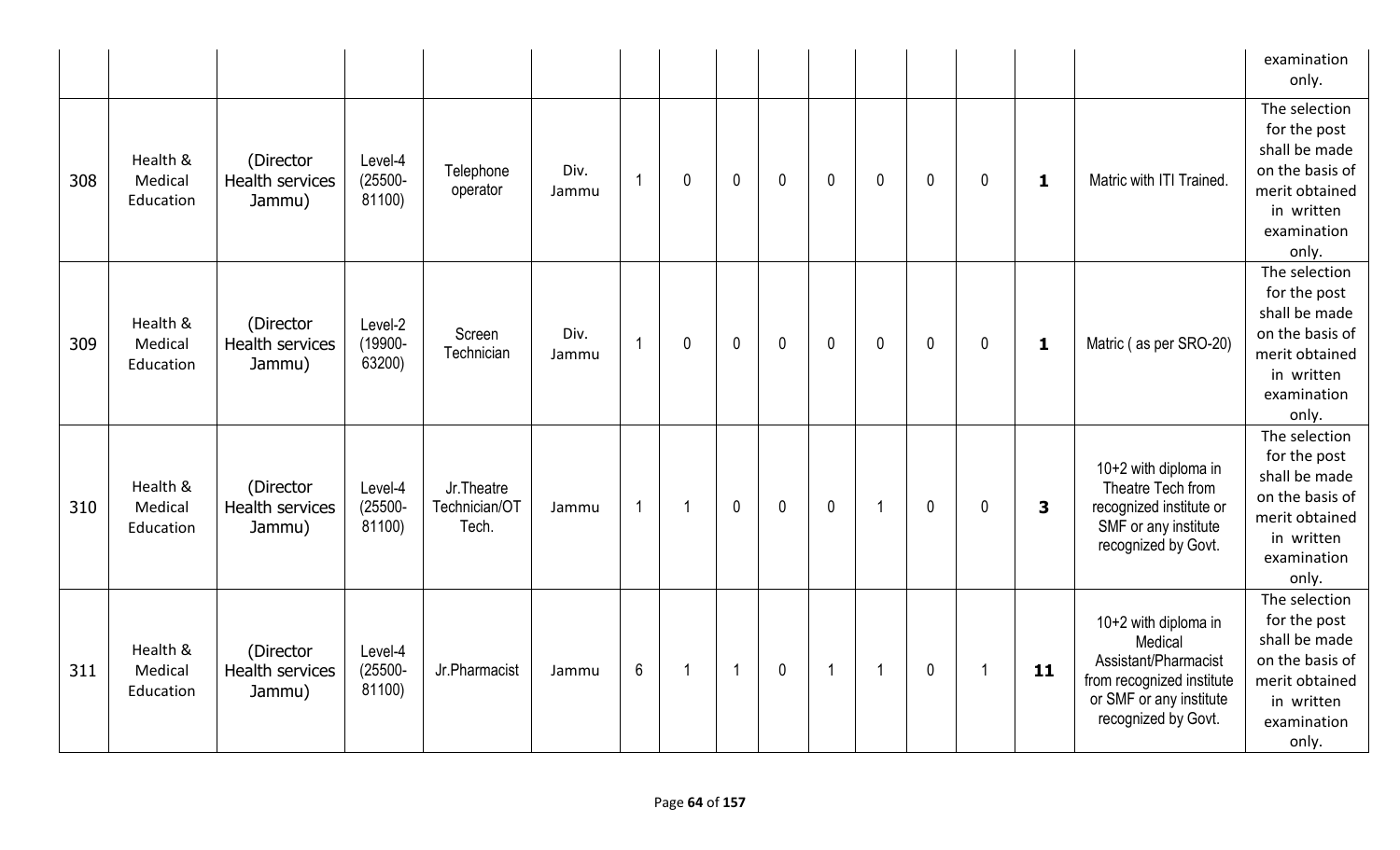| 312 | Health &<br>Medical<br>Education | (Director<br><b>Health services</b><br>Jammu) | Level-4<br>$(25500 -$<br>81100) | Jr.Nurse        | Jammu | 12             | $\overline{2}$ | $2^{\circ}$  | -1          | $\overline{1}$ | $\mathfrak{Z}$ |              | $\overline{2}$ | 24                      | Matrict with diploma in<br>Nursing from SMF or any<br>other recognized<br>institute.                                                                                                                                                      | The selection<br>for the post<br>shall be made<br>on the basis of<br>merit obtained<br>in written<br>examination<br>only.                                                                                                    |
|-----|----------------------------------|-----------------------------------------------|---------------------------------|-----------------|-------|----------------|----------------|--------------|-------------|----------------|----------------|--------------|----------------|-------------------------|-------------------------------------------------------------------------------------------------------------------------------------------------------------------------------------------------------------------------------------------|------------------------------------------------------------------------------------------------------------------------------------------------------------------------------------------------------------------------------|
| 313 | Health &<br>Medical<br>Education | (Director<br>Health services<br>Jammu)        | Level-4<br>$(25500 -$<br>81100) | Jr.Dental Tech. | Jammu | $\overline{2}$ | -1             | $\mathbf{0}$ | $\mathbf 0$ | $\mathbf 0$    | -1             | $\mathbf 0$  | $\mathbf{0}$   | 4                       | 10+2 with diploma in<br>Dental Tech from<br>recognized institute or<br>SMF or any institute<br>recognized by Govt.                                                                                                                        | The selection<br>for the post<br>shall be made<br>on the basis of<br>merit obtained<br>in written<br>examination<br>only.                                                                                                    |
| 314 | Health &<br>Medical<br>Education | (Director<br><b>Health services</b><br>Jammu) | Level-4<br>$(25500 -$<br>81100) | Jr.Assistant    | Jammu | -1             | 0              | $\mathbf{0}$ | $\mathbf 0$ | $\mathbf 0$    | -1             | $\mathbf{0}$ | $\mathbf{0}$   | $\overline{\mathbf{2}}$ | Graduate from any<br>recognized University<br>with knowledge of<br>type writing having not<br>less than 35 words<br>speed per minute, with<br>six months certificate<br>course in computer<br>application from a<br>recognized institute. | Skill Test = $20$<br>points<br>Written<br>Examination/CB<br>$T = 80$ points<br>(The marks<br>obtained in the<br>Type Test shall<br>be<br>proportionately<br>allotted against<br>20 points<br>earmarked for<br>the Type Test) |
| 315 | Health &<br>Medical<br>Education | (Director<br>Health services<br>Jammu)        | Level-4<br>$(25500 -$<br>81100) | Jr.Opth.Tech.   | Jammu | $\overline{2}$ | 1              | $\mathbf 0$  | $\mathbf 0$ | $\pmb{0}$      |                | $\mathbf 0$  | $\mathbf 0$    | 4                       | 10+2 with diploma in<br>Opthalmic Tech from<br>recognized institute or<br>SMF or any institute<br>recognized by Govt.                                                                                                                     | The selection<br>for the post<br>shall be made<br>on the basis of<br>merit obtained                                                                                                                                          |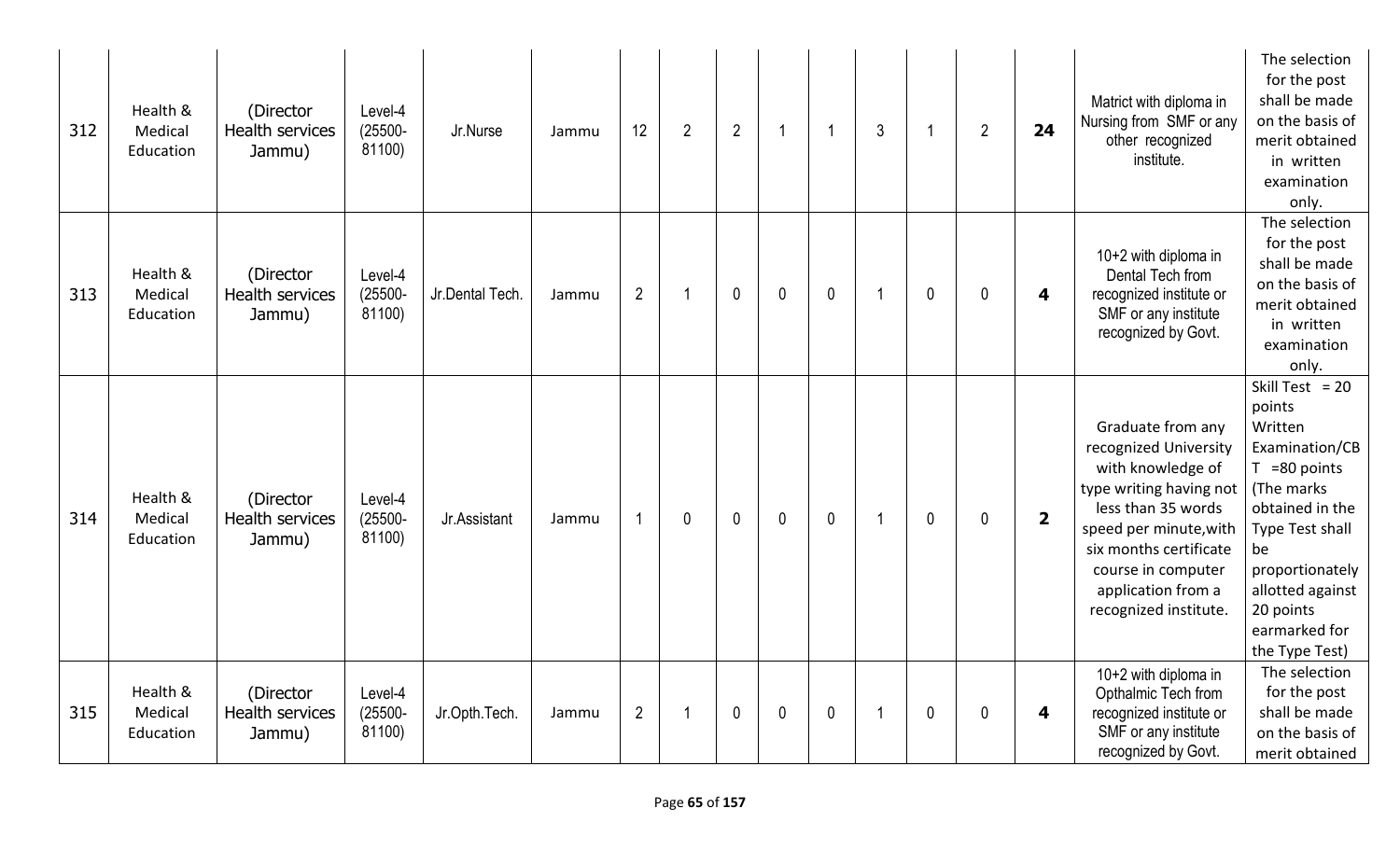|     |                                  |                                        |                                 |              |       |                |              |              |              |              |                         |             |              |                         |                                                                                                                                                                                                         | in written<br>examination<br>only.                                                                                        |
|-----|----------------------------------|----------------------------------------|---------------------------------|--------------|-------|----------------|--------------|--------------|--------------|--------------|-------------------------|-------------|--------------|-------------------------|---------------------------------------------------------------------------------------------------------------------------------------------------------------------------------------------------------|---------------------------------------------------------------------------------------------------------------------------|
| 316 | Health &<br>Medical<br>Education | (Director<br>Health services<br>Jammu) | Level-4<br>$(25500 -$<br>81100) | Plumber      | Jammu | 1              | 1            | $\mathbf 0$  | $\mathbf 0$  | $\mathbf 0$  | $\overline{1}$          | $\mathbf 0$ | $\mathbf 0$  | $\overline{\mathbf{3}}$ | Middle Pass with ITI<br>trained.                                                                                                                                                                        | The selection<br>for the post<br>shall be made<br>on the basis of<br>merit obtained<br>in written<br>examination<br>only. |
| 317 | Health &<br>Medical<br>Education | (Director<br>Health services<br>Jammu) | Level-4<br>$(25500 -$<br>81100) | Jr.Lab Tech. | Jammu | $\overline{1}$ | -1           | $\mathbf 0$  | $\mathbf{0}$ | $\mathbf 0$  | $\overline{\mathbf{1}}$ | $\mathbf 0$ | $\mathbf 0$  | 3                       | 10+2 with diploma in Lab<br>Tech from recognized<br>institute or SMF or any<br>institute recognized by<br>Govt.                                                                                         | The selection<br>for the post<br>shall be made<br>on the basis of<br>merit obtained<br>in written<br>examination<br>only. |
| 318 | Health &<br>Medical<br>Education | (Director<br>Health services<br>Jammu) | Level-4<br>$(25500 -$<br>81100) | Electrician  | Jammu | 1              | $\mathbf{0}$ | $\mathbf 0$  | $\mathbf 0$  | $\mathbf{0}$ | $\overline{1}$          | $\mathbf 0$ | $\mathbf 0$  | $\overline{\mathbf{2}}$ | Matrict with ITI diploma in<br>Electrician trade                                                                                                                                                        | The selection<br>for the post<br>shall be made<br>on the basis of<br>merit obtained<br>in written<br>examination<br>only. |
| 319 | Health &<br>Medical<br>Education | (Director<br>Health services<br>Jammu) | Level-2<br>(19900-<br>63200)    | <b>Dhobi</b> | Jammu | $\overline{1}$ | -1           | $\mathbf{0}$ | $\mathbf{0}$ | $\mathbf{0}$ | $\overline{\mathbf{1}}$ | $\mathbf 0$ | $\mathbf{0}$ | $\overline{\mathbf{3}}$ | Minimum Matric and<br>Maximum 10+2 and<br>pocessing professional<br>certificate issued by<br>concerned Tehsildar or<br>Certificate of belonging to<br>Dhobi community issued<br>by Tehsildar concerned. | The selection<br>for the post<br>shall be made<br>on the basis of<br>merit obtained<br>in written                         |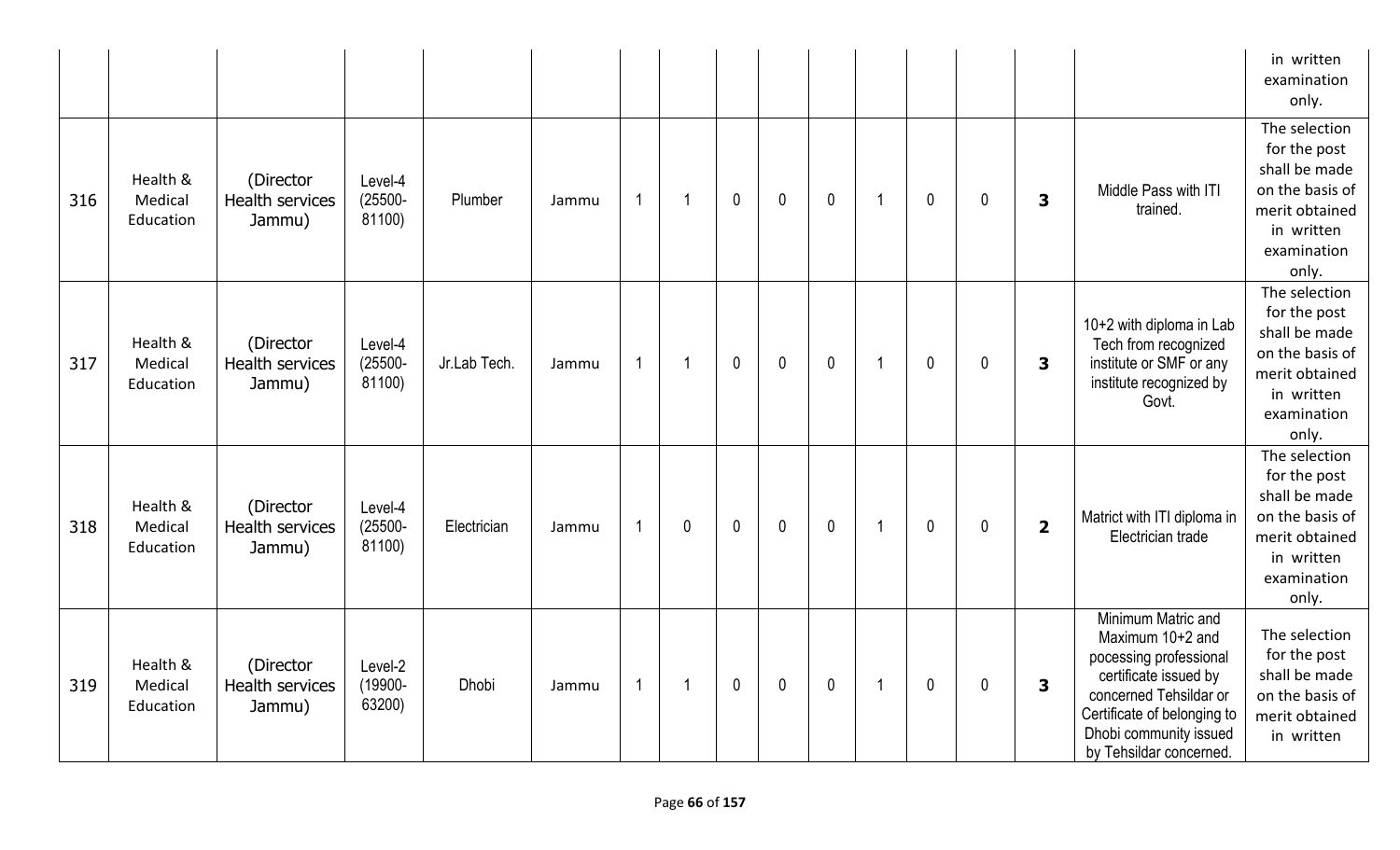|     |                                  |                                               |                                 |                |                         |             |             |             |             |                |   |              |                         |                                                                                                                                                                            | examination<br>only.                                                                                                      |
|-----|----------------------------------|-----------------------------------------------|---------------------------------|----------------|-------------------------|-------------|-------------|-------------|-------------|----------------|---|--------------|-------------------------|----------------------------------------------------------------------------------------------------------------------------------------------------------------------------|---------------------------------------------------------------------------------------------------------------------------|
| 320 | Health &<br>Medical<br>Education | (Director<br>Health services<br>Jammu)        | Level-4<br>$(25500 -$<br>81100) | Jr.X-Ray Tech. | $\overline{1}$<br>Jammu | $\mathbf 0$ | $\mathbf 0$ | 0           | $\mathbf 0$ | $\overline{1}$ | 0 | $\mathbf{0}$ | $\overline{\mathbf{2}}$ | 10+2 with diploma in X-<br>Ray Tech from<br>recognized institute or<br>SMF or any institute<br>recognized by Govt.                                                         | The selection<br>for the post<br>shall be made<br>on the basis of<br>merit obtained<br>in written<br>examination<br>only. |
| 321 | Health &<br>Medical<br>Education | (Director<br>Health services<br>Jammu)        | Level-2<br>(19900-<br>63200)    | <b>MMPHW</b>   | $\overline{1}$<br>Jammu | $\mathbf 0$ | $\mathbf 0$ | $\mathbf 0$ | $\mathbf 0$ | $\overline{1}$ | 0 | $\mathbf{0}$ | $\overline{\mathbf{2}}$ | Matriculation or above<br>qualification with<br>minimum one year or<br>above diploma in<br>MMPHW from any<br>recognized institution<br>/SMF /State Paramedical<br>council. | The selection<br>for the post<br>shall be made<br>on the basis of<br>merit obtained<br>in written<br>examination<br>only. |
| 322 | Health &<br>Medical<br>Education | (Director<br><b>Health services</b><br>Jammu) | Level-2<br>(19900-<br>63200)    | <b>FMPHW</b>   | $\mathfrak{Z}$<br>Jammu |             | $\mathbf 0$ | 0           | $\mathbf 0$ | $\overline{1}$ | 0 | $\mathbf{0}$ | 5                       | Matrict with diploma in<br><b>FMPHW</b> training<br>Course(ANM) from SMF<br>or any other institute<br>recognized by Govt.                                                  | The selection<br>for the post<br>shall be made<br>on the basis of<br>merit obtained<br>in written<br>examination<br>only. |
| 323 | Health &<br>Medical<br>Education | (Director<br>Health services<br>Jammu)        | Level-4<br>$(25500 -$<br>81100) | Clerk          | $\overline{1}$<br>Jammu | $\mathbf 0$ | $\mathbf 0$ | $\mathbf 0$ | $\mathbf 0$ | $\mathbf 0$    | 0 | $\mathbf 0$  | $\mathbf{1}$            | Graduate from<br>recognized University<br>with six months<br>computer diploma<br>from recognized<br>institute and 35 words<br>speed per minute in<br>english typing.       | The selection<br>for the post<br>shall be made<br>on the basis of<br>merit obtained<br>in written<br>examination<br>only. |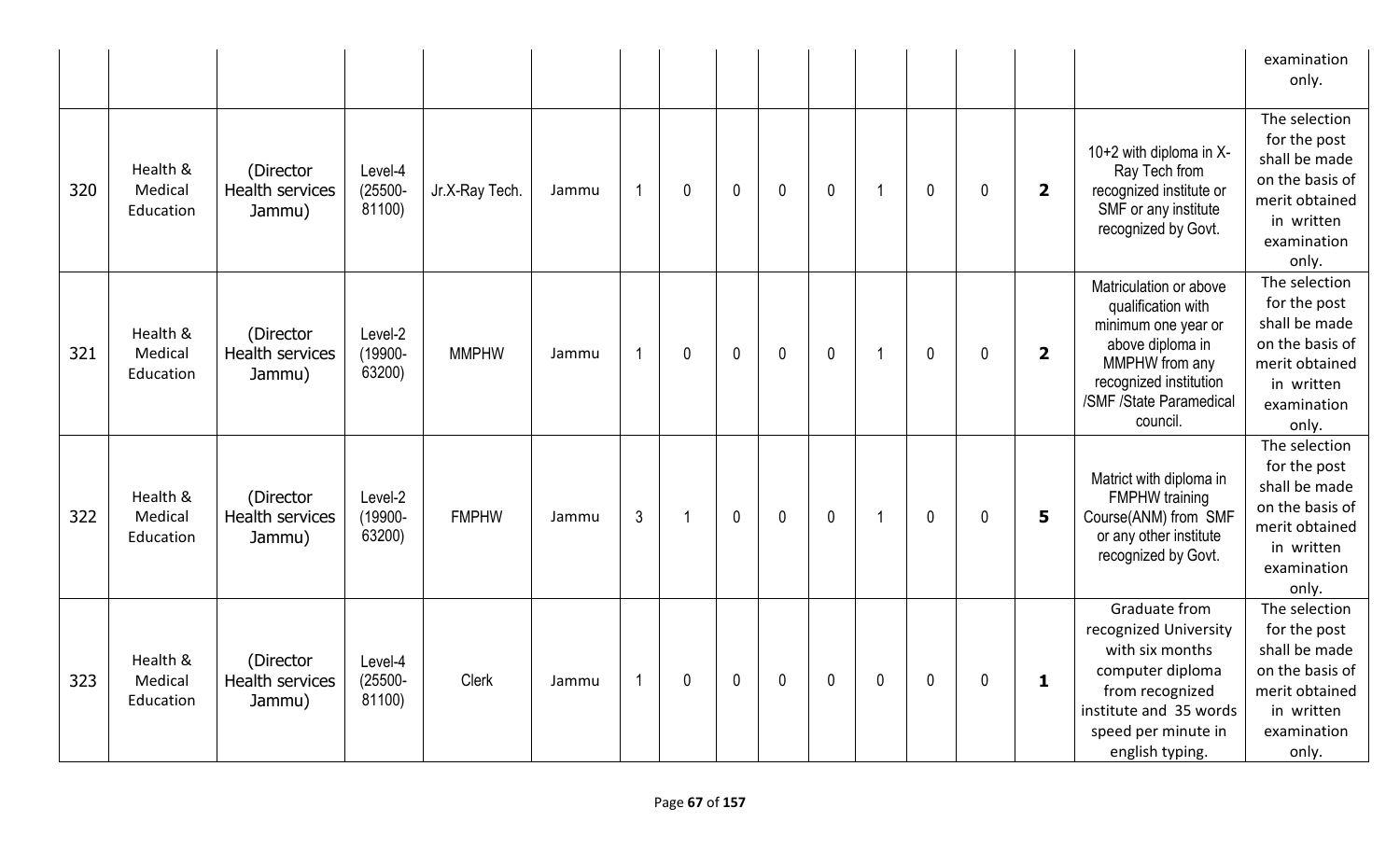| 324 | Health &<br>Medical<br>Education | (Director<br>Health services<br>Jammu)        | Level-4<br>$(25500 -$<br>81100) | Jr.Pharmacist | Kathua | $\overline{\mathbf{1}}$ | $\mathbf 0$ | $\mathbf{0}$ | $\mathbf{0}$ | $\mathbf 0$  |              | $\mathbf{0}$ | $\mathbf 0$  | $\overline{2}$          | 10+2 with diploma in<br>Medical<br>Assistant/Pharmacist<br>from recognized institute<br>or SMF or any institute<br>recognized by<br>Government. | The selection<br>for the post<br>shall be made<br>on the basis of<br>merit obtained<br>in written<br>examination<br>only. |
|-----|----------------------------------|-----------------------------------------------|---------------------------------|---------------|--------|-------------------------|-------------|--------------|--------------|--------------|--------------|--------------|--------------|-------------------------|-------------------------------------------------------------------------------------------------------------------------------------------------|---------------------------------------------------------------------------------------------------------------------------|
| 325 | Health &<br>Medical<br>Education | (Director<br><b>Health services</b><br>Jammu) | Level-4<br>$(25500 -$<br>81100) | Jr.Nurse      | Kathua | $\overline{2}$          |             | $\mathbf 0$  | $\mathbf{0}$ | $\mathbf 0$  |              | $\mathbf{0}$ | $\mathbf 0$  | $\overline{\mathbf{4}}$ | Matrict with diploma in<br>Nursing from SMF or any<br>other recognized<br>institute.                                                            | The selection<br>for the post<br>shall be made<br>on the basis of<br>merit obtained<br>in written<br>examination<br>only. |
| 326 | Health &<br>Medical<br>Education | (Director<br>Health services<br>Jammu)        | Level-4<br>$(25500 -$<br>81100) | Jr.Opth.Tech. | Kathua | $\overline{1}$          | $\mathbf 0$ | $\mathbf 0$  | $\mathbf{0}$ | $\mathbf{0}$ | $\mathbf{0}$ | $\mathbf{0}$ | $\mathbf{0}$ | $\mathbf{1}$            | 10+2 with diploma in<br>Opthalmic Tech from<br>recognized institute or<br>SMF or any institute<br>recognized by Govt.                           | The selection<br>for the post<br>shall be made<br>on the basis of<br>merit obtained<br>in written<br>examination<br>only. |
| 327 | Health &<br>Medical<br>Education | (Director<br><b>Health services</b><br>Jammu) | Level-4<br>$(25500 -$<br>81100) | Electrician   | Kathua | $\mathbf{1}$            |             | 0            | $\mathbf 0$  | $\mathbf 0$  |              | $\mathbf 0$  | 0            | 3                       | Matrict with ITI diploma in<br>Electrician trade                                                                                                | The selection<br>for the post<br>shall be made<br>on the basis of<br>merit obtained<br>in written<br>examination<br>only. |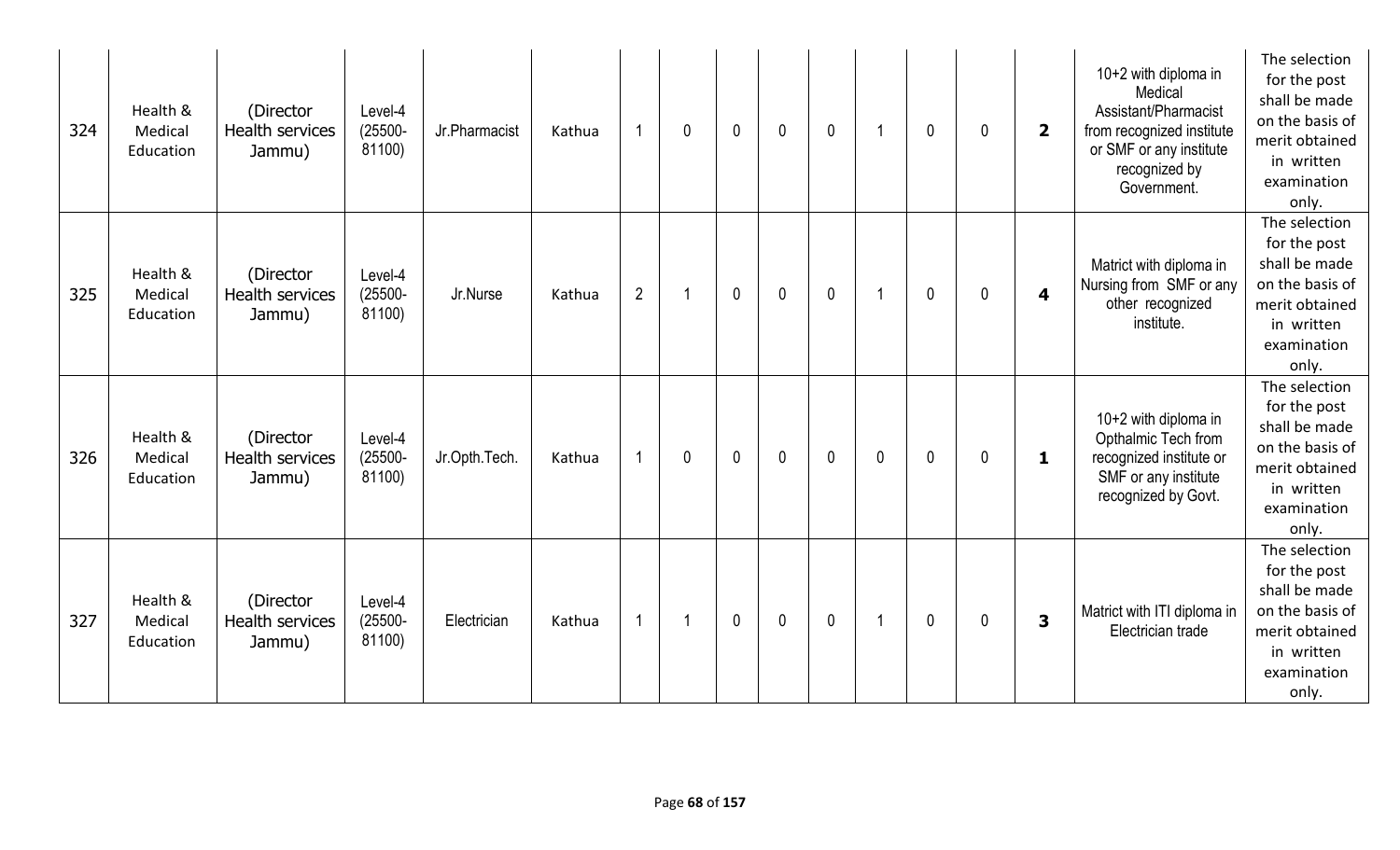| 328 | Health &<br>Medical<br>Education | (Director<br><b>Health services</b><br>Jammu) | Level-2<br>(19900-<br>63200)    | <b>Dhobi</b>                         | Kathua   |                 | $\mathbf 0$  | $\mathbf{0}$ | $\mathbf{0}$ | $\mathbf{0}$ |   | $\mathbf{0}$ | 0 | $\overline{2}$ | Minimum Matric and<br>Maximum 10+2 and<br>pocessing professional<br>certificate issued by<br>concerned Tehsildar or<br>Certificate of belonging to<br>Dhobi community issued<br>by Tehsildar concerned. | The selection<br>for the post<br>shall be made<br>on the basis of<br>merit obtained<br>in written<br>examination<br>only. |
|-----|----------------------------------|-----------------------------------------------|---------------------------------|--------------------------------------|----------|-----------------|--------------|--------------|--------------|--------------|---|--------------|---|----------------|---------------------------------------------------------------------------------------------------------------------------------------------------------------------------------------------------------|---------------------------------------------------------------------------------------------------------------------------|
| 329 | Health &<br>Medical<br>Education | (Director<br><b>Health services</b><br>Jammu) | Level-4<br>$(25500 -$<br>81100) | Jr.Theatre<br>Technician/OT<br>Tech. | Udhampur |                 |              | $\mathbf 0$  | $\mathbf 0$  | $\mathbf 0$  |   | $\mathbf{0}$ | 0 | 3              | 10+2 with diploma in<br>Theatre Tech from<br>recognized institute or<br>SMF or any institute<br>recognized by Govt.                                                                                     | The selection<br>for the post<br>shall be made<br>on the basis of<br>merit obtained<br>in written<br>examination<br>only. |
| 330 | Health &<br>Medical<br>Education | (Director<br><b>Health services</b><br>Jammu) | Level-4<br>$(25500 -$<br>81100) | Jr.Pharmacist                        | Udhampur |                 | $\mathbf{0}$ | $\mathbf{0}$ | $\mathbf{0}$ | $\mathbf 0$  | 0 | $\mathbf{0}$ | 0 | $\mathbf{1}$   | 10+2 with diploma in<br>Medical<br>Assistant/Pharmacist<br>from recognized<br>institute or SMF or any<br>institute recognized by<br>Govt.                                                               | The selection<br>for the post<br>shall be made<br>on the basis of<br>merit obtained<br>in written<br>examination<br>only. |
| 331 | Health &<br>Medical<br>Education | (Director<br><b>Health services</b><br>Jammu) | Level-4<br>$(25500 -$<br>81100) | Jr.Nurse                             | Udhampur | $5\phantom{.0}$ |              | 1            | $\mathbf 0$  | $\mathbf 0$  |   | 0            |   | 9              | Matrict with diploma<br>in Nursing from SMF<br>or any other<br>recognized institute.                                                                                                                    | The selection<br>for the post<br>shall be made<br>on the basis of<br>merit obtained<br>in written<br>examination<br>only. |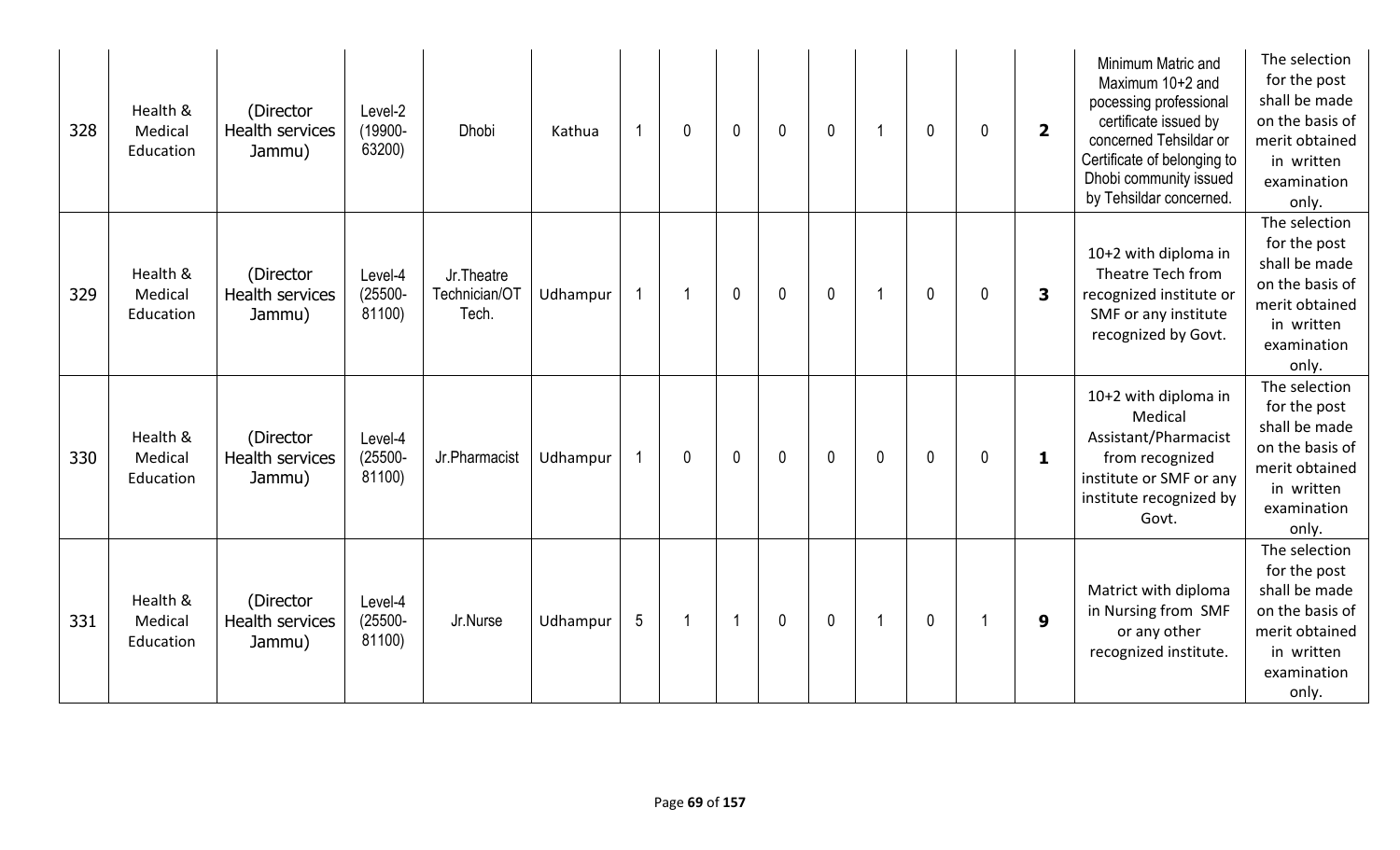| 332 | Health &<br>Medical<br>Education | (Director<br><b>Health services</b><br>Jammu) | Level-4<br>$(25500 -$<br>81100) | Jr.Dental Tech. | Udhampur | $\mathbf 0$ | $\mathbf{0}$ | $\mathbf 0$  | $\mathbf 0$ | 0              | $\mathbf{0}$ | 0 | 1                       | 10+2 with diploma in<br>Dental Tech from<br>recognized institute or<br>SMF or any institute<br>recognized by Govt.                                                                                      | The selection<br>for the post<br>shall be made<br>on the basis of<br>merit obtained<br>in written<br>examination<br>only. |
|-----|----------------------------------|-----------------------------------------------|---------------------------------|-----------------|----------|-------------|--------------|--------------|-------------|----------------|--------------|---|-------------------------|---------------------------------------------------------------------------------------------------------------------------------------------------------------------------------------------------------|---------------------------------------------------------------------------------------------------------------------------|
| 333 | Health &<br>Medical<br>Education | (Director<br><b>Health services</b><br>Jammu) | Level-4<br>$(25500 -$<br>81100) | Plumber         | Udhampur | $\mathbf 0$ | $\mathbf{0}$ | $\mathbf{0}$ | $\mathbf 0$ | $\overline{1}$ | $\mathbf{0}$ | 0 | $\overline{\mathbf{2}}$ | Middle Pass with ITI<br>trained.                                                                                                                                                                        | The selection<br>for the post<br>shall be made<br>on the basis of<br>merit obtained<br>in written<br>examination<br>only. |
| 334 | Health &<br>Medical<br>Education | (Director<br><b>Health services</b><br>Jammu) | Level-4<br>$(25500 -$<br>81100) | Jr.Lab Tech.    | Udhampur | 0           | $\mathbf 0$  | $\mathbf 0$  | $\mathbf 0$ | -1             | $\mathbf 0$  | 0 | $\overline{\mathbf{2}}$ | 10+2 with diploma in<br>Lab Tech from<br>recognized institute or<br>SMF or any institute<br>recognized by Govt.                                                                                         | The selection<br>for the post<br>shall be made<br>on the basis of<br>merit obtained<br>in written<br>examination<br>only. |
| 335 | Health &<br>Medical<br>Education | (Director<br>Health services<br>Jammu)        | Level-2<br>$(19900 -$<br>63200) | <b>Dhobi</b>    | Udhampur | $\mathbf 0$ | $\mathbf 0$  | $\mathbf 0$  | $\mathbf 0$ | 1              | $\mathbf{0}$ | 0 | $\overline{\mathbf{2}}$ | Minimum Matric and<br>Maximum 10+2 and<br>pocessing professional<br>certificate issued by<br>concerned Tehsildar or<br>Certificate of belonging to<br>Dhobi community issued<br>by Tehsildar concerned. | The selection<br>for the post<br>shall be made<br>on the basis of<br>merit obtained<br>in written<br>examination<br>only. |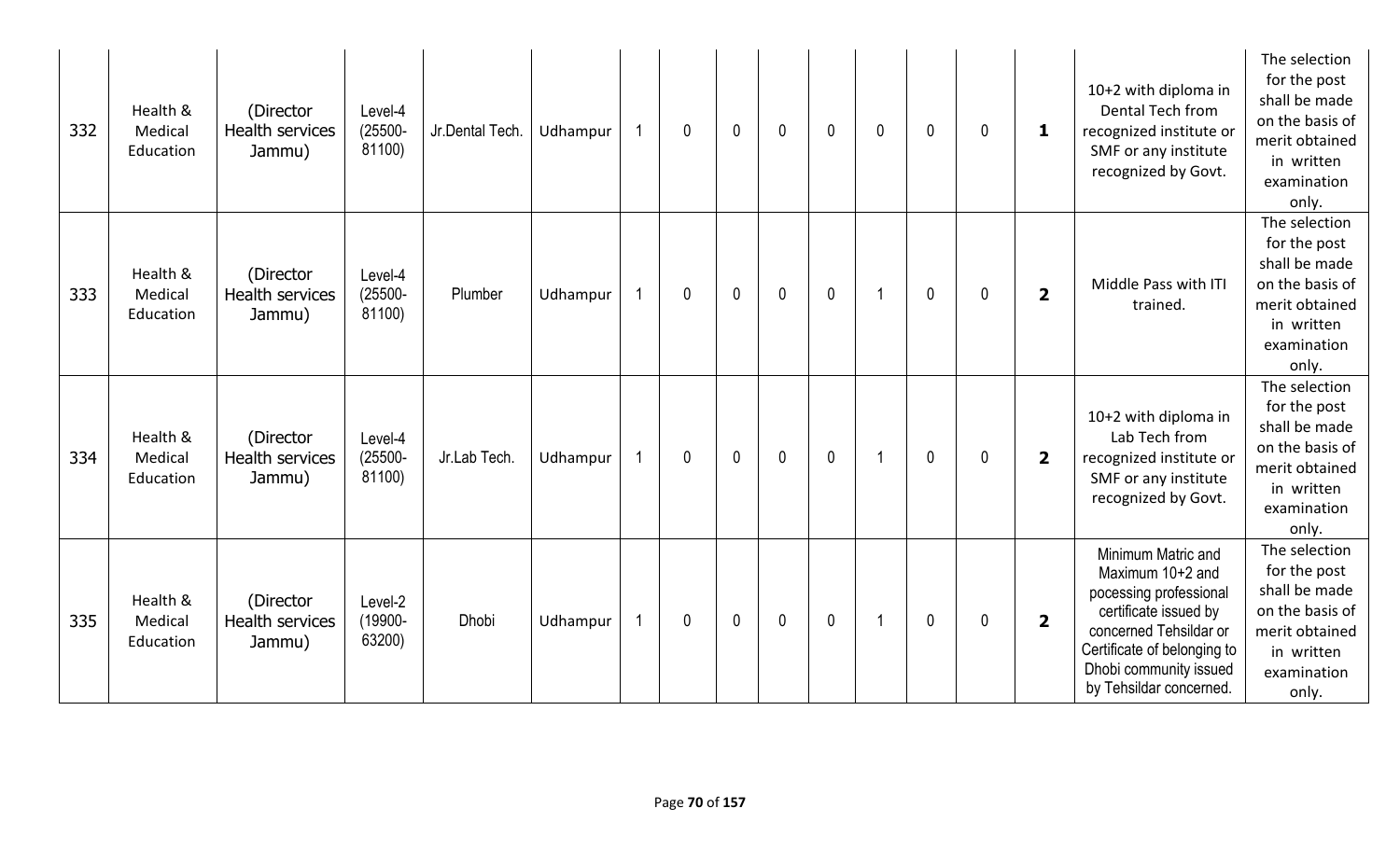| 336 | Health &<br>Medical<br>Education | (Director<br><b>Health services</b><br>Jammu) | Level-4<br>$(25500 -$<br>81100) | Jr.X-Ray Tech.                       | Udhampur |    | 0 | $\overline{0}$ | $\mathbf 0$  | $\mathbf 0$ |              | $\mathbf 0$  | $\mathbf 0$ | $\overline{\mathbf{2}}$ | 10+2 with diploma in<br>X-Ray Tech from<br>recognized institute or<br>SMF or any institute<br>recognized by Govt.                                                    | The selection<br>for the post<br>shall be made<br>on the basis of<br>merit obtained<br>in written<br>examination<br>only. |
|-----|----------------------------------|-----------------------------------------------|---------------------------------|--------------------------------------|----------|----|---|----------------|--------------|-------------|--------------|--------------|-------------|-------------------------|----------------------------------------------------------------------------------------------------------------------------------------------------------------------|---------------------------------------------------------------------------------------------------------------------------|
| 337 | Health &<br>Medical<br>Education | (Director<br><b>Health services</b><br>Jammu) | Level-4<br>$(25500 -$<br>81100) | Clerk                                | Udhampur |    | 0 | $\mathbf{0}$   | $\mathbf{0}$ | $\mathbf 0$ | $\mathbf{0}$ | $\mathbf{0}$ | $\mathbf 0$ | $\mathbf{1}$            | Graduate from<br>recognized University<br>with six months<br>computer diploma<br>from recognized<br>institute and 35 words<br>speed per minute in<br>english typing. | The selection<br>for the post<br>shall be made<br>on the basis of<br>merit obtained<br>in written<br>examination<br>only. |
| 338 | Health &<br>Medical<br>Education | (Director<br><b>Health services</b><br>Jammu) | Level-4<br>$(25500 -$<br>81100) | Jr.Theatre<br>Technician/OT<br>Tech. | Reasi    | -1 | 0 | $\mathbf 0$    | $\mathbf 0$  | $\mathbf 0$ | -1           | $\mathbf 0$  | 0           | $\overline{\mathbf{2}}$ | 10+2 with diploma in<br>Theatre Tech from<br>recognized institute or<br>SMF or any institute<br>recognized by Govt.                                                  | The selection<br>for the post<br>shall be made<br>on the basis of<br>merit obtained<br>in written<br>examination<br>only. |
| 339 | Health &<br>Medical<br>Education | (Director<br>Health services<br>Jammu)        | Level-4<br>$(25500 -$<br>81100) | Jr.Pharmacist                        | Reasi    | 1  | 0 | $\mathbf 0$    | $\mathbf 0$  | $\mathbf 0$ | $\mathbf{0}$ | $\mathbf 0$  | 0           | 1                       | 10+2 with diploma in<br>Medical<br>Assistant/Pharmacist<br>from recognized<br>institute or SMF or any<br>institute recognized by<br>Govt.                            | The selection<br>for the post<br>shall be made<br>on the basis of<br>merit obtained<br>in written<br>examination<br>only. |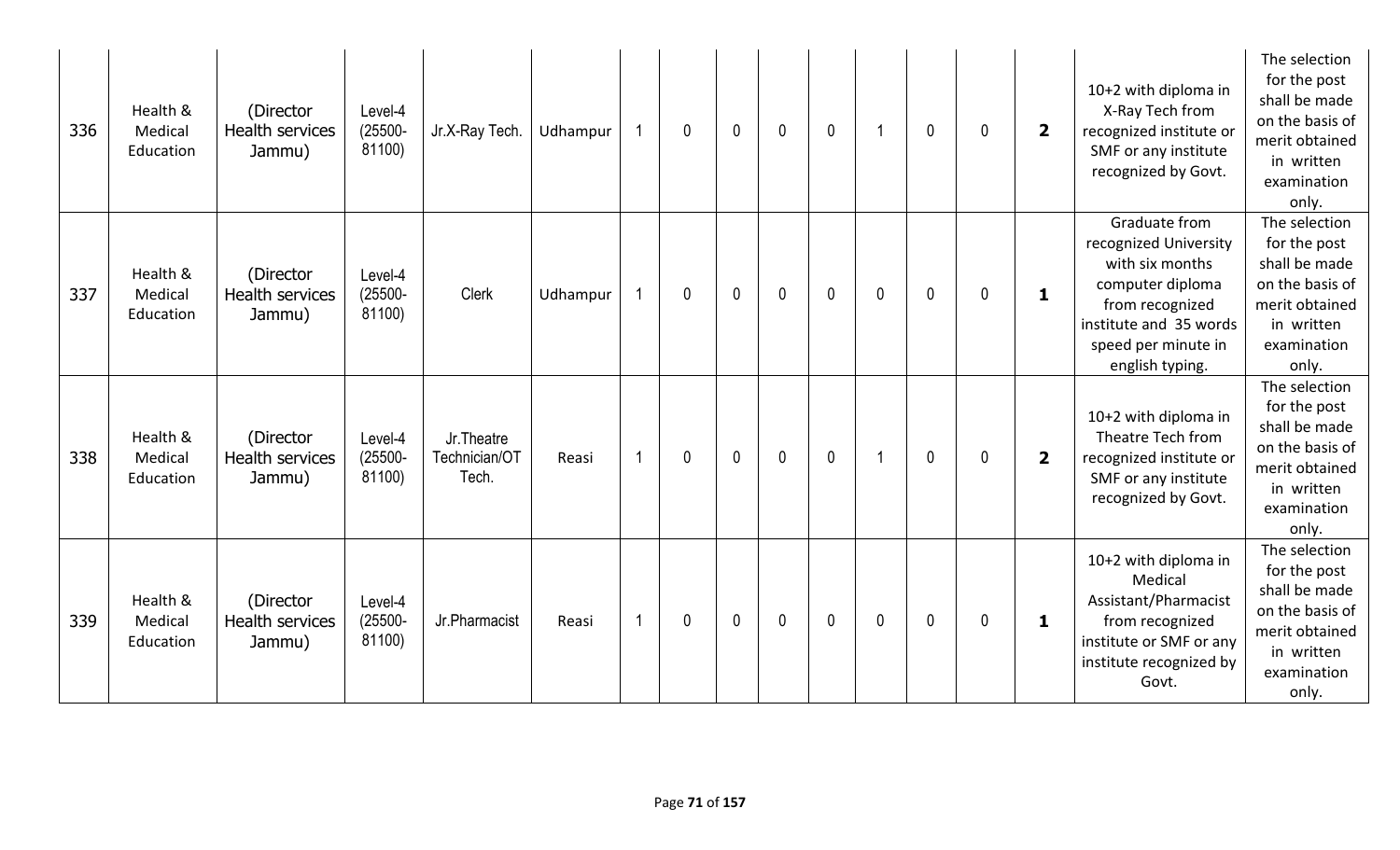| 340 | Health &<br>Medical<br>Education | (Director<br><b>Health services</b><br>Jammu) | Level-4<br>$(25500 -$<br>81100) | Jr.Nurse        | Reasi | $\overline{4}$           | -1 | $\mathbf{1}$ | $\mathbf{0}$ | $\mathbf 0$ | -1          | $\mathbf{0}$ | $\mathbf{0}$ | $\overline{\mathbf{z}}$ | Matrict with diploma<br>in Nursing from SMF<br>or any other<br>recognized institute.                                                                                                                                                      | The selection<br>for the post<br>shall be made<br>on the basis of<br>merit obtained<br>in written<br>examination<br>only.                                                                                                    |
|-----|----------------------------------|-----------------------------------------------|---------------------------------|-----------------|-------|--------------------------|----|--------------|--------------|-------------|-------------|--------------|--------------|-------------------------|-------------------------------------------------------------------------------------------------------------------------------------------------------------------------------------------------------------------------------------------|------------------------------------------------------------------------------------------------------------------------------------------------------------------------------------------------------------------------------|
| 341 | Health &<br>Medical<br>Education | (Director<br><b>Health services</b><br>Jammu) | Level-4<br>$(25500 -$<br>81100) | Jr.Dental Tech. | Reasi | -1                       | 0  | $\mathbf{0}$ | $\mathbf 0$  | $\mathbf 0$ | $\mathbf 0$ | $\mathbf 0$  | $\mathbf{0}$ | 1                       | 10+2 with diploma in<br>Dental Tech from<br>recognized institute or<br>SMF or any institute<br>recognized by Govt.                                                                                                                        | The selection<br>for the post<br>shall be made<br>on the basis of<br>merit obtained<br>in written<br>examination<br>only.                                                                                                    |
| 342 | Health &<br>Medical<br>Education | (Director<br><b>Health services</b><br>Jammu) | Level-4<br>$(25500 -$<br>81100) | Jr.Assistant    | Reasi | $\overline{2}$           | -1 | $\mathbf 0$  | $\mathbf{0}$ | $\mathbf 0$ | -1          | $\mathbf{0}$ | $\mathbf 0$  | $\overline{\mathbf{4}}$ | Graduate from any<br>recognized University<br>with knowledge of<br>type writing having not<br>less than 35 words<br>speed per minute, with<br>six months certificate<br>course in computer<br>application from a<br>recognized institute. | Skill Test = $20$<br>points<br>Written<br>Examination/CB<br>$T = 80$ points<br>(The marks<br>obtained in the<br>Type Test shall<br>be<br>proportionately<br>allotted against<br>20 points<br>earmarked for<br>the Type Test) |
| 343 | Health &<br>Medical<br>Education | (Director<br>Health services<br>Jammu)        | Level-4<br>$(25500 -$<br>81100) | Electrician     | Reasi | $\overline{\phantom{a}}$ | 0  | $\mathbf 0$  | 0            | $\pmb{0}$   | $\mathbf 0$ | 0            | $\mathbf 0$  | $\mathbf{1}$            | Matrict with ITI diploma in<br>Electrician trade                                                                                                                                                                                          | The selection<br>for the post<br>shall be made<br>on the basis of<br>merit obtained                                                                                                                                          |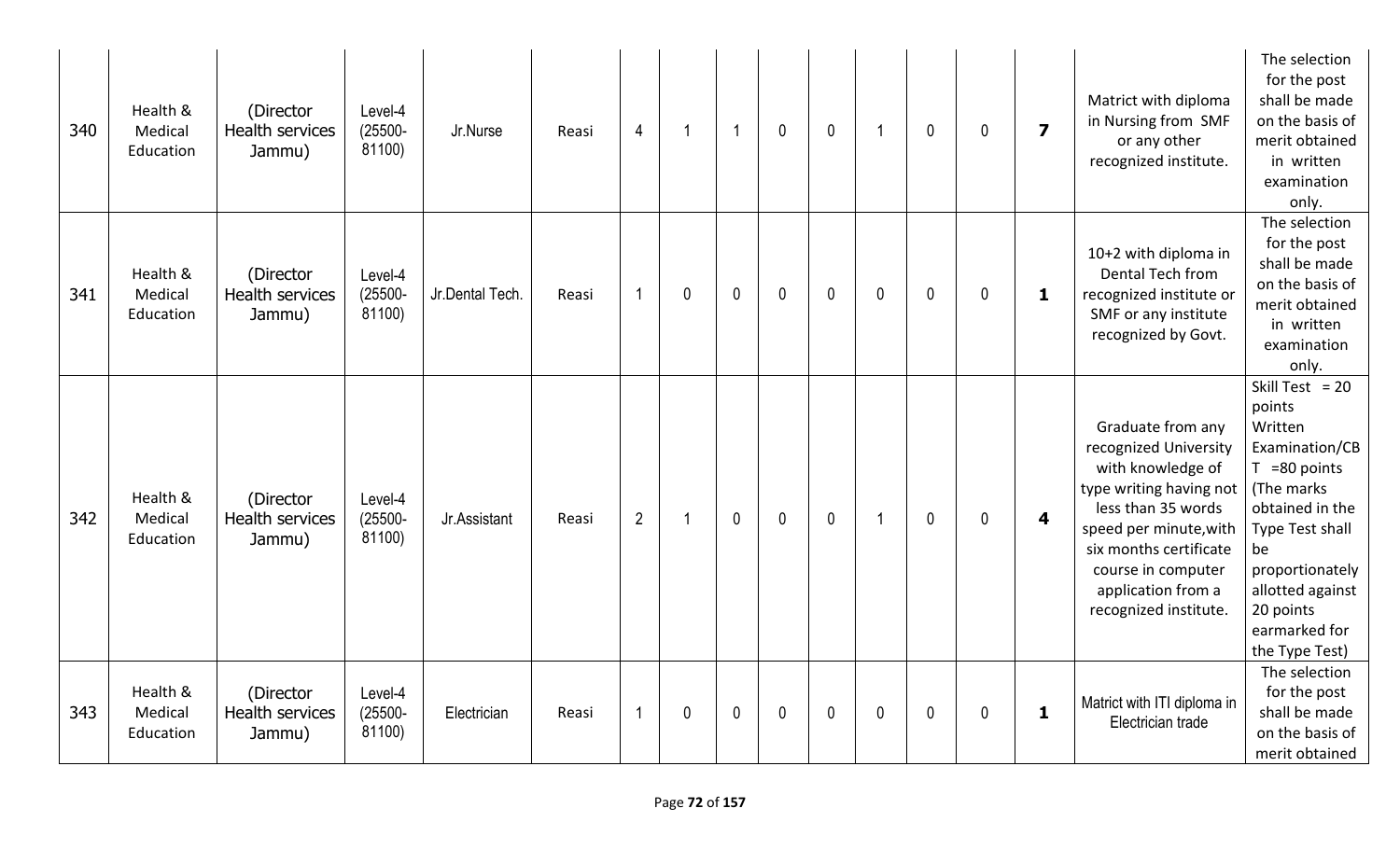|     |                                  |                                               |                                 |                |       |                |             |              |             |              |              |   |             |                         |                                                                                                                                                                            | in written<br>examination<br>only.                                                                                        |
|-----|----------------------------------|-----------------------------------------------|---------------------------------|----------------|-------|----------------|-------------|--------------|-------------|--------------|--------------|---|-------------|-------------------------|----------------------------------------------------------------------------------------------------------------------------------------------------------------------------|---------------------------------------------------------------------------------------------------------------------------|
| 344 | Health &<br>Medical<br>Education | (Director<br><b>Health services</b><br>Jammu) | Level-4<br>$(25500 -$<br>81100) | Jr.X-Ray Tech. | Reasi | $\overline{1}$ | 0           | $\mathbf 0$  | $\mathbf 0$ | $\mathbf{0}$ | $\mathbf{0}$ | 0 | $\mathbf 0$ | 1                       | 10+2 with diploma in X-<br>Ray Tech from<br>recognized institute or<br>SMF or any institute<br>recognized by Govt.                                                         | The selection<br>for the post<br>shall be made<br>on the basis of<br>merit obtained<br>in written<br>examination<br>only. |
| 345 | Health &<br>Medical<br>Education | (Director<br><b>Health services</b><br>Jammu) | Level-2<br>(19900-<br>63200)    | <b>FMPHW</b>   | Reasi | $\overline{2}$ |             | $\mathbf 0$  | $\mathbf 0$ | $\mathbf 0$  | -1           | 0 | $\mathbf 0$ | $\overline{\mathbf{4}}$ | Matrict with diploma in<br><b>FMPHW</b> training<br>Course(ANM) from SMF<br>or any other recognized<br>institute.                                                          | The selection<br>for the post<br>shall be made<br>on the basis of<br>merit obtained<br>in written<br>examination<br>only. |
| 346 | Health &<br>Medical<br>Education | (Director<br>Health services<br>Jammu)        | Level-2<br>(19900-<br>63200)    | <b>MMPHW</b>   | Reasi | $\overline{1}$ |             | $\mathbf 0$  | $\mathbf 0$ | $\mathbf 0$  |              | 0 | $\mathbf 0$ | 3                       | Matriculation or above<br>qualification with<br>minimum one year or<br>above diploma in<br>MMPHW from any<br>recognized institution<br>/SMF /State Paramedical<br>council. | The selection<br>for the post<br>shall be made<br>on the basis of<br>merit obtained<br>in written<br>examination<br>only. |
| 347 | Health &<br>Medical<br>Education | (Director<br>Health services<br>Jammu)        | Level-4<br>$(25500 -$<br>81100) | <b>Clerk</b>   | Reasi | $\overline{1}$ | $\mathbf 0$ | $\mathbf{0}$ | $\mathbf 0$ | $\mathbf{0}$ | $\mathbf 0$  | 0 | $\mathbf 0$ | 1                       | Graduate from<br>recognized University<br>with six months<br>computer diploma<br>from recognized<br>institute and 35 words                                                 | The selection<br>for the post<br>shall be made<br>on the basis of<br>merit obtained<br>in written                         |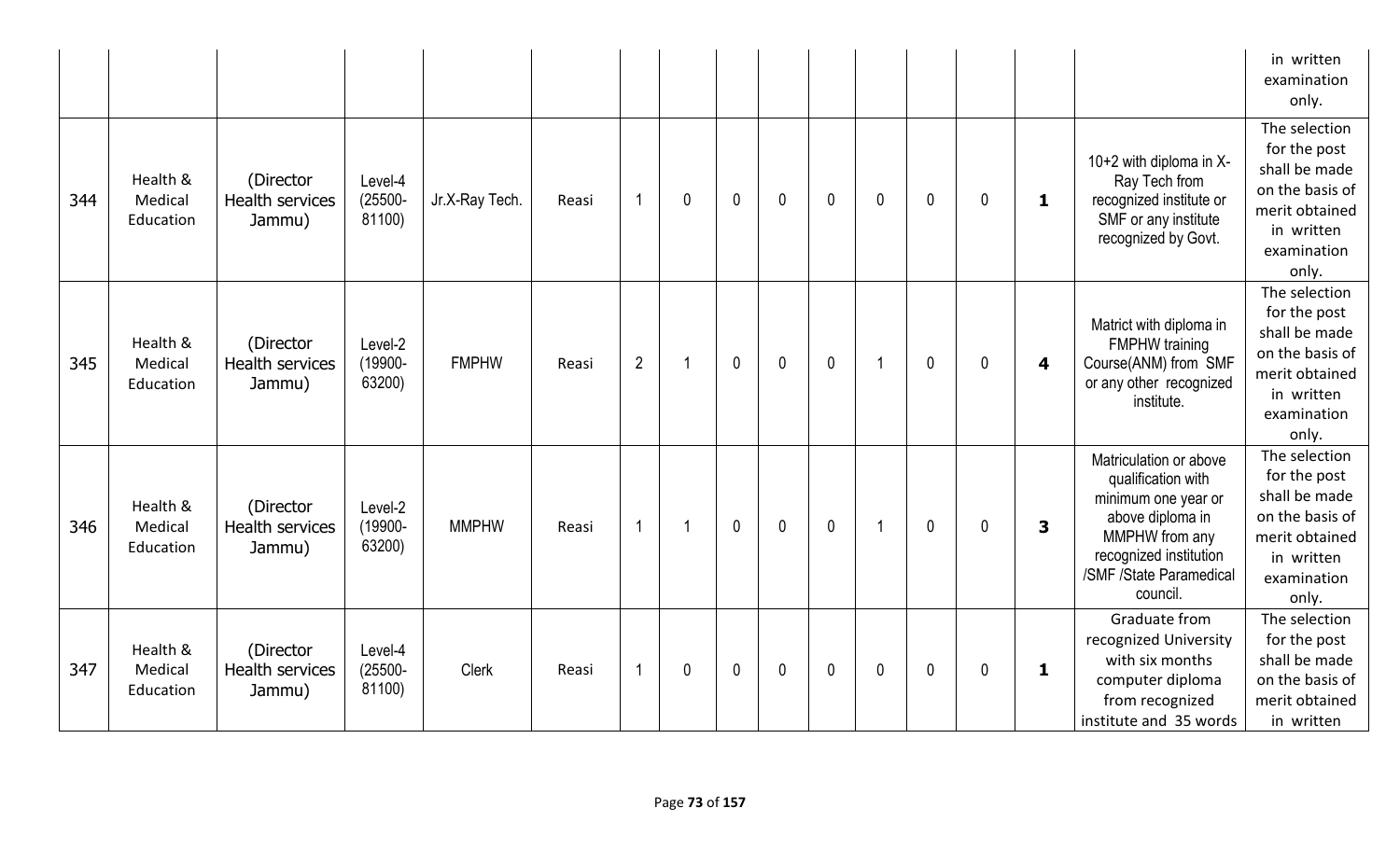|     |                                  |                                               |                                 |                 |      |                |             |                |             |             |                |              |              |                         | speed per minute in<br>english typing.                                                                                                    | examination<br>only.                                                                                                      |
|-----|----------------------------------|-----------------------------------------------|---------------------------------|-----------------|------|----------------|-------------|----------------|-------------|-------------|----------------|--------------|--------------|-------------------------|-------------------------------------------------------------------------------------------------------------------------------------------|---------------------------------------------------------------------------------------------------------------------------|
| 348 | Health &<br>Medical<br>Education | (Director<br>Health services<br>Jammu)        | Level-4<br>$(25500 -$<br>81100) | Jr.Pharmacist   | Doda | $\overline{1}$ | $\mathbf 0$ | $\mathbf{0}$   | 0           | $\mathbf 0$ | $\mathbf{0}$   | 0            | $\mathbf 0$  | $\mathbf{1}$            | 10+2 with diploma in<br>Medical<br>Assistant/Pharmacist<br>from recognized<br>institute or SMF or any<br>institute recognized by<br>Govt. | The selection<br>for the post<br>shall be made<br>on the basis of<br>merit obtained<br>in written<br>examination<br>only. |
| 349 | Health &<br>Medical<br>Education | (Director<br>Health services<br>Jammu)        | Level-4<br>$(25500 -$<br>81100) | Jr.Nurse        | Doda | $\overline{1}$ | -1          | $\overline{0}$ | $\mathbf 0$ | $\mathbf 0$ | $\overline{1}$ | $\mathbf{0}$ | $\mathbf{0}$ | $\overline{\mathbf{3}}$ | Matrict with diploma<br>in Nursing from SMF<br>or any other<br>recognized institute.                                                      | The selection<br>for the post<br>shall be made<br>on the basis of<br>merit obtained<br>in written<br>examination<br>only. |
| 350 | Health &<br>Medical<br>Education | (Director<br><b>Health services</b><br>Jammu) | Level-4<br>$(25500 -$<br>81100) | Jr.Dental Tech. | Doda | $\overline{1}$ | $\mathbf 0$ | $\mathbf 0$    | $\mathbf 0$ | $\mathbf 0$ | $\mathbf{0}$   | 0            | $\mathbf{0}$ | 1                       | 10+2 with diploma in<br>Dental Tech from<br>recognized institute or<br>SMF or any institute<br>recognized by Govt.                        | The selection<br>for the post<br>shall be made<br>on the basis of<br>merit obtained<br>in written<br>examination<br>only. |
| 351 | Health &<br>Medical<br>Education | (Director<br>Health services<br>Jammu)        | Level-4<br>$(25500 -$<br>81100) | Jr.Opth.Tech.   | Doda | $\overline{1}$ | $\mathbf 0$ | $\mathbf 0$    | $\mathbf 0$ | $\mathbf 0$ | $\mathbf{0}$   | 0            | $\mathbf 0$  | 1                       | 10+2 with diploma in<br>Opthalmic Tech from<br>recognized institute or<br>SMF or any institute<br>recognized by Govt.                     | The selection<br>for the post<br>shall be made<br>on the basis of<br>merit obtained<br>in written<br>examination<br>only. |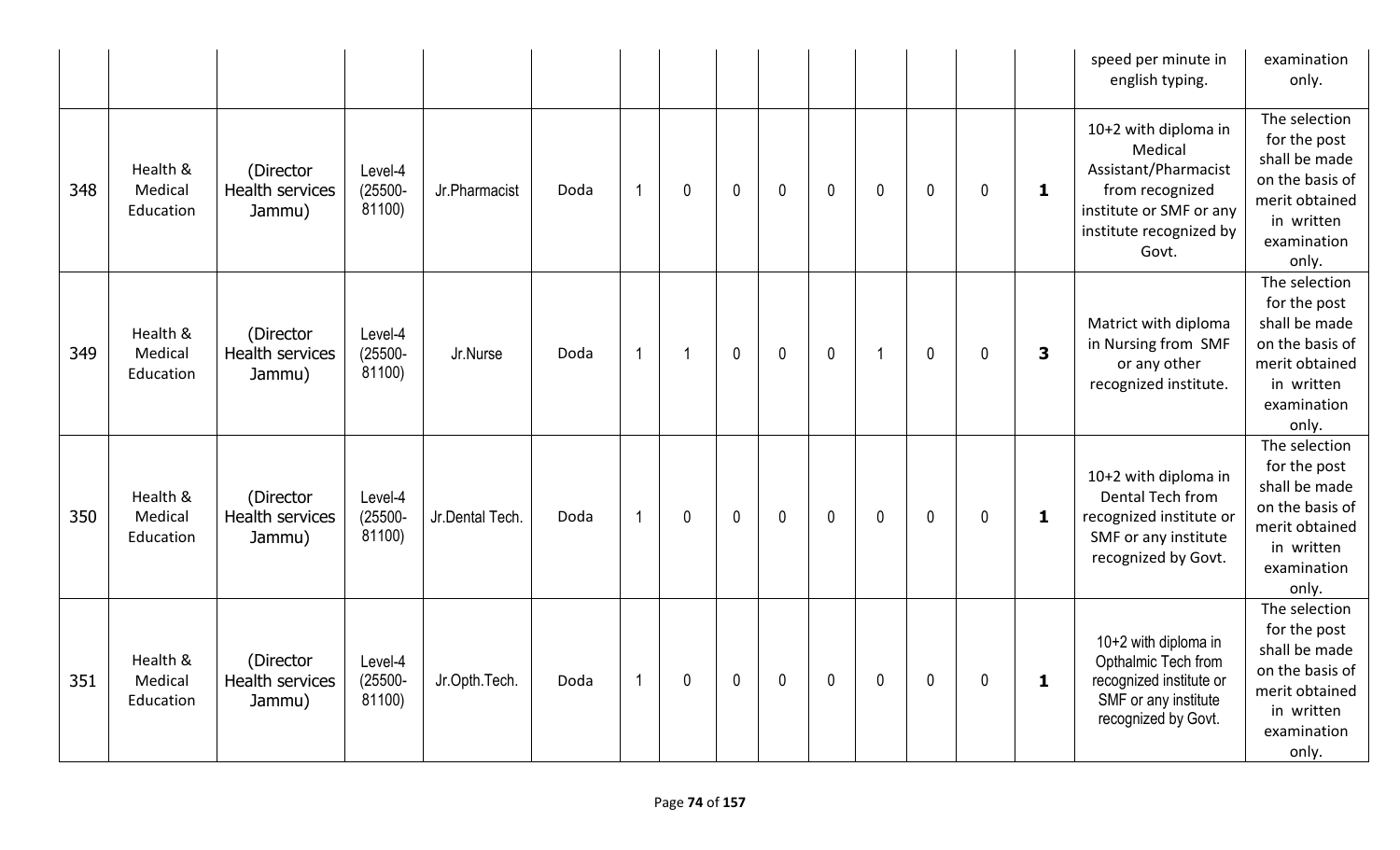| 352 | Health &<br>Medical<br>Education | (Director<br>Health services<br>Jammu)        | Level-2<br>(19900-<br>63200)    | <b>Dhobi</b>  | Doda     | $\overline{1}$ |             | $\mathbf 0$ | $\mathbf{0}$ | $\mathbf{0}$ |              | $\mathbf 0$ | 0 | 3                       | Minimum Matric and<br>Maximum 10+2 and<br>pocessing professional<br>certificate issued by<br>concerned Tehsildar or<br>Certificate of belonging to<br>Dhobi community issued<br>by Tehsildar concerned.                                   | The selection<br>for the post<br>shall be made<br>on the basis of<br>merit obtained<br>in written<br>examination<br>only.                                                                                                    |
|-----|----------------------------------|-----------------------------------------------|---------------------------------|---------------|----------|----------------|-------------|-------------|--------------|--------------|--------------|-------------|---|-------------------------|-------------------------------------------------------------------------------------------------------------------------------------------------------------------------------------------------------------------------------------------|------------------------------------------------------------------------------------------------------------------------------------------------------------------------------------------------------------------------------|
| 353 | Health &<br>Medical<br>Education | (Director<br><b>Health services</b><br>Jammu) | Level-4<br>$(25500 -$<br>81100) | Jr.Nurse      | Kishtwar |                | $\mathbf 0$ | $\mathbf 0$ | $\mathbf{0}$ | $\mathbf 0$  | $\mathbf{0}$ | $\mathbf 0$ | 0 | $\mathbf{1}$            | Matrict with diploma<br>in Nursing from SMF<br>or any other<br>recognized institute.                                                                                                                                                      | The selection<br>for the post<br>shall be made<br>on the basis of<br>merit obtained<br>in written<br>examination<br>only.                                                                                                    |
| 354 | Health &<br>Medical<br>Education | (Director<br><b>Health services</b><br>Jammu) | Level-4<br>$(25500 -$<br>81100) | Jr.Assistant  | Kishtwar |                | 0           | $\mathbf 0$ | $\mathbf{0}$ | $\mathbf 0$  |              | $\mathbf 0$ | 0 | $\overline{\mathbf{2}}$ | Graduate from any<br>recognized University<br>with knowledge of<br>type writing having not<br>less than 35 words<br>speed per minute, with<br>six months certificate<br>course in computer<br>application from a<br>recognized institute. | Skill Test = $20$<br>points<br>Written<br>Examination/CB<br>$T = 80$ points<br>(The marks<br>obtained in the<br>Type Test shall<br>be<br>proportionately<br>allotted against<br>20 points<br>earmarked for<br>the Type Test) |
| 355 | Health &<br>Medical<br>Education | (Director<br><b>Health services</b><br>Jammu) | Level-4<br>$(25500 -$<br>81100) | Jr.Opth.Tech. | Kishtwar | -1             | $\mathbf 0$ | 0           | $\mathbf{0}$ | $\mathbf 0$  | $\theta$     | $\mathbf 0$ | 0 | 1                       | 10+2 with diploma in<br>Opthalmic Tech from<br>recognized institute or<br>SMF or any institute<br>recognized by Govt.                                                                                                                     | The selection<br>for the post<br>shall be made<br>on the basis of<br>merit obtained                                                                                                                                          |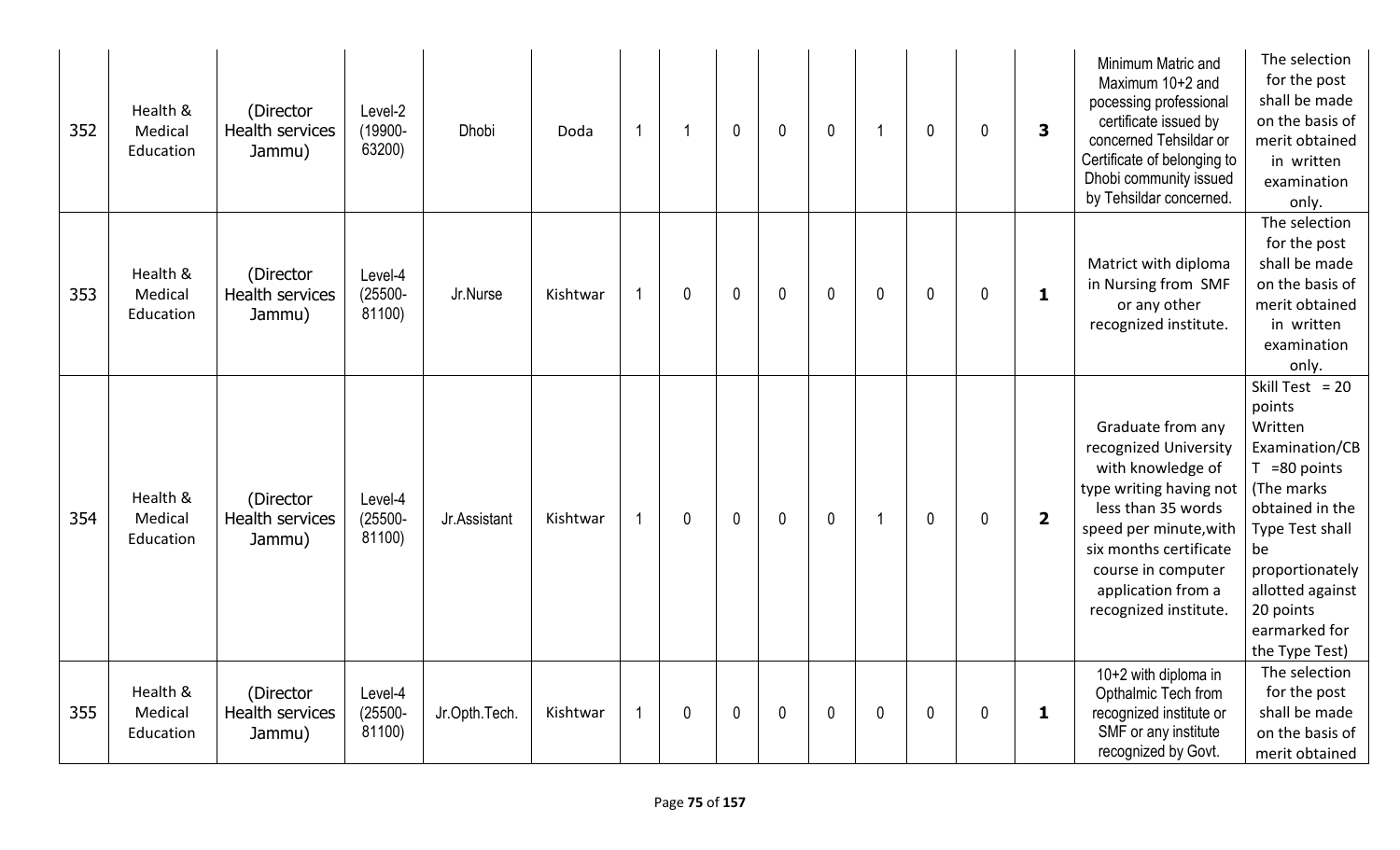|     |                                  |                                               |                                 |                                       |          |                |                |                |              |              |                      |              |              |                         |                                                                                                                                                                                                         | in written<br>examination<br>only.                                                                                        |
|-----|----------------------------------|-----------------------------------------------|---------------------------------|---------------------------------------|----------|----------------|----------------|----------------|--------------|--------------|----------------------|--------------|--------------|-------------------------|---------------------------------------------------------------------------------------------------------------------------------------------------------------------------------------------------------|---------------------------------------------------------------------------------------------------------------------------|
| 356 | Health &<br>Medical<br>Education | (Director<br><b>Health services</b><br>Jammu) | Level-4<br>$(25500 -$<br>81100) | Plumber                               | Kishtwar | $\overline{1}$ | $\mathbf 0$    | $\mathbf 0$    | $\mathbf{0}$ | $\mathbf 0$  | $\mathbf 0$          | $\mathbf{0}$ | $\mathbf{0}$ | $\mathbf 1$             | Middle Pass with ITI<br>trained.                                                                                                                                                                        | The selection<br>for the post<br>shall be made<br>on the basis of<br>merit obtained<br>in written<br>examination<br>only. |
| 357 | Health &<br>Medical<br>Education | (Director<br><b>Health services</b><br>Jammu) | Level-2<br>(19900-<br>63200)    | Dhobi                                 | Kishtwar | $\overline{1}$ | $\mathbf{0}$   | $\mathbf 0$    | $\mathbf{0}$ | $\mathbf 0$  | $\mathbf 0$          | $\mathbf 0$  | $\mathbf 0$  | $\mathbf{1}$            | Minimum Matric and<br>Maximum 10+2 and<br>pocessing professional<br>certificate issued by<br>concerned Tehsildar or<br>Certificate of belonging to<br>Dhobi community issued<br>by Tehsildar concerned. | The selection<br>for the post<br>shall be made<br>on the basis of<br>merit obtained<br>in written<br>examination<br>only. |
| 358 | Health &<br>Medical<br>Education | (Director<br><b>Health services</b><br>Jammu) | Level-4<br>$(25500 -$<br>81100) | Jr. Theatre<br>Technician/OT<br>Tech. | Ramban   | $\overline{1}$ | $\mathbf{0}$   | $\mathbf{0}$   | $\mathbf{0}$ | $\mathbf{0}$ | $\blacktriangleleft$ | $\mathbf 0$  | $\mathbf{0}$ | $\overline{\mathbf{2}}$ | 10+2 with diploma in<br>Theatre Tech from<br>recognized institute or<br>SMF or any institute<br>recognized by Govt.                                                                                     | The selection<br>for the post<br>shall be made<br>on the basis of<br>merit obtained<br>in written<br>examination<br>only. |
| 359 | Health &<br>Medical<br>Education | (Director<br>Health services<br>Jammu)        | Level-4<br>$(25500 -$<br>81100) | Jr.Nurse                              | Ramban   | $6\phantom{1}$ | $\overline{1}$ | $\overline{1}$ | $\mathbf{0}$ | $\mathbf{1}$ | $\overline{1}$       | $\mathbf 0$  | -1           | 11                      | Matrict with diploma<br>in Nursing from SMF<br>or any other<br>recognized institute.                                                                                                                    | The selection<br>for the post<br>shall be made<br>on the basis of<br>merit obtained<br>in written<br>examination<br>only. |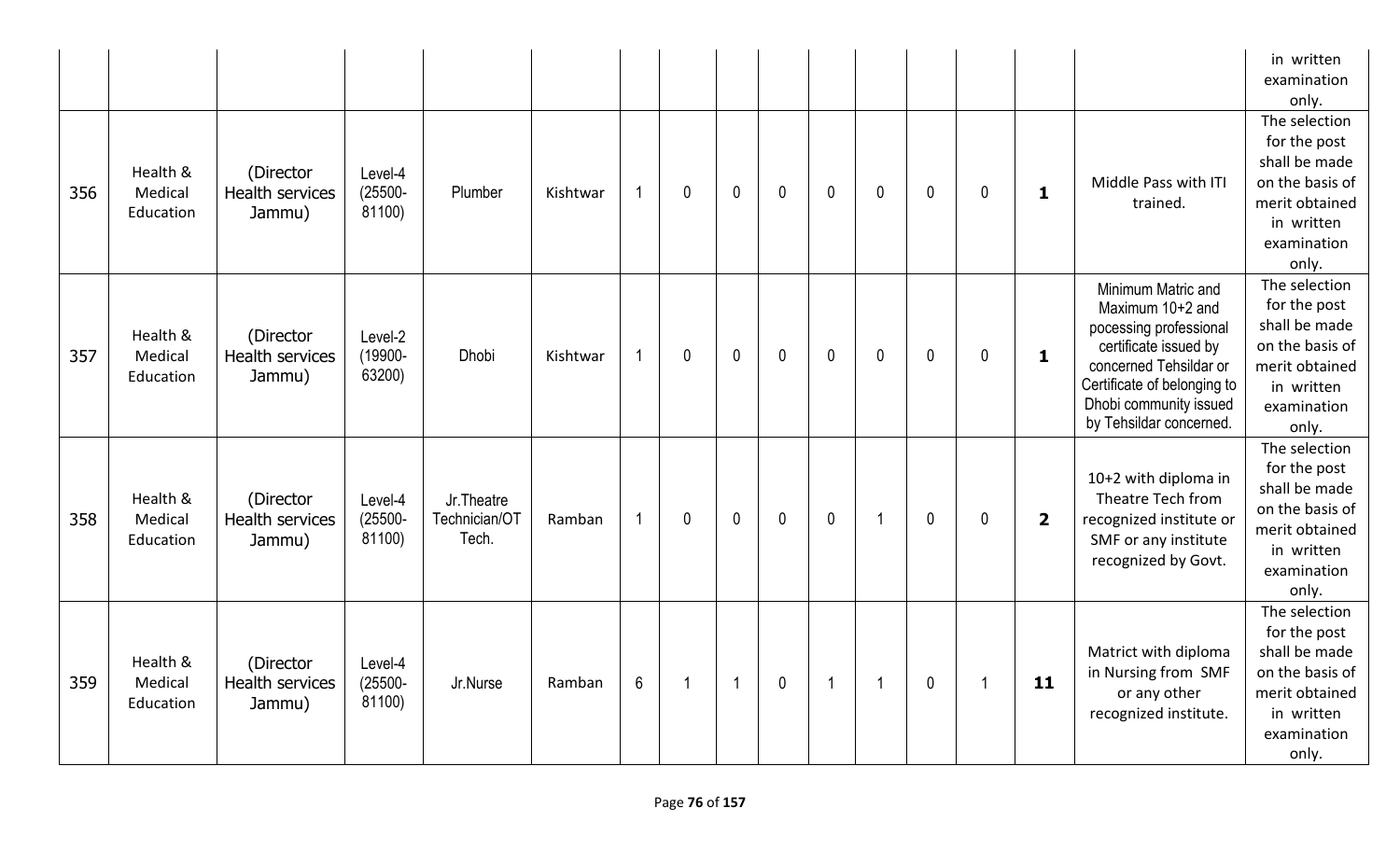| 360 | Health &<br>Medical<br>Education | (Director<br>Health services<br>Jammu)        | Level-4<br>$(25500 -$<br>81100) | Jr.Dental Tech. | Ramban | 1  | $\mathbf 0$ | $\mathbf 0$  | $\mathbf 0$      | $\mathbf 0$ | 0 | $\mathbf{0}$ | 0 | 1                       | 10+2 with diploma in<br>Dental Tech from<br>recognized institute or<br>SMF or any institute<br>recognized by Govt.                                                                                                                        | The selection<br>for the post<br>shall be made<br>on the basis of<br>merit obtained<br>in written<br>examination<br>only.                                                                                                     |
|-----|----------------------------------|-----------------------------------------------|---------------------------------|-----------------|--------|----|-------------|--------------|------------------|-------------|---|--------------|---|-------------------------|-------------------------------------------------------------------------------------------------------------------------------------------------------------------------------------------------------------------------------------------|-------------------------------------------------------------------------------------------------------------------------------------------------------------------------------------------------------------------------------|
| 361 | Health &<br>Medical<br>Education | (Director<br><b>Health services</b><br>Jammu) | Level-4<br>$(25500 -$<br>81100) | Jr.Assistant    | Ramban |    | 0           | $\mathbf 0$  | $\mathbf 0$      | $\mathbf 0$ |   | $\mathbf 0$  | 0 | $\overline{\mathbf{2}}$ | Graduate from any<br>recognized University<br>with knowledge of<br>type writing having not<br>less than 35 words<br>speed per minute, with<br>six months certificate<br>course in computer<br>application from a<br>recognized institute. | Skill Test = $20$<br>points<br>Written<br>Examination/CB<br>$T = 80$ points<br>(The marks)<br>obtained in the<br>Type Test shall<br>be<br>proportionately<br>allotted against<br>20 points<br>earmarked for<br>the Type Test) |
| 362 | Health &<br>Medical<br>Education | (Director<br>Health services<br>Jammu)        | Level-4<br>$(25500 -$<br>81100) | Jr.Lab Tech.    | Ramban | -1 | 0           | $\mathbf{0}$ | $\boldsymbol{0}$ | $\mathbf 0$ |   | $\mathbf 0$  | 0 | $\overline{2}$          | 10+2 with diploma in<br>Lab Tech from<br>recognized institute or<br>SMF or any institute<br>recognized by Govt.                                                                                                                           | The selection<br>for the post<br>shall be made<br>on the basis of<br>merit obtained<br>in written<br>examination<br>only.                                                                                                     |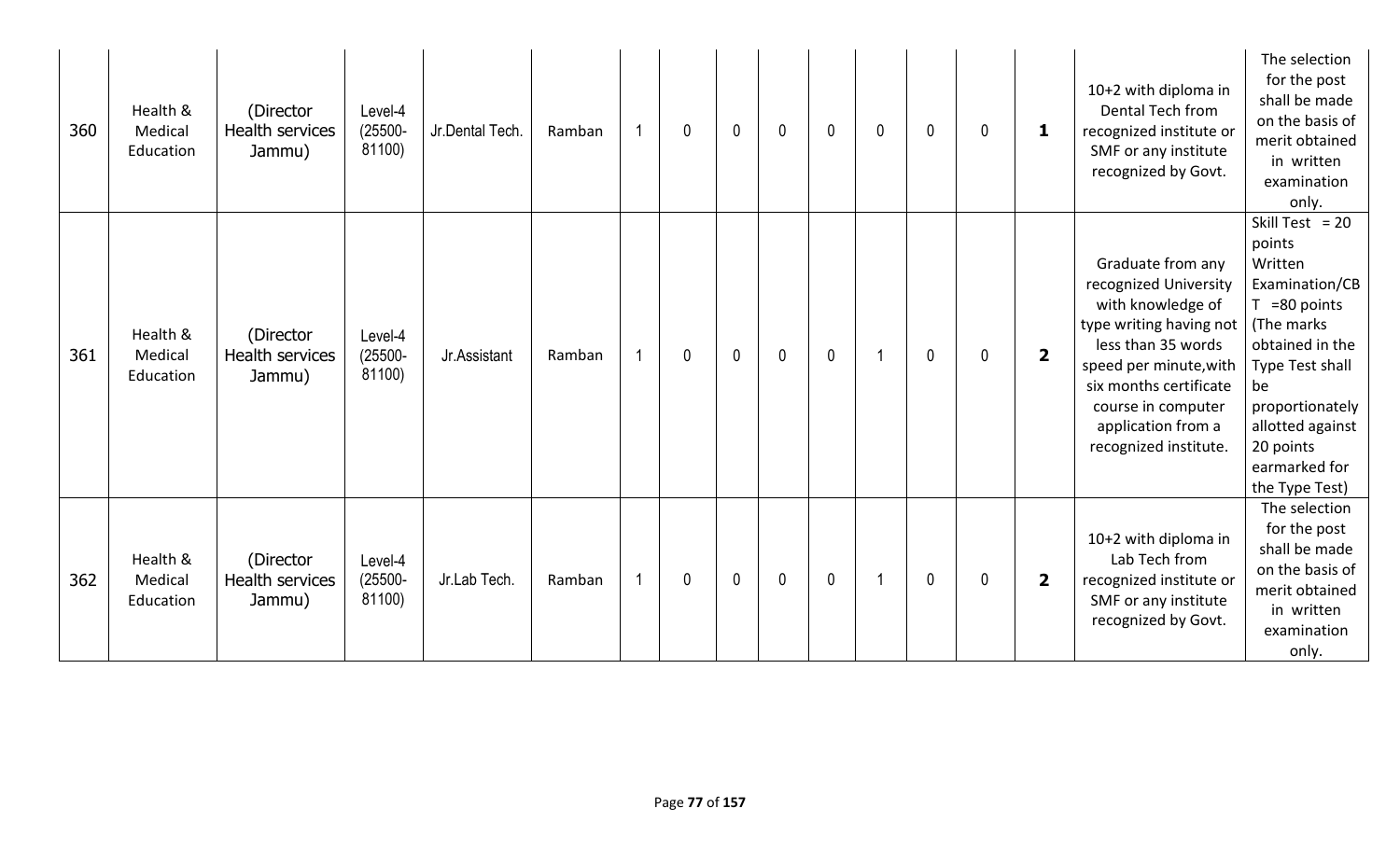| 363 | Health &<br>Medical<br>Education | (Director<br>Health services<br>Jammu)        | Level-2<br>(19900-<br>63200)    | <b>Dhobi</b>                         | Ramban | $\mathbf 0$ | $\mathbf{0}$ | $\mathbf{0}$ | $\mathbf 0$ | 0 | $\mathbf{0}$ | 0 | $\mathbf{1}$            | Minimum Matric and<br>Maximum 10+2 and<br>pocessing professional<br>certificate issued by<br>concerned Tehsildar or<br>Certificate of belonging to<br>Dhobi community issued<br>by Tehsildar concerned. | The selection<br>for the post<br>shall be made<br>on the basis of<br>merit obtained<br>in written<br>examination<br>only. |
|-----|----------------------------------|-----------------------------------------------|---------------------------------|--------------------------------------|--------|-------------|--------------|--------------|-------------|---|--------------|---|-------------------------|---------------------------------------------------------------------------------------------------------------------------------------------------------------------------------------------------------|---------------------------------------------------------------------------------------------------------------------------|
| 364 | Health &<br>Medical<br>Education | (Director<br><b>Health services</b><br>Jammu) | Level-4<br>$(25500 -$<br>81100) | Jr.X-Ray Tech.                       | Ramban | 0           | $\mathbf{0}$ | $\mathbf{0}$ | $\mathbf 0$ |   | $\mathbf{0}$ | 0 | $\overline{\mathbf{2}}$ | 10+2 with diploma in<br>X-Ray Tech from<br>recognized institute or<br>SMF or any institute<br>recognized by Govt.                                                                                       | The selection<br>for the post<br>shall be made<br>on the basis of<br>merit obtained<br>in written<br>examination<br>only. |
| 365 | Health &<br>Medical<br>Education | (Director<br><b>Health services</b><br>Jammu) | Level-4<br>$(25500 -$<br>81100) | Clerk                                | Ramban | 0           | $\mathbf{0}$ | $\mathbf{0}$ | $\mathbf 0$ | 0 | $\mathbf 0$  | 0 | $\mathbf{1}$            | Graduate from<br>recognized University<br>with six months<br>computer diploma<br>from recognized<br>institute and 35 words<br>speed per minute in<br>english typing.                                    | The selection<br>for the post<br>shall be made<br>on the basis of<br>merit obtained<br>in written<br>examination<br>only. |
| 366 | Health &<br>Medical<br>Education | (Director<br><b>Health services</b><br>Jammu) | Level-4<br>$(25500 -$<br>81100) | Jr.Theatre<br>Technician/OT<br>Tech. | Samba  | 0           | $\mathbf{0}$ | $\mathbf 0$  | $\mathbf 0$ | 0 | $\mathbf 0$  | 0 | 1                       | 10+2 with diploma in<br>Theatre Tech from<br>recognized institute or<br>SMF or any institute<br>recognized by Govt.                                                                                     | The selection<br>for the post<br>shall be made<br>on the basis of<br>merit obtained<br>in written<br>examination<br>only. |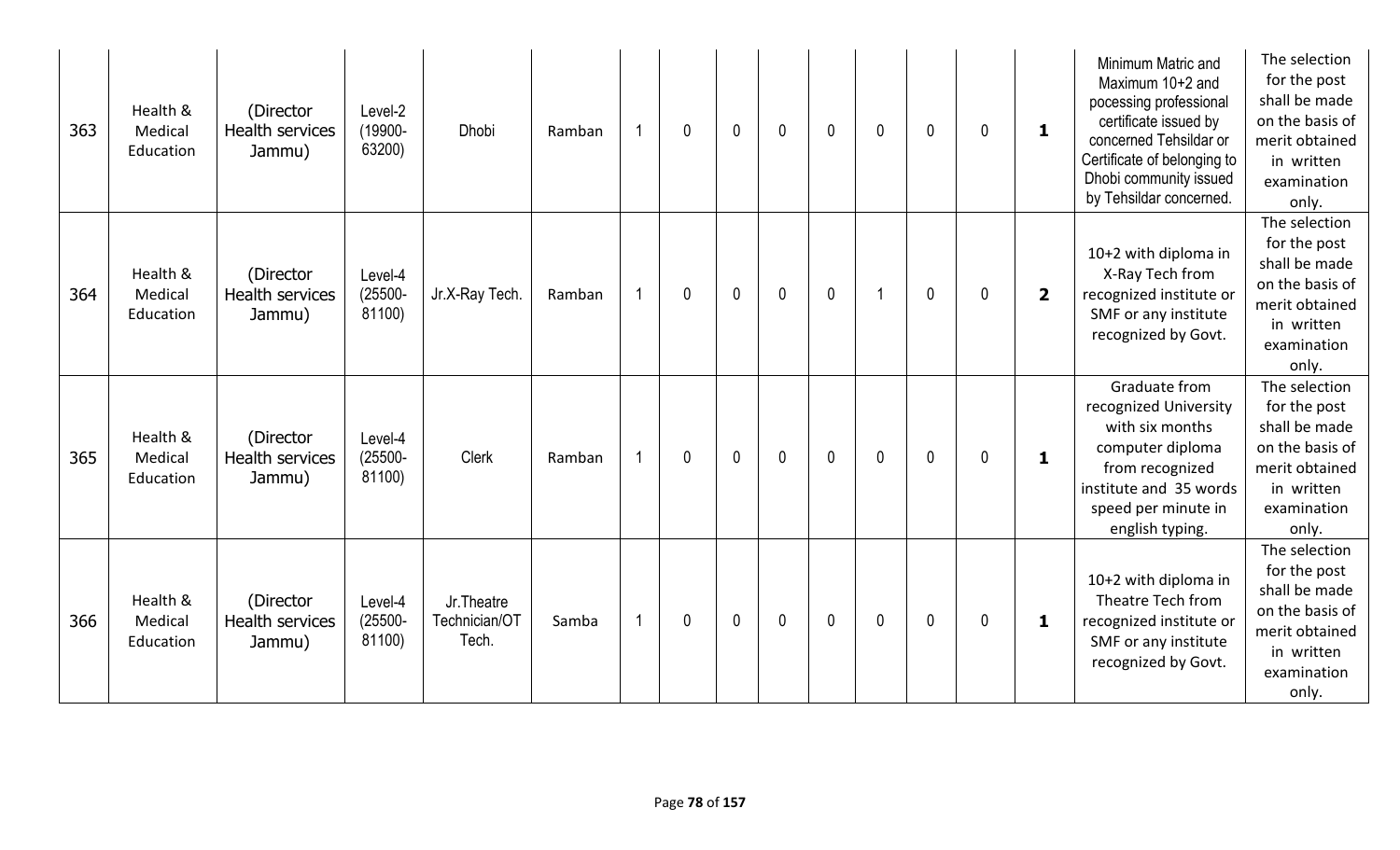| 367 | Health &<br>Medical<br>Education | (Director<br><b>Health services</b><br>Jammu) | Level-4<br>$(25500 -$<br>81100) | Jr.Nurse        | Samba | $\mathfrak{Z}$ | 1 | $\mathbf{0}$ | $\mathbf{0}$ | $\mathbf{0}$ | 1 | $\mathbf 0$  | 0 | 5                       | Matrict with diploma<br>in Nursing from SMF<br>or any other<br>recognized institute.                                                                                                                                                      | The selection<br>for the post<br>shall be made<br>on the basis of<br>merit obtained<br>in written<br>examination<br>only.                                                                                                    |
|-----|----------------------------------|-----------------------------------------------|---------------------------------|-----------------|-------|----------------|---|--------------|--------------|--------------|---|--------------|---|-------------------------|-------------------------------------------------------------------------------------------------------------------------------------------------------------------------------------------------------------------------------------------|------------------------------------------------------------------------------------------------------------------------------------------------------------------------------------------------------------------------------|
| 368 | Health &<br>Medical<br>Education | (Director<br>Health services<br>Jammu)        | Level-4<br>$(25500 -$<br>81100) | Jr.Dental Tech. | Samba | $\mathbf 1$    | 1 | $\mathbf 0$  | $\mathbf{0}$ | $\mathbf 0$  | 1 | $\mathbf 0$  | 0 | 3                       | 10+2 with diploma in<br>Dental Tech from<br>recognized institute or<br>SMF or any institute<br>recognized by Govt.                                                                                                                        | The selection<br>for the post<br>shall be made<br>on the basis of<br>merit obtained<br>in written<br>examination<br>only.                                                                                                    |
| 369 | Health &<br>Medical<br>Education | (Director<br><b>Health services</b><br>Jammu) | Level-4<br>$(25500 -$<br>81100) | Jr.Assistant    | Samba | 1              | 0 | $\mathbf{0}$ | $\mathbf{0}$ | $\mathbf 0$  | 1 | $\mathbf{0}$ | 0 | $\overline{\mathbf{2}}$ | Graduate from any<br>recognized University<br>with knowledge of<br>type writing having not<br>less than 35 words<br>speed per minute, with<br>six months certificate<br>course in computer<br>application from a<br>recognized institute. | Skill Test = $20$<br>points<br>Written<br>Examination/CB<br>$T = 80$ points<br>(The marks<br>obtained in the<br>Type Test shall<br>be<br>proportionately<br>allotted against<br>20 points<br>earmarked for<br>the Type Test) |
| 370 | Health &<br>Medical<br>Education | (Director<br><b>Health services</b><br>Jammu) | Level-4<br>$(25500 -$<br>81100) | Jr.Opth.Tech.   | Samba | 1              |   | $\mathbf 0$  | $\mathbf 0$  | $\mathbf 0$  |   | $\mathbf 0$  | 0 | 3                       | 10+2 with diploma in<br>Opthalmic Tech from<br>recognized institute or<br>SMF or any institute<br>recognized by Govt.                                                                                                                     | The selection<br>for the post<br>shall be made<br>on the basis of<br>merit obtained                                                                                                                                          |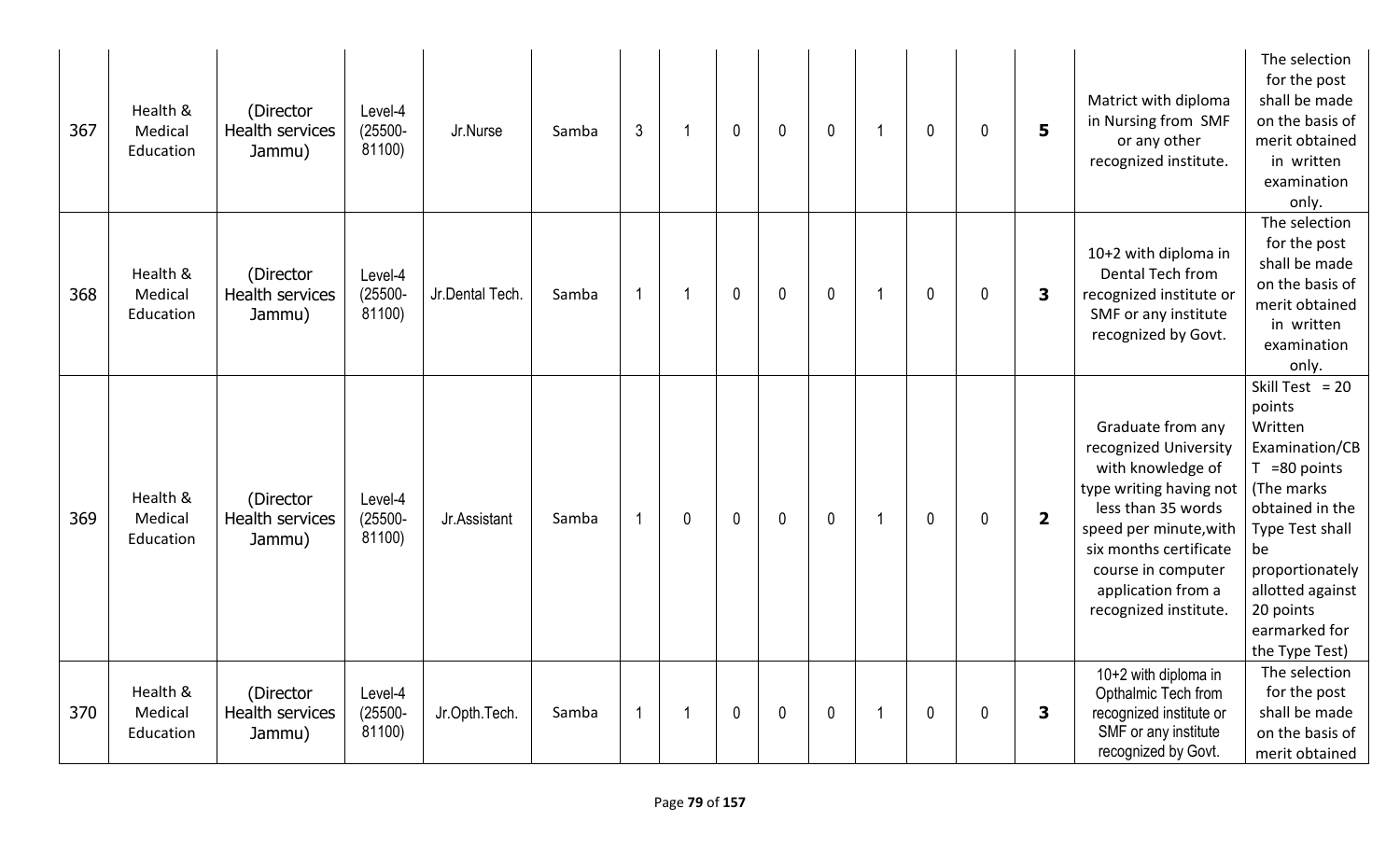|     |                                  |                                               |                                 |               |         |                |             |             |              |             |             |             |             |                         |                                                                                                                                                                                                         | in written<br>examination<br>only.                                                                                        |
|-----|----------------------------------|-----------------------------------------------|---------------------------------|---------------|---------|----------------|-------------|-------------|--------------|-------------|-------------|-------------|-------------|-------------------------|---------------------------------------------------------------------------------------------------------------------------------------------------------------------------------------------------------|---------------------------------------------------------------------------------------------------------------------------|
| 371 | Health &<br>Medical<br>Education | (Director<br><b>Health services</b><br>Jammu) | Level-4<br>$(25500 -$<br>81100) | Electrician   | Samba   | $\overline{1}$ | $\mathbf 0$ | $\mathbf 0$ | $\mathbf 0$  | $\mathbf 0$ | $\mathbf 0$ | 0           | $\mathbf 0$ | $\mathbf{1}$            | Matrict with ITI diploma in<br>Electrician trade                                                                                                                                                        | The selection<br>for the post<br>shall be made<br>on the basis of<br>merit obtained<br>in written<br>examination<br>only. |
| 372 | Health &<br>Medical<br>Education | (Director<br><b>Health services</b><br>Jammu) | Level-2<br>(19900-<br>63200)    | <b>Dhobi</b>  | Samba   | $\overline{1}$ | $\mathbf 0$ | $\mathbf 0$ | $\mathbf 0$  | $\mathbf 0$ | $\mathbf 0$ | $\mathbf 0$ | $\mathbf 0$ | $\mathbf{1}$            | Minimum Matric and<br>Maximum 10+2 and<br>pocessing professional<br>certificate issued by<br>concerned Tehsildar or<br>Certificate of belonging to<br>Dhobi community issued<br>by Tehsildar concerned. | The selection<br>for the post<br>shall be made<br>on the basis of<br>merit obtained<br>in written<br>examination<br>only. |
| 373 | Health &<br>Medical<br>Education | (Director<br><b>Health services</b><br>Jammu) | Level-2<br>(19900-<br>63200)    | <b>FMPHW</b>  | Samba   | $\overline{1}$ | $\mathbf 0$ | $\mathbf 0$ | $\mathbf 0$  | $\mathbf 0$ | $\mathbf 0$ | 0           | $\mathbf 0$ | $\mathbf{1}$            | Matrict with diploma in<br><b>FMPHW</b> training<br>Course(ANM) from SMF<br>or any other recognized<br>institute.                                                                                       | The selection<br>for the post<br>shall be made<br>on the basis of<br>merit obtained<br>in written<br>examination<br>only. |
| 374 | Health &<br>Medical<br>Education | (Director<br>Health services<br>Jammu)        | Level-4<br>$(25500 -$<br>81100) | Jr.Pharmacist | Rajouri | $\overline{1}$ | $\mathbf 0$ | $\pmb{0}$   | $\mathbf{0}$ | $\mathbf 0$ | -1          | 0           | $\mathbf 0$ | $\overline{\mathbf{2}}$ | 10+2 with diploma in<br>Medical<br>Assistant/Pharmacist<br>from recognized institute<br>or SMF or any institute<br>recognized by<br>Government.                                                         | The selection<br>for the post<br>shall be made<br>on the basis of<br>merit obtained<br>in written                         |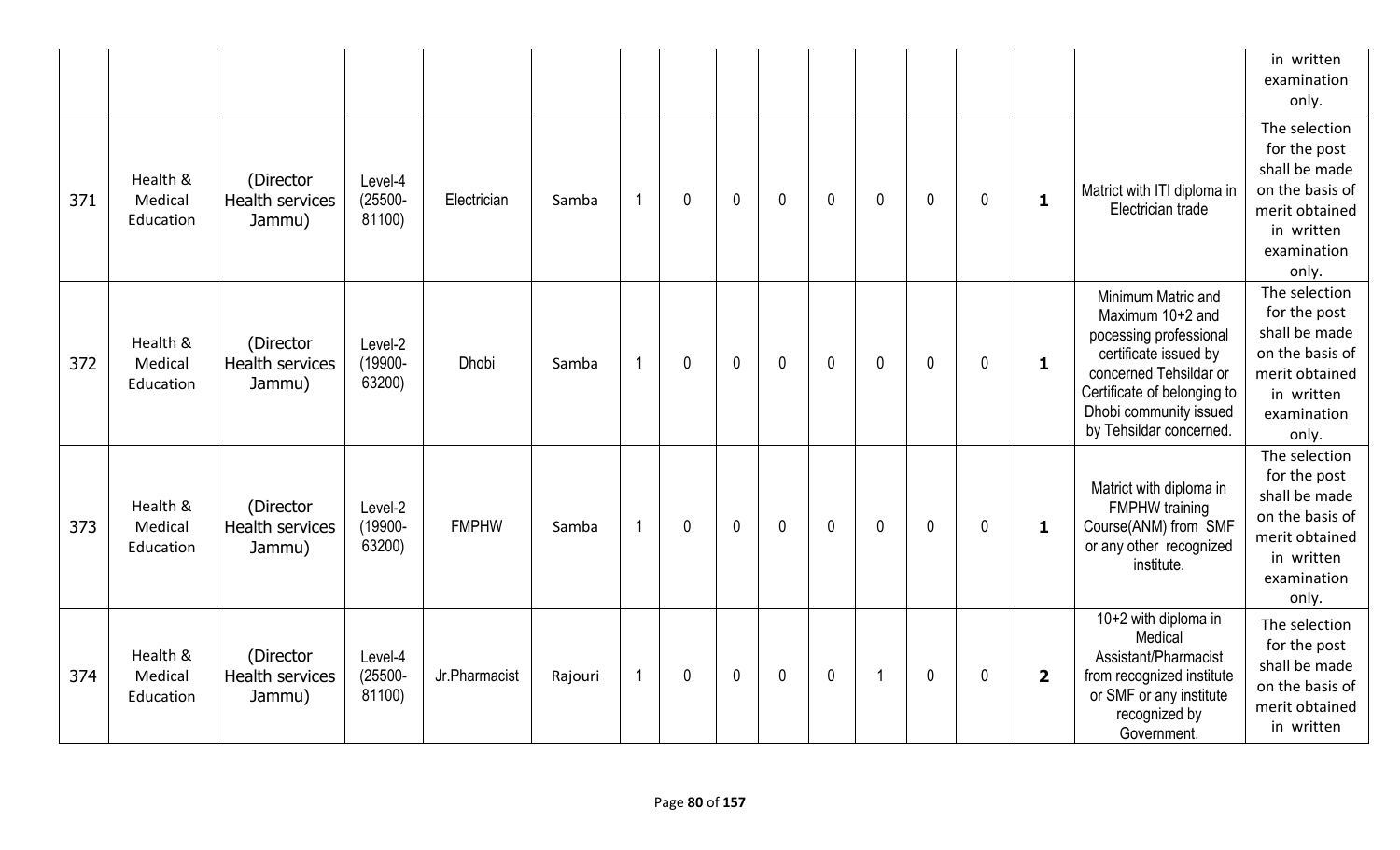|     |                                  |                                               |                                 |                 |         |                |             |                |             |             |                |   |             |                         |                                                                                                                                                                                                                                           | examination<br>only.                                                                                                                                                                                                         |
|-----|----------------------------------|-----------------------------------------------|---------------------------------|-----------------|---------|----------------|-------------|----------------|-------------|-------------|----------------|---|-------------|-------------------------|-------------------------------------------------------------------------------------------------------------------------------------------------------------------------------------------------------------------------------------------|------------------------------------------------------------------------------------------------------------------------------------------------------------------------------------------------------------------------------|
| 375 | Health &<br>Medical<br>Education | (Director<br>Health services<br>Jammu)        | Level-4<br>$(25500 -$<br>81100) | Jr.Nurse        | Rajouri | $\overline{1}$ | 0           | $\mathbf 0$    | $\mathbf 0$ | $\mathbf 0$ | -1             | 0 | $\mathbf 0$ | $\overline{\mathbf{2}}$ | Matrict with diploma in<br>Nursing from SMF or any<br>other recognized<br>institute.                                                                                                                                                      | The selection<br>for the post<br>shall be made<br>on the basis of<br>merit obtained<br>in written<br>examination<br>only.                                                                                                    |
| 376 | Health &<br>Medical<br>Education | (Director<br><b>Health services</b><br>Jammu) | Level-4<br>$(25500 -$<br>81100) | Jr.Dental Tech. | Rajouri | $\mathbf{1}$   | $\mathbf 0$ | $\mathbf 0$    | $\mathbf 0$ | $\mathbf 0$ | $\mathbf 0$    | 0 | $\mathbf 0$ | 1                       | 10+2 with diploma in<br>Dental Tech from<br>recognized institute or<br>SMF or any institute<br>recognized by Govt.                                                                                                                        | The selection<br>for the post<br>shall be made<br>on the basis of<br>merit obtained<br>in written<br>examination<br>only.                                                                                                    |
| 377 | Health &<br>Medical<br>Education | (Director<br><b>Health services</b><br>Jammu) | Level-4<br>$(25500 -$<br>81100) | Jr.Assistant    | Rajouri | $\overline{4}$ | 1           | $\overline{1}$ | $\mathbf 0$ | $\mathbf 0$ | $\overline{1}$ | 0 | $\mathbf 0$ | $\overline{\mathbf{z}}$ | Graduate from any<br>recognized University<br>with knowledge of<br>type writing having not<br>less than 35 words<br>speed per minute, with<br>six months certificate<br>course in computer<br>application from a<br>recognized institute. | Skill Test = $20$<br>points<br>Written<br>Examination/CB<br>$T = 80$ points<br>(The marks<br>obtained in the<br>Type Test shall<br>be<br>proportionately<br>allotted against<br>20 points<br>earmarked for<br>the Type Test) |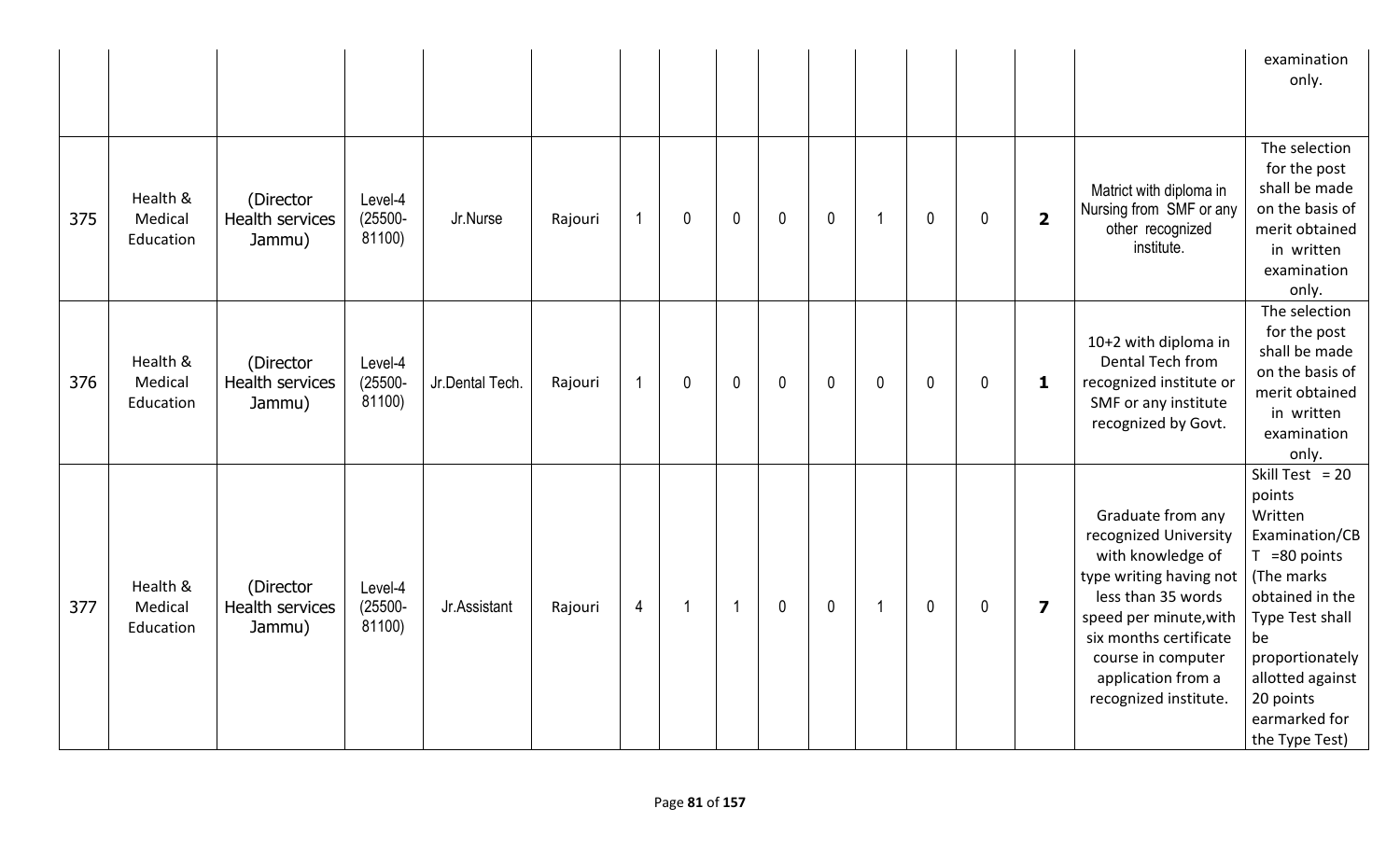| 378 | Health &<br>Medical<br>Education | (Director<br><b>Health services</b><br>Jammu) | Level-4<br>$(25500 -$<br>81100) | Jr.Opth.Tech. | Rajouri |    | 0           | $\mathbf{0}$ | $\mathbf 0$  | $\mathbf{0}$ | 0 | $\mathbf{0}$ | 0 | 1              | $10+2$ with diploma in<br>Opthalmic Tech from<br>recognized institute or<br>SMF or any institute<br>recognized by Govt.                                                                                 | The selection<br>for the post<br>shall be made<br>on the basis of<br>merit obtained<br>in written<br>examination<br>only. |
|-----|----------------------------------|-----------------------------------------------|---------------------------------|---------------|---------|----|-------------|--------------|--------------|--------------|---|--------------|---|----------------|---------------------------------------------------------------------------------------------------------------------------------------------------------------------------------------------------------|---------------------------------------------------------------------------------------------------------------------------|
| 379 | Health &<br>Medical<br>Education | (Director<br><b>Health services</b><br>Jammu) | Level-4<br>$(25500 -$<br>81100) | Plumber       | Rajouri | -1 | $\mathbf 0$ | $\mathbf 0$  | $\mathbf{0}$ | $\mathbf 0$  | 0 | $\mathbf{0}$ | 0 | 1              | Middle Pass with ITI<br>trained.                                                                                                                                                                        | The selection<br>for the post<br>shall be made<br>on the basis of<br>merit obtained<br>in written<br>examination<br>only. |
| 380 | Health &<br>Medical<br>Education | (Director<br>Health services<br>Jammu)        | Level-2<br>(19900-<br>63200)    | <b>Dhobi</b>  | Rajouri | 1  | $\mathbf 0$ | $\mathbf{0}$ | $\mathbf 0$  | $\mathbf 0$  |   | $\mathbf{0}$ | 0 | $\overline{2}$ | Minimum Matric and<br>Maximum 10+2 and<br>pocessing professional<br>certificate issued by<br>concerned Tehsildar or<br>Certificate of belonging to<br>Dhobi community issued<br>by Tehsildar concerned. | The selection<br>for the post<br>shall be made<br>on the basis of<br>merit obtained<br>in written<br>examination<br>only. |
| 381 | Health &<br>Medical<br>Education | (Director<br><b>Health services</b><br>Jammu) | Level-4<br>$(25500 -$<br>81100) | Jr.Pharmacist | Poonch  | 1  | 0           | $\mathbf{0}$ | $\mathbf 0$  | $\mathbf 0$  | 0 | $\mathbf{0}$ | 0 | 1              | 10+2 with diploma in<br>Medical<br>Assistant/Pharmacist<br>from recognized institute<br>or SMF or any institute<br>recognized by<br>Government.                                                         | The selection<br>for the post<br>shall be made<br>on the basis of<br>merit obtained<br>in written<br>examination<br>only. |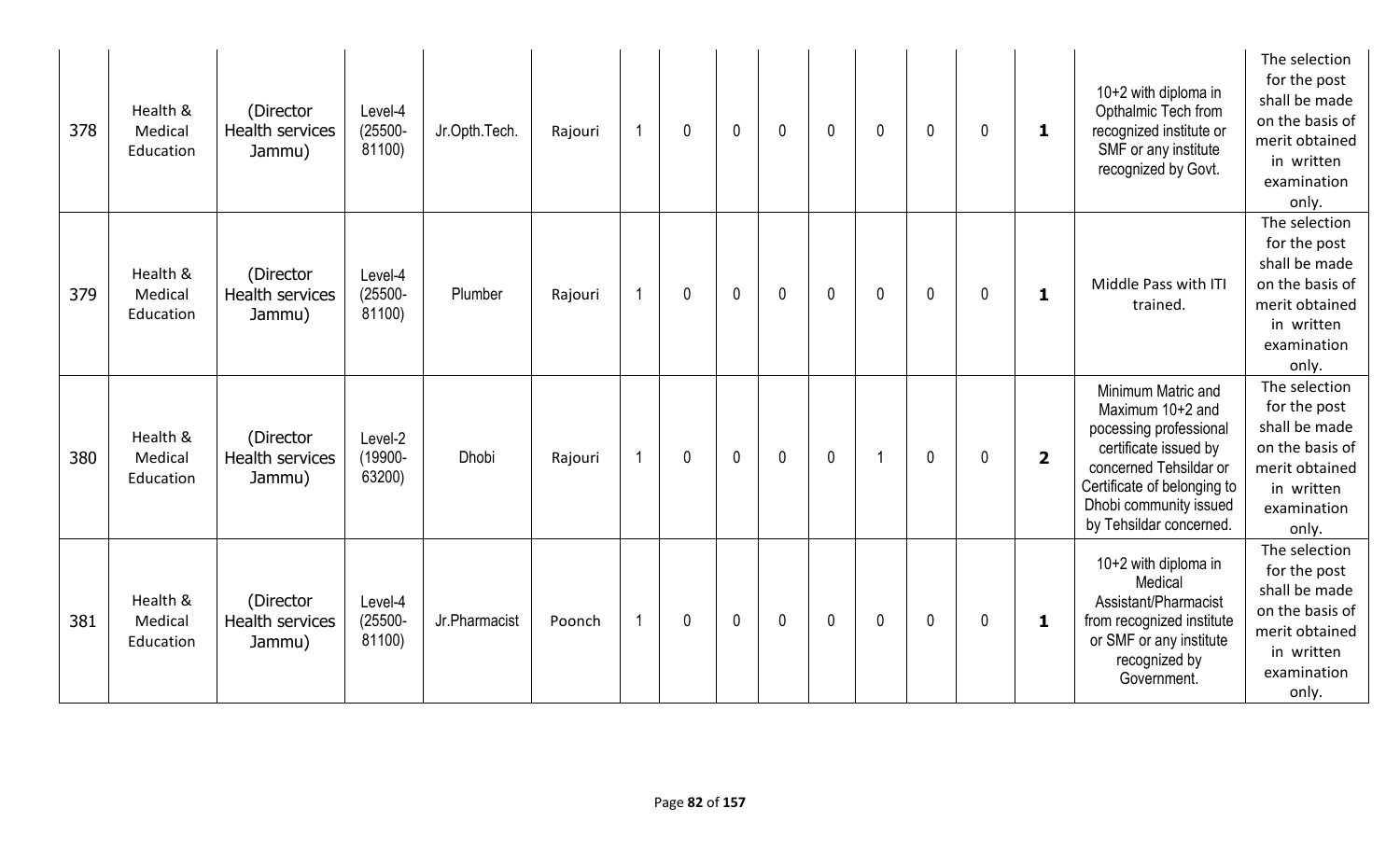| 382 | Health &<br>Medical<br>Education | (Director<br>Health services<br>Jammu)        | Level-4<br>$(25500 -$<br>81100) | Jr.Nurse        | Poonch   |   | $\mathbf{0}$ | $\mathbf{0}$ | $\mathbf 0$ | $\mathbf 0$    |              | $\mathbf 0$ | $\mathbf 0$ | $\overline{\mathbf{2}}$ | Matrict with diploma in<br>Nursing from SMF or any<br>other recognized<br>institute.                                                                                                                    | The selection<br>for the post<br>shall be made<br>on the basis of<br>merit obtained<br>in written<br>examination<br>only. |
|-----|----------------------------------|-----------------------------------------------|---------------------------------|-----------------|----------|---|--------------|--------------|-------------|----------------|--------------|-------------|-------------|-------------------------|---------------------------------------------------------------------------------------------------------------------------------------------------------------------------------------------------------|---------------------------------------------------------------------------------------------------------------------------|
| 383 | Health &<br>Medical<br>Education | (Director<br><b>Health services</b><br>Jammu) | Level-4<br>$(25500 -$<br>81100) | Jr.Dental Tech. | Poonch   | 1 | 0            | $\mathbf 0$  | $\mathbf 0$ | $\mathbf 0$    | $\mathbf{0}$ | $\mathbf 0$ | $\mathbf 0$ | 1                       | 10+2 with diploma in<br>Dental Tech from<br>recognized institute or<br>SMF or any institute<br>recognized by Govt.                                                                                      | The selection<br>for the post<br>shall be made<br>on the basis of<br>merit obtained<br>in written<br>examination<br>only. |
| 384 | Health &<br>Medical<br>Education | (Director<br><b>Health services</b><br>Jammu) | Level-2<br>(19900-<br>63200)    | Dhobi           | Poonch   | 1 | 0            | $\mathbf{0}$ | $\mathbf 0$ | $\overline{0}$ | 0            | $\mathbf 0$ | 0           | $\mathbf{1}$            | Minimum Matric and<br>Maximum 10+2 and<br>pocessing professional<br>certificate issued by<br>concerned Tehsildar or<br>Certificate of belonging to<br>Dhobi community issued<br>by Tehsildar concerned. | The selection<br>for the post<br>shall be made<br>on the basis of<br>merit obtained<br>in written<br>examination<br>only. |
| 385 | Health &<br>Medical<br>Education | (Director<br><b>Health services</b><br>Jammu) | Level-4<br>$(25500 -$<br>81100) | Clerk           | Kishtwar |   | 0            | $\mathbf 0$  | $\pmb{0}$   | $\mathbf 0$    | 0            | $\mathbf 0$ | 0           | 1                       | Graduate from<br>recognized University<br>with six months<br>computer diploma<br>from recognized<br>institute and 35 words<br>speed per minute in<br>english typing.                                    | The selection<br>for the post<br>shall be made<br>on the basis of<br>merit obtained<br>in written<br>examination<br>only. |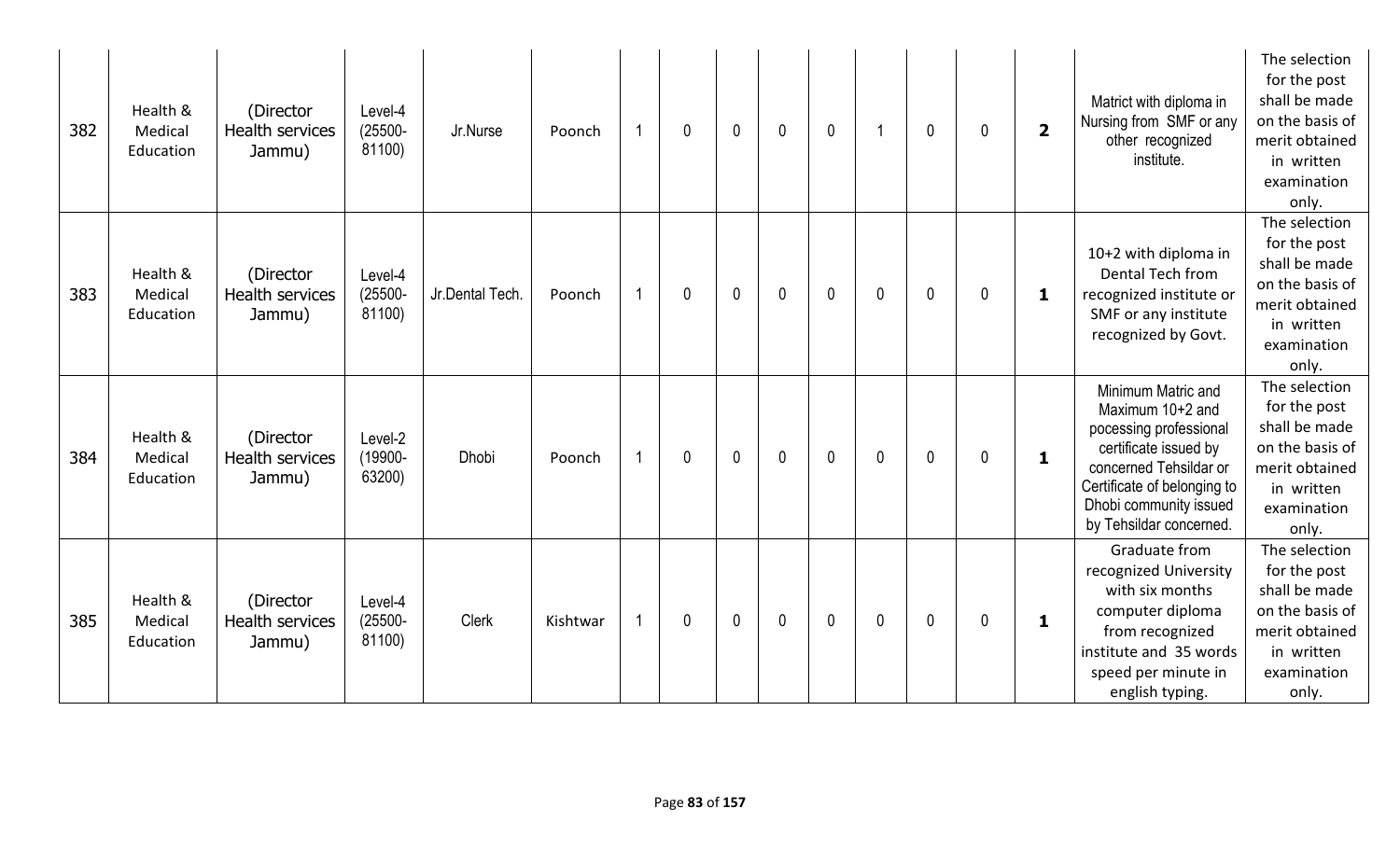| 386 | Health &<br>Medical<br>Education | (Director<br><b>Health Services</b><br>Kashmir) | Level-6<br>$(35400 -$<br>112400) | Health<br>Educator  | Div.<br>Kashmir | 5              |             | -1          | $\mathbf{0}$ | -1          | $\mathbf 0$  |   | 10                      | Graduate                                                                                                                                                                                                                                  | The selection<br>for the post<br>shall be made<br>on the basis of<br>merit obtained<br>in written<br>examination<br>only.                                                                                                    |
|-----|----------------------------------|-------------------------------------------------|----------------------------------|---------------------|-----------------|----------------|-------------|-------------|--------------|-------------|--------------|---|-------------------------|-------------------------------------------------------------------------------------------------------------------------------------------------------------------------------------------------------------------------------------------|------------------------------------------------------------------------------------------------------------------------------------------------------------------------------------------------------------------------------|
| 387 | Health &<br>Medical<br>Education | (Director<br><b>Health Services</b><br>Kashmir) | Level-4<br>$(25500 -$<br>81100)  | Junior<br>Assistant | Div.<br>Kashmir |                | $\mathbf 0$ | $\mathbf 0$ | $\mathbf{0}$ | $\mathbf 0$ | $\mathbf{0}$ | 0 | $\overline{\mathbf{2}}$ | Graduate from any<br>recognized University<br>with knowledge of<br>type writing having not<br>less than 35 words<br>speed per minute, with<br>six months certificate<br>course in computer<br>application from a<br>recognized institute. | Skill Test = $20$<br>points<br>Written<br>Examination/CB<br>$T = 80$ points<br>(The marks<br>obtained in the<br>Type Test shall<br>be<br>proportionately<br>allotted against<br>20 points<br>earmarked for<br>the Type Test) |
| 388 | Health &<br>Medical<br>Education | (Director<br><b>Health Services</b><br>Kashmir) | Level-4<br>$(25500 -$<br>81100)  | Junior<br>Assistant | <b>Budgam</b>   | $\overline{2}$ |             | $\mathbf 0$ | $\mathbf{0}$ | $\mathbf 0$ | $\mathbf 0$  | 0 | 4                       | Graduate from any<br>recognized University<br>with knowledge of<br>type writing having not<br>less than 35 words<br>speed per minute, with<br>six months certificate<br>course in computer<br>application from a<br>recognized institute. | Skill Test = $20$<br>points<br>Written<br>Examination/CB<br>$T = 80$ points<br>(The marks<br>obtained in the<br>Type Test shall<br>be<br>proportionately<br>allotted against<br>20 points                                    |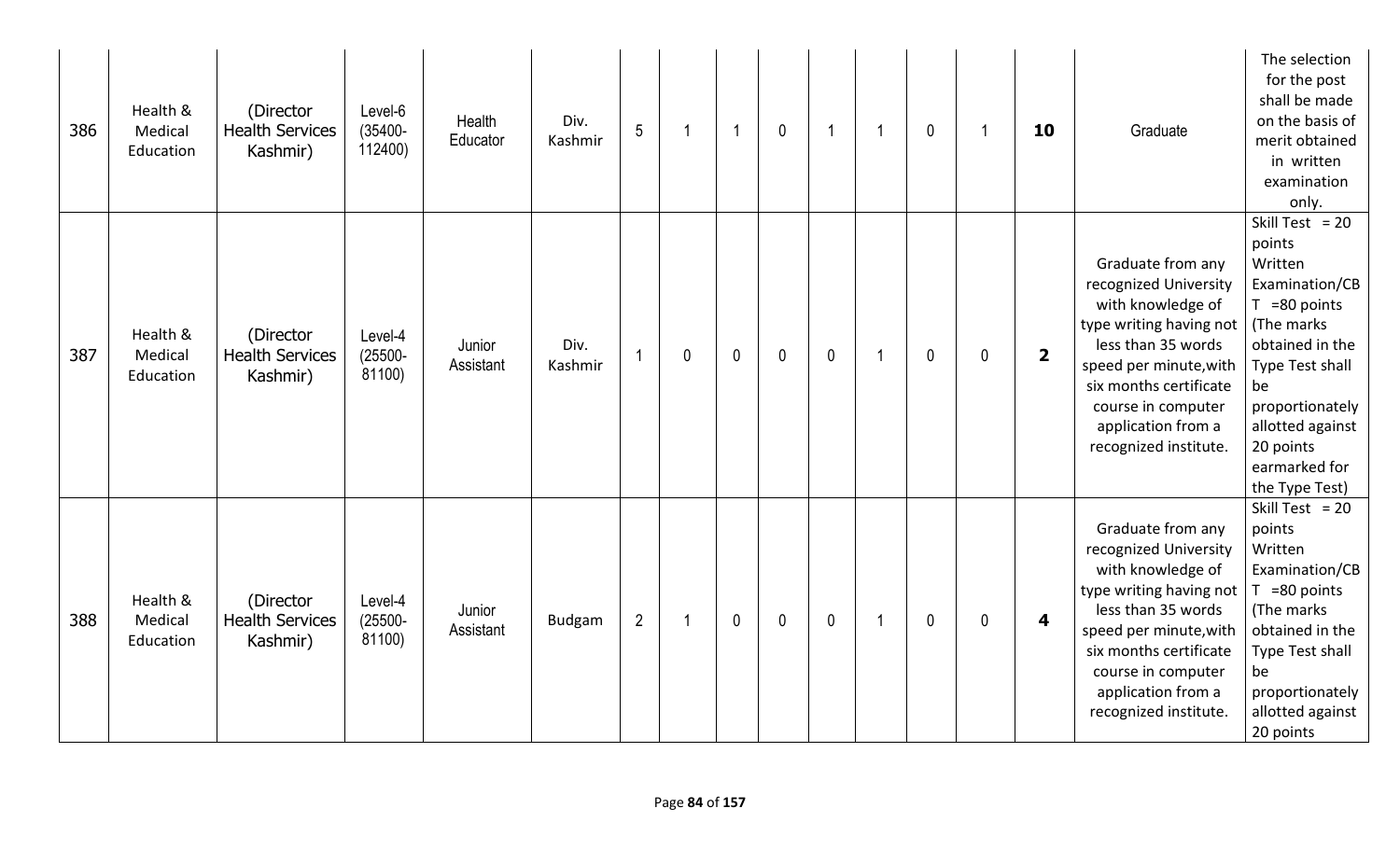|     |                                  |                                                 |                                 |                         |          |              |   |              |                |             |              |                  |              |                         |                                                                                                                                                                                                                                           | earmarked for<br>the Type Test)                                                                                                                                                                                              |
|-----|----------------------------------|-------------------------------------------------|---------------------------------|-------------------------|----------|--------------|---|--------------|----------------|-------------|--------------|------------------|--------------|-------------------------|-------------------------------------------------------------------------------------------------------------------------------------------------------------------------------------------------------------------------------------------|------------------------------------------------------------------------------------------------------------------------------------------------------------------------------------------------------------------------------|
| 389 | Health &<br>Medical<br>Education | (Director<br><b>Health Services</b><br>Kashmir) | Level-4<br>$(25500 -$<br>81100) | Jr. Lab<br>Assistant    | Budgam   | 3            | 1 | $\mathbf{1}$ | $\overline{0}$ | $\mathbf 0$ | 1            | $\mathbf 0$      | $\mathbf{0}$ | 6                       | 10+2 with diploma in<br>relevant field from<br>recogniged institute<br>or SFM or any<br>institute recognized<br>by Government.                                                                                                            | The selection<br>for the post<br>shall be made<br>on the basis of<br>merit obtained<br>in written<br>examination<br>only.                                                                                                    |
| 390 | Health &<br>Medical<br>Education | (Director<br><b>Health Services</b><br>Kashmir) | Level-4<br>$(25500 -$<br>81100) | Jr. X-Ray<br>Technician | Ganderba | $\mathbf{1}$ | 0 | $\mathbf 0$  | $\mathbf 0$    | $\mathbf 0$ | $\mathbf{1}$ | $\boldsymbol{0}$ | 0            | $\overline{\mathbf{2}}$ | 10+2 with diploma in<br>relevant field from<br>recogniged institute<br>or SFM or any<br>institute recognized<br>by Government.                                                                                                            | The selection<br>for the post<br>shall be made<br>on the basis of<br>merit obtained<br>in written<br>examination<br>only.                                                                                                    |
| 391 | Health &<br>Medical<br>Education | (Director<br><b>Health Services</b><br>Kashmir) | Level-4<br>$(25500 -$<br>81100) | Junior<br>Assistant     | Ganderba | $\mathbf{1}$ | 1 | $\mathbf{0}$ | $\mathbf 0$    | $\mathbf 0$ | $\mathbf 1$  | $\mathbf 0$      | $\mathbf{0}$ | 3                       | Graduate from any<br>recognized University<br>with knowledge of<br>type writing having not<br>less than 35 words<br>speed per minute, with<br>six months certificate<br>course in computer<br>application from a<br>recognized institute. | Skill Test = $20$<br>points<br>Written<br>Examination/CB<br>$T = 80$ points<br>(The marks<br>obtained in the<br>Type Test shall<br>be<br>proportionately<br>allotted against<br>20 points<br>earmarked for<br>the Type Test) |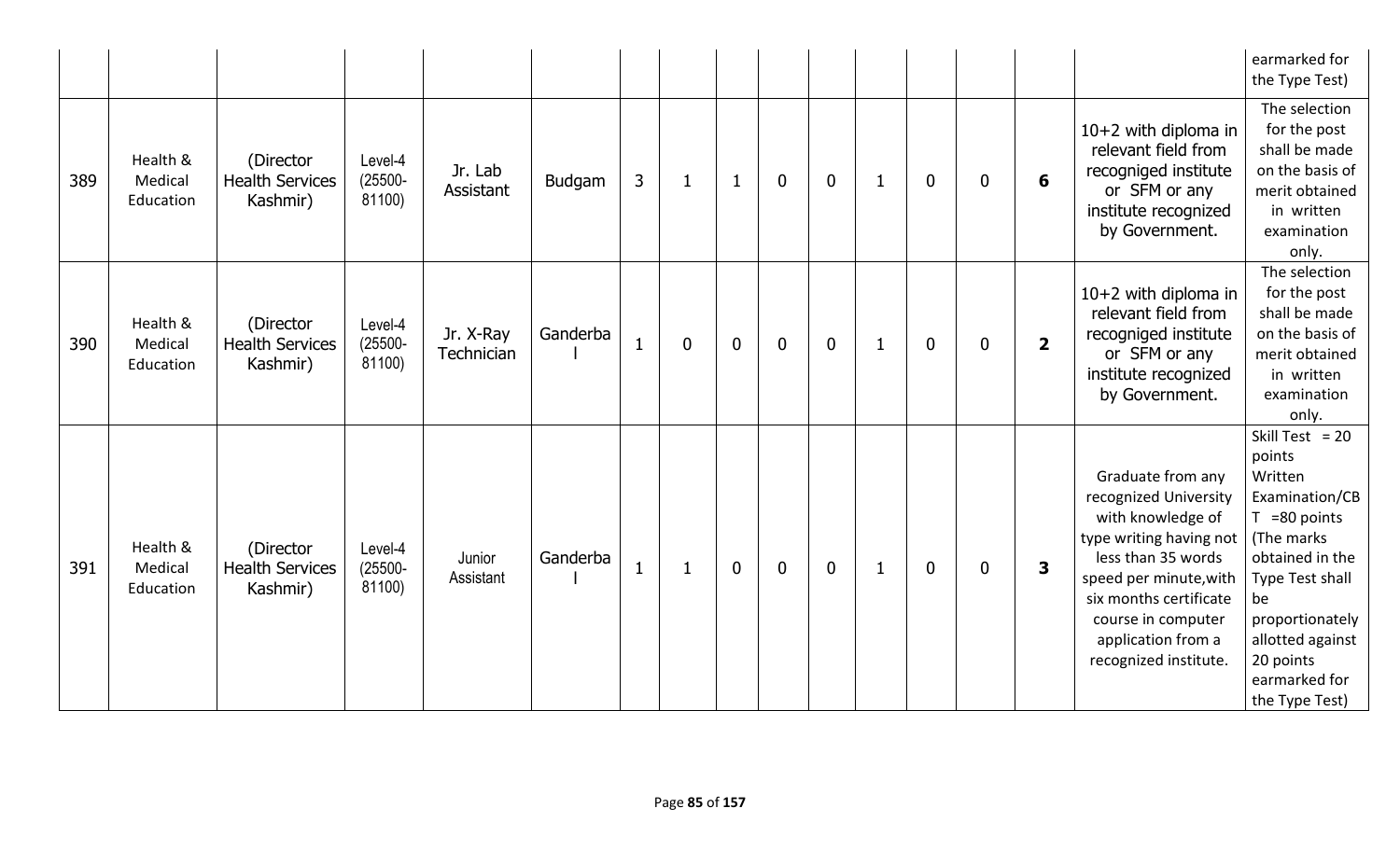| 392 | Health &<br>Medical<br>Education | (Director<br><b>Health Services</b><br>Kashmir) | Level-4<br>$(25500 -$<br>81100) | Jr. Nurse                 | Ganderba | $\overline{4}$ | 1           | $\mathbf{1}$   | $\mathbf 0$      | $\mathbf 0$ | 1            | $\mathbf 0$      | $\mathbf 0$  | $\overline{\mathbf{z}}$ | Matric with diploma<br>in Nursing SMF or<br>any other recognized<br>institute recognized<br>by Government.                                                                                                                                | The selection<br>for the post<br>shall be made<br>on the basis of<br>merit obtained<br>in written<br>examination<br>only.                                                    |
|-----|----------------------------------|-------------------------------------------------|---------------------------------|---------------------------|----------|----------------|-------------|----------------|------------------|-------------|--------------|------------------|--------------|-------------------------|-------------------------------------------------------------------------------------------------------------------------------------------------------------------------------------------------------------------------------------------|------------------------------------------------------------------------------------------------------------------------------------------------------------------------------|
| 393 | Health &<br>Medical<br>Education | (Director<br><b>Health Services</b><br>Kashmir) | Level-4<br>$(25500 -$<br>81100) | Jr. Theatre<br>Assistants | Ganderba | $\mathbf{1}$   | $\bf{0}$    | $\overline{0}$ | $\boldsymbol{0}$ | $\mathbf 0$ | $\mathbf{1}$ | $\mathbf 0$      | $\mathbf{0}$ | $\overline{\mathbf{2}}$ | $10 + 2$ with diploma<br>in relevant field from<br>recognized institute<br>or SFM or any<br>institute recognized<br>by government.                                                                                                        | The selection<br>for the post<br>shall be made<br>on the basis of<br>merit obtained<br>in written<br>examination<br>only.                                                    |
| 394 | Health &<br>Medical<br>Education | (Director<br><b>Health Services</b><br>Kashmir) | Level-4<br>$(25500 -$<br>81100) | Jr. Lab<br>Assistant      | Ganderba | $\overline{2}$ |             | $\overline{0}$ | $\overline{0}$   | $\mathbf 0$ | 1            | $\boldsymbol{0}$ | $\mathbf 0$  | $\overline{\mathbf{4}}$ | $10 + 2$ with diploma<br>in relevant field from<br>recognized institute<br>or SFM or any<br>institute recognized<br>by government.                                                                                                        | The selection<br>for the post<br>shall be made<br>on the basis of<br>merit obtained<br>in written<br>examination<br>only.                                                    |
| 395 | Health &<br>Medical<br>Education | (Director<br><b>Health Services</b><br>Kashmir) | Level-4<br>$(25500 -$<br>81100) | Junior<br>Assistant       | Pulwama  | $\mathbf{1}$   | $\mathbf 0$ | $\mathbf{0}$   | $\mathbf 0$      | $\mathbf 0$ | $\mathbf{1}$ | $\mathbf 0$      | $\mathbf{0}$ | $\overline{\mathbf{2}}$ | Graduate from any<br>recognized University<br>with knowledge of<br>type writing having not<br>less than 35 words<br>speed per minute, with<br>six months certificate<br>course in computer<br>application from a<br>recognized institute. | Skill Test = $20$<br>points<br>Written<br>Examination/CB<br>$T = 80$ points<br>(The marks<br>obtained in the<br>Type Test shall<br>be<br>proportionately<br>allotted against |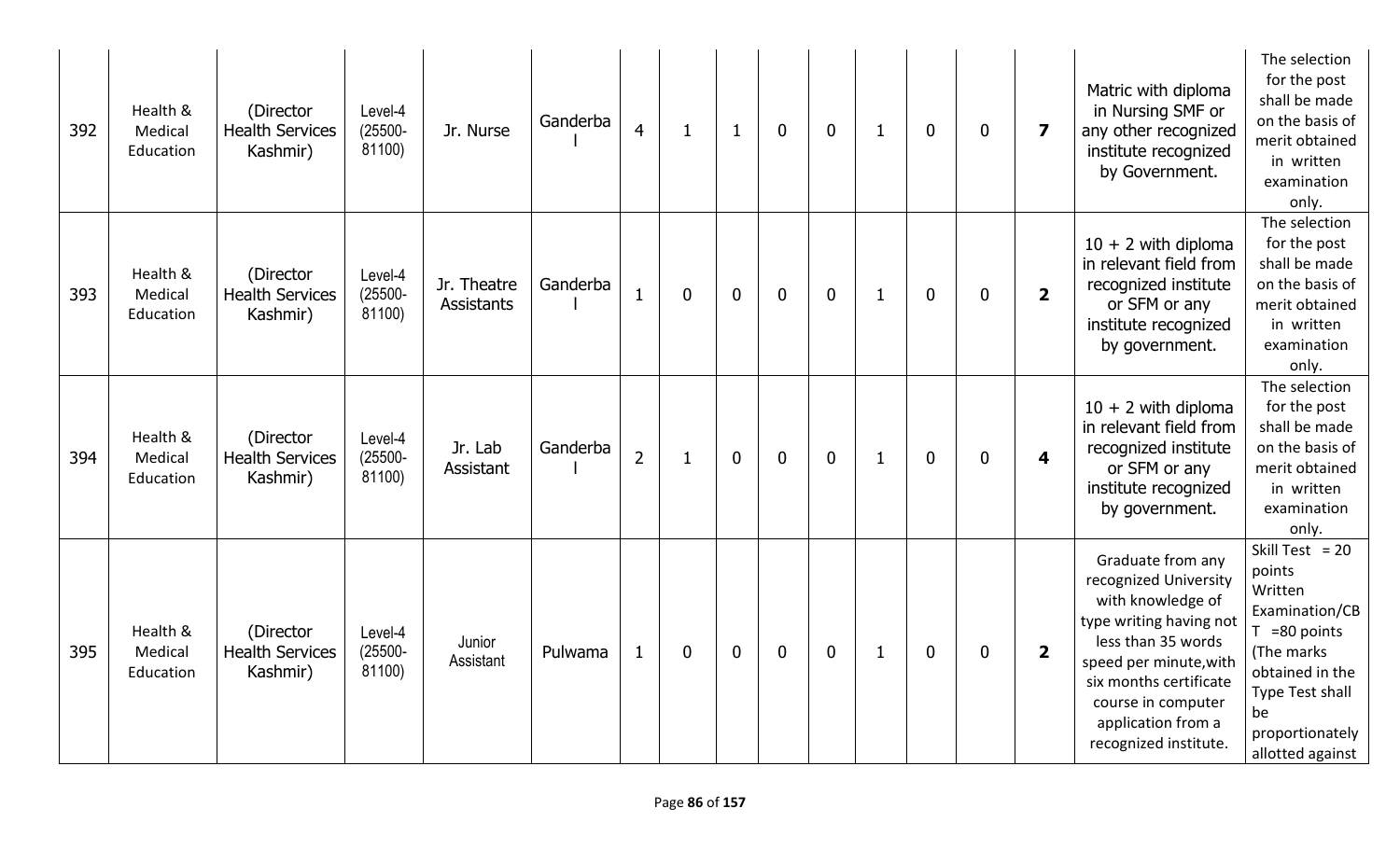|     |                                  |                                                 |                                 |                            |         |              |              |                |             |                |              |             |             |                |                                                                                                                                                                                                                                           | 20 points<br>earmarked for<br>the Type Test)                                                                                                                                                                                        |
|-----|----------------------------------|-------------------------------------------------|---------------------------------|----------------------------|---------|--------------|--------------|----------------|-------------|----------------|--------------|-------------|-------------|----------------|-------------------------------------------------------------------------------------------------------------------------------------------------------------------------------------------------------------------------------------------|-------------------------------------------------------------------------------------------------------------------------------------------------------------------------------------------------------------------------------------|
| 396 | Health &<br>Medical<br>Education | (Director<br><b>Health Services</b><br>Kashmir) | Level-4<br>$(25500 -$<br>81100) | Jr. Lab<br>Assistant       | Pulwama | $\mathbf{1}$ | $\mathbf 0$  | $\mathbf 0$    | $\mathbf 0$ | $\overline{0}$ | $\mathbf 0$  | $\bf{0}$    | $\mathbf 0$ | $\mathbf{1}$   | $10 + 2$ with diploma<br>in relevant field from<br>recognized institute<br>or SFM or any<br>institute recognized<br>by government.                                                                                                        | The selection<br>for the post<br>shall be made<br>on the basis of<br>merit obtained<br>in written<br>examination<br>only.                                                                                                           |
| 397 | Health &<br>Medical<br>Education | (Director<br><b>Health Services</b><br>Kashmir) | Level-4<br>$(25500 -$<br>81100) | <b>Junior</b><br>Assistant | Kulgam  | $\mathbf{1}$ | $\mathbf 0$  | $\overline{0}$ | $\mathbf 0$ | $\overline{0}$ | $\mathbf{1}$ | $\mathbf 0$ | $\mathbf 0$ | $\overline{2}$ | Graduate from any<br>recognized University<br>with knowledge of<br>type writing having not<br>less than 35 words<br>speed per minute, with<br>six months certificate<br>course in computer<br>application from a<br>recognized institute. | Skill Test = $20$<br>points<br>Written<br>Examination/CB<br>$T = 80$ points<br>(The marks<br>obtained in the<br><b>Type Test shall</b><br>be<br>proportionately<br>allotted against<br>20 points<br>earmarked for<br>the Type Test) |
| 398 | Health &<br>Medical<br>Education | (Director<br><b>Health Services</b><br>Kashmir) | Level-4<br>$(25500 -$<br>81100) | Jr. Lab<br>Assistant       | Kulgam  | $\mathbf{1}$ | $\mathbf{1}$ | $\mathbf 0$    | $\mathbf 0$ | $\mathbf 0$    | $\mathbf{1}$ | $\bf{0}$    | $\mathbf 0$ | 3              | $10 + 2$ with diploma<br>in relevant field from<br>recognized institute<br>or SFM or any<br>institute recognized<br>by government.                                                                                                        | The selection<br>for the post<br>shall be made<br>on the basis of<br>merit obtained<br>in written<br>examination<br>only.                                                                                                           |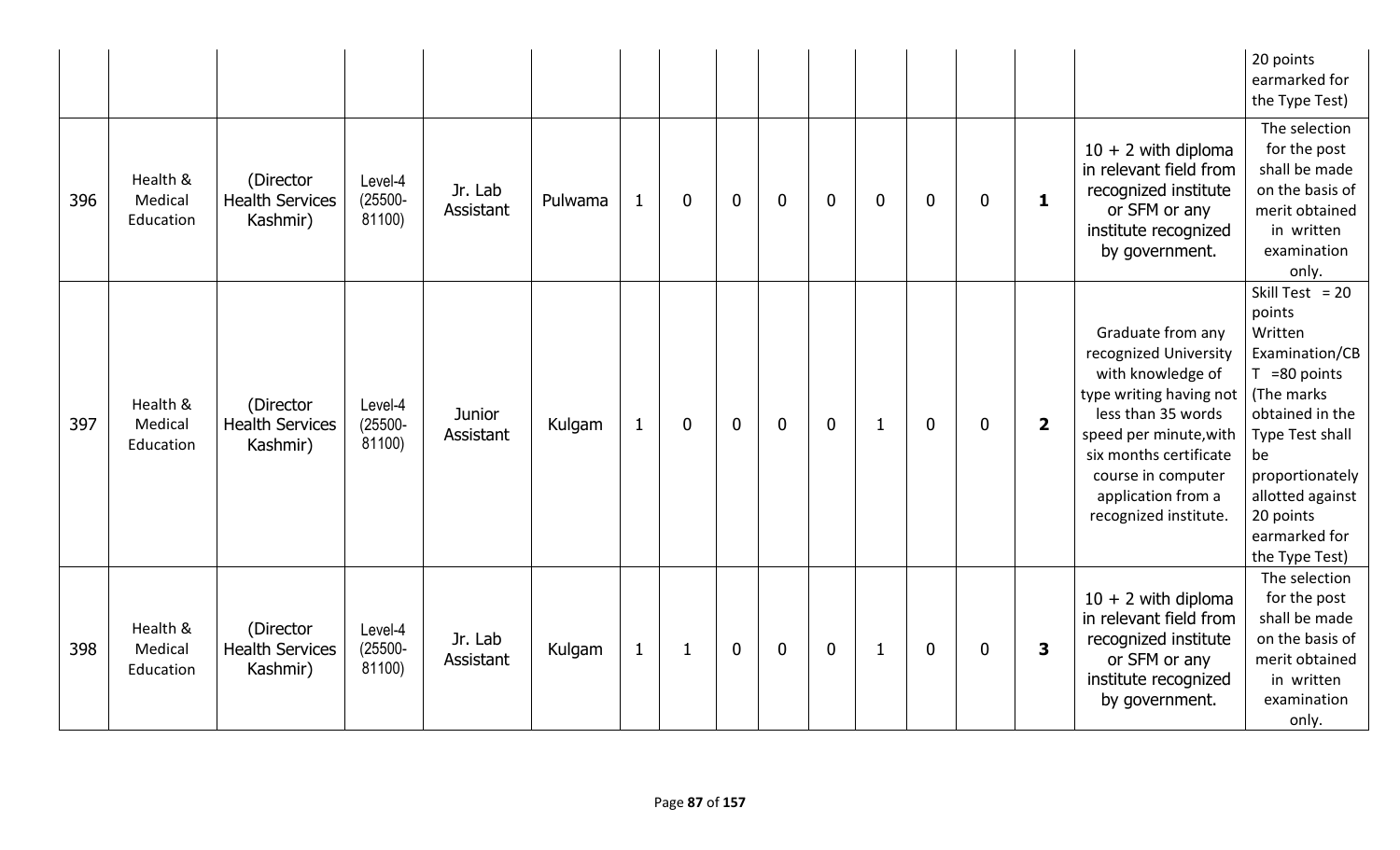| 399 | Health &<br>Medical<br>Education | (Director<br><b>Health Services</b><br>Kashmir) | Level-4<br>$(25500 -$<br>81100) | <b>Junior</b><br>Assistant | Shopian<br>$\mathbf{1}$            | 0           | $\mathbf 0$  | $\mathbf 0$ | $\boldsymbol{0}$ | 0 | $\mathbf 0$ | $\mathbf 0$  | $\mathbf{1}$            | Graduate from any<br>recognized University<br>with knowledge of<br>type writing having not<br>less than 35 words<br>speed per minute, with<br>six months certificate<br>course in computer<br>application from a<br>recognized institute. | Skill Test = $20$<br>points<br>Written<br>Examination/CB<br>$T = 80$ points<br>(The marks<br>obtained in the<br>Type Test shall<br>be<br>proportionately<br>allotted against<br>20 points<br>earmarked for<br>the Type Test) |
|-----|----------------------------------|-------------------------------------------------|---------------------------------|----------------------------|------------------------------------|-------------|--------------|-------------|------------------|---|-------------|--------------|-------------------------|-------------------------------------------------------------------------------------------------------------------------------------------------------------------------------------------------------------------------------------------|------------------------------------------------------------------------------------------------------------------------------------------------------------------------------------------------------------------------------|
| 400 | Health &<br>Medical<br>Education | (Director<br><b>Health Services</b><br>Kashmir) | Level-4<br>$(25500 -$<br>81100) | Jr. Lab<br>Assistant       | Shopian<br>$\mathbf{1}$            | $\mathbf 0$ | $\mathbf{0}$ | $\mathbf 0$ | $\mathbf 0$      | 1 | $\mathbf 0$ | $\mathbf{0}$ | $\overline{\mathbf{2}}$ | $10 + 2$ with diploma<br>in relevant field from<br>recognized institute<br>or SFM or any<br>institute recognized<br>by government.                                                                                                        | The selection<br>for the post<br>shall be made<br>on the basis of<br>merit obtained<br>in written<br>examination<br>only.                                                                                                    |
| 401 | Health &<br>Medical<br>Education | (Director<br><b>Health Services</b><br>Kashmir) | Level-4<br>$(25500 -$<br>81100) | <b>Junior</b><br>Assistant | $\overline{2}$<br><b>Baramulla</b> |             | $\mathbf 0$  | $\mathbf 0$ | $\mathbf 0$      | 1 | $\mathbf 0$ | $\mathbf 0$  | 4                       | Graduate from any<br>recognized University<br>with knowledge of<br>type writing having not<br>less than 35 words<br>speed per minute, with<br>six months certificate<br>course in computer<br>application from a<br>recognized institute. | Skill Test = $20$<br>points<br>Written<br>Examination/CB<br>$T = 80$ points<br>(The marks<br>obtained in the<br>Type Test shall<br>be<br>proportionately<br>allotted against<br>20 points                                    |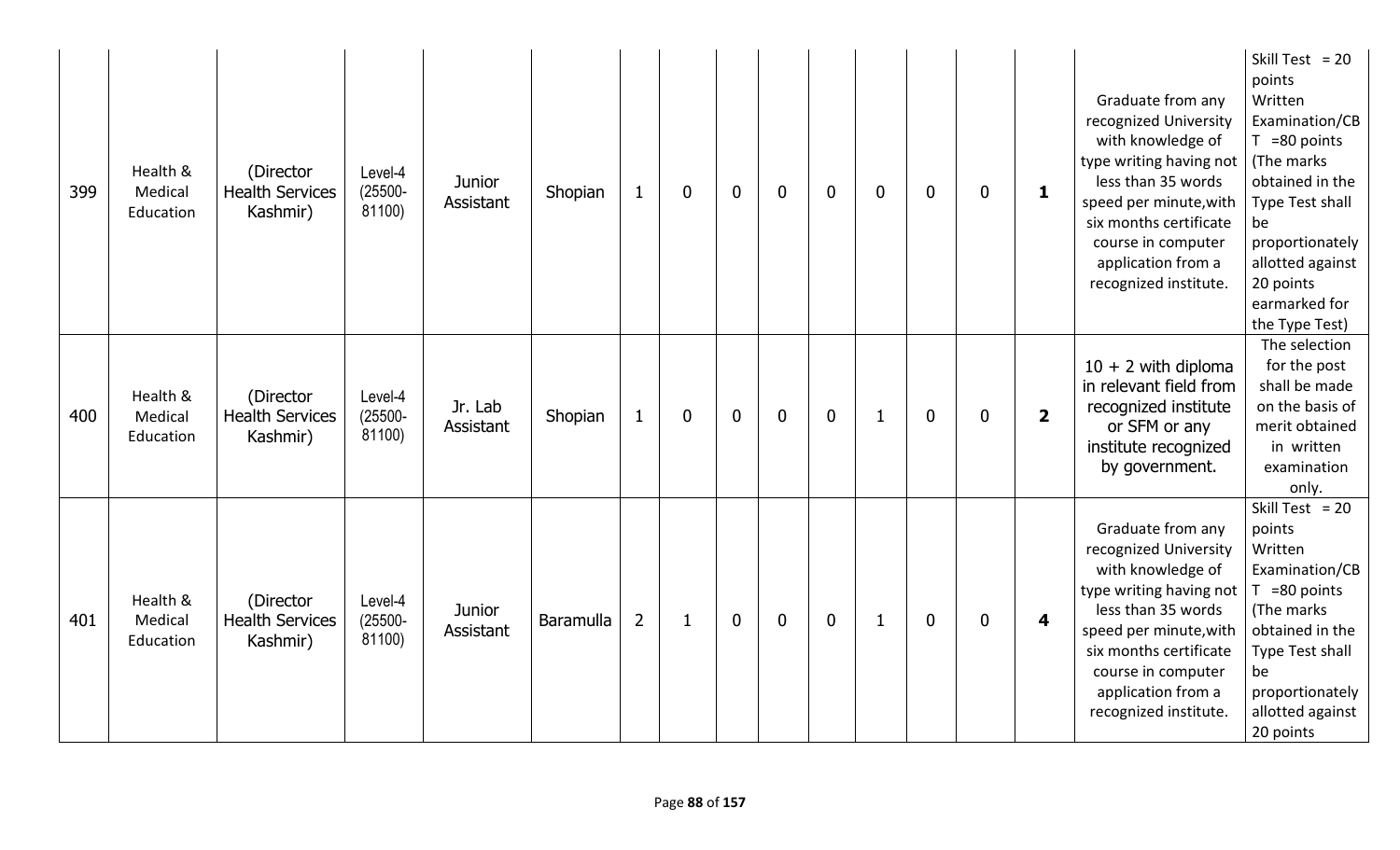|     |                                  |                                                 |                                 |                            |                  |                |              |              |                  |             |              |             |             |                         |                                                                                                                                                                                                                                           | earmarked for<br>the Type Test)                                                                                                                                                                                              |
|-----|----------------------------------|-------------------------------------------------|---------------------------------|----------------------------|------------------|----------------|--------------|--------------|------------------|-------------|--------------|-------------|-------------|-------------------------|-------------------------------------------------------------------------------------------------------------------------------------------------------------------------------------------------------------------------------------------|------------------------------------------------------------------------------------------------------------------------------------------------------------------------------------------------------------------------------|
| 402 | Health &<br>Medical<br>Education | (Director<br><b>Health Services</b><br>Kashmir) | Level-4<br>$(25500 -$<br>81100) | Jr. Lab<br>Assistant       | <b>Baramulla</b> | 4              | $\mathbf{1}$ | $\mathbf{1}$ | $\mathbf{0}$     | $\mathbf 0$ | $\mathbf{1}$ | $\mathbf 0$ | $\mathbf 0$ | $\overline{\mathbf{z}}$ | $10 + 2$ with diploma<br>in relevant field from<br>recognized institute<br>or SFM or any<br>institute recognized<br>by government.                                                                                                        | The selection<br>for the post<br>shall be made<br>on the basis of<br>merit obtained<br>in written<br>examination<br>only.                                                                                                    |
| 403 | Health &<br>Medical<br>Education | (Director<br><b>Health Services</b><br>Kashmir) | Level-4<br>$(25500 -$<br>81100) | Jr. Lab<br>Assistant       | Bandipora        | $\mathbf{1}$   | 0            | $\mathbf{0}$ | $\boldsymbol{0}$ | $\mathbf 0$ | $\mathbf 0$  | $\mathbf 0$ | 0           | $\mathbf{1}$            | $10 + 2$ with diploma<br>in relevant field from<br>recognized institute<br>or SFM or any<br>institute recognized<br>by government.                                                                                                        | The selection<br>for the post<br>shall be made<br>on the basis of<br>merit obtained<br>in written<br>examination<br>only.                                                                                                    |
| 404 | Health &<br>Medical<br>Education | (Director<br><b>Health Services</b><br>Kashmir) | Level-4<br>$(25500 -$<br>81100) | <b>Junior</b><br>Assistant | Srinagar         | $\overline{2}$ | 1            | $\mathbf{0}$ | $\mathbf 0$      | $\mathbf 0$ | -1           | $\mathbf 0$ | $\mathbf 0$ | $\overline{\mathbf{4}}$ | Graduate from any<br>recognized University<br>with knowledge of<br>type writing having not<br>less than 35 words<br>speed per minute, with<br>six months certificate<br>course in computer<br>application from a<br>recognized institute. | Skill Test = $20$<br>points<br>Written<br>Examination/CB<br>$T = 80$ points<br>(The marks<br>obtained in the<br>Type Test shall<br>be<br>proportionately<br>allotted against<br>20 points<br>earmarked for<br>the Type Test) |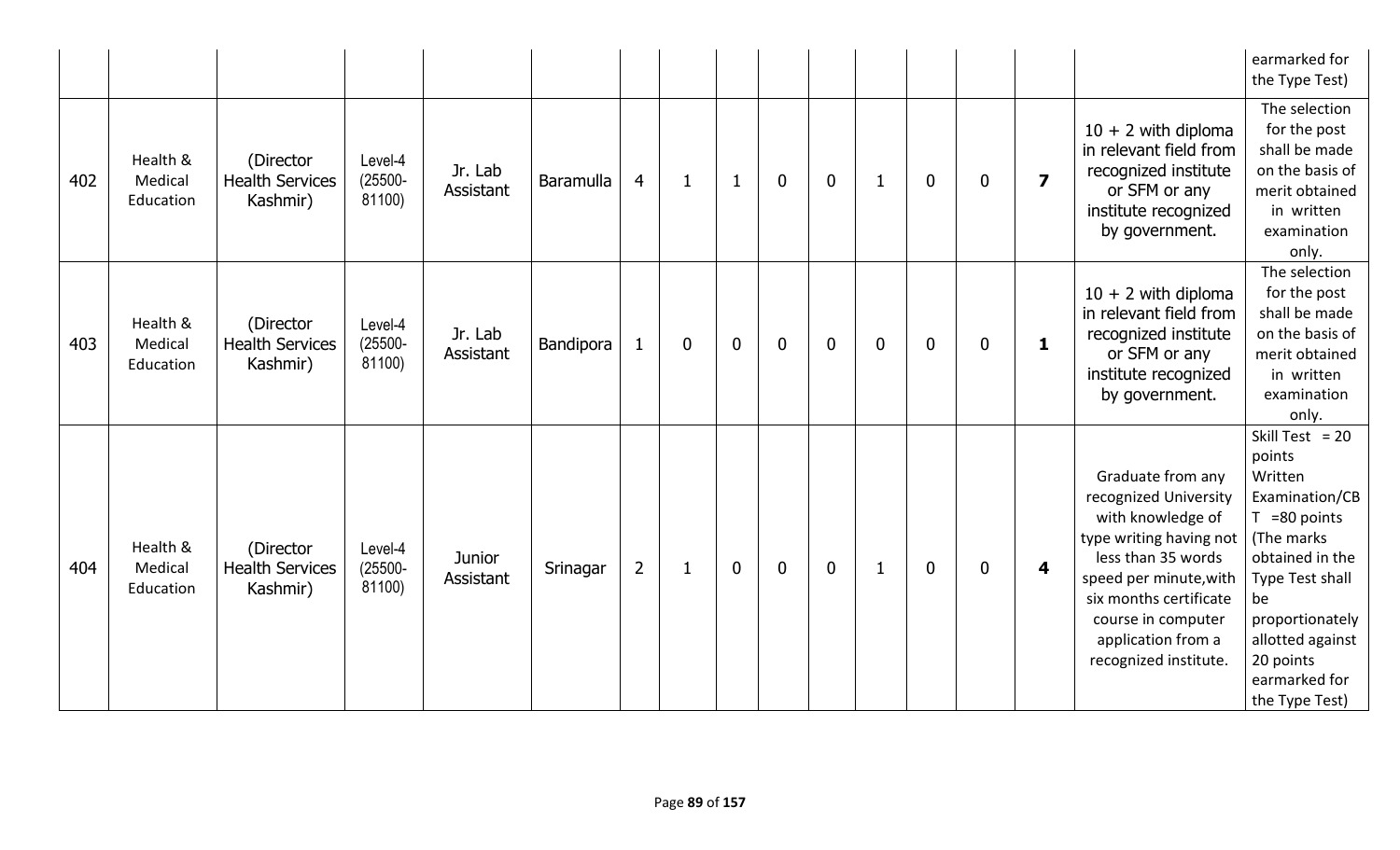| 405 | Health &<br>Medical<br>Education | (Director<br><b>Health Services</b><br>Kashmir) | Level-4<br>$(25500 -$<br>81100) | <b>Junior</b><br>Assistant | Anantnag | $\overline{2}$ | 1 | $\mathbf 0$    | $\bf{0}$    | $\mathbf 0$ | 1 | 0           | 0 | 4 | Graduate from any<br>recognized University<br>with knowledge of<br>type writing having not<br>less than 35 words<br>speed per minute, with<br>six months certificate<br>course in computer<br>application from a<br>recognized institute. | Skill Test = $20$<br>points<br>Written<br>Examination/CB<br>$T = 80$ points<br>(The marks<br>obtained in the<br>Type Test shall<br>be<br>proportionately<br>allotted against<br>20 points<br>earmarked for<br>the Type Test)  |
|-----|----------------------------------|-------------------------------------------------|---------------------------------|----------------------------|----------|----------------|---|----------------|-------------|-------------|---|-------------|---|---|-------------------------------------------------------------------------------------------------------------------------------------------------------------------------------------------------------------------------------------------|-------------------------------------------------------------------------------------------------------------------------------------------------------------------------------------------------------------------------------|
| 406 | Health &<br>Medical<br>Education | (Director<br><b>Health Services</b><br>Kashmir) | Level-4<br>$(25500 -$<br>81100) | <b>Junior</b><br>Assistant | Kupwara  | $\overline{2}$ | 1 | $\overline{0}$ | $\mathbf 0$ | $\mathbf 0$ | 1 | $\mathbf 0$ | 0 | 4 | Graduate from any<br>recognized University<br>with knowledge of<br>type writing having not<br>less than 35 words<br>speed per minute, with<br>six months certificate<br>course in computer<br>application from a<br>recognized institute. | Skill Test = $20$<br>points<br>Written<br>Examination/CB<br>$T = 80$ points<br>(The marks)<br>obtained in the<br>Type Test shall<br>be<br>proportionately<br>allotted against<br>20 points<br>earmarked for<br>the Type Test) |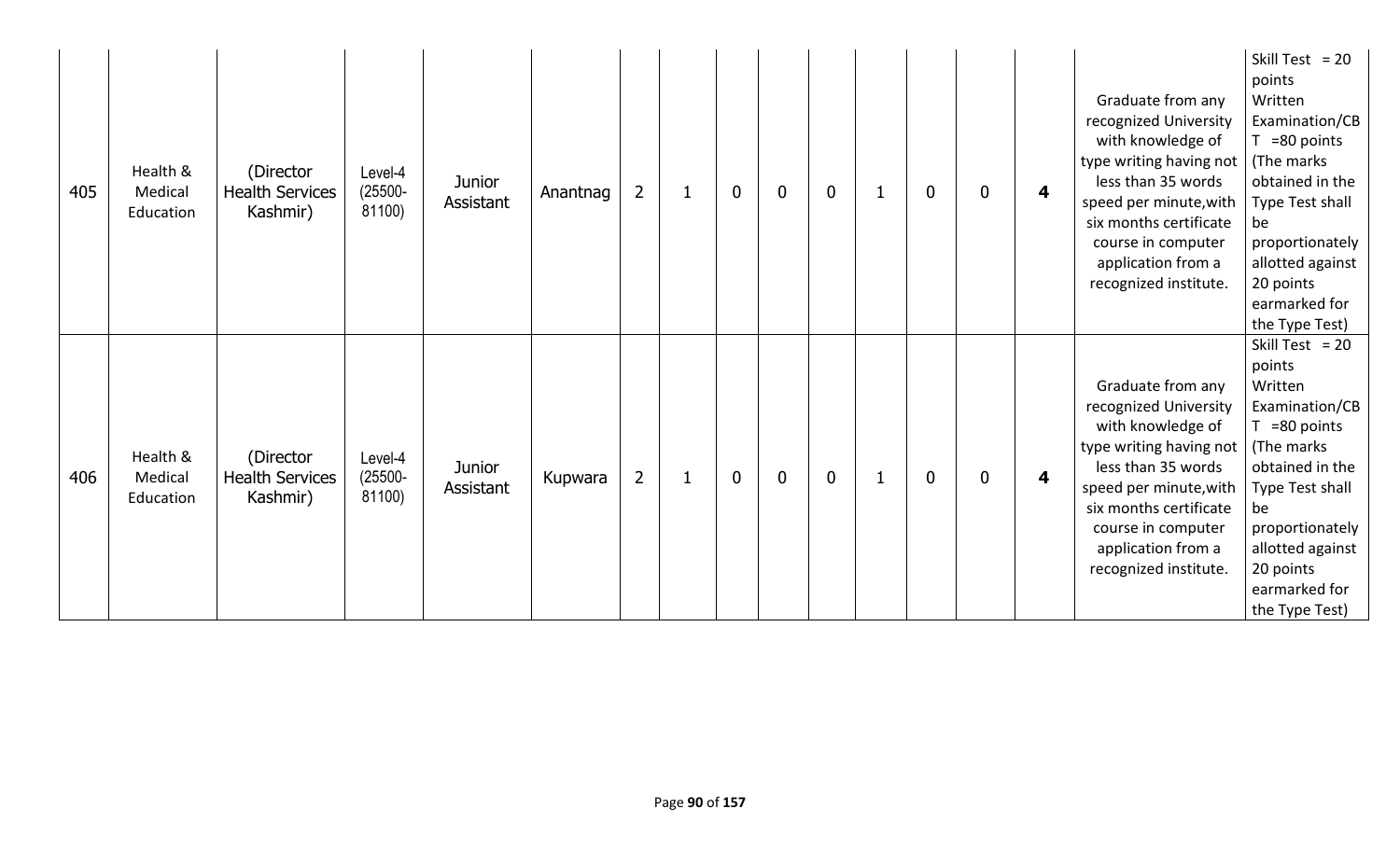| 407 | Health &<br>Medical<br>Education | (Indira Gandhi<br><b>Govt Dental</b><br>college Jammu) | Level-4<br>$(25500 -$<br>81100) | Junior<br>Assistant          | Div.<br>Jammu | $\overline{1}$ |             | $\mathbf{0}$ | $\mathbf{0}$ | $\mathbf{0}$ |   | $\mathbf 0$  | 0 | 3            | i) Graduate form any<br>recognized university with<br>knowledge of type writing<br>having not less than 35<br>words per minute speed<br>for direct recruitment.<br>Ii) Six months certificate<br>course in computer<br>application fom a<br>recognized institute. | Skill Test = $20$<br>points<br>Written<br>Examination/CB<br>$T = 80$ points<br>(The marks<br>obtained in the<br>Type Test shall<br>be<br>proportionately<br>allotted against<br>20 points<br>earmarked for<br>the Type Test) |
|-----|----------------------------------|--------------------------------------------------------|---------------------------------|------------------------------|---------------|----------------|-------------|--------------|--------------|--------------|---|--------------|---|--------------|-------------------------------------------------------------------------------------------------------------------------------------------------------------------------------------------------------------------------------------------------------------------|------------------------------------------------------------------------------------------------------------------------------------------------------------------------------------------------------------------------------|
| 408 | Health &<br>Medical<br>Education | (Indira Gandhi<br><b>Govt Dental</b><br>college Jammu) | Level-4<br>$(25500 -$<br>81100) | <b>Library Asstt</b>         | Div.<br>Jammu | 1              | $\mathbf 0$ | $\mathbf 0$  | $\mathbf{0}$ | $\mathbf 0$  | 0 | $\mathbf{0}$ | 0 | $\mathbf{1}$ | Graduation/B. Lib for<br>direct recruitment.                                                                                                                                                                                                                      | The selection<br>for the post<br>shall be made<br>on the basis of<br>merit obtained<br>in written<br>examination<br>only.                                                                                                    |
| 409 | Health &<br>Medical<br>Education | (Indira Gandhi<br><b>Govt Dental</b><br>college Jammu) | Level-4<br>$(25500 -$<br>81100) | Anaesthesia<br>Asstt.        | Div.<br>Jammu | 1              | 0           | $\mathbf 0$  | $\mathbf 0$  | $\mathbf 0$  | 0 | $\mathbf 0$  | 0 | $\mathbf{1}$ | 10+2 with diploma in<br>Medical Assistant/<br>Pharmacy from<br>recognized institution/<br>SMF for direct<br>recruitment                                                                                                                                           | The selection<br>for the post<br>shall be made<br>on the basis of<br>merit obtained<br>in written<br>examination<br>only.                                                                                                    |
| 410 | Health &<br>Medical<br>Education | (Indira Gandhi<br><b>Govt Dental</b><br>college Jammu) | Level-4<br>$(25500 -$<br>81100) | Junior Staff<br><b>Nurse</b> | Div.<br>Jammu | $\overline{1}$ |             | $\mathbf{0}$ | $\mathbf 0$  | $\mathbf 0$  |   | $\mathbf 0$  | 0 | 3            | 10+2 with diploma in<br>nursing from SMF or any<br>other recognized<br>institution.                                                                                                                                                                               | The selection<br>for the post<br>shall be made<br>on the basis of<br>merit obtained                                                                                                                                          |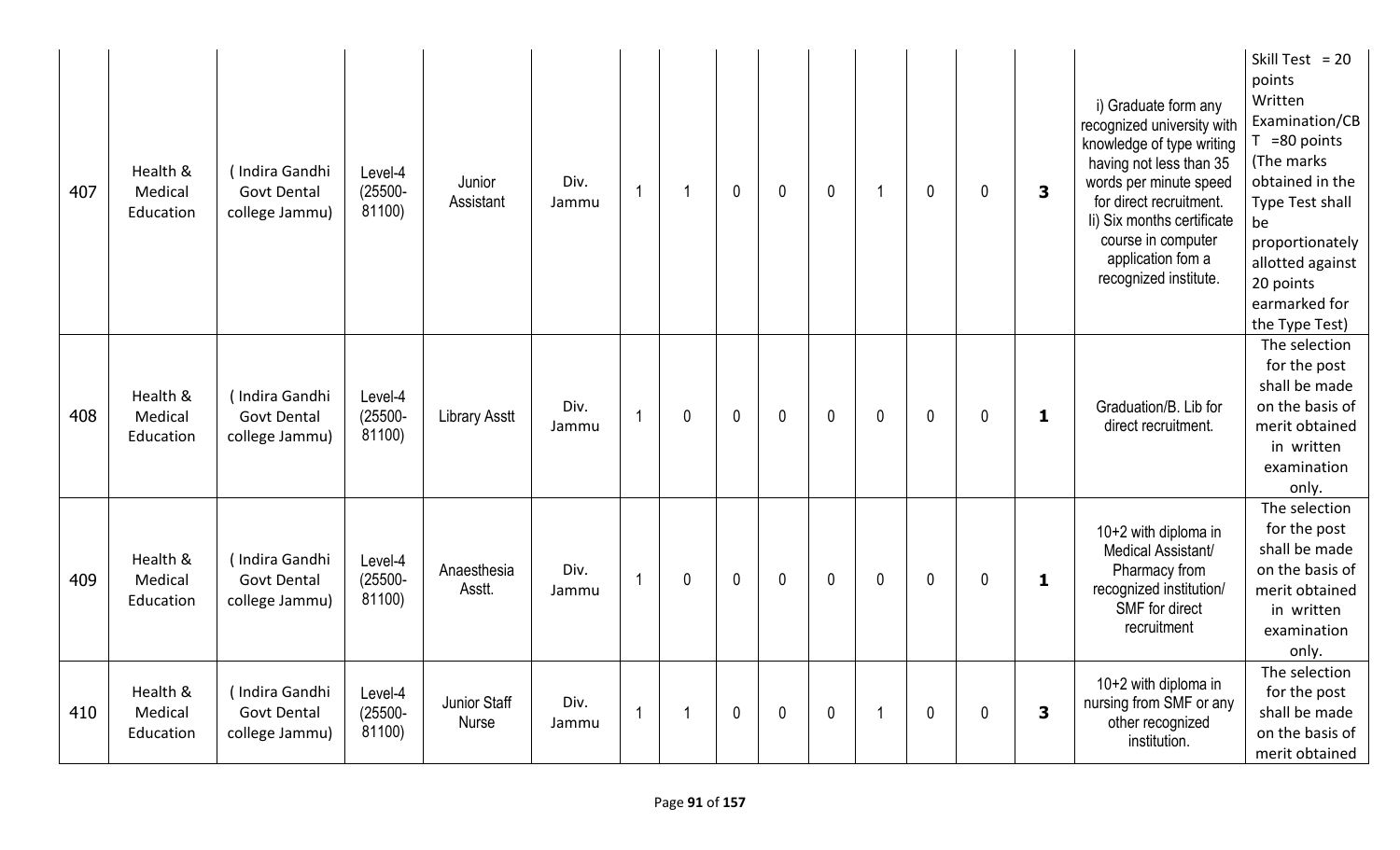|     |                                  |                                                        |                                 |                    |               |                |              |             |                |              |              |             |             |              |                                                                                          | in written<br>examination<br>only.                                                                                                                                                                                                                    |
|-----|----------------------------------|--------------------------------------------------------|---------------------------------|--------------------|---------------|----------------|--------------|-------------|----------------|--------------|--------------|-------------|-------------|--------------|------------------------------------------------------------------------------------------|-------------------------------------------------------------------------------------------------------------------------------------------------------------------------------------------------------------------------------------------------------|
| 411 | Health &<br>Medical<br>Education | (Indira Gandhi<br><b>Govt Dental</b><br>college Jammu) | Level-4<br>$(25500 -$<br>81100) | X-Ray<br>Assistant | Div.<br>Jammu | $\overline{1}$ | $\mathbf 0$  | $\mathbf 0$ | $\overline{0}$ | $\mathbf 0$  | $\mathbf 0$  | $\mathbf 0$ | $\mathbf 0$ | $\mathbf{1}$ | 10+2 with diploma in X-<br>Ray tech. from SMF or<br>any other recognized<br>institution. | The selection<br>for the post<br>shall be made<br>on the basis of<br>merit obtained<br>in written<br>examination<br>only.                                                                                                                             |
| 412 | Health &<br>Medical<br>Education | (Indira Gandhi<br><b>Govt Dental</b><br>college Jammu) | Level-2<br>(19900-<br>63200)    | Animal Keeper      | Div.<br>Jammu | $\overline{1}$ | $\mathbf{0}$ | $\mathbf 0$ | $\mathbf 0$    | $\mathbf{0}$ | $\mathbf{0}$ | $\mathbf 0$ | $\mathbf 0$ | $\mathbf{1}$ | Middle pass for direct<br>recruitment.                                                   | The selection<br>for the post<br>shall be made<br>on the basis of<br>merit obtained<br>in written<br>examination<br>only.                                                                                                                             |
| 413 | Health &<br>Medical<br>Education | (Drug and Food<br>Control<br>organization)             | $PL-$<br>2(19900-<br>63200)     | <b>Driver</b>      | <b>UT</b>     | $\mathbf{1}$   | $\mathbf 0$  | $\mathbf 0$ | $\mathbf 0$    | $\mathbf 0$  | $\mathbf 0$  | 0           | $\mathbf 0$ | $\mathbf{1}$ | Minimum Matric and<br>Maximum $10+2$<br>having valid HGV/PSV<br>driving License.         | The selection<br>for the post<br>shall be made<br>on the basis of<br>merit obtained<br>in the written<br>examination<br>only. The<br>candidate shall<br>have to qualify<br>Driving Test to<br>be eligible to<br>appear for<br>written<br>examination. |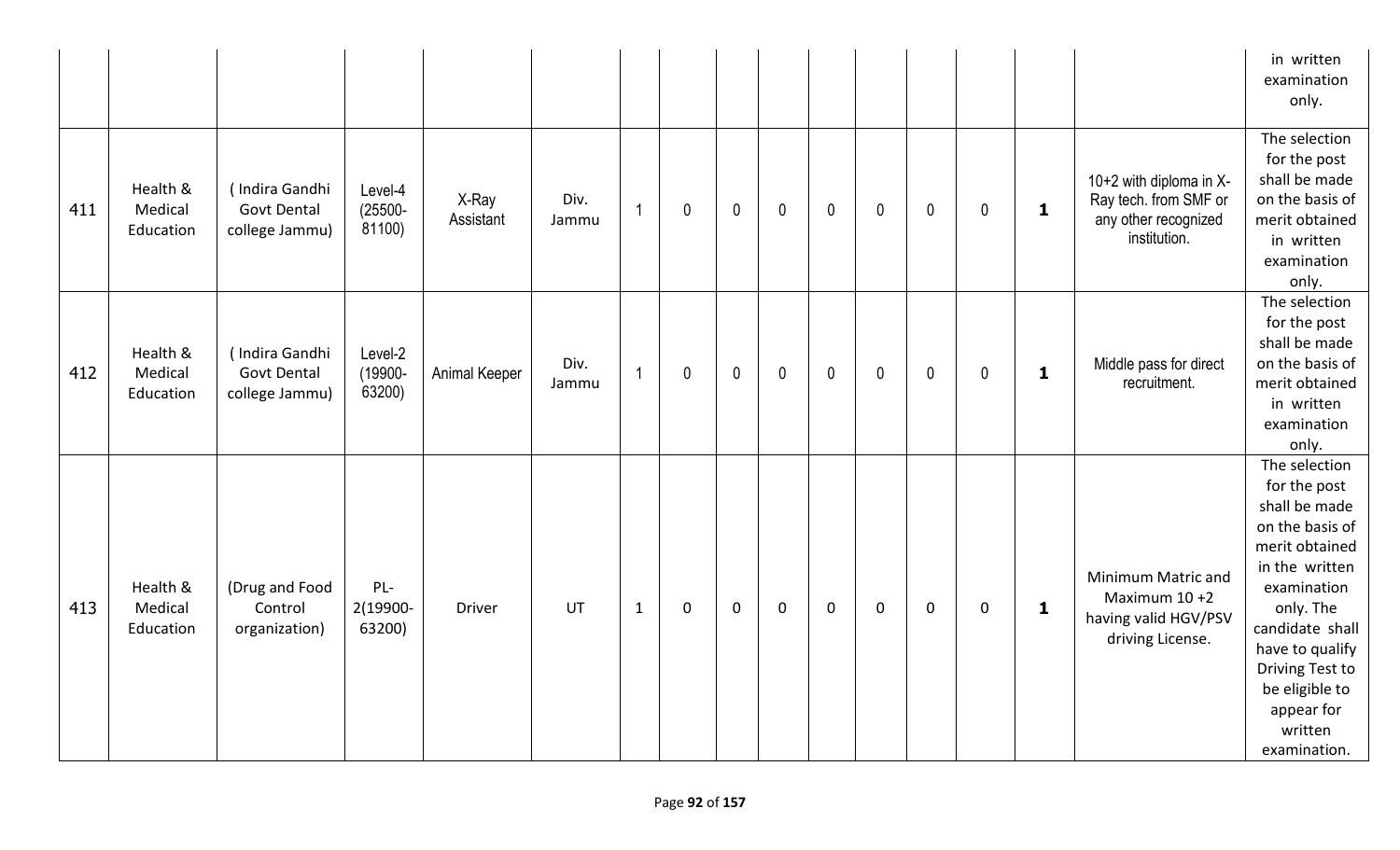| 414 | Health &<br>Medical<br>Education | (Drug and Food<br>Control<br>organization) | Level-6F<br>$(40800 -$<br>129200)  | <b>Food Safety</b><br>Officer    | Div.<br>Jammu | $\mathfrak{Z}$ |              | -1           | $\mathbf{0}$ | $\mathbf 0$  | -1 | $\mathbf{0}$ | 0            | 6                       | i. Degree in Food<br><b>Technology or Dairy</b><br>Technology or Bio-<br>Technology or Oil<br><b>Technology or Agriculture</b><br>Science or veterinary<br>Sciences or Bio-<br>Chemistry or<br>Microbiology or Masters<br>Degree in Chemistry or<br>degree in medicine from<br>a recognized University<br>or,<br>ii) Any other<br>equivalent/recognized<br>qualification notified by<br>the Central Government,<br>and<br>iii) has sucessfully<br>completed training as<br>specified by Food<br>authority in a recognized<br>institute or institutions<br>approved for the purpose. | The selection<br>for the post<br>shall be made<br>on the basis of<br>merit obtained<br>in written<br>examination<br>only. |
|-----|----------------------------------|--------------------------------------------|------------------------------------|----------------------------------|---------------|----------------|--------------|--------------|--------------|--------------|----|--------------|--------------|-------------------------|-------------------------------------------------------------------------------------------------------------------------------------------------------------------------------------------------------------------------------------------------------------------------------------------------------------------------------------------------------------------------------------------------------------------------------------------------------------------------------------------------------------------------------------------------------------------------------------|---------------------------------------------------------------------------------------------------------------------------|
| 415 | Health &<br>Medical<br>Education | (Drug and Food<br>Control<br>organization) | Level -6E<br>$(35900 -$<br>113500) | <b>Assistant Food</b><br>Analyst | Div.<br>Jammu |                | $\mathbf{0}$ | $\mathbf{0}$ | $\mathbf{0}$ | $\mathbf{0}$ | -1 | $\mathbf{0}$ | $\mathbf{0}$ | $\overline{\mathbf{2}}$ | Degree in science with<br>chemistry or bio -<br>chemistry or Food<br>Technology, Food and<br>Drugs from a University<br>established in India by<br>Law or an equivalent<br>qualification recognized<br>and notified by the<br><b>Central Government for</b><br>such purpose.                                                                                                                                                                                                                                                                                                        | The selection<br>for the post<br>shall be made<br>on the basis of<br>merit obtained<br>in written<br>examination<br>only. |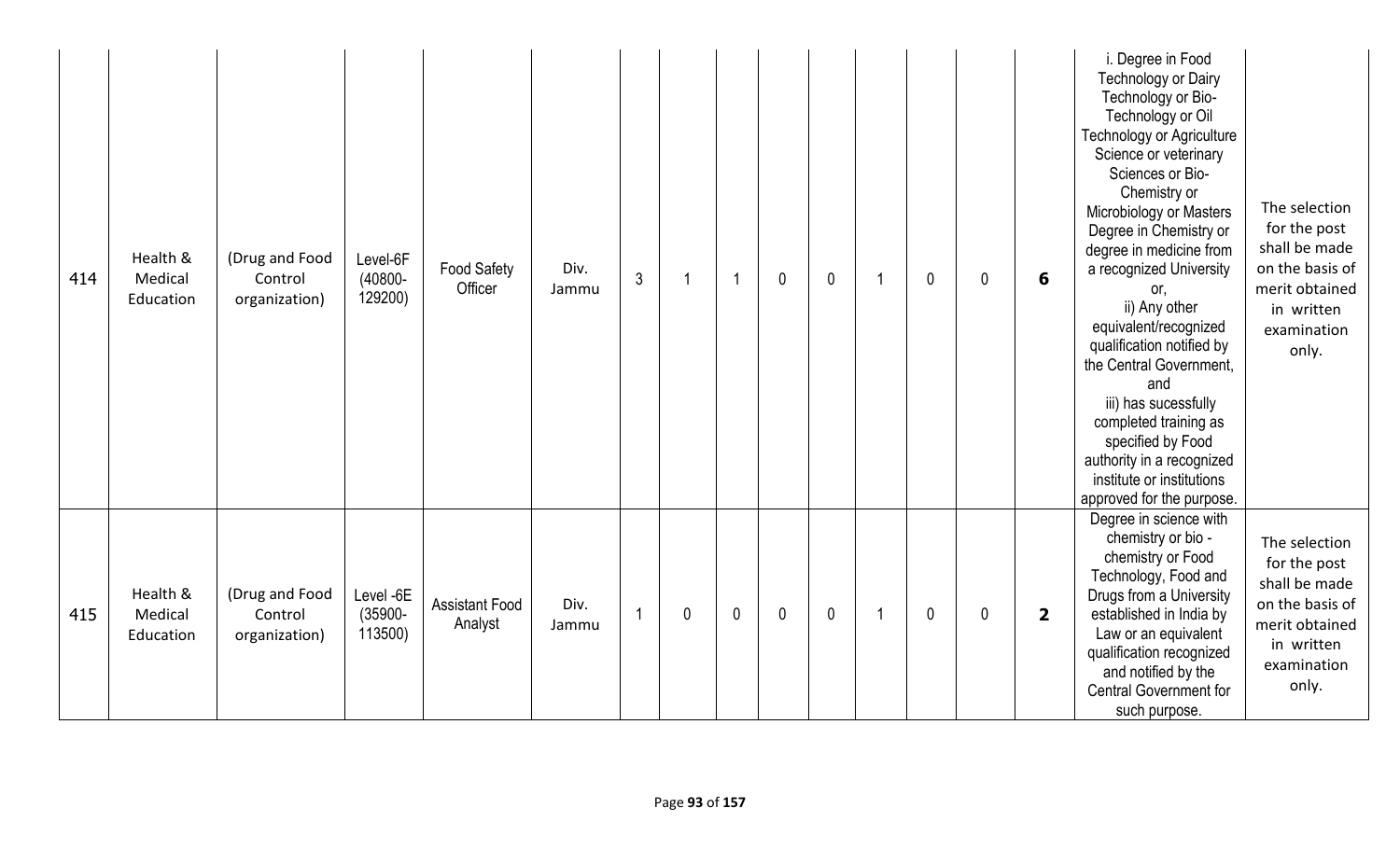| 416 | Health &<br>Medical<br>Education | (Drug and Food<br>Control<br>organization) | Level-6<br>$(35400 -$<br>112400) | Laboratory<br>Technician | Div.<br>Jammu | 1              | $\mathbf 0$ | $\mathbf 0$ | $\mathbf 0$  | $\mathbf 0$ | 0  | $\mathbf 0$  | 0 | 1                       | Bachelors Degree in<br>Pharmacy/B.Sc with<br>Chemistry                           | The selection<br>for the post<br>shall be made<br>on the basis of<br>merit obtained<br>in written<br>examination<br>only.                                                                                                                             |
|-----|----------------------------------|--------------------------------------------|----------------------------------|--------------------------|---------------|----------------|-------------|-------------|--------------|-------------|----|--------------|---|-------------------------|----------------------------------------------------------------------------------|-------------------------------------------------------------------------------------------------------------------------------------------------------------------------------------------------------------------------------------------------------|
| 417 | Health &<br>Medical<br>Education | (Drug and Food<br>Control<br>organization) | Level-5<br>$(29200 -$<br>92300)  | Laboratory<br>Assistant  | Div.<br>Jammu | $\overline{2}$ |             | $\mathbf 0$ | $\mathbf{0}$ | $\mathbf 0$ | 1  | $\mathbf{0}$ | 0 | 4                       | Bachelors Degree in<br>Pharmacy/B.Sc with<br>Chemistry                           | The selection<br>for the post<br>shall be made<br>on the basis of<br>merit obtained<br>in written<br>examination<br>only.                                                                                                                             |
| 418 | Health &<br>Medical<br>Education | (Drug and Food<br>Control<br>organization) | Level-2<br>(19900-<br>63200)     | <b>Driver</b>            | Div.<br>Jammu | $\overline{1}$ | 0           | $\mathbf 0$ | $\mathbf 0$  | $\mathbf 0$ | -1 | $\mathbf 0$  | 0 | $\overline{\mathbf{2}}$ | Minimum Matric and<br>Maximum $10+2$<br>having valid HGV/PSV<br>driving License. | The selection<br>for the post<br>shall be made<br>on the basis of<br>merit obtained<br>in the written<br>examination<br>only. The<br>candidate shall<br>have to qualify<br>Driving Test to<br>be eligible to<br>appear for<br>written<br>examination. |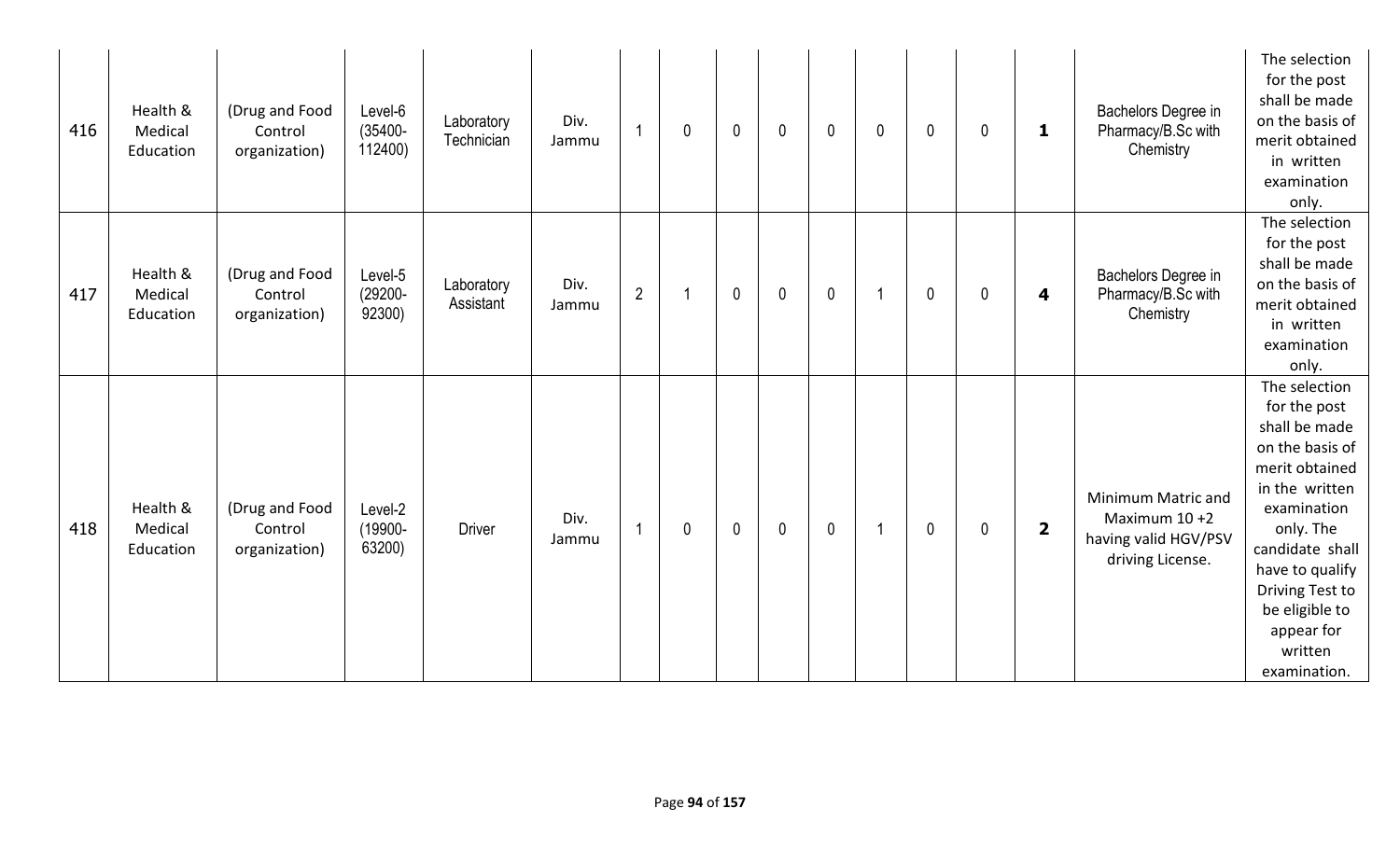| 419 | Health &<br>Medical<br>Education | (Drug and Food<br>Control<br>organization) | Level-<br>6E(35900-<br>113500)   | <b>Assistant Food</b><br>Analyst | Div.<br>Kashmir | $\overline{1}$ | 0            | $\mathbf{0}$ | $\mathbf{0}$ | $\mathbf 0$ | 0 | $\mathbf{0}$ | 0 | 1                       | Degree in Science with<br>Chemistry or bio<br>Chemistry or Food<br>Technology, Food and<br>Drugs from a University<br>established in india by<br>Law or an Equivalent<br>Qualification recognized<br>and notified by the<br>Central Goverment for<br>such purpose. | The selection<br>for the post<br>shall be made<br>on the basis of<br>merit obtained<br>in written<br>examination<br>only.                            |
|-----|----------------------------------|--------------------------------------------|----------------------------------|----------------------------------|-----------------|----------------|--------------|--------------|--------------|-------------|---|--------------|---|-------------------------|--------------------------------------------------------------------------------------------------------------------------------------------------------------------------------------------------------------------------------------------------------------------|------------------------------------------------------------------------------------------------------------------------------------------------------|
| 420 | Health &<br>Medical<br>Education | (Drug and Food<br>Control<br>organization) | Level-6<br>$(35400 -$<br>112400) | Laboratory<br>Technician         | Div.<br>Kashmir | 1              | 0            | $\mathbf 0$  | $\mathbf{0}$ | $\mathbf 0$ | 0 | $\mathbf{0}$ | 0 | $\mathbf{1}$            | Bachelors Degree in<br>Pharmacy/B.Sc with<br>Chemistry                                                                                                                                                                                                             | The selection<br>for the post<br>shall be made<br>on the basis of<br>merit obtained<br>in written<br>examination<br>only.                            |
| 421 | Health &<br>Medical<br>Education | (Drug and Food<br>Control<br>organization) | Level-5<br>$(29200 -$<br>92300)  | Laboratory<br>Assistant          | Div.<br>Kashmir | $\overline{2}$ |              | $\mathbf 0$  | $\mathbf 0$  | $\mathbf 0$ | 1 | $\mathbf 0$  | 0 | 4                       | Bachelors Degree in<br>Pharmacy/B.Sc with<br>Chemistry                                                                                                                                                                                                             | The selection<br>for the post<br>shall be made<br>on the basis of<br>merit obtained<br>in written<br>examination<br>only.                            |
| 422 | Health &<br>Medical<br>Education | (Drug and Food<br>Control<br>organization) | Level -<br>2(19900-<br>63200)    | <b>Driver</b>                    | Div.<br>Kashmir | $\overline{1}$ | $0^{\prime}$ | $\mathbf{0}$ | $\mathbf{0}$ | $\mathbf 0$ | 1 | $\mathbf{0}$ | 0 | $\overline{\mathbf{2}}$ | Minimum Matric and<br>Maximum 10 +2<br>having valid HGV/PSV<br>driving License.                                                                                                                                                                                    | The selection<br>for the post<br>shall be made<br>on the basis of<br>merit obtained<br>in the written<br>examination<br>only. The<br>candidate shall |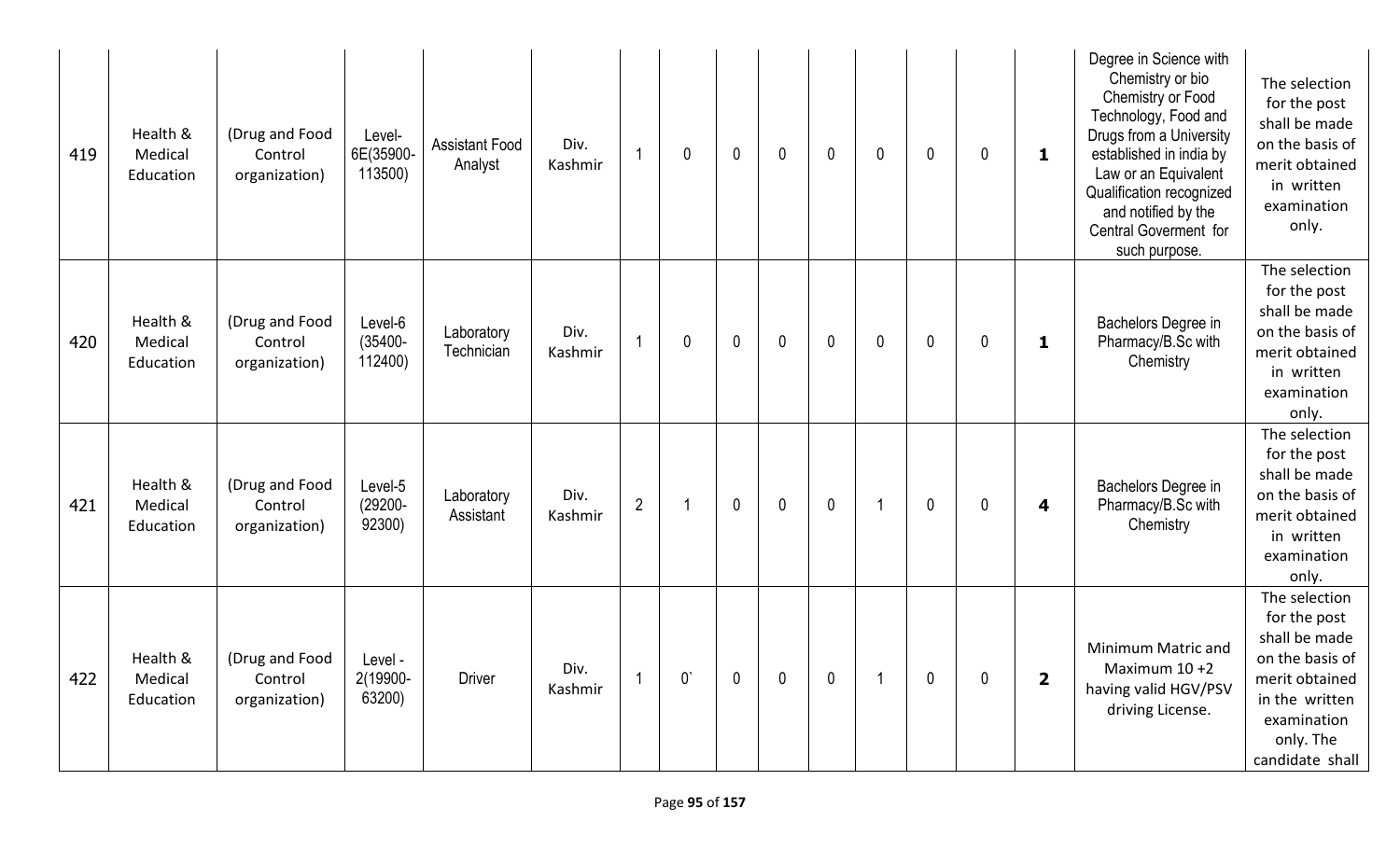|     |         |                    |                                 |              |       |       |              |              |             |             |              |             |              |   |                                                                                                                                                     | have to qualify<br>Driving Test to<br>be eligible to<br>appear for<br>written<br>examination.                                                                                                                                |
|-----|---------|--------------------|---------------------------------|--------------|-------|-------|--------------|--------------|-------------|-------------|--------------|-------------|--------------|---|-----------------------------------------------------------------------------------------------------------------------------------------------------|------------------------------------------------------------------------------------------------------------------------------------------------------------------------------------------------------------------------------|
| 423 | Revenue | <b>J&amp;K FCR</b> | Level-4<br>$(25500 -$<br>81100) | Jr.Assistant | UT    | $1\,$ | $\mathbf{1}$ | $\mathbf 0$  | $\mathbf 0$ | $\mathbf 0$ | $\mathbf{1}$ | $\mathbf 0$ | $\mathbf 0$  | 3 | Graduate with 35<br>wpm speed on<br>computer and six<br>month,s certificate<br>course in computer<br>applications from any<br>recognized institute. | Skill Test = $20$<br>points<br>Written<br>Examination/CB<br>$T = 80$ points<br>(The marks<br>obtained in the<br>Type Test shall<br>be<br>proportionately<br>allotted against<br>20 points<br>earmarked for<br>the Type Test) |
| 424 | Revenue | <b>J&amp;K FCR</b> | Level-4<br>$(25500 -$<br>81100) | Jr.Assistant | Jammu | 5     | $\mathbf{1}$ | $\mathbf{1}$ | $\mathbf 0$ | $\mathbf 0$ | $\mathbf{1}$ | $\mathbf 0$ | $\mathbf{1}$ | 9 | Graduate with 35<br>wpm speed on<br>computer and six<br>month,s certificate<br>course in computer<br>applications from any<br>recognized institute. | Skill Test = $20$<br>points<br>Written<br>Examination/CB<br>$T = 80$ points<br>(The marks<br>obtained in the<br>Type Test shall<br>be<br>proportionately<br>allotted against<br>20 points<br>earmarked for<br>the Type Test) |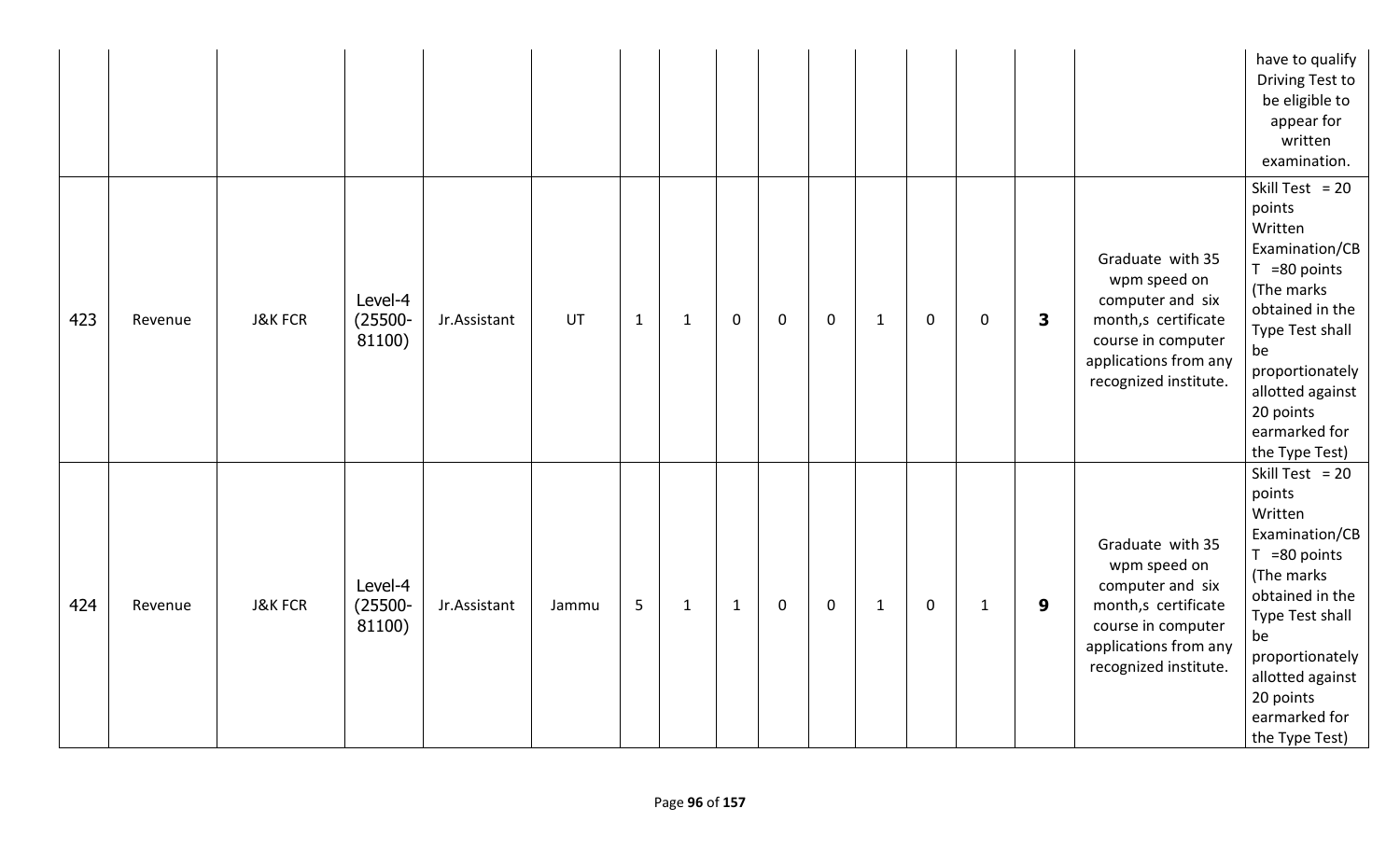| 425 | Revenue | <b>J&amp;K FCR</b> | Level-2<br>$(19900 -$<br>63200) | <b>Driver</b> | Jammu | $\overline{4}$ | $\mathbf 1$ | $\mathbf{1}$ | $\mathbf 0$ | $\mathbf 0$ | 1 | $\mathbf 0$ | $\mathbf 0$ | $\overline{\mathbf{z}}$ | Minimum Matric and<br>Maximum 10 +2<br>having valid HGV/PSV<br>driving License.                                                                     | The selection<br>for the post<br>shall be made<br>on the basis of<br>merit obtained<br>in the written<br>examination<br>only. The<br>candidate shall<br>have to qualify<br>Driving Test to<br>be eligible to<br>appear for<br>written<br>examination. |
|-----|---------|--------------------|---------------------------------|---------------|-------|----------------|-------------|--------------|-------------|-------------|---|-------------|-------------|-------------------------|-----------------------------------------------------------------------------------------------------------------------------------------------------|-------------------------------------------------------------------------------------------------------------------------------------------------------------------------------------------------------------------------------------------------------|
| 426 | Revenue | <b>J&amp;K FCR</b> | Level-4<br>$(25500 -$<br>81100) | Jr.Assistant  | Samba | $\overline{3}$ | $\mathbf 1$ | $\mathbf 0$  | $\mathbf 0$ | $\mathbf 0$ | 1 | $\mathbf 0$ | $\mathbf 0$ | 5                       | Graduate with 35<br>wpm speed on<br>computer and six<br>month,s certificate<br>course in computer<br>applications from any<br>recognized institute. | Skill Test = $20$<br>points<br>Written<br>Examination/CB<br>=80 points<br>T.<br>(The marks)<br>obtained in the<br>Type Test shall<br>be<br>proportionately<br>allotted against<br>20 points<br>earmarked for<br>the Type Test)                        |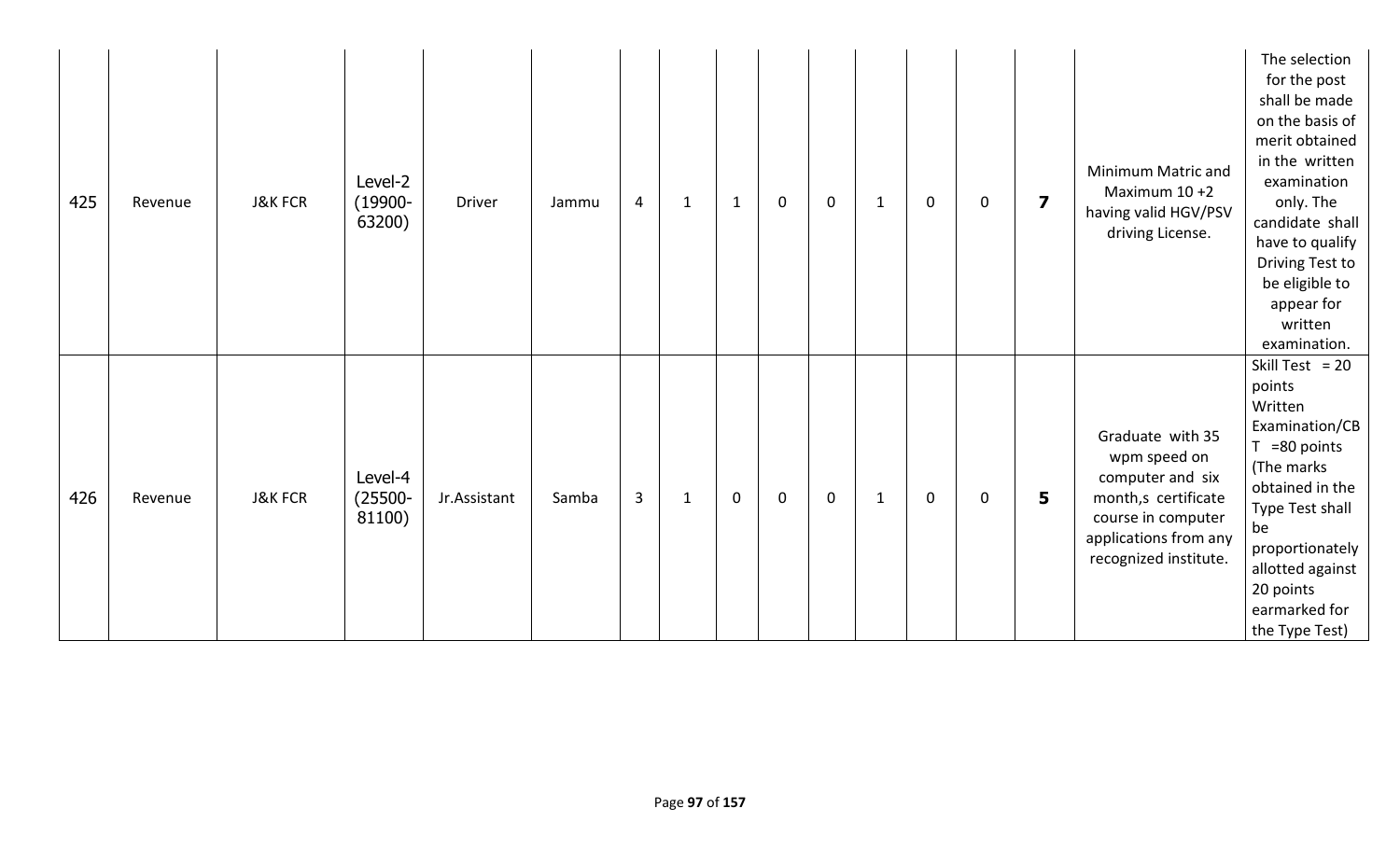| 427 | Revenue | <b>J&amp;K FCR</b> | Level-2<br>$(19900 -$<br>63200) | <b>Driver</b> | $\mathbf{1}$<br>Samba | $\mathbf{1}$ | $\mathbf 0$  | $\mathbf 0$ | $\mathbf 0$  | $\mathbf{1}$ | 0           | $\mathbf 0$  | $\overline{\mathbf{3}}$ | Minimum Matric and<br>Maximum 10 +2<br>having valid HGV/PSV<br>driving License.                                                                     | The selection<br>for the post<br>shall be made<br>on the basis of<br>merit obtained<br>in the written<br>examination<br>only. The<br>candidate shall<br>have to qualify<br>Driving Test to<br>be eligible to<br>appear for<br>written<br>examination. |
|-----|---------|--------------------|---------------------------------|---------------|-----------------------|--------------|--------------|-------------|--------------|--------------|-------------|--------------|-------------------------|-----------------------------------------------------------------------------------------------------------------------------------------------------|-------------------------------------------------------------------------------------------------------------------------------------------------------------------------------------------------------------------------------------------------------|
| 428 | Revenue | <b>J&amp;K FCR</b> | Level-4<br>$(25500 -$<br>81100) | Jr.Assistant  | 5<br>Kathua           | $\mathbf{1}$ | $\mathbf{1}$ | $\mathbf 0$ | $\mathbf{1}$ | $\mathbf{1}$ | $\mathbf 0$ | $\mathbf{1}$ | 10                      | Graduate with 35<br>wpm speed on<br>computer and six<br>month's certificate<br>course in computer<br>applications from any<br>recognized institute. | Skill Test = $20$<br>points<br>Written<br>Examination/CB<br>=80 points<br>T.<br>(The marks)<br>obtained in the<br>Type Test shall<br>be<br>proportionately<br>allotted against<br>20 points<br>earmarked for<br>the Type Test)                        |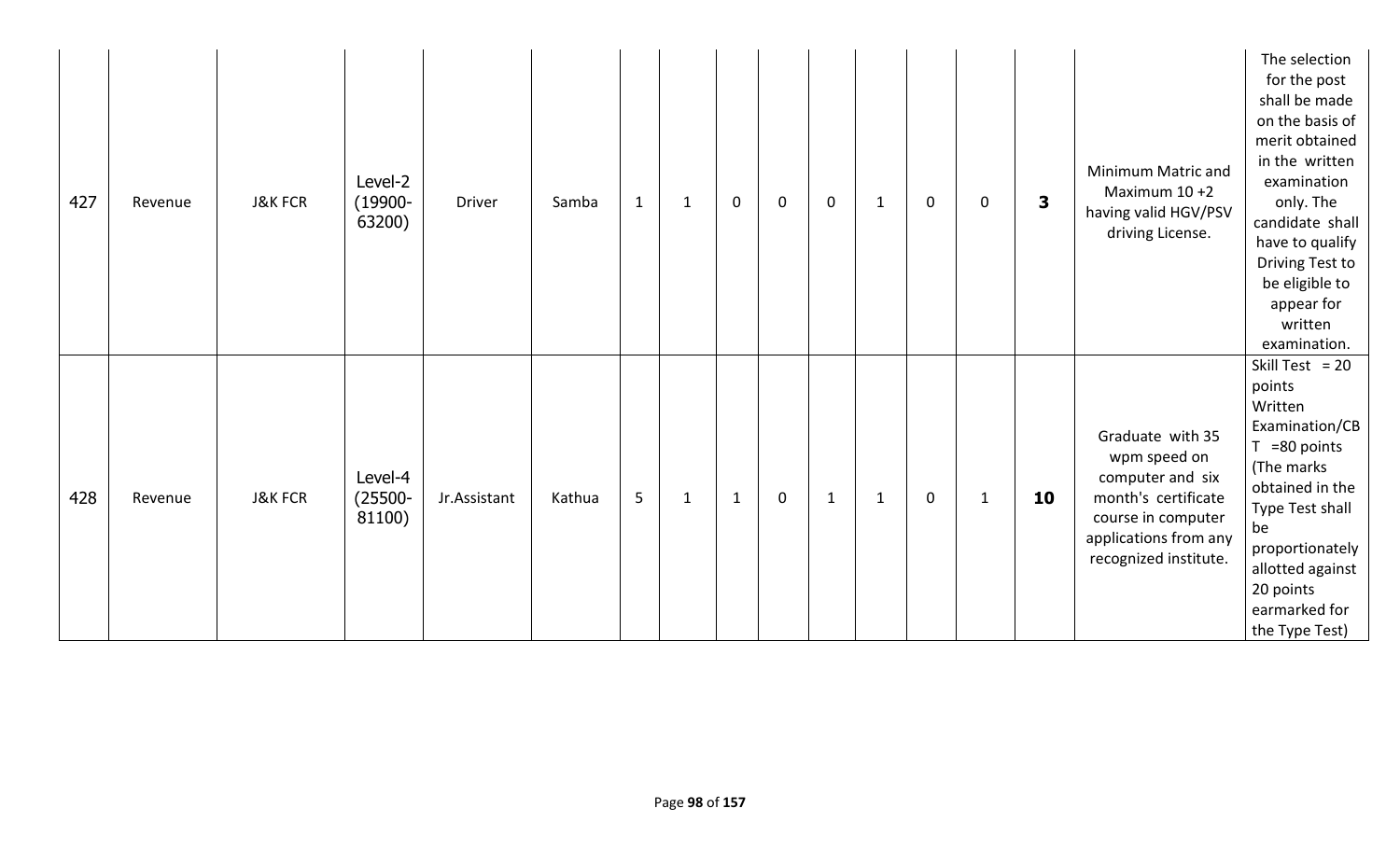| 429 | Revenue | <b>J&amp;K FCR</b> | Level-6B<br>$(35600 -$<br>112800) | Jr.Scale<br>Stenographer | Udhampur | $\mathbf{1}$ | 0              | $\mathbf 0$    | $\mathbf{0}$ | $\mathbf 0$  | -1 | $\mathbf 0$  | 0              | $\overline{\mathbf{2}}$ | Graduate with 65/35<br>wpm speed in<br>shorthand and typing<br>on computer and six<br>month's certificate<br>course in computer<br>applications from any<br>recognized institute. | Skill Test = $40$<br>points<br>Written<br>Examination/CB<br>$T = 60$ points<br>(The marks<br>obtained in the<br>Skill Test shall<br>be<br>proportionately<br>allotted against<br>40 points<br>earmarked for<br>the Skill Test) |
|-----|---------|--------------------|-----------------------------------|--------------------------|----------|--------------|----------------|----------------|--------------|--------------|----|--------------|----------------|-------------------------|-----------------------------------------------------------------------------------------------------------------------------------------------------------------------------------|--------------------------------------------------------------------------------------------------------------------------------------------------------------------------------------------------------------------------------|
| 430 | Revenue | <b>J&amp;K FCR</b> | Level-4<br>$(25500 -$<br>81100)   | Jr.Assistant             | Udhampur | 12           | $\overline{2}$ | $\overline{2}$ | $\mathbf{1}$ | $\mathbf{1}$ | 3  | $\mathbf{1}$ | $\overline{2}$ | 24                      | Graduate with 35<br>wpm speed on<br>computer and six<br>month's certificate<br>course in computer<br>applications from any<br>recognized institute.                               | Skill Test = $20$<br>points<br>Written<br>Examination/CB<br>$T = 80$ points<br>(The marks<br>obtained in the<br>Type Test shall<br>be<br>proportionately<br>allotted against<br>20 points<br>earmarked for<br>the Type Test)   |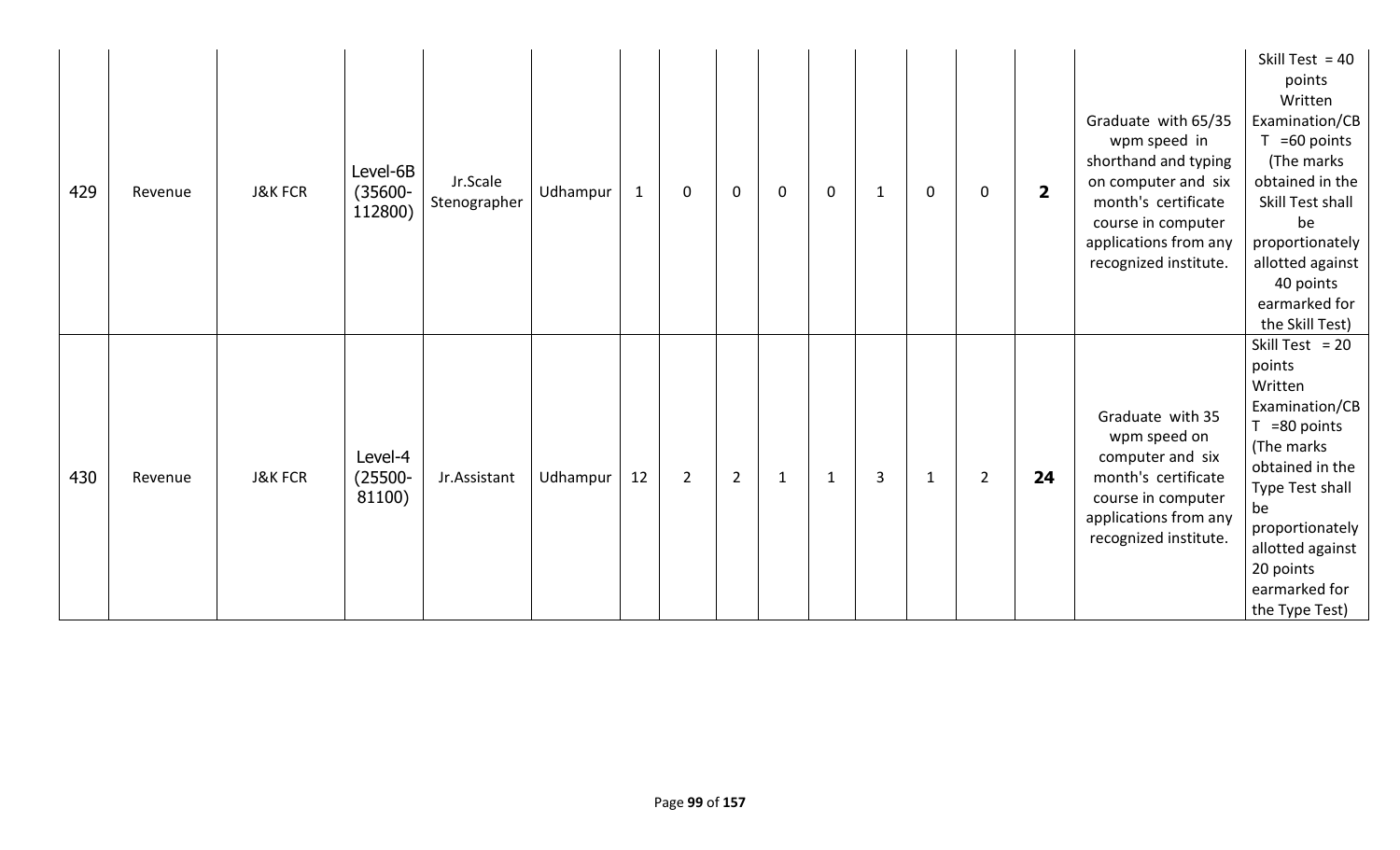| 431 | Revenue | <b>J&amp;K FCR</b> | Level-2<br>$(19900 -$<br>63200) | <b>Driver</b> | Udhampur | $\mathbf{3}$ | $\mathbf{1}$ | $\mathbf{1}$ | $\mathbf 0$ | $\mathbf 0$  | $\mathbf 1$ | $\mathbf 0$ | $\mathbf 0$  | 6  | Minimum Matric and<br>Maximum 10 +2<br>having valid HGV/PSV<br>driving License.                                                                     | The selection<br>for the post<br>shall be made<br>on the basis of<br>merit obtained<br>in the written<br>examination<br>only. The<br>candidate shall<br>have to qualify<br>Driving Test to<br>be eligible to<br>appear for<br>written<br>examination. |
|-----|---------|--------------------|---------------------------------|---------------|----------|--------------|--------------|--------------|-------------|--------------|-------------|-------------|--------------|----|-----------------------------------------------------------------------------------------------------------------------------------------------------|-------------------------------------------------------------------------------------------------------------------------------------------------------------------------------------------------------------------------------------------------------|
| 432 | Revenue | <b>J&amp;K FCR</b> | Level-4<br>$(25500 -$<br>81100) | Jr.Assistant  | Reasi    | 6            | $\mathbf{1}$ | $\mathbf{1}$ | $\mathbf 0$ | $\mathbf{1}$ | 1           | $\mathbf 0$ | $\mathbf{1}$ | 11 | Graduate with 35<br>wpm speed on<br>computer and six<br>month's certificate<br>course in computer<br>applications from any<br>recognized institute. | Skill Test = $20$<br>points<br>Written<br>Examination/CB<br>=80 points<br>T.<br>(The marks)<br>obtained in the<br>Type Test shall<br>be<br>proportionately<br>allotted against<br>20 points<br>earmarked for<br>the Type Test)                        |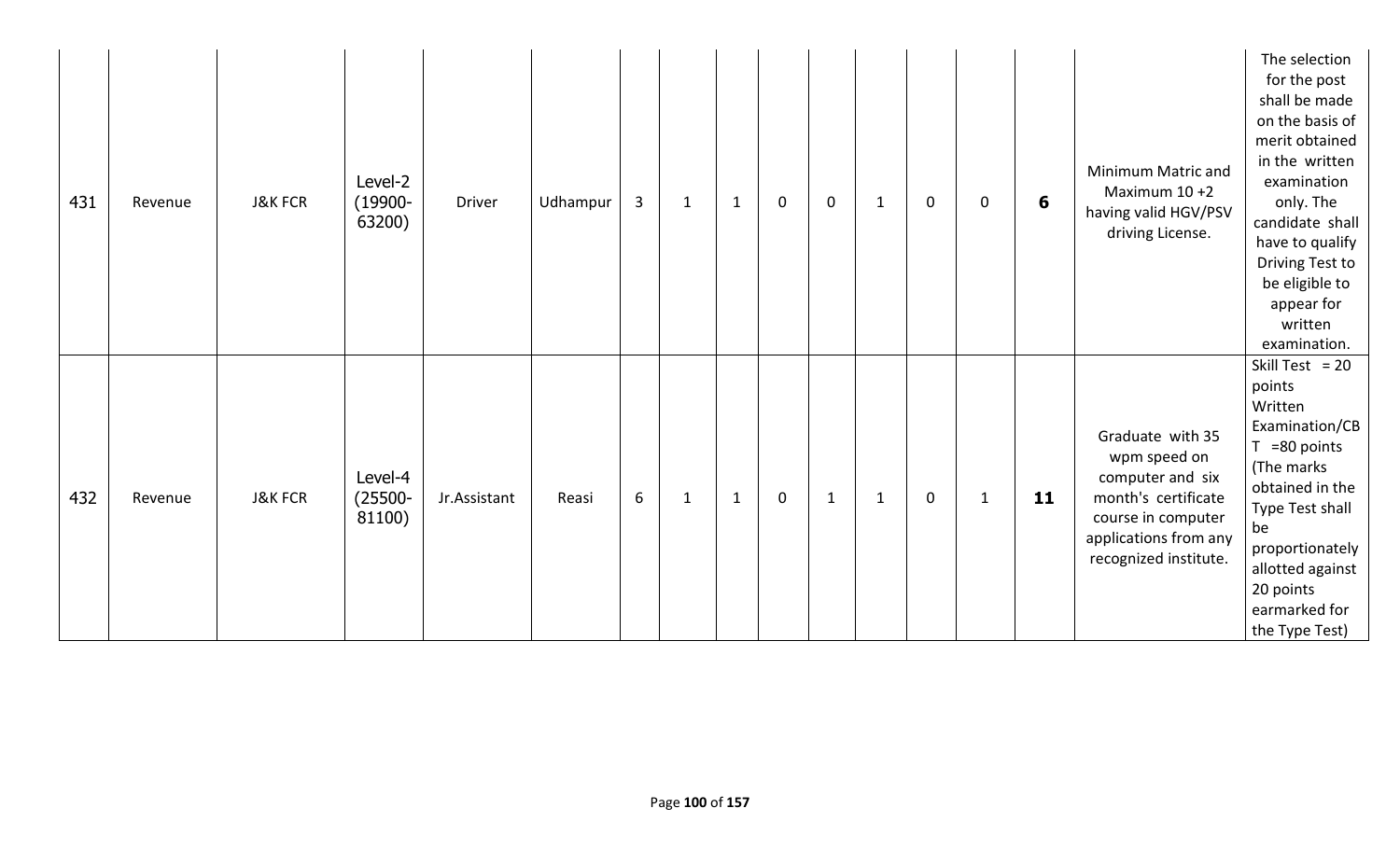| 433 | Revenue | <b>J&amp;K FCR</b> | Level-2<br>$(19900 -$<br>63200)   | <b>Driver</b>            | Reasi | $\overline{3}$ | $\mathbf{1}$ | $\mathbf 0$ | $\mathbf 0$ | $\mathbf 0$ | $\mathbf 1$ | $\mathbf 0$ | 0 | 5                       | Minimum Matric and<br>Maximum $10+2$<br>having valid HGV/PSV<br>driving License.                                                                                                  | The selection<br>for the post<br>shall be made<br>on the basis of<br>merit obtained<br>in the written<br>examination<br>only. The<br>candidate shall<br>have to qualify<br>Driving Test to<br>be eligible to<br>appear for<br>written<br>examination. |
|-----|---------|--------------------|-----------------------------------|--------------------------|-------|----------------|--------------|-------------|-------------|-------------|-------------|-------------|---|-------------------------|-----------------------------------------------------------------------------------------------------------------------------------------------------------------------------------|-------------------------------------------------------------------------------------------------------------------------------------------------------------------------------------------------------------------------------------------------------|
| 434 | Revenue | <b>J&amp;K FCR</b> | Level-6B<br>$(35600 -$<br>112800) | Jr.Scale<br>Stenographer | Doda  | $\mathbf 1$    | $\mathbf 0$  | $\mathbf 0$ | $\mathbf 0$ | $\mathbf 0$ | $\mathbf 1$ | $\mathbf 0$ | 0 | $\overline{\mathbf{2}}$ | Graduate with 65/35<br>wpm speed in<br>shorthand and typing<br>on computer and six<br>month's certificate<br>course in computer<br>applications from any<br>recognized institute. | Skill Test = $40$<br>points<br>Written<br>Examination/CB<br>$T = 60$ points<br>(The marks<br>obtained in the<br>Skill Test shall<br>be<br>proportionately<br>allotted against<br>40 points<br>earmarked for<br>the Skill Test)                        |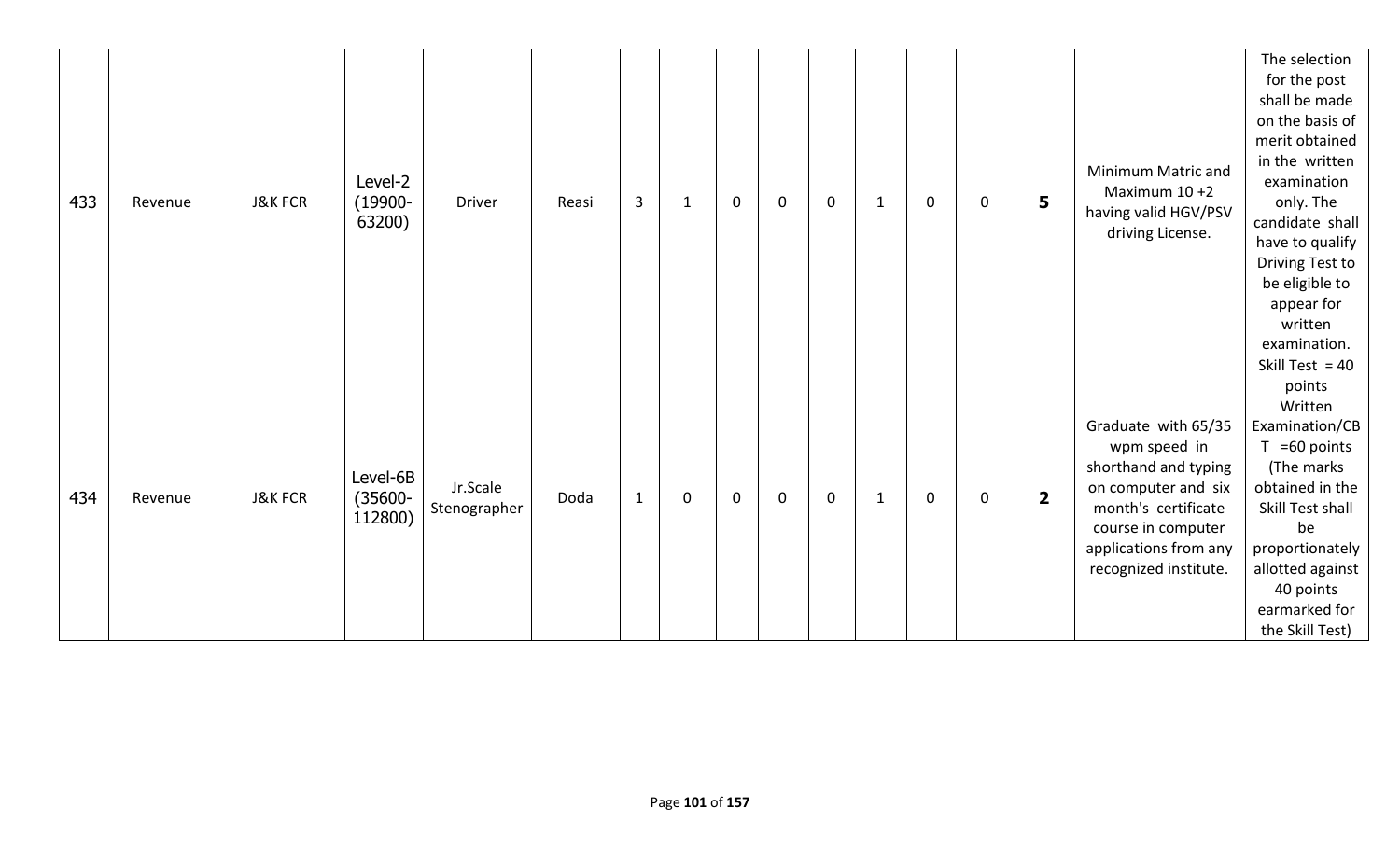| 435 | Revenue | <b>J&amp;K FCR</b> | Level-4<br>$(25500 -$<br>81100) | Jr.Assistant | Doda | 13           | $\overline{2}$ | $\overline{2}$   | $\mathbf{1}$ | $\mathbf{1}$ | 3 | $\mathbf{1}$ | $\overline{2}$ | 25 | Graduate with 35<br>wpm speed on<br>computer and six<br>month's certificate<br>course in computer<br>applications from any<br>recognized institute. | Skill Test = $20$<br>points<br>Written<br>Examination/CB<br>$T = 80$ points<br>(The marks<br>obtained in the<br>Type Test shall<br>be<br>proportionately<br>allotted against<br>20 points<br>earmarked for<br>the Type Test)                          |
|-----|---------|--------------------|---------------------------------|--------------|------|--------------|----------------|------------------|--------------|--------------|---|--------------|----------------|----|-----------------------------------------------------------------------------------------------------------------------------------------------------|-------------------------------------------------------------------------------------------------------------------------------------------------------------------------------------------------------------------------------------------------------|
| 436 | Revenue | <b>J&amp;K FCR</b> | Level-2<br>$(19900 -$<br>63200) | Driver       | Doda | $\mathbf{1}$ | $\mathbf 1$    | $\boldsymbol{0}$ | $\mathbf 0$  | $\mathbf 0$  | 1 | 0            | 0              | 3  | Minimum Matric and<br>Maximum 10 +2<br>having valid HGV/PSV<br>driving License.                                                                     | The selection<br>for the post<br>shall be made<br>on the basis of<br>merit obtained<br>in the written<br>examination<br>only. The<br>candidate shall<br>have to qualify<br>Driving Test to<br>be eligible to<br>appear for<br>written<br>examination. |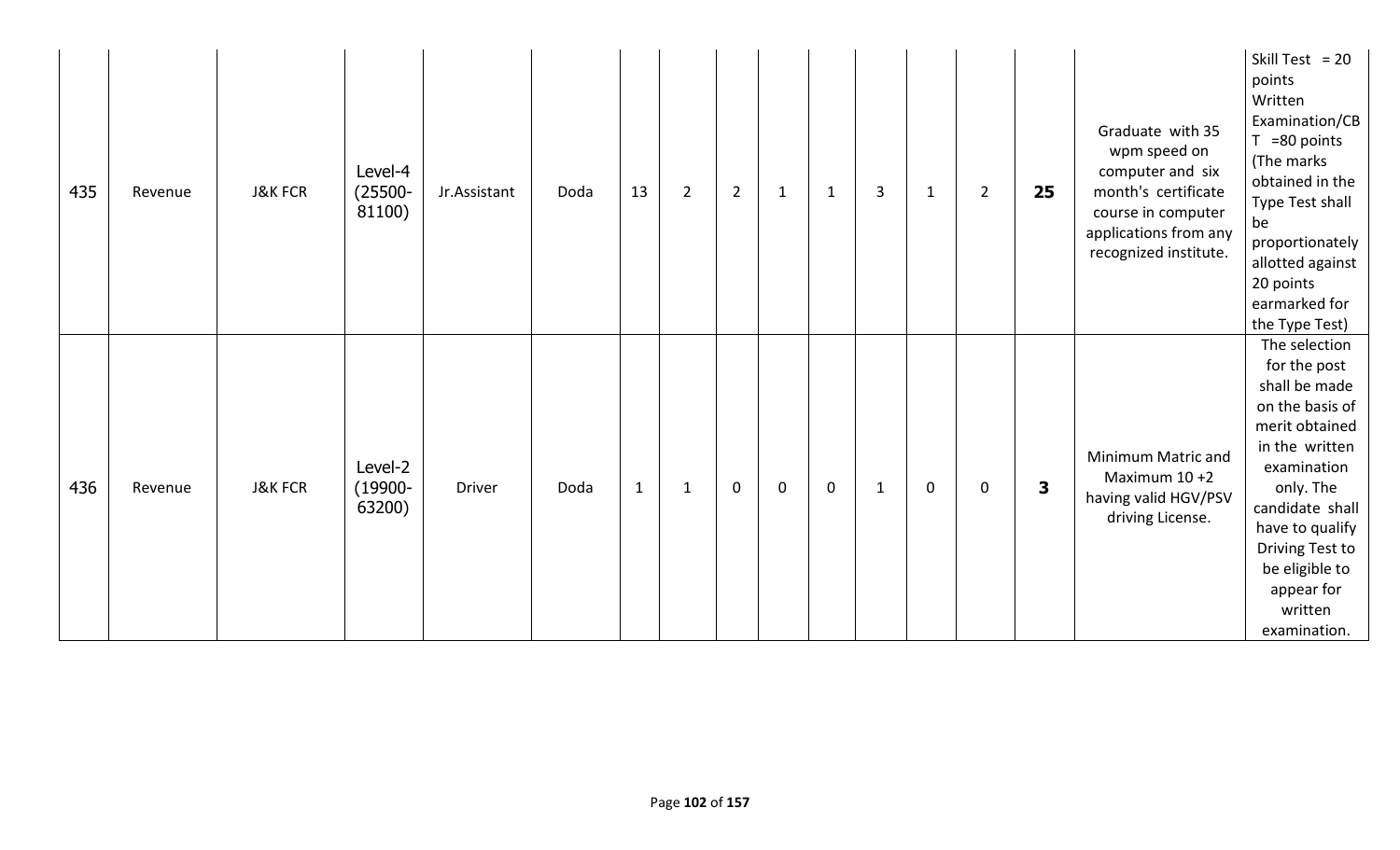| 437 | Revenue | <b>J&amp;K FCR</b> | Level-6B<br>$(35600 -$<br>112800) | Jr.Scale<br>Stenographer | Kishtwar | $\mathbf{1}$ | $\mathbf 0$    | $\mathbf{0}$   | $\mathbf 0$  | $\mathbf 0$  | 1 | $\mathbf 0$  | $\mathbf 0$    | $\overline{2}$ | Graduate with 65/35<br>wpm speed in<br>shorthand and typing<br>on computer and six<br>month's certificate<br>course in computer<br>applications from any<br>recognized institute. | Skill Test = $40$<br>points<br>Written<br>Examination/CB<br>$T = 60$ points<br>(The marks<br>obtained in the<br>Skill Test shall<br>be<br>proportionately<br>allotted against<br>40 points<br>earmarked for<br>the Skill Test) |
|-----|---------|--------------------|-----------------------------------|--------------------------|----------|--------------|----------------|----------------|--------------|--------------|---|--------------|----------------|----------------|-----------------------------------------------------------------------------------------------------------------------------------------------------------------------------------|--------------------------------------------------------------------------------------------------------------------------------------------------------------------------------------------------------------------------------|
| 438 | Revenue | <b>J&amp;K FCR</b> | Level-4<br>$(25500 -$<br>81100)   | Jr.Assistant             | Kishtwar | 11           | $\overline{2}$ | $\overline{2}$ | $\mathbf{1}$ | $\mathbf{1}$ | 3 | $\mathbf{1}$ | $\overline{2}$ | 23             | Graduate with 35<br>wpm speed on<br>computer and six<br>month's certificate<br>course in computer<br>applications from any<br>recognized institute.                               | Skill Test = $20$<br>points<br>Written<br>Examination/CB<br>$T = 80$ points<br>(The marks<br>obtained in the<br>Type Test shall<br>be<br>proportionately<br>allotted against<br>20 points<br>earmarked for<br>the Type Test)   |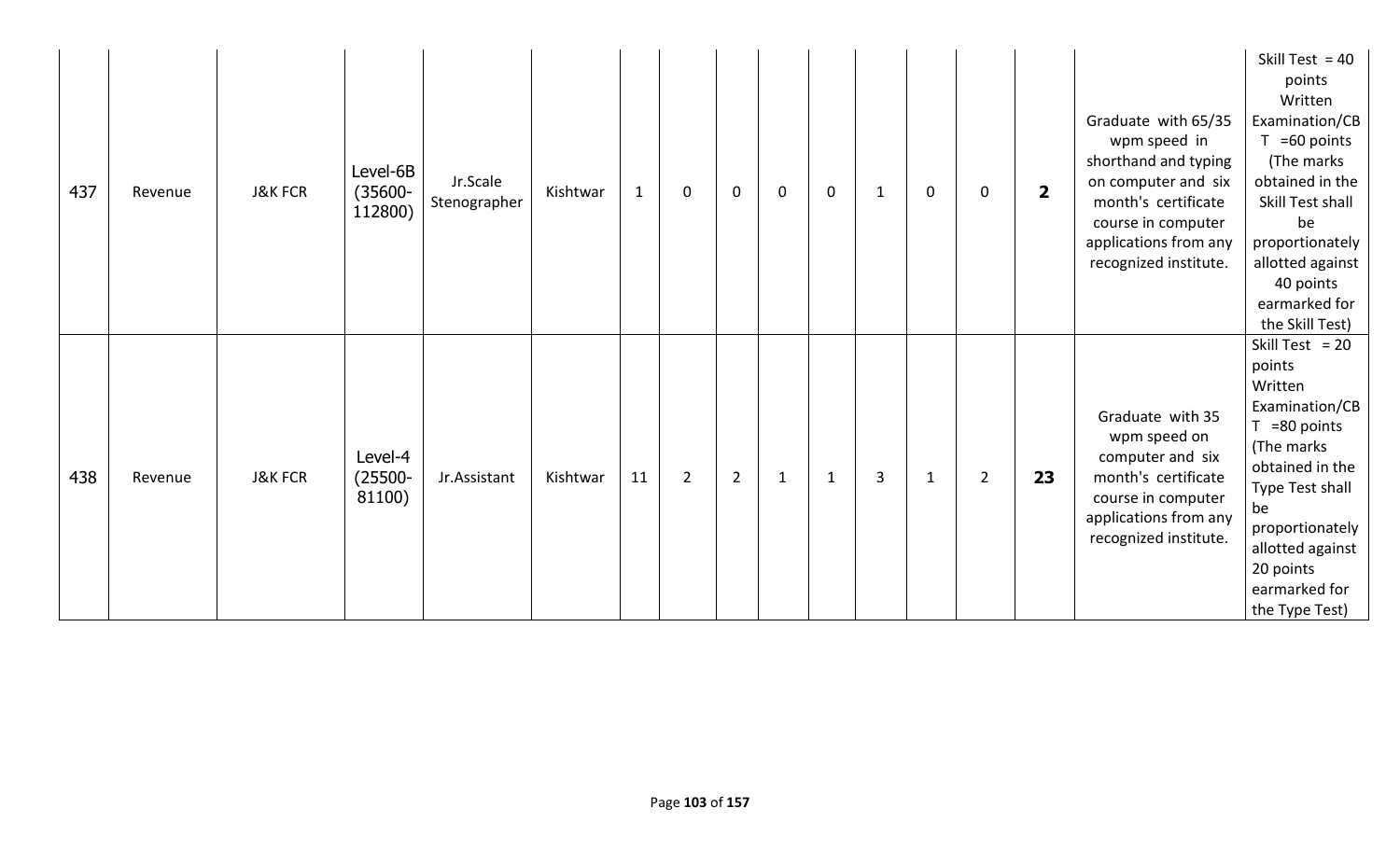| 439 | Revenue | <b>J&amp;K FCR</b> | Level-2<br>$(19900 -$<br>63200)   | <b>Driver</b>            | Kishtwar | $\mathbf{1}$ | $\mathbf{1}$ | $\mathbf 0$ | $\mathbf 0$ | $\mathbf 0$ | $\mathbf 1$ | $\mathbf 0$ | 0 | 3                       | Minimum Matric and<br>Maximum $10+2$<br>having valid HGV/PSV<br>driving License.                                                                                                  | The selection<br>for the post<br>shall be made<br>on the basis of<br>merit obtained<br>in the written<br>examination<br>only. The<br>candidate shall<br>have to qualify<br>Driving Test to<br>be eligible to<br>appear for<br>written<br>examination. |
|-----|---------|--------------------|-----------------------------------|--------------------------|----------|--------------|--------------|-------------|-------------|-------------|-------------|-------------|---|-------------------------|-----------------------------------------------------------------------------------------------------------------------------------------------------------------------------------|-------------------------------------------------------------------------------------------------------------------------------------------------------------------------------------------------------------------------------------------------------|
| 440 | Revenue | <b>J&amp;K FCR</b> | Level-6B<br>$(35600 -$<br>112800) | Jr.Scale<br>Stenographer | Ramban   | $\mathbf{1}$ | $\mathbf 0$  | $\mathbf 0$ | $\mathbf 0$ | $\mathbf 0$ | $\mathbf 1$ | $\mathbf 0$ | 0 | $\overline{\mathbf{2}}$ | Graduate with 65/35<br>wpm speed in<br>shorthand and typing<br>on computer and six<br>month's certificate<br>course in computer<br>applications from any<br>recognized institute. | Skill Test = $40$<br>points<br>Written<br>Examination/CB<br>$T = 60$ points<br>(The marks<br>obtained in the<br>Skill Test shall<br>be<br>proportionately<br>allotted against<br>40 points<br>earmarked for<br>the Skill Test)                        |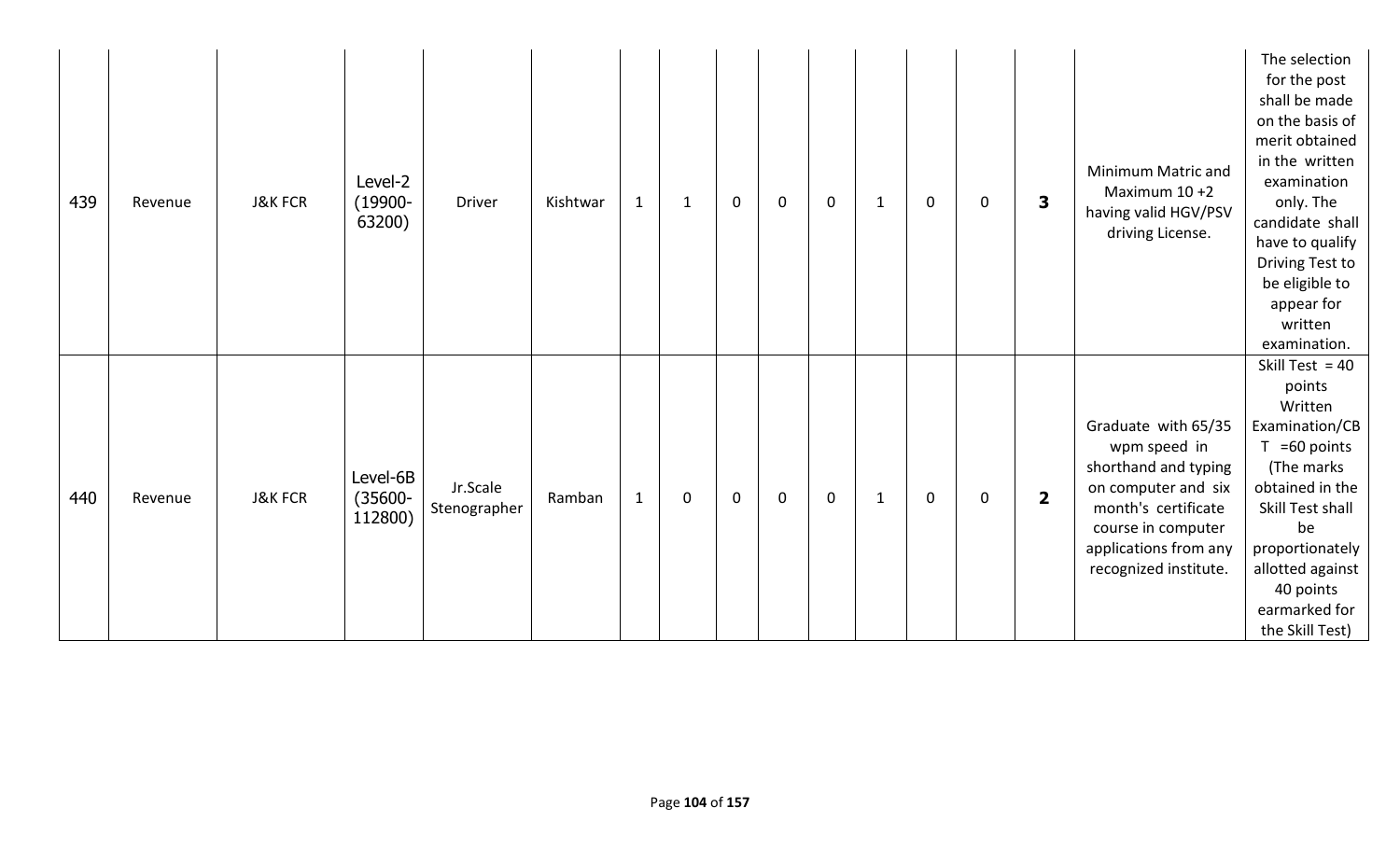| 441 | Revenue | <b>J&amp;K FCR</b> | Level-4<br>$(25500 -$<br>81100) | Jr.Assistant  | Ramban | 10 | $\overline{2}$ | $\overline{2}$ | $\mathbf{1}$ | $\mathbf{1}$ | $\overline{2}$ | $\mathbf{1}$ | $\overline{2}$ | 21 | Graduate with 35<br>wpm speed on<br>computer and six<br>month's certificate<br>course in computer<br>applications from any<br>recognized institute. | Skill Test = $20$<br>points<br>Written<br>Examination/CB<br>$T = 80$ points<br>(The marks<br>obtained in the<br>Type Test shall<br>be<br>proportionately<br>allotted against<br>20 points<br>earmarked for<br>the Type Test)                          |
|-----|---------|--------------------|---------------------------------|---------------|--------|----|----------------|----------------|--------------|--------------|----------------|--------------|----------------|----|-----------------------------------------------------------------------------------------------------------------------------------------------------|-------------------------------------------------------------------------------------------------------------------------------------------------------------------------------------------------------------------------------------------------------|
| 442 | Revenue | <b>J&amp;K FCR</b> | Level-2<br>$(19900 -$<br>63200) | <b>Driver</b> | Ramban | 3  | $\mathbf{1}$   | $\mathbf 0$    | $\mathbf 0$  | $\mathbf 0$  | 1              | $\mathbf 0$  | 0              | 5  | Minimum Matric and<br>Maximum $10+2$<br>having valid HGV/PSV<br>driving License.                                                                    | The selection<br>for the post<br>shall be made<br>on the basis of<br>merit obtained<br>in the written<br>examination<br>only. The<br>candidate shall<br>have to qualify<br>Driving Test to<br>be eligible to<br>appear for<br>written<br>examination. |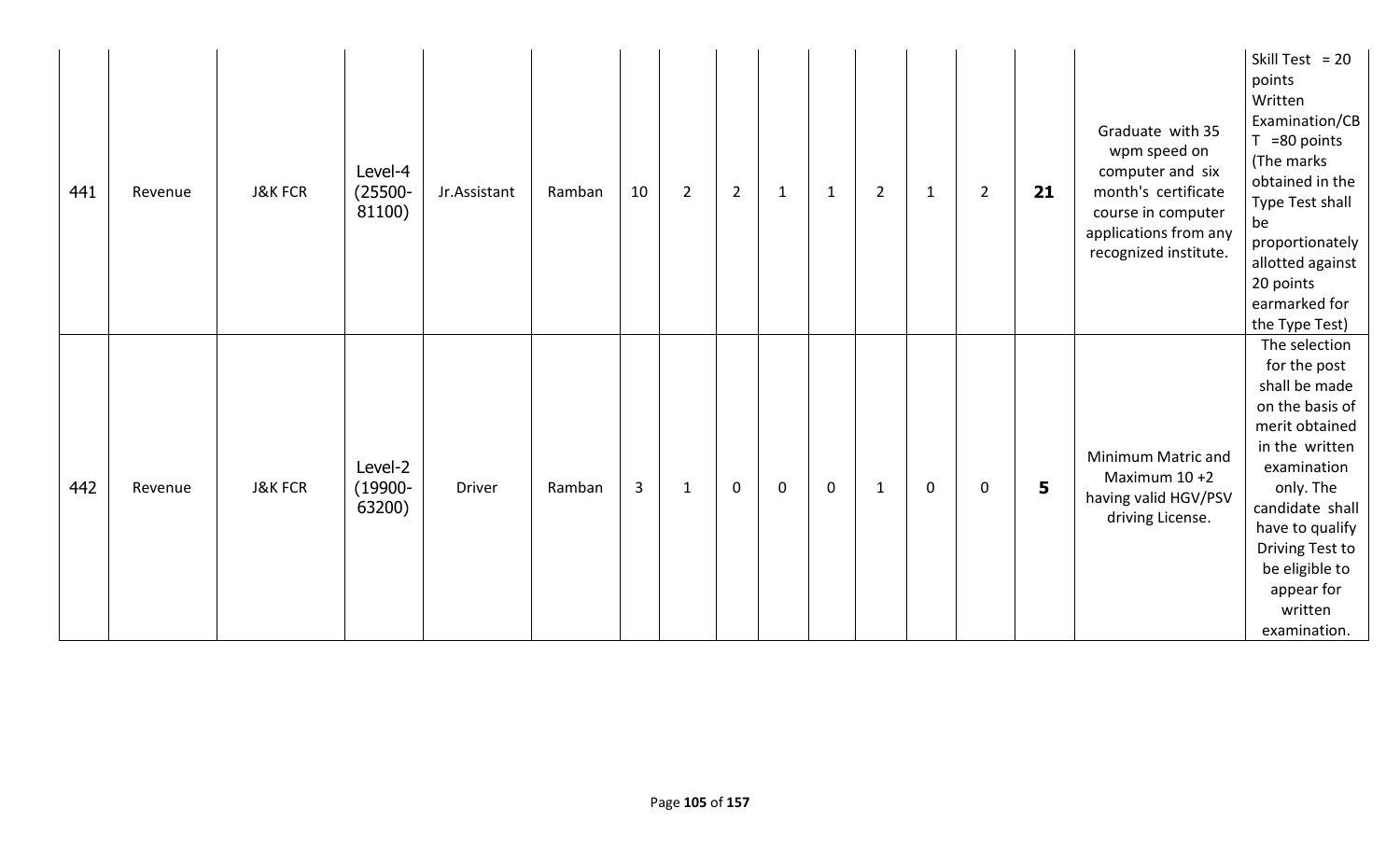| 443 | Revenue | <b>J&amp;K FCR</b> | Level-6B<br>$(35600 -$<br>112800) | Jr.Scale<br>Stenographer | Rajouri | $\mathbf{1}$   | $\mathbf 0$    | $\mathbf{0}$   | $\mathbf 0$ | $\mathbf 0$  | -1             | $\mathbf 0$  | 0            | $\overline{\mathbf{2}}$ | Graduate with 65/35<br>wpm speed in<br>shorthand and typing<br>on computer and six<br>month's certificate<br>course in computer<br>applications from any<br>recognized institute. | Skill Test = $40$<br>points<br>Written<br>Examination/CB<br>$T = 60$ points<br>(The marks<br>obtained in the<br>Skill Test shall<br>be<br>proportionately<br>allotted against<br>40 points<br>earmarked for<br>the Skill Test) |
|-----|---------|--------------------|-----------------------------------|--------------------------|---------|----------------|----------------|----------------|-------------|--------------|----------------|--------------|--------------|-------------------------|-----------------------------------------------------------------------------------------------------------------------------------------------------------------------------------|--------------------------------------------------------------------------------------------------------------------------------------------------------------------------------------------------------------------------------|
| 444 | Revenue | <b>J&amp;K FCR</b> | Level-4<br>$(25500 -$<br>81100)   | Jr.Assistant             | Rajouri | $\overline{7}$ | $\overline{2}$ | $\overline{2}$ | $\mathbf 0$ | $\mathbf{1}$ | $\overline{2}$ | $\mathbf{1}$ | $\mathbf{1}$ | 16                      | Graduate with 35<br>wpm speed on<br>computer and six<br>month's certificate<br>course in computer<br>applications from any<br>recognized institute.                               | Skill Test = $20$<br>points<br>Written<br>Examination/CB<br>$T = 80$ points<br>(The marks<br>obtained in the<br>Type Test shall<br>be<br>proportionately<br>allotted against<br>20 points<br>earmarked for<br>the Type Test)   |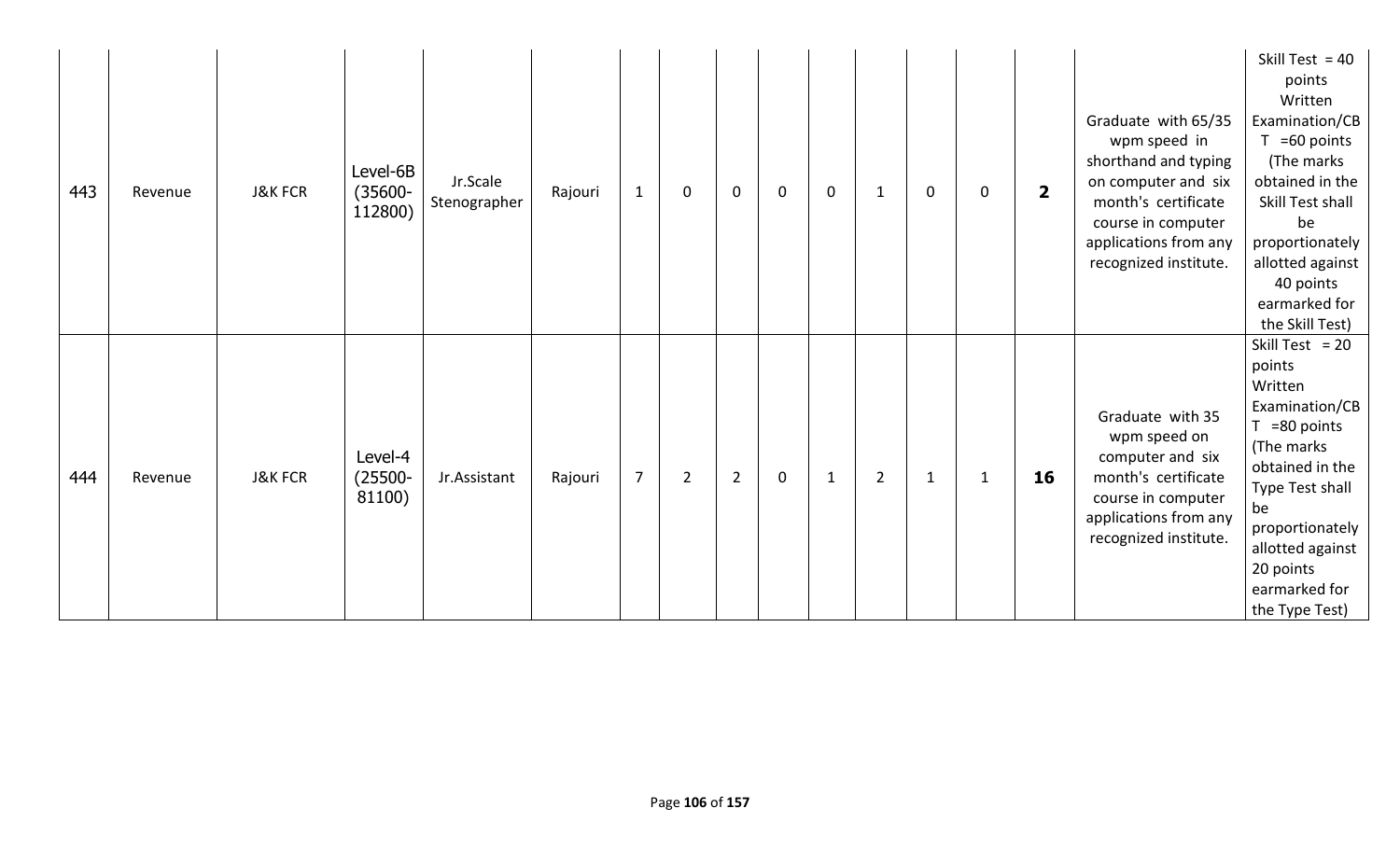| 445 | Revenue | <b>J&amp;K FCR</b> | Level-6B<br>$(35600 -$<br>112800) | Jr.Scale<br>Stenographer | Poonch   | $\mathbf{1}$ | 1           | $\mathbf 0$ | $\mathbf 0$ | $\mathbf 0$ | 1 | $\mathbf 0$ | $\mathbf{0}$ | 3 | Graduate with 65/35<br>wpm speed in<br>shorthand and typing<br>on computer and six<br>month's certificate<br>course in computer<br>applications from any<br>recognized institute. | Skill Test = $40$<br>points<br>Written<br>Examination/CB<br>$T = 60$ points<br>(The marks)<br>obtained in the<br>Skill Test shall<br>be<br>proportionately<br>allotted against<br>40 points<br>earmarked for<br>the Skill Test) |
|-----|---------|--------------------|-----------------------------------|--------------------------|----------|--------------|-------------|-------------|-------------|-------------|---|-------------|--------------|---|-----------------------------------------------------------------------------------------------------------------------------------------------------------------------------------|---------------------------------------------------------------------------------------------------------------------------------------------------------------------------------------------------------------------------------|
| 446 | Revenue | <b>J&amp;K FCR</b> | Level-6B<br>$(35600 -$<br>112800) | Jr.Scale<br>Stenographer | Srinagar | $\mathbf{1}$ | $\mathbf 0$ | $\mathbf 0$ | $\mathbf 0$ | $\mathbf 0$ | 0 | $\mathbf 0$ | 0            | 1 | Graduate with 65/35<br>wpm speed in<br>shorthand and typing<br>on computer and six<br>month's certificate<br>course in computer<br>applications from any<br>recognized institute. | Skill Test = $40$<br>points<br>Written<br>Examination/CB<br>$T = 60$ points<br>(The marks)<br>obtained in the<br>Skill Test shall<br>be<br>proportionately<br>allotted against<br>40 points<br>earmarked for<br>the Skill Test) |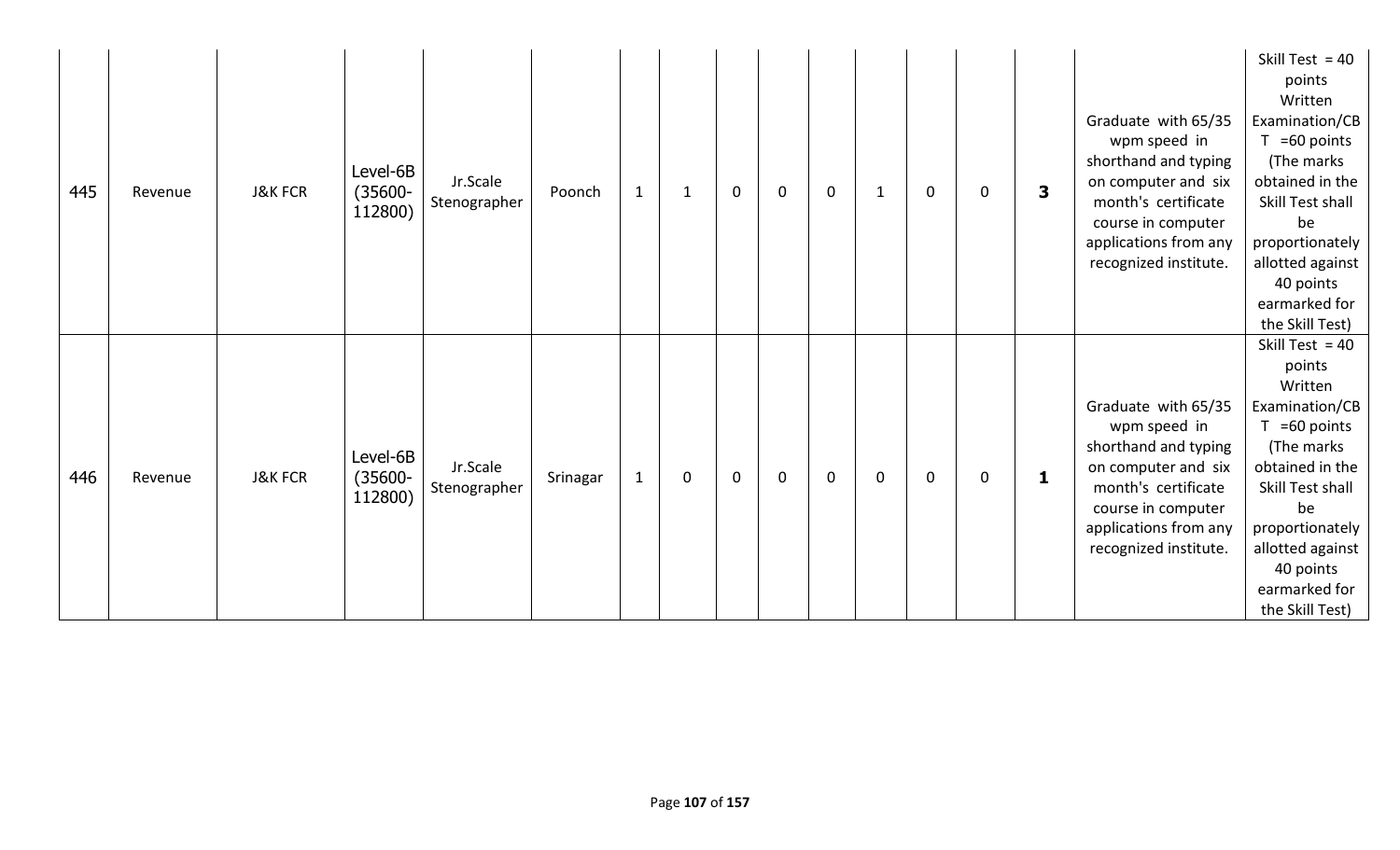| 447 | Revenue | <b>J&amp;K FCR</b> | Level-4<br>$(25500 -$<br>81100) | Jr.Assistant  | Srinagar | $\mathbf{1}$ | $\mathbf{1}$ | $\mathbf 0$ | $\mathbf 0$ | $\mathbf 0$ | 1           | $\mathbf 0$ | 0 | 3 | Graduate with 35<br>wpm speed on<br>computer and six<br>month's certificate<br>course in computer<br>applications from any<br>recognized institute. | Skill Test = $20$<br>points<br>Written<br>Examination/CB<br>$T = 80$ points<br>(The marks<br>obtained in the<br>Type Test shall<br>be<br>proportionately<br>allotted against<br>20 points<br>earmarked for<br>the Type Test)                          |
|-----|---------|--------------------|---------------------------------|---------------|----------|--------------|--------------|-------------|-------------|-------------|-------------|-------------|---|---|-----------------------------------------------------------------------------------------------------------------------------------------------------|-------------------------------------------------------------------------------------------------------------------------------------------------------------------------------------------------------------------------------------------------------|
| 448 | Revenue | <b>J&amp;K FCR</b> | Level-2<br>$(19900 -$<br>63200) | <b>Driver</b> | Srinagar | $\mathbf{1}$ | 0            | $\mathbf 0$ | $\mathbf 0$ | $\mathbf 0$ | $\mathbf 0$ | $\mathbf 0$ | 0 | 1 | Minimum Matric and<br>Maximum $10+2$<br>having valid HGV/PSV<br>driving License.                                                                    | The selection<br>for the post<br>shall be made<br>on the basis of<br>merit obtained<br>in the written<br>examination<br>only. The<br>candidate shall<br>have to qualify<br>Driving Test to<br>be eligible to<br>appear for<br>written<br>examination. |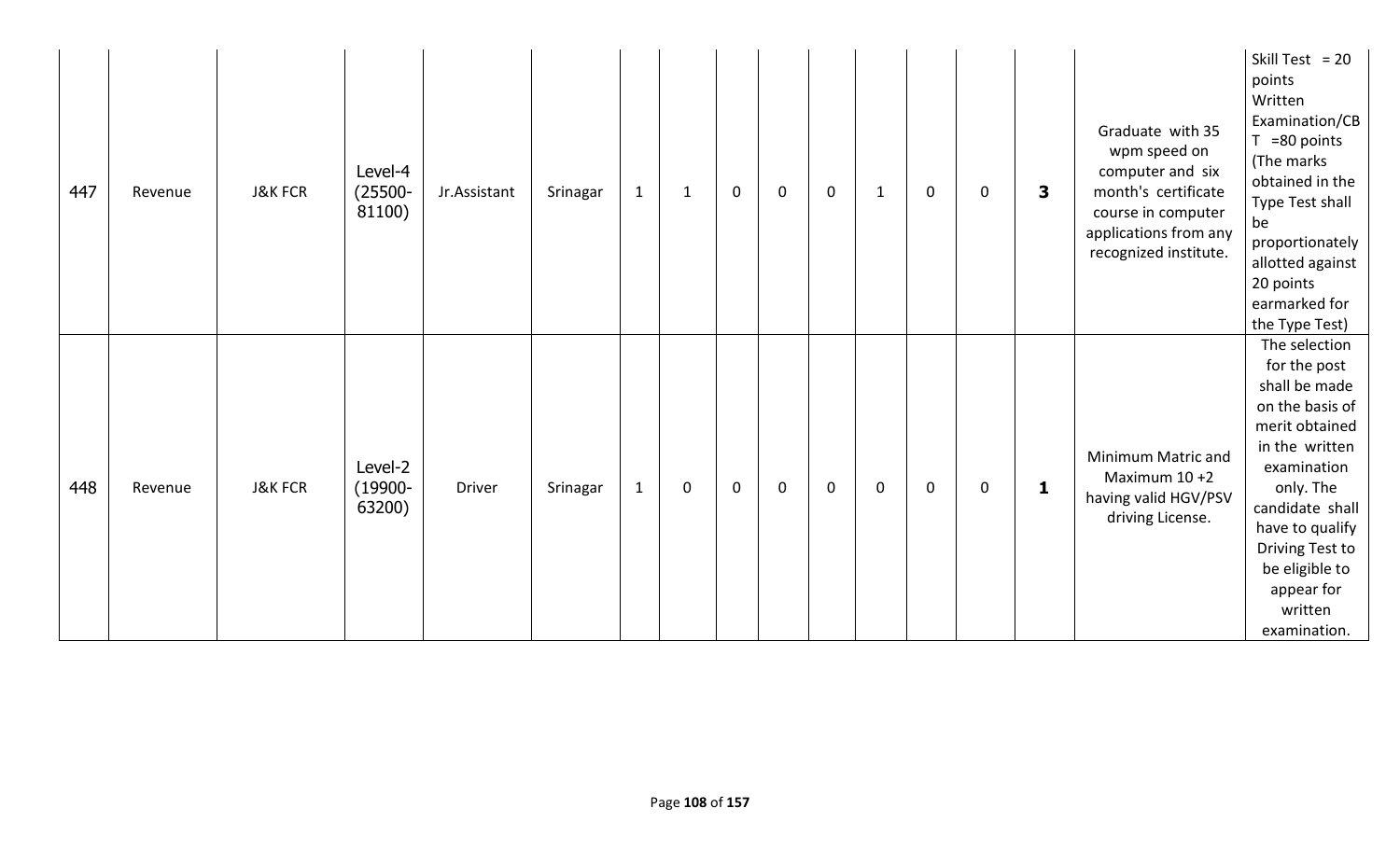| 449 | Revenue | <b>J&amp;K FCR</b> | Level-6B<br>$(35600 -$<br>112800) | Jr.Scale<br>Stenographer | <b>Budgam</b> | $\mathbf{1}$ | $\mathbf 0$ | $\mathbf 0$  | $\mathbf 0$ | $\mathbf 0$  | $\mathbf{1}$   | $\mathbf 0$ | 0 | $\overline{\mathbf{2}}$ | Graduate with 65/35<br>wpm speed in<br>shorthand and typing<br>on computer and six<br>month's certificate<br>course in computer<br>applications from any<br>recognized institute. | Skill Test = $40$<br>points<br>Written<br>Examination/CB<br>$T = 60$ points<br>(The marks<br>obtained in the<br>Skill Test shall<br>be<br>proportionately<br>allotted against<br>40 points<br>earmarked for<br>the Skill Test) |
|-----|---------|--------------------|-----------------------------------|--------------------------|---------------|--------------|-------------|--------------|-------------|--------------|----------------|-------------|---|-------------------------|-----------------------------------------------------------------------------------------------------------------------------------------------------------------------------------|--------------------------------------------------------------------------------------------------------------------------------------------------------------------------------------------------------------------------------|
| 450 | Revenue | <b>J&amp;K FCR</b> | Level-4<br>$(25500 -$<br>81100)   | Jr.Assistant             | Budgam        | 6            | 1           | $\mathbf{1}$ | $\mathbf 0$ | $\mathbf{1}$ | $\overline{2}$ | $\mathbf 0$ | 1 | 12                      | Graduate with 35<br>wpm speed on<br>computer and six<br>month's certificate<br>course in computer<br>applications from any<br>recognized institute.                               | Skill Test = $20$<br>points<br>Written<br>Examination/CB<br>$T = 80$ points<br>(The marks<br>obtained in the<br>Type Test shall<br>be<br>proportionately<br>allotted against<br>20 points<br>earmarked for<br>the Type Test)   |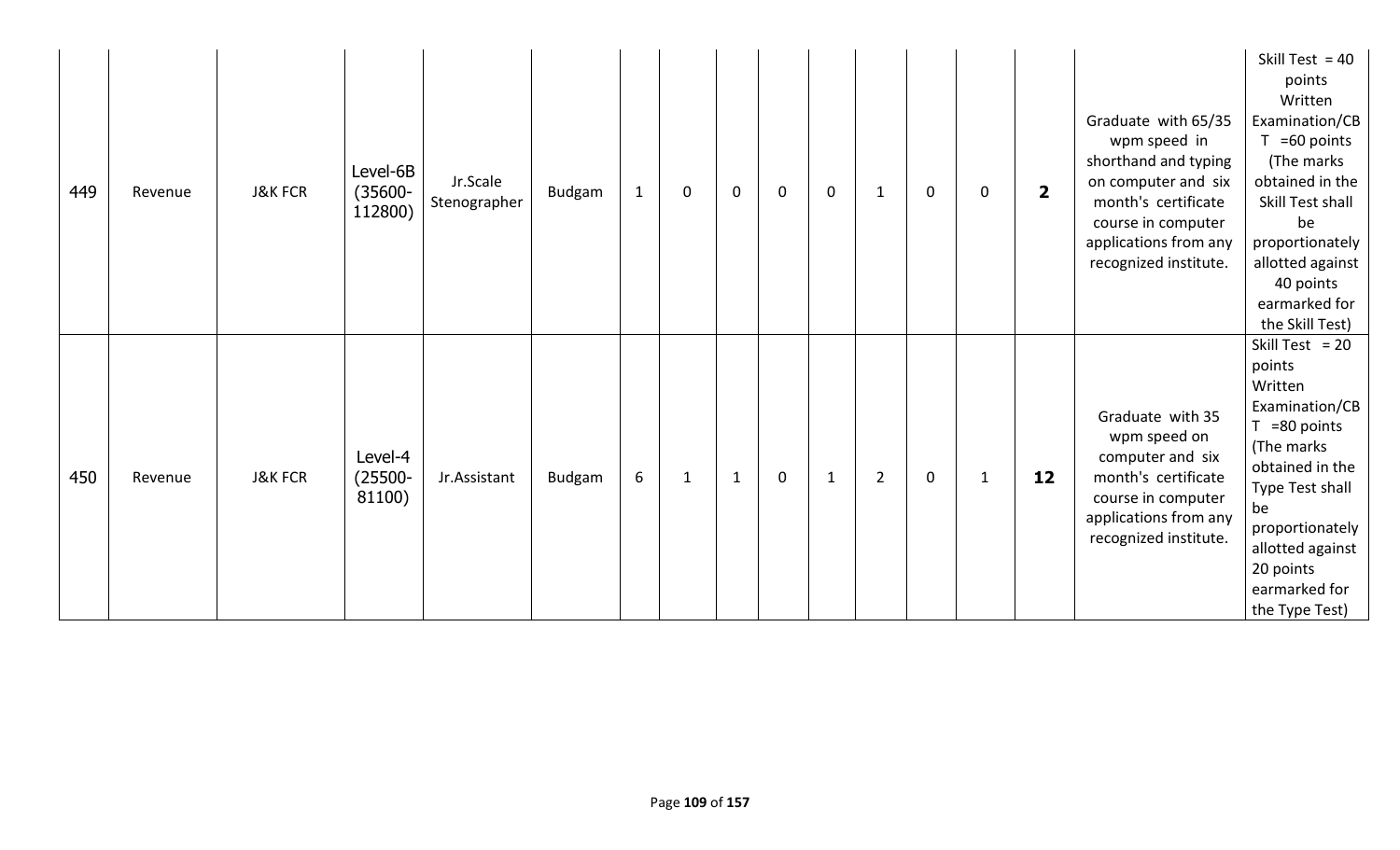| 451 | Revenue | <b>J&amp;K FCR</b> | Level-2<br>$(19900 -$<br>63200)   | <b>Driver</b>            | <b>Budgam</b> | $\overline{2}$ | $\mathbf{1}$ | $\mathbf 0$ | $\mathbf 0$ | $\mathbf 0$ | $\mathbf 1$ | $\mathbf 0$ | 0 | 4                       | Minimum Matric and<br>Maximum $10+2$<br>having valid HGV/PSV<br>driving License.                                                                                                  | The selection<br>for the post<br>shall be made<br>on the basis of<br>merit obtained<br>in the written<br>examination<br>only. The<br>candidate shall<br>have to qualify<br>Driving Test to<br>be eligible to<br>appear for<br>written<br>examination. |
|-----|---------|--------------------|-----------------------------------|--------------------------|---------------|----------------|--------------|-------------|-------------|-------------|-------------|-------------|---|-------------------------|-----------------------------------------------------------------------------------------------------------------------------------------------------------------------------------|-------------------------------------------------------------------------------------------------------------------------------------------------------------------------------------------------------------------------------------------------------|
| 452 | Revenue | <b>J&amp;K FCR</b> | Level-6B<br>$(35600 -$<br>112800) | Jr.Scale<br>Stenographer | Ganderbal     | $\mathbf{1}$   | $\mathbf 0$  | $\mathbf 0$ | $\mathbf 0$ | $\mathbf 0$ | 1           | $\mathbf 0$ | 0 | $\overline{\mathbf{2}}$ | Graduate with 65/35<br>wpm speed in<br>shorthand and typing<br>on computer and six<br>month's certificate<br>course in computer<br>applications from any<br>recognized institute. | Skill Test = $40$<br>points<br>Written<br>Examination/CB<br>$T = 60$ points<br>(The marks<br>obtained in the<br>Skill Test shall<br>be<br>proportionately<br>allotted against<br>40 points<br>earmarked for<br>the Skill Test)                        |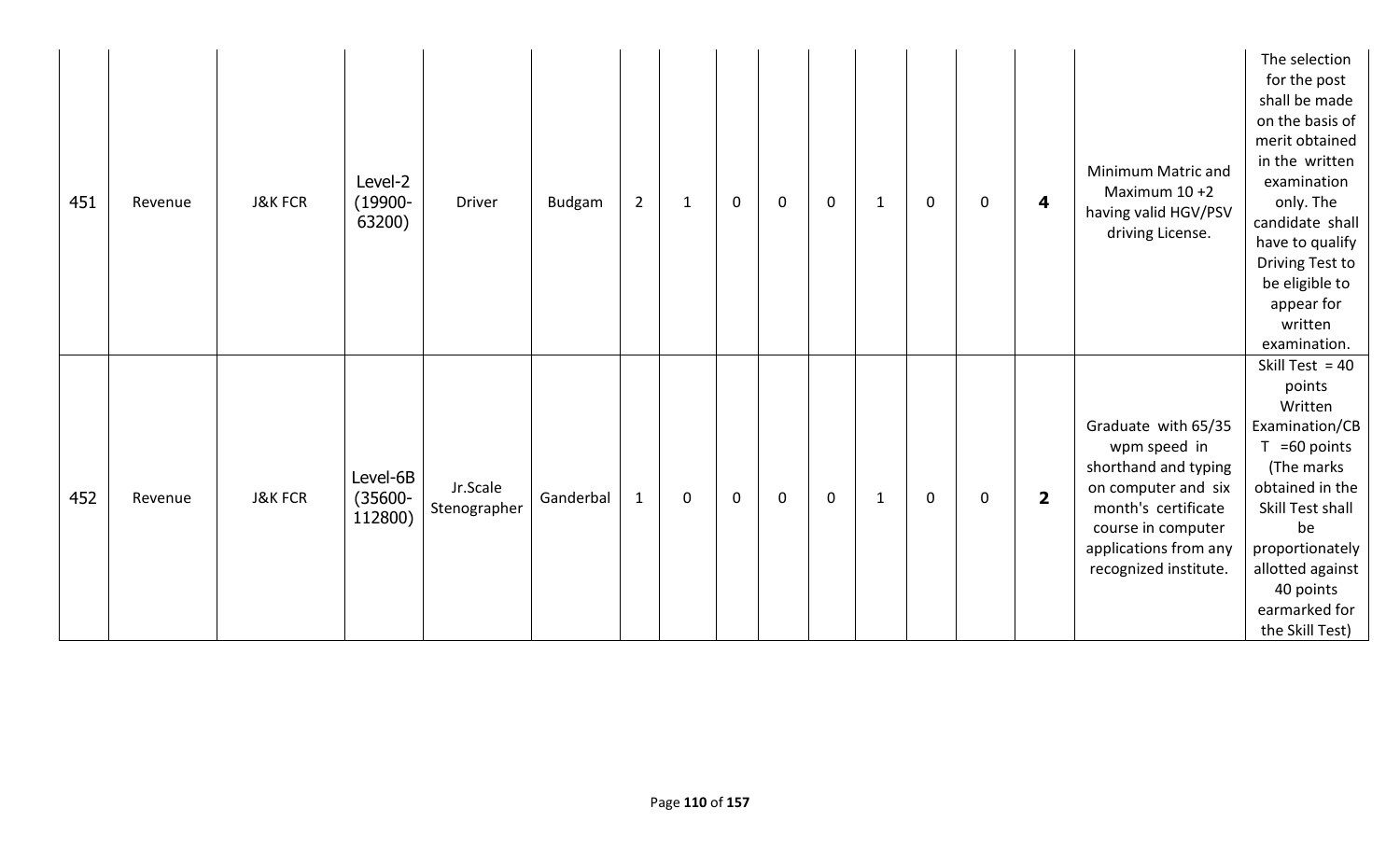| 453 | Revenue | <b>J&amp;K FCR</b> | Level-4<br>$(25500 -$<br>81100) | Jr.Assistant | $\overline{3}$<br>Ganderbal | $\mathbf{1}$ | $\mathbf 0$  | $\mathbf 0$ | $\mathbf 0$  | $\mathbf{1}$   | $\mathbf 0$ | $\mathbf 0$  | 5  | Graduate with 35<br>wpm speed on<br>computer and six<br>month's certificate<br>course in computer<br>applications from any<br>recognized institute. | Skill Test = $20$<br>points<br>Written<br>Examination/CB<br>$T = 80$ points<br>(The marks<br>obtained in the<br>Type Test shall<br>be<br>proportionately<br>allotted against<br>20 points<br>earmarked for<br>the Type Test)                          |
|-----|---------|--------------------|---------------------------------|--------------|-----------------------------|--------------|--------------|-------------|--------------|----------------|-------------|--------------|----|-----------------------------------------------------------------------------------------------------------------------------------------------------|-------------------------------------------------------------------------------------------------------------------------------------------------------------------------------------------------------------------------------------------------------|
| 454 | Revenue | <b>J&amp;K FCR</b> | Level-2<br>$(19900 -$<br>63200) | Driver       | Ganderbal<br>$\overline{2}$ | $\mathbf{1}$ | $\mathbf 0$  | $\mathbf 0$ | $\mathbf 0$  | $\mathbf{1}$   | $\mathbf 0$ | 0            | 4  | Minimum Matric and<br>Maximum $10+2$<br>having valid HGV/PSV<br>driving License.                                                                    | The selection<br>for the post<br>shall be made<br>on the basis of<br>merit obtained<br>in the written<br>examination<br>only. The<br>candidate shall<br>have to qualify<br>Driving Test to<br>be eligible to<br>appear for<br>written<br>examination. |
| 455 | Revenue | <b>J&amp;K FCR</b> | Level-4<br>$(25500 -$<br>81100) | Patwari      | 5<br>Pulwama                | $\mathbf{1}$ | $\mathbf{1}$ | $\mathbf 0$ | $\mathbf{1}$ | $\overline{2}$ | $\mathbf 0$ | $\mathbf{1}$ | 11 | Graduation with<br>knowledge of Urdu                                                                                                                | The candidate<br>shall have to<br>qualify Urdu<br>Test to be<br>eligible to<br>appear for                                                                                                                                                             |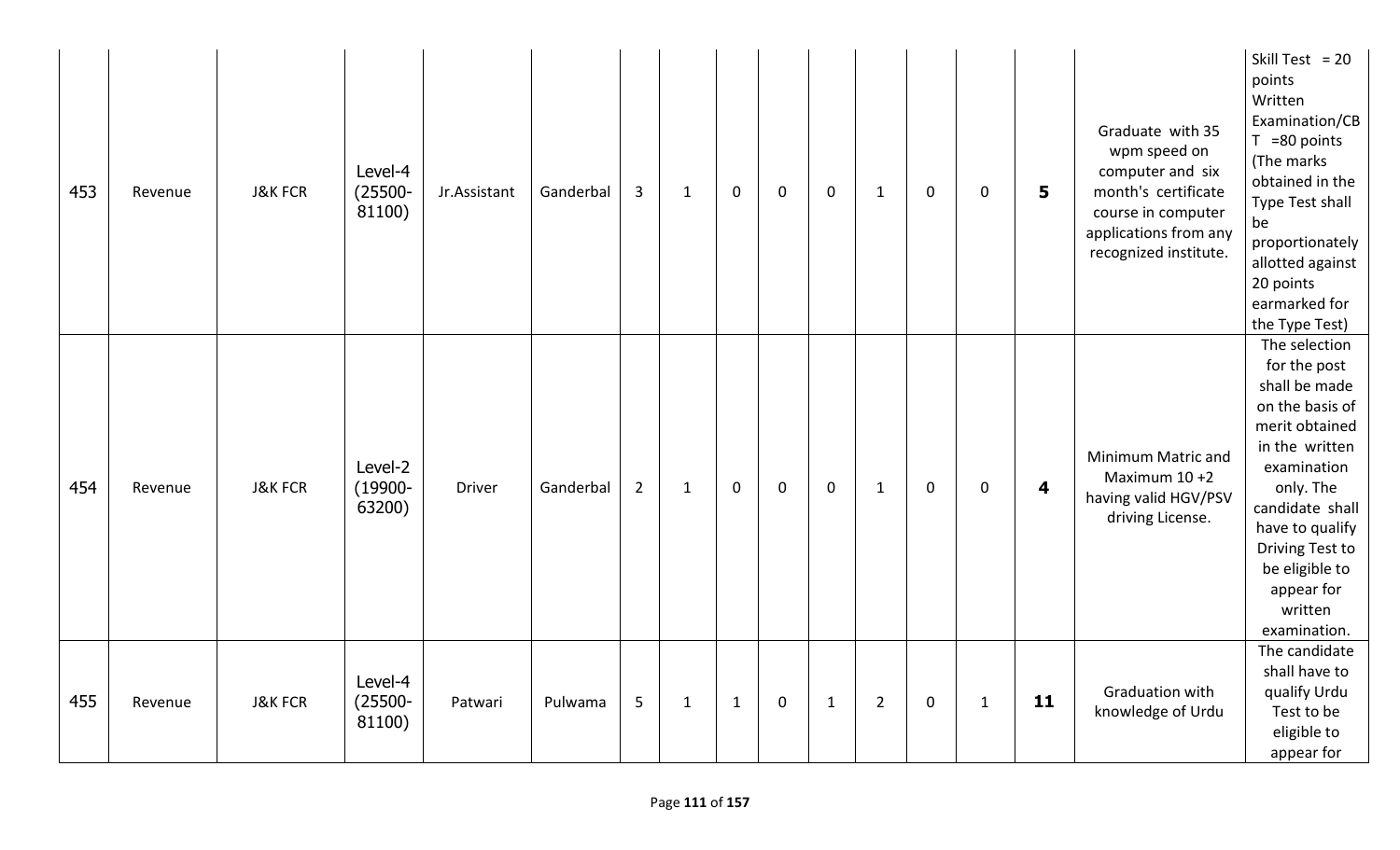|     |         |                    |                                   |                          |          |                |                |              |             |              |                |              |              |                         |                                                                                                                                                                                   | written<br>examination.                                                                                                                                                                                                        |
|-----|---------|--------------------|-----------------------------------|--------------------------|----------|----------------|----------------|--------------|-------------|--------------|----------------|--------------|--------------|-------------------------|-----------------------------------------------------------------------------------------------------------------------------------------------------------------------------------|--------------------------------------------------------------------------------------------------------------------------------------------------------------------------------------------------------------------------------|
| 456 | Revenue | <b>J&amp;K FCR</b> | Level-6B<br>$(35600 -$<br>112800) | Jr.Scale<br>Stenographer | Pulwama  | $\mathbf{1}$   | $\mathbf 0$    | $\mathbf 0$  | $\mathbf 0$ | $\mathbf 0$  | $\mathbf{1}$   | $\mathbf 0$  | $\mathbf 0$  | $\overline{\mathbf{2}}$ | Graduate with 65/35<br>wpm speed in<br>shorthand and typing<br>on computer and six<br>month's certificate<br>course in computer<br>applications from any<br>recognized institute. | Skill Test = $40$<br>points<br>Written<br>Examination/CB<br>$T = 60$ points<br>(The marks<br>obtained in the<br>Skill Test shall<br>be<br>proportionately<br>allotted against<br>40 points<br>earmarked for<br>the Skill Test) |
| 457 | Revenue | <b>J&amp;K FCR</b> | Level-4<br>$(25500 -$<br>81100)   | Jr.Assistant             | Pulwama  | 5              | 1              | 1            | $\mathbf 0$ | $\mathbf 1$  | $\mathbf{1}$   | $\mathbf 0$  | 1            | 10                      | Graduate with 35<br>wpm speed on<br>computer and six<br>month's certificate<br>course in computer<br>applications from any<br>recognized institute.                               | Skill Test = $20$<br>points<br>Written<br>Examination/CB<br>$T = 80$ points<br>(The marks<br>obtained in the<br>Type Test shall<br>be<br>proportionately<br>allotted against<br>20 points<br>earmarked for<br>the Type Test)   |
| 458 | Revenue | <b>J&amp;K FCR</b> | Level-4<br>$(25500 -$<br>81100)   | Patwari                  | Anantnag | $\overline{7}$ | $\overline{2}$ | $\mathbf{1}$ | 0           | $\mathbf{1}$ | $\overline{2}$ | $\mathbf{1}$ | $\mathbf{1}$ | 15                      | Graduation with<br>knowledge of Urdu                                                                                                                                              | The candidate<br>shall have to<br>qualify Skill<br>Test(Urdu) to                                                                                                                                                               |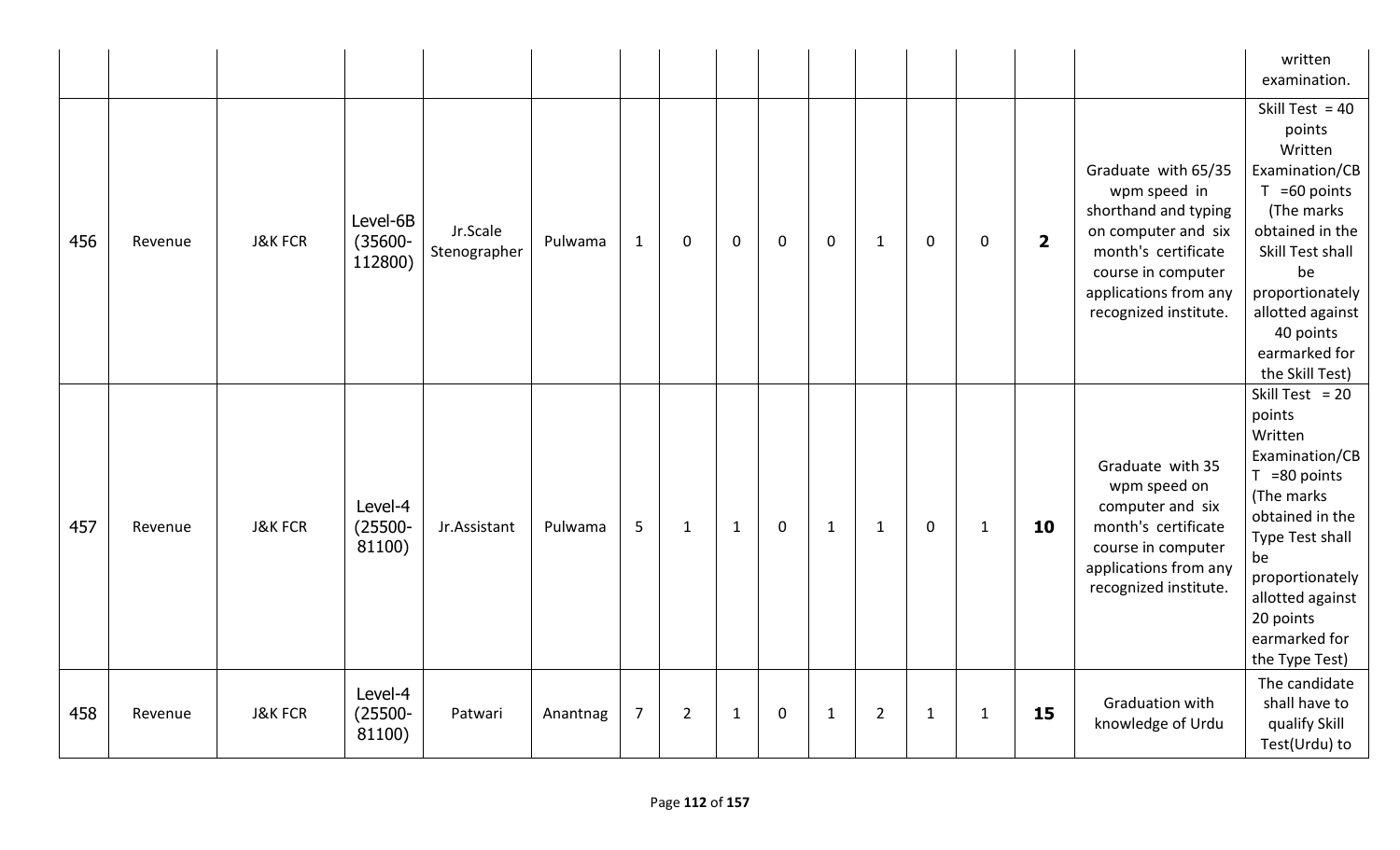|     |         |                    |                                   |                          |          |    |                |                |              |              |   |              |                |    |                                                                                                                                                                                   | be eligible to<br>appear for<br>written<br>examination.                                                                                                                                                                        |
|-----|---------|--------------------|-----------------------------------|--------------------------|----------|----|----------------|----------------|--------------|--------------|---|--------------|----------------|----|-----------------------------------------------------------------------------------------------------------------------------------------------------------------------------------|--------------------------------------------------------------------------------------------------------------------------------------------------------------------------------------------------------------------------------|
| 459 | Revenue | <b>J&amp;K FCR</b> | Level-6B<br>$(35600 -$<br>112800) | Jr.Scale<br>Stenographer | Anantnag | 3  | $\mathbf{1}$   | $\mathbf{1}$   | $\mathbf 0$  | $\mathbf 0$  | 1 | $\mathbf 0$  | 0              | 6  | Graduate with 65/35<br>wpm speed in<br>shorthand and typing<br>on computer and six<br>month's certificate<br>course in computer<br>applications from any<br>recognized institute. | Skill Test = $40$<br>points<br>Written<br>Examination/CB<br>$T = 60$ points<br>(The marks<br>obtained in the<br>Skill Test shall<br>be<br>proportionately<br>allotted against<br>40 points<br>earmarked for<br>the Skill Test) |
| 460 | Revenue | <b>J&amp;K FCR</b> | Level-4<br>$(25500 -$<br>81100)   | Jr.Assistant             | Anantnag | 11 | $\overline{2}$ | $\overline{2}$ | $\mathbf{1}$ | $\mathbf{1}$ | 3 | $\mathbf{1}$ | $\overline{2}$ | 23 | Graduate with 35<br>wpm speed on<br>computer and six<br>month's certificate<br>course in computer<br>applications from any<br>recognized institute.                               | Skill Test = $20$<br>points<br>Written<br>Examination/CB<br>$T = 80$ points<br>(The marks<br>obtained in the<br>Type Test shall<br>be<br>proportionately<br>allotted against<br>20 points<br>earmarked for<br>the Type Test)   |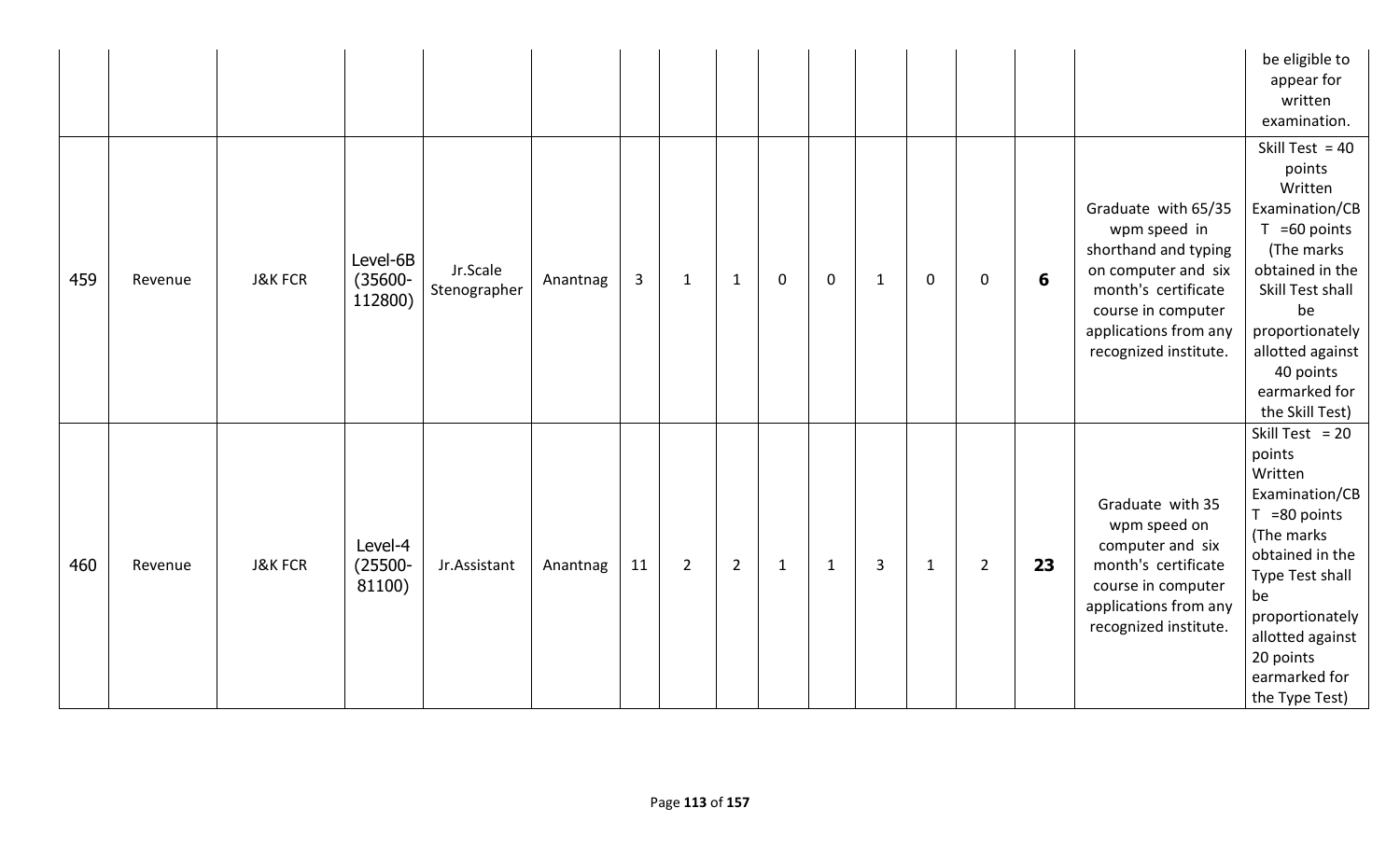| 461 | Revenue | <b>J&amp;K FCR</b> | Level-2<br>$(19900 -$<br>63200) | <b>Driver</b> | Anantnag | $\mathbf{1}$ | 0            | $\mathbf 0$  | $\mathbf 0$ | $\mathbf 0$  | $\mathbf 0$ | $\mathbf 0$ | $\mathbf 0$  | $\mathbf{1}$ | Minimum Matric and<br>Maximum $10+2$<br>having valid HGV/PSV<br>driving License.                                                                    | The selection<br>for the post<br>shall be made<br>on the basis of<br>merit obtained<br>in the written<br>examination<br>only. The<br>candidate shall<br>have to qualify<br>Driving Test to<br>be eligible to<br>appear for<br>written<br>examination. |
|-----|---------|--------------------|---------------------------------|---------------|----------|--------------|--------------|--------------|-------------|--------------|-------------|-------------|--------------|--------------|-----------------------------------------------------------------------------------------------------------------------------------------------------|-------------------------------------------------------------------------------------------------------------------------------------------------------------------------------------------------------------------------------------------------------|
| 462 | Revenue | <b>J&amp;K FCR</b> | Level-4<br>$(25500 -$<br>81100) | Jr.Assistant  | Kulgam   | 5            | $\mathbf{1}$ | $\mathbf{1}$ | $\mathbf 0$ | $\mathbf{1}$ | $\mathbf 1$ | $\mathbf 0$ | $\mathbf{1}$ | 10           | Graduate with 35<br>wpm speed on<br>computer and six<br>month's certificate<br>course in computer<br>applications from any<br>recognized institute. | Skill Test = $20$<br>points<br>Written<br>Examination/CB<br>=80 points<br>T.<br>(The marks<br>obtained in the<br>Type Test shall<br>be<br>proportionately<br>allotted against<br>20 points<br>earmarked for<br>the Type Test)                         |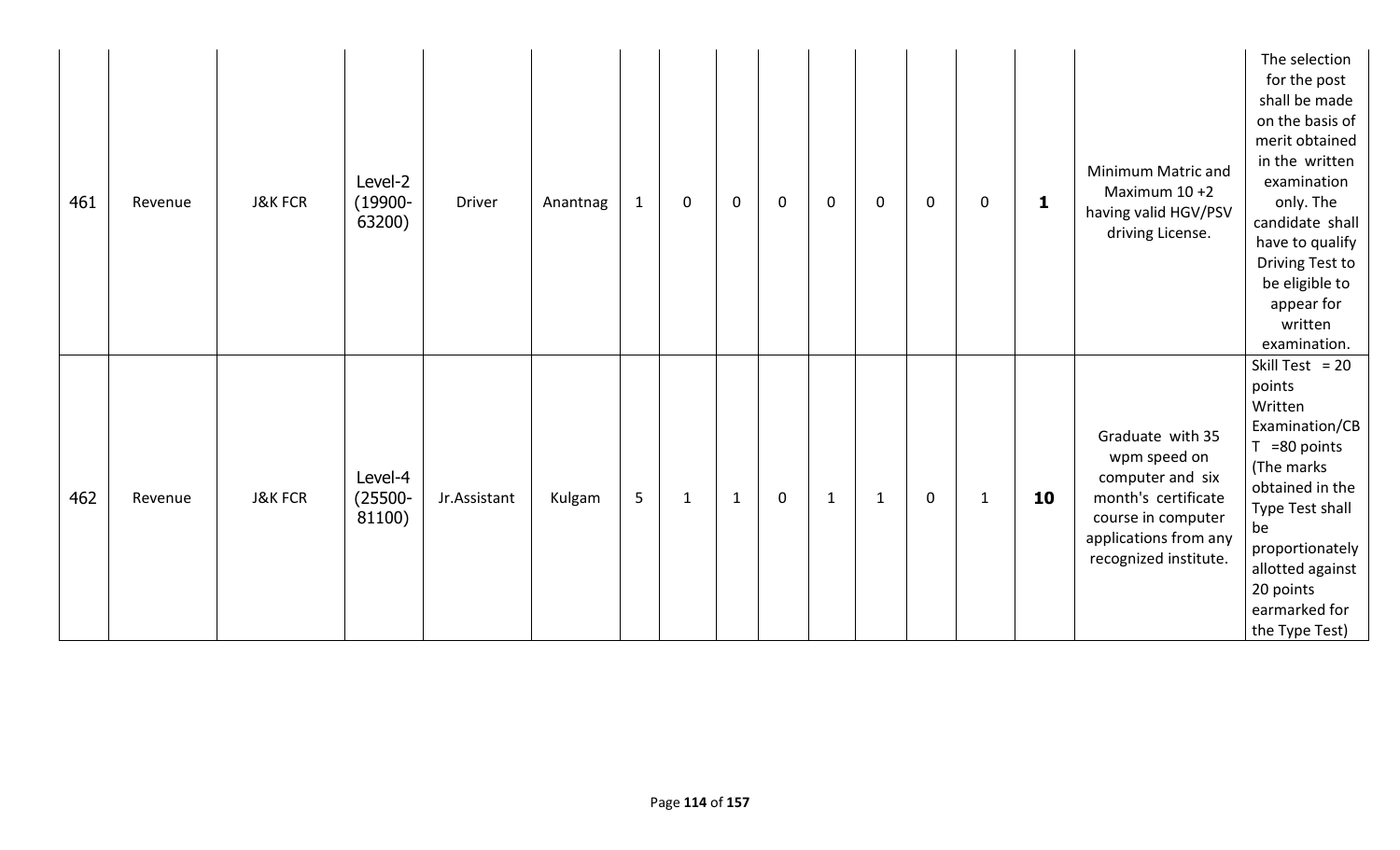| 463 | Revenue | <b>J&amp;K FCR</b> | Level-2<br>$(19900 -$<br>63200)   | <b>Driver</b>            | Kulgam  | $\mathbf 1$  | $\mathbf{1}$   | $\mathbf 0$    | $\mathbf 0$  | $\mathbf 0$  | $\mathbf{1}$ | $\mathbf 0$    | $\mathbf 0$ | 3  | Minimum Matric and<br>Maximum 10 +2<br>having valid HGV/PSV<br>driving License.                                                                                                   | The selection<br>for the post<br>shall be made<br>on the basis of<br>merit obtained<br>in the written<br>examination<br>only. The<br>candidate shall<br>have to qualify<br>Driving Test to<br>be eligible to<br>appear for<br>written<br>examination. |
|-----|---------|--------------------|-----------------------------------|--------------------------|---------|--------------|----------------|----------------|--------------|--------------|--------------|----------------|-------------|----|-----------------------------------------------------------------------------------------------------------------------------------------------------------------------------------|-------------------------------------------------------------------------------------------------------------------------------------------------------------------------------------------------------------------------------------------------------|
| 464 | Revenue | <b>J&amp;K FCR</b> | Level-4<br>$(25500 -$<br>81100)   | Patwari                  | Kupwara | 18           | $\overline{3}$ | $\overline{4}$ | $\mathbf{1}$ | $\mathbf{1}$ | 4            | $\overline{2}$ | 3           | 36 | Graduation with<br>knowledge of Urdu                                                                                                                                              | The candidate<br>shall have to<br>qualify Skill<br>Test(Urdu) to<br>be eligible to<br>appear for<br>written<br>examination.                                                                                                                           |
| 465 | Revenue | <b>J&amp;K FCR</b> | Level-6B<br>$(35600 -$<br>112800) | Jr.Scale<br>Stenographer | Kupwara | $\mathbf{3}$ | $\mathbf{1}$   | $\mathbf 0$    | $\mathbf 0$  | $\mathbf 0$  | $\mathbf 1$  | $\mathbf 0$    | $\mathbf 0$ | 5  | Graduate with 65/35<br>wpm speed in<br>shorthand and typing<br>on computer and six<br>month's certificate<br>course in computer<br>applications from any<br>recognized institute. | Skill Test = $40$<br>points<br>Written<br>Examination/CB<br>$T = 60$ points<br>(The marks<br>obtained in the<br>Skill Test shall<br>be<br>proportionately<br>allotted against<br>40 points                                                            |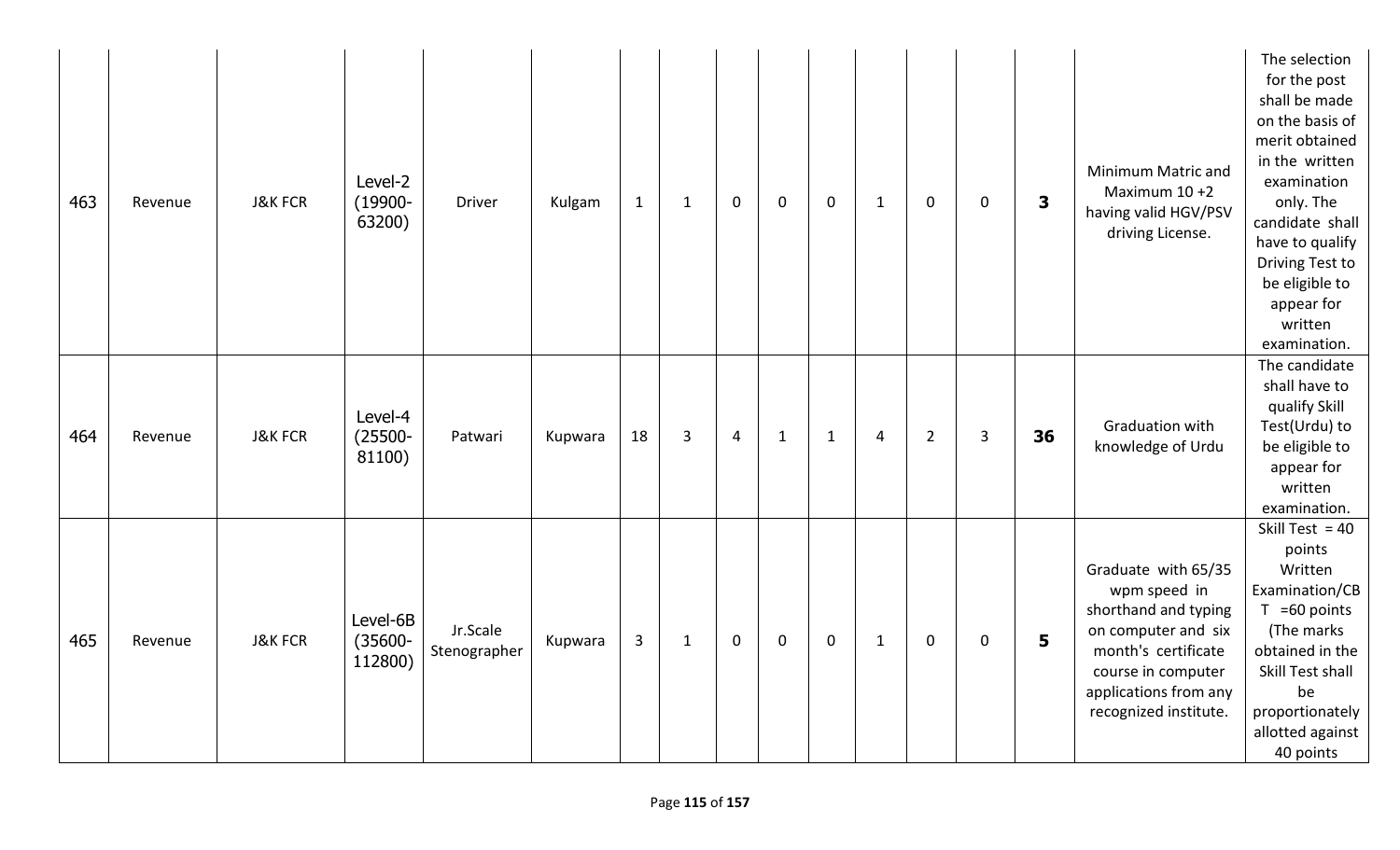|     |         |                    |                                 |              |         |                |                |                |              |              |                |              |              |    |                                                                                                                                                     | earmarked for<br>the Skill Test)                                                                                                                                                                                                                      |
|-----|---------|--------------------|---------------------------------|--------------|---------|----------------|----------------|----------------|--------------|--------------|----------------|--------------|--------------|----|-----------------------------------------------------------------------------------------------------------------------------------------------------|-------------------------------------------------------------------------------------------------------------------------------------------------------------------------------------------------------------------------------------------------------|
| 466 | Revenue | <b>J&amp;K FCR</b> | Level-4<br>$(25500 -$<br>81100) | Jr.Assistant | Kupwara | 8              | $\overline{2}$ | $\overline{2}$ | $\mathbf{1}$ | $\mathbf{1}$ | $\overline{2}$ | $\mathbf{1}$ | $\mathbf{1}$ | 18 | Graduate with 35<br>wpm speed on<br>computer and six<br>month's certificate<br>course in computer<br>applications from any<br>recognized institute. | Skill Test = $20$<br>points<br>Written<br>Examination/CB<br>$T = 80$ points<br>(The marks<br>obtained in the<br>Type Test shall<br>be<br>proportionately<br>allotted against<br>20 points<br>earmarked for<br>the Type Test)                          |
| 467 | Revenue | <b>J&amp;K FCR</b> | Level-2<br>$(19900 -$<br>63200) | Driver       | Kupwara | $\overline{3}$ | $\mathbf{1}$   | $\mathbf{1}$   | $\mathbf 0$  | $\mathbf 0$  | $\mathbf{1}$   | $\mathbf 0$  | $\mathbf 0$  | 6  | Minimum Matric and<br>Maximum 10 +2<br>having valid HGV/PSV<br>driving License.                                                                     | The selection<br>for the post<br>shall be made<br>on the basis of<br>merit obtained<br>in the written<br>examination<br>only. The<br>candidate shall<br>have to qualify<br>Driving Test to<br>be eligible to<br>appear for<br>written<br>examination. |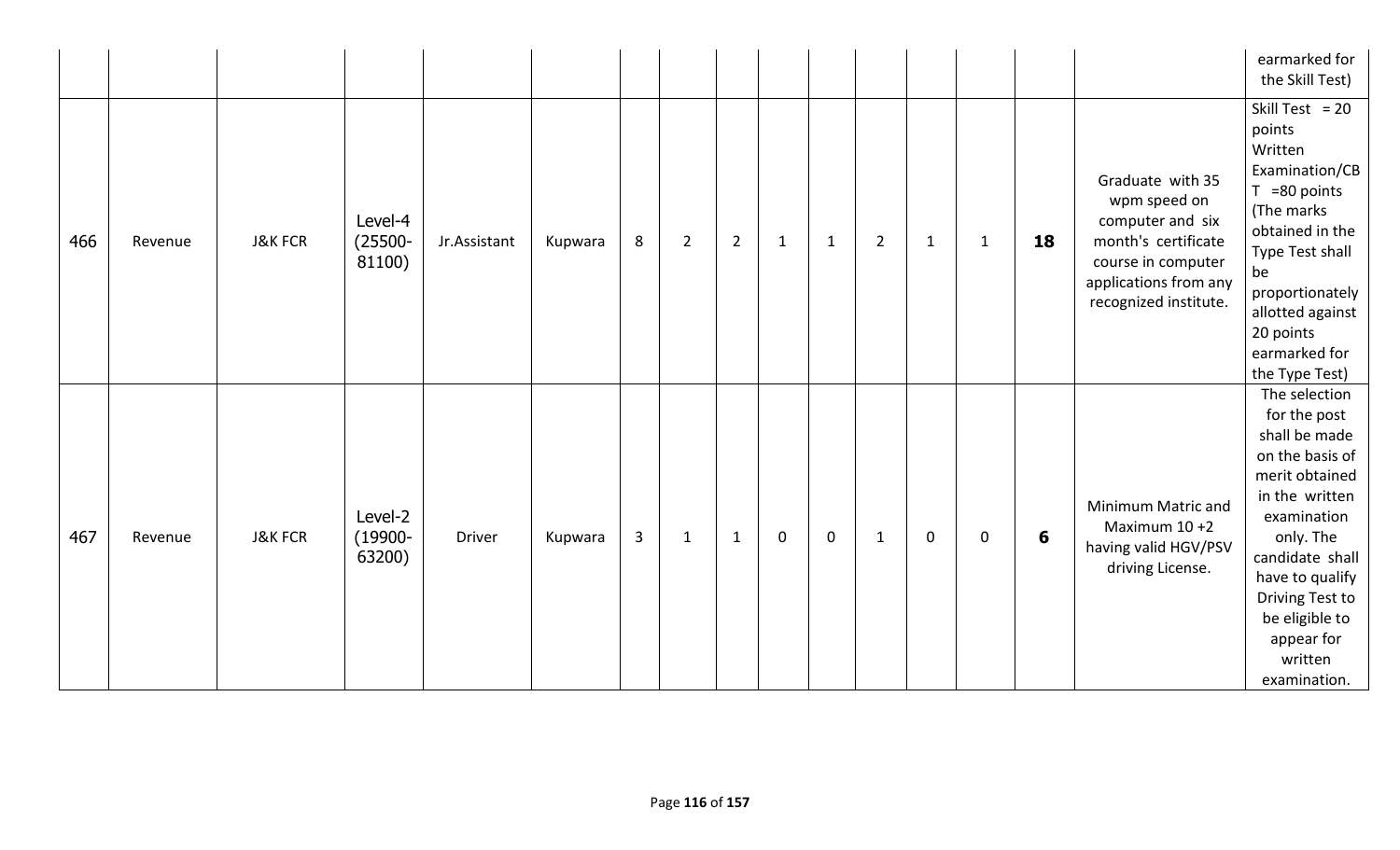| 468 | Revenue | <b>J&amp;K FCR</b> | Level-4<br>$(25500 -$<br>81100) | Patwari      | Shopian | $\overline{7}$ | $\overline{2}$ | $\overline{2}$ | $\mathbf{1}$ | $\mathbf{1}$ | $\overline{2}$ | $\mathbf{1}$ | $\mathbf{1}$ | 17                      | Graduation with<br>knowledge of Urdu                                                                                                                | The candidate<br>shall have to<br>qualify Skill<br>Test(Urdu) to<br>be eligible to<br>appear for<br>written<br>examination.                                                                                                  |
|-----|---------|--------------------|---------------------------------|--------------|---------|----------------|----------------|----------------|--------------|--------------|----------------|--------------|--------------|-------------------------|-----------------------------------------------------------------------------------------------------------------------------------------------------|------------------------------------------------------------------------------------------------------------------------------------------------------------------------------------------------------------------------------|
| 469 | Revenue | <b>J&amp;K FCR</b> | Level-4<br>$(25500 -$<br>81100) | Jr.Assistant | Shopian | 5              | $\mathbf{1}$   | $\mathbf{1}$   | $\mathbf 0$  | $\mathbf{1}$ | $\overline{2}$ | $\mathbf 0$  | $\mathbf{1}$ | 11                      | Graduate with 35<br>wpm speed on<br>computer and six<br>month's certificate<br>course in computer<br>applications from any<br>recognized institute. | Skill Test = $20$<br>points<br>Written<br>Examination/CB<br>$T = 80$ points<br>(The marks<br>obtained in the<br>Type Test shall<br>be<br>proportionately<br>allotted against<br>20 points<br>earmarked for<br>the Type Test) |
| 470 | Revenue | <b>J&amp;K FCR</b> | Level-2<br>$(19900 -$<br>63200) | Driver       | Shopian | $\mathbf{1}$   | $\mathbf{1}$   | $\mathbf 0$    | $\mathbf 0$  | $\mathbf 0$  | $\mathbf{1}$   | $\mathbf 0$  | 0            | $\overline{\mathbf{3}}$ | Minimum Matric and<br>Maximum $10+2$<br>having valid HGV/PSV<br>driving License.                                                                    | The selection<br>for the post<br>shall be made<br>on the basis of<br>merit obtained<br>in the written<br>examination<br>only. The<br>candidate shall<br>have to qualify<br>Driving Test to<br>be eligible to<br>appear for   |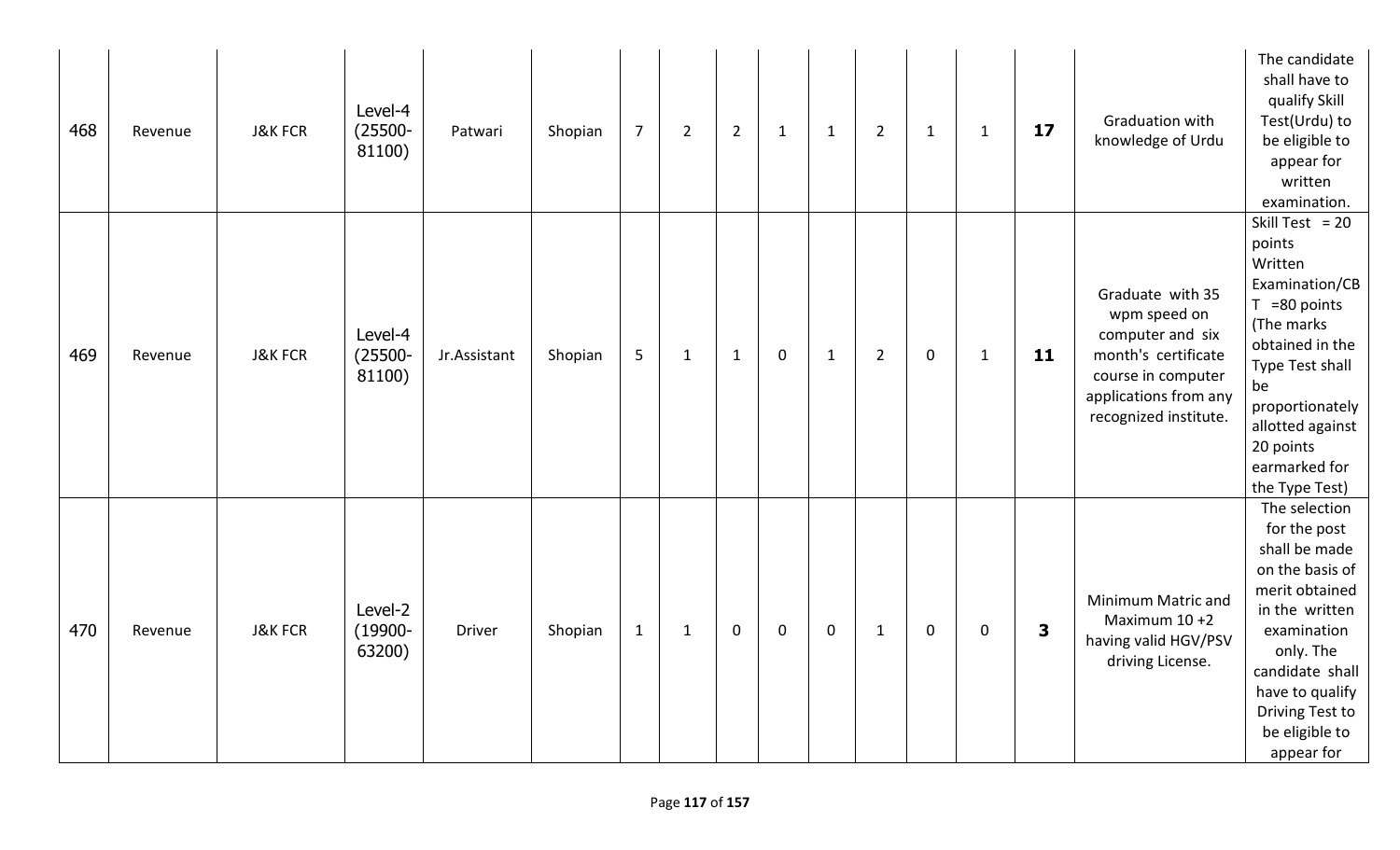|     |         |                    |                                   |                          |           |                |                |                |             |              |                |              |              |                         |                                                                                                                                                                                   | written<br>examination.                                                                                                                                                                                                        |
|-----|---------|--------------------|-----------------------------------|--------------------------|-----------|----------------|----------------|----------------|-------------|--------------|----------------|--------------|--------------|-------------------------|-----------------------------------------------------------------------------------------------------------------------------------------------------------------------------------|--------------------------------------------------------------------------------------------------------------------------------------------------------------------------------------------------------------------------------|
| 471 | Revenue | <b>J&amp;K FCR</b> | Level-4<br>$(25500 -$<br>81100)   | Patwari                  | Bandipora | $\overline{7}$ | $\overline{2}$ | $\overline{2}$ | $\mathbf 0$ | $\mathbf{1}$ | $\overline{2}$ | $\mathbf{1}$ | $\mathbf{1}$ | 16                      | Graduation with<br>knowledge of Urdu                                                                                                                                              | The candidate<br>shall have to<br>qualify Skill<br>Test(Urdu) to<br>be eligible to<br>appear for<br>written<br>examination.                                                                                                    |
| 472 | Revenue | <b>J&amp;K FCR</b> | Level-6B<br>$(35600 -$<br>112800) | Jr.Scale<br>Stenographer | Bandipora | $1\,$          | $\mathbf{1}$   | $\mathbf 0$    | $\mathbf 0$ | $\mathbf 0$  | $\mathbf{1}$   | $\mathbf 0$  | $\mathbf 0$  | $\overline{\mathbf{3}}$ | Graduate with 65/35<br>wpm speed in<br>shorthand and typing<br>on computer and six<br>month's certificate<br>course in computer<br>applications from any<br>recognized institute. | Skill Test = $40$<br>points<br>Written<br>Examination/CB<br>$T = 60$ points<br>(The marks<br>obtained in the<br>Skill Test shall<br>be<br>proportionately<br>allotted against<br>40 points<br>earmarked for<br>the Skill Test) |
| 473 | Revenue | <b>J&amp;K FCR</b> | Level-4<br>$(25500 -$<br>81100)   | Jr.Assistant             | Bandipora | $\overline{7}$ | $\overline{2}$ | $\mathbf{1}$   | $\mathbf 0$ | $\mathbf 1$  | $\overline{2}$ | $\mathbf{1}$ | $\mathbf{1}$ | 15                      | Graduate with 35<br>wpm speed on<br>computer and six<br>month's certificate<br>course in computer<br>applications from any<br>recognized institute.                               | Skill Test = $20$<br>points<br>Written<br>Examination/CB<br>$T = 80$ points<br>(The marks<br>obtained in the<br>Type Test shall<br>be<br>proportionately                                                                       |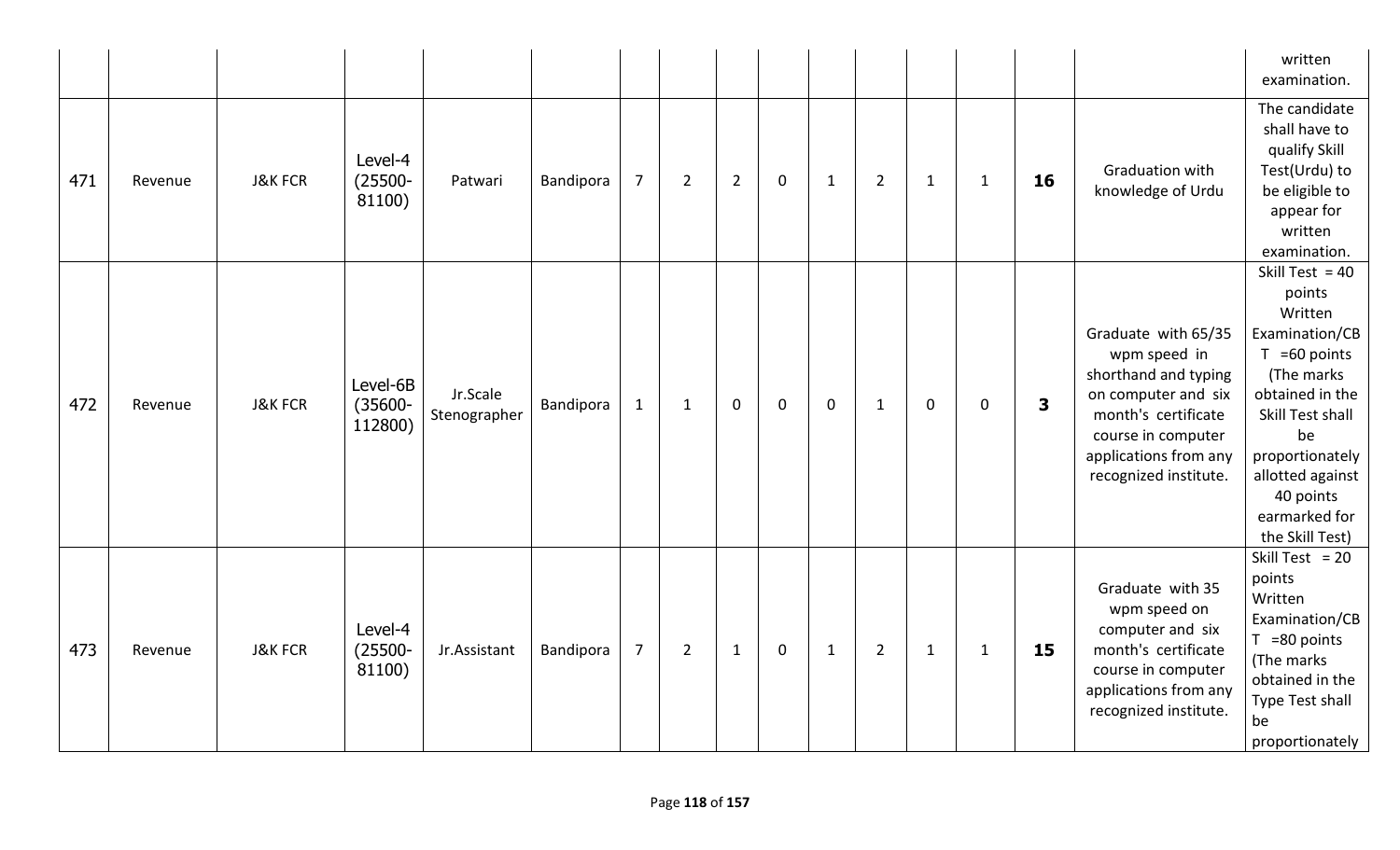|     |         |                    |                                 |         |           |              |                |                |                |                |             |                |             |                         |                                                                                  | allotted against<br>20 points<br>earmarked for<br>the Type Test)                                                                                                                                                                                      |
|-----|---------|--------------------|---------------------------------|---------|-----------|--------------|----------------|----------------|----------------|----------------|-------------|----------------|-------------|-------------------------|----------------------------------------------------------------------------------|-------------------------------------------------------------------------------------------------------------------------------------------------------------------------------------------------------------------------------------------------------|
| 474 | Revenue | <b>J&amp;K FCR</b> | Level-2<br>$(19900 -$<br>63200) | Driver  | Bandipora | $\mathbf{1}$ | $\mathbf 1$    | $\mathbf 0$    | $\mathbf 0$    | $\mathbf 0$    | $\mathbf 1$ | $\mathbf 0$    | $\mathbf 0$ | $\overline{\mathbf{3}}$ | Minimum Matric and<br>Maximum $10+2$<br>having valid HGV/PSV<br>driving License. | The selection<br>for the post<br>shall be made<br>on the basis of<br>merit obtained<br>in the written<br>examination<br>only. The<br>candidate shall<br>have to qualify<br>Driving Test to<br>be eligible to<br>appear for<br>written<br>examination. |
| 475 | Revenue | <b>J&amp;K FCR</b> | Level-4<br>$(25500 -$<br>81100) | Patwari | Baramulla | 23           | $\overline{4}$ | 5 <sup>1</sup> | $\overline{2}$ | $\overline{2}$ | 5           | $\overline{2}$ | 4           | 47                      | Graduation with<br>knowledge of Urdu                                             | The candidate<br>shall have to<br>qualify Skill<br>Test(Urdu) to<br>be eligible to<br>appear for<br>written<br>examination.                                                                                                                           |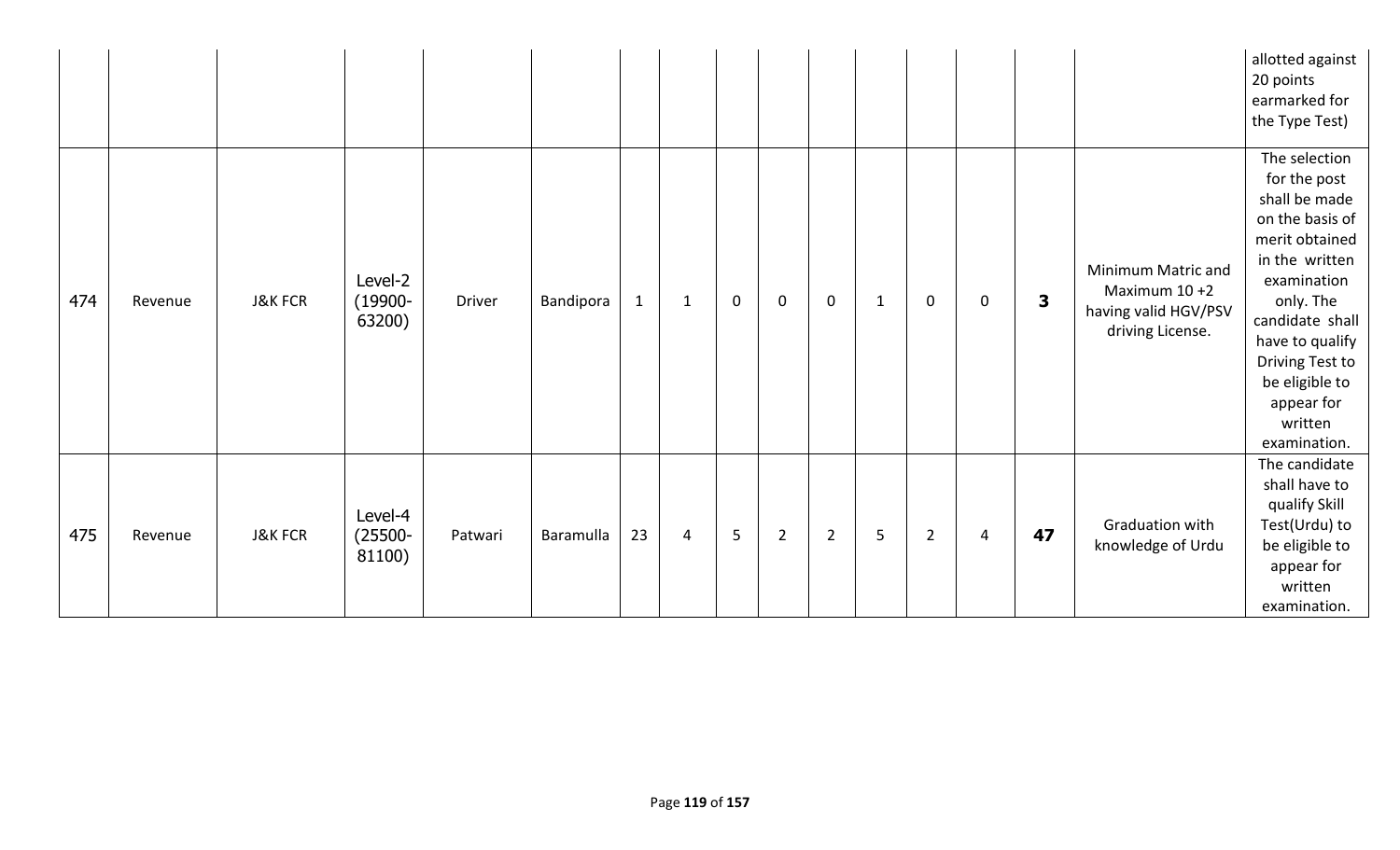| 476 | Revenue | <b>J&amp;K FCR</b> | Level-6B<br>$(35600 -$<br>112800) | Jr.Scale<br>Stenographer | Baramulla | $\overline{4}$ | $\mathbf 1$  | 1 | $\mathbf 0$  | $\mathbf 0$ | -1 | $\mathbf 0$  | 0 | $\overline{\mathbf{z}}$ | Graduate with 65/35<br>wpm speed in<br>shorthand and typing<br>on computer and six<br>month's certificate<br>course in computer<br>applications from any<br>recognized institute. | Skill Test = $40$<br>points<br>Written<br>Examination/CB<br>$T = 60$ points<br>(The marks<br>obtained in the<br>Skill Test shall<br>be<br>proportionately<br>allotted against<br>40 points<br>earmarked for<br>the Skill Test) |
|-----|---------|--------------------|-----------------------------------|--------------------------|-----------|----------------|--------------|---|--------------|-------------|----|--------------|---|-------------------------|-----------------------------------------------------------------------------------------------------------------------------------------------------------------------------------|--------------------------------------------------------------------------------------------------------------------------------------------------------------------------------------------------------------------------------|
| 477 | Revenue | <b>J&amp;K FCR</b> | Level-4<br>$(25500 -$<br>81100)   | Jr.Assistant             | Baramulla | 16             | $\mathbf{3}$ | 3 | $\mathbf{1}$ | $\mathbf 1$ | 3  | $\mathbf{1}$ | 3 | 31                      | Graduate with 35<br>wpm speed on<br>computer and six<br>month's certificate<br>course in computer<br>applications from any<br>recognized institute.                               | Skill Test = $20$<br>points<br>Written<br>Examination/CB<br>$T = 80$ points<br>(The marks<br>obtained in the<br>Type Test shall<br>be<br>proportionately<br>allotted against<br>20 points<br>earmarked for<br>the Type Test)   |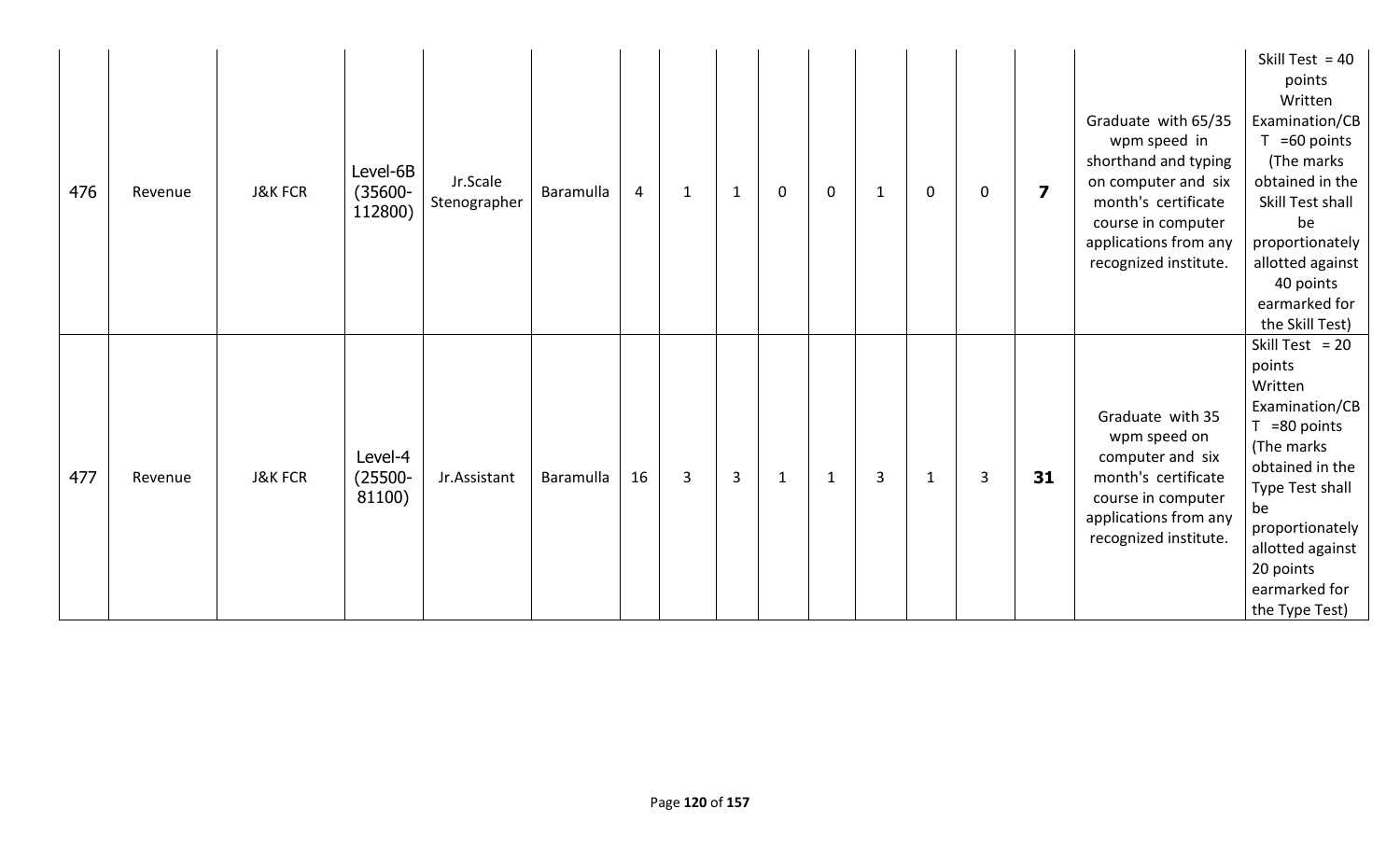| 478 | Revenue                   | <b>J&amp;K FCR</b>                        | Level-2<br>$(19900 -$<br>63200) | <b>Driver</b>       | Baramulla | $\mathbf{1}$ | $\mathbf 1$      | $\mathbf 0$ | $\mathbf 0$ | $\mathsf{O}$ | 1 | $\mathbf 0$ | $\mathbf 0$      | 3                       | Minimum Matric and<br>Maximum $10+2$<br>having valid HGV/PSV<br>driving License.                                                                                                                                                                    | The selection<br>for the post<br>shall be made<br>on the basis of<br>merit obtained<br>in the written<br>examination<br>only. The<br>candidate shall<br>have to qualify<br>Driving Test to<br>be eligible to<br>appear for<br>written<br>examination. |
|-----|---------------------------|-------------------------------------------|---------------------------------|---------------------|-----------|--------------|------------------|-------------|-------------|--------------|---|-------------|------------------|-------------------------|-----------------------------------------------------------------------------------------------------------------------------------------------------------------------------------------------------------------------------------------------------|-------------------------------------------------------------------------------------------------------------------------------------------------------------------------------------------------------------------------------------------------------|
| 479 | Cooperative<br>Department | Registrar<br>Cooperative<br>Societies J&K | Level-<br>4(25500<br>$-81100)$  | Junior<br>Assistant | UT        | $\mathbf{1}$ | $\boldsymbol{0}$ | $\mathbf 0$ | $\mathbf 0$ | $\mathbf 0$  |   | $\mathbf 0$ | $\boldsymbol{0}$ | $\overline{\mathbf{2}}$ | 1) Graduation from<br>any recognized<br>University with<br>knowledge of type<br>writing not less than<br>35 words speed per<br>minute.<br>2) Six months<br>Certificate Course in<br><b>Computer Applications</b><br>from a recognized<br>Institute. | Skill Test = $20$<br>points<br>Written<br>Examination/CB<br>=80 points<br>(The marks<br>obtained in the<br>Type Test shall<br>be<br>proportionately<br>allotted against<br>20 points<br>earmarked for<br>the Type Test)                               |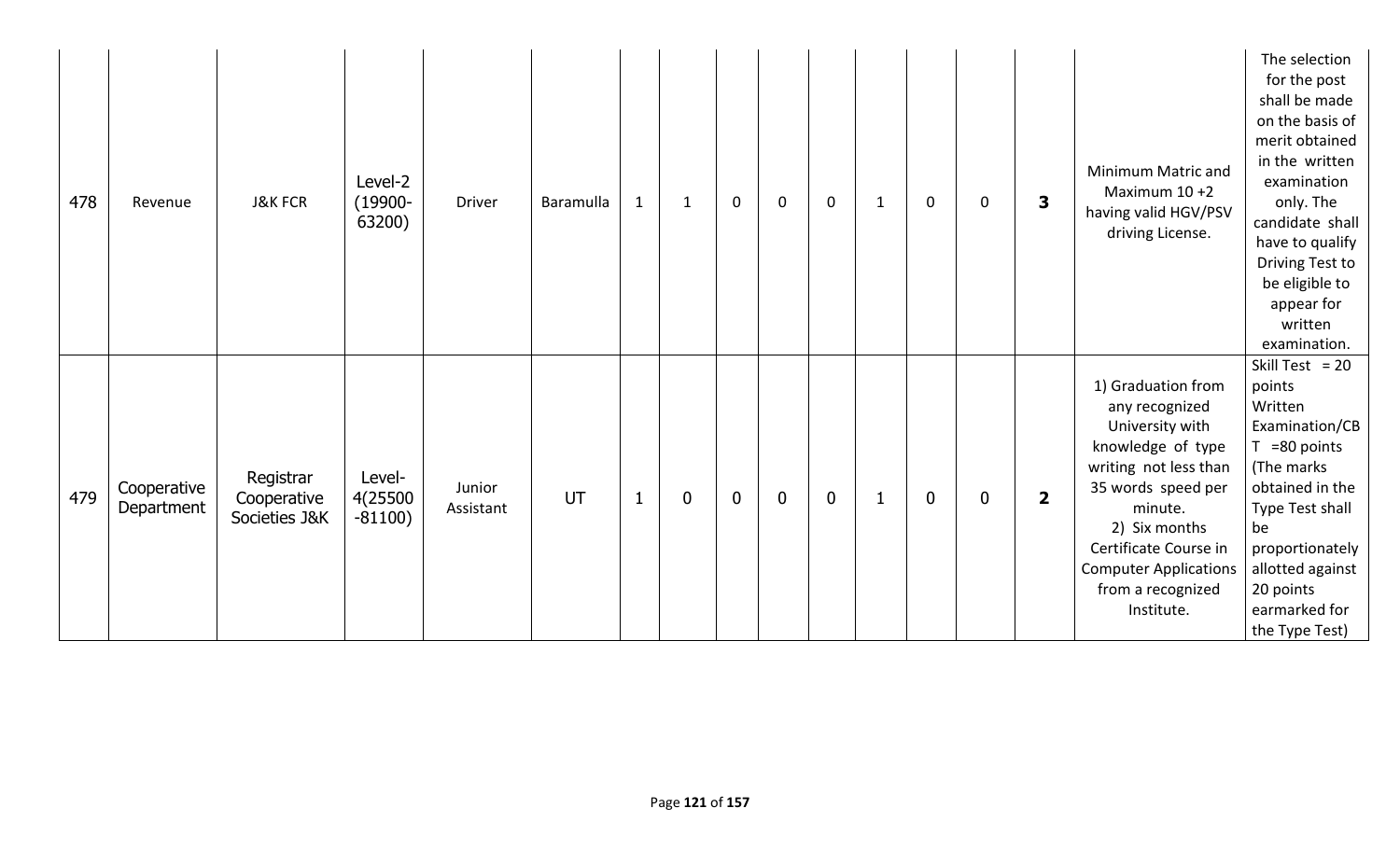| 480 | Cooperative<br>Department | Registrar<br>Cooperative<br>Societies J&K | Level-<br>4(25500<br>$-81100)$ | Junior<br>Assistant | Div.Jammu       | $\mathbf{1}$   | $\overline{0}$ | $\bf{0}$ | $\overline{0}$ | $\mathbf{0}$ | $\overline{0}$ | $\mathbf{0}$ | $\Omega$ |   | 1) Graduation from<br>any recognized<br>University with<br>knowledge of type<br>writing not less than<br>35 words speed per<br>minute.<br>2) Six months<br>Certificate Course in<br><b>Computer Applications</b><br>from a recognized<br>Institute. | Skill Test = $20$<br>points<br>Written<br>Examination/CB<br>$T = 80$ points<br>(The marks)<br>obtained in the<br>Type Test shall<br>be<br>proportionately<br>allotted against<br>20 points<br>earmarked for<br>the Type Test) |
|-----|---------------------------|-------------------------------------------|--------------------------------|---------------------|-----------------|----------------|----------------|----------|----------------|--------------|----------------|--------------|----------|---|-----------------------------------------------------------------------------------------------------------------------------------------------------------------------------------------------------------------------------------------------------|-------------------------------------------------------------------------------------------------------------------------------------------------------------------------------------------------------------------------------|
| 481 | Cooperative<br>Department | Registrar<br>Cooperative<br>Societies J&K | Level-<br>4(25500<br>$-81100)$ | Junior<br>Assistant | Div.Kashm<br>ir | $\overline{3}$ |                |          | $\overline{0}$ | $\mathbf 0$  |                | $\Omega$     | $\Omega$ | 6 | 1) Graduation from<br>any recognized<br>University with<br>knowledge of type<br>writing not less than<br>35 words speed per<br>minute.<br>2) Six months<br>Certificate Course in<br><b>Computer Applications</b><br>from a recognized<br>Institute. | Skill Test = $20$<br>points<br>Written<br>Examination/CB<br>$T = 80$ points<br>(The marks)<br>obtained in the<br>Type Test shall<br>be<br>proportionately<br>allotted against<br>20 points<br>earmarked for<br>the Type Test) |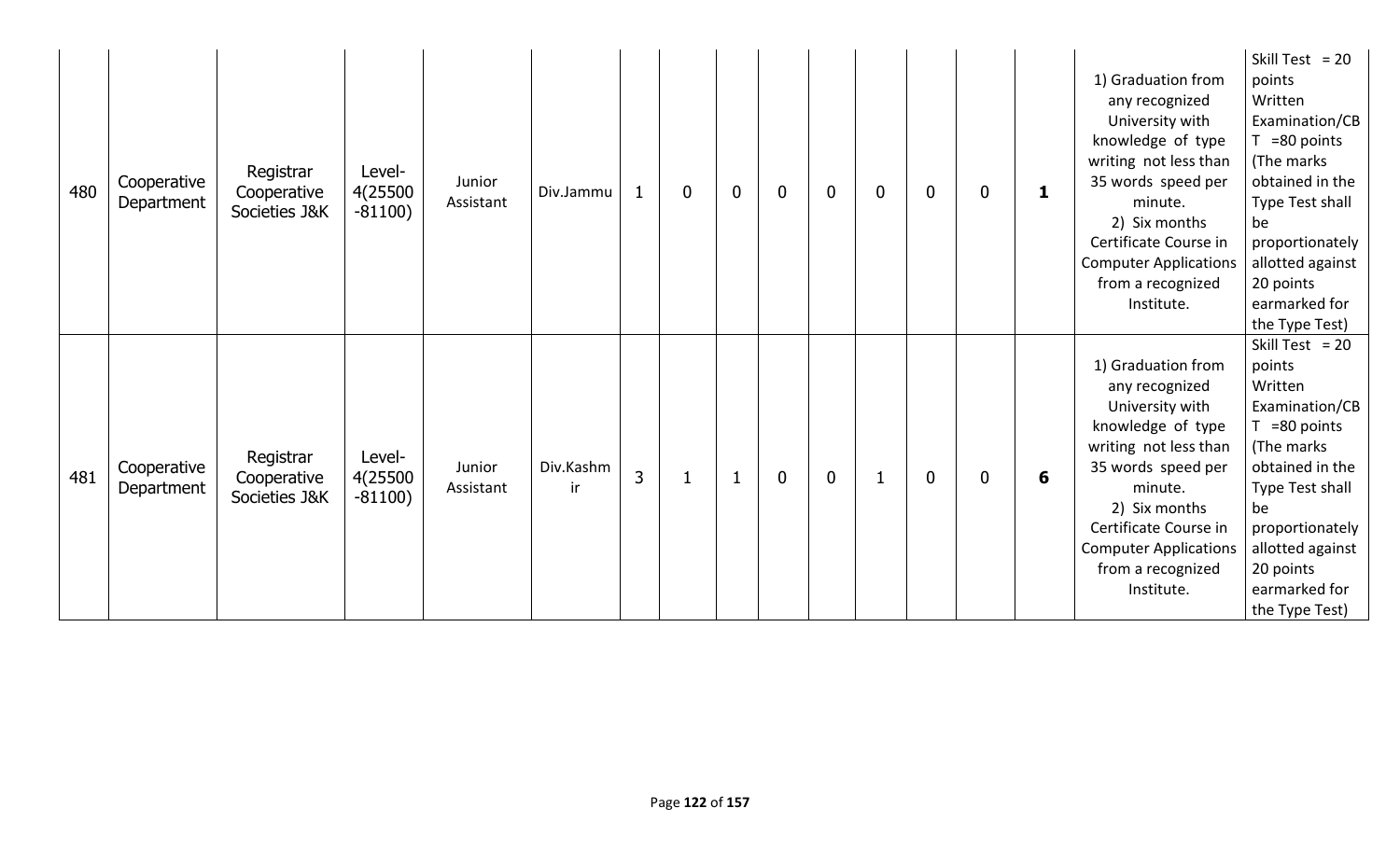| 482 | Cooperative<br>Department | Registrar<br>Cooperative<br>Societies J&K | Level-<br>4(25500<br>$-81100)$ | Junior<br>Assistant | Jammu | $\overline{2}$ | $\mathbf 0$ | $\overline{0}$ | $\mathbf{0}$ | $\mathbf{0}$ | 0        | 4 | 1) Graduation from<br>any recognized<br>University with<br>knowledge of type<br>writing not less than<br>35 words speed per<br>minute.<br>2) Six months<br>Certificate Course in<br><b>Computer Applications</b><br>from a recognized<br>Institute. | Skill Test = $20$<br>points<br>Written<br>Examination/CB<br>$T = 80$ points<br>(The marks)<br>obtained in the<br>Type Test shall<br>be<br>proportionately<br>allotted against<br>20 points<br>earmarked for<br>the Type Test) |
|-----|---------------------------|-------------------------------------------|--------------------------------|---------------------|-------|----------------|-------------|----------------|--------------|--------------|----------|---|-----------------------------------------------------------------------------------------------------------------------------------------------------------------------------------------------------------------------------------------------------|-------------------------------------------------------------------------------------------------------------------------------------------------------------------------------------------------------------------------------|
| 483 | Cooperative<br>Department | Registrar<br>Cooperative<br>Societies J&K | Level-<br>4(25500<br>$-81100)$ | Junior<br>Assistant | Samba | $\mathbf{1}$   | $\mathbf 0$ | $\overline{0}$ | $\mathbf 0$  | $\Omega$     | $\Omega$ | 3 | 1) Graduation from<br>any recognized<br>University with<br>knowledge of type<br>writing not less than<br>35 words speed per<br>minute.<br>2) Six months<br>Certificate Course in<br><b>Computer Applications</b><br>from a recognized<br>Institute. | Skill Test = $20$<br>points<br>Written<br>Examination/CB<br>$T = 80$ points<br>(The marks)<br>obtained in the<br>Type Test shall<br>be<br>proportionately<br>allotted against<br>20 points<br>earmarked for<br>the Type Test) |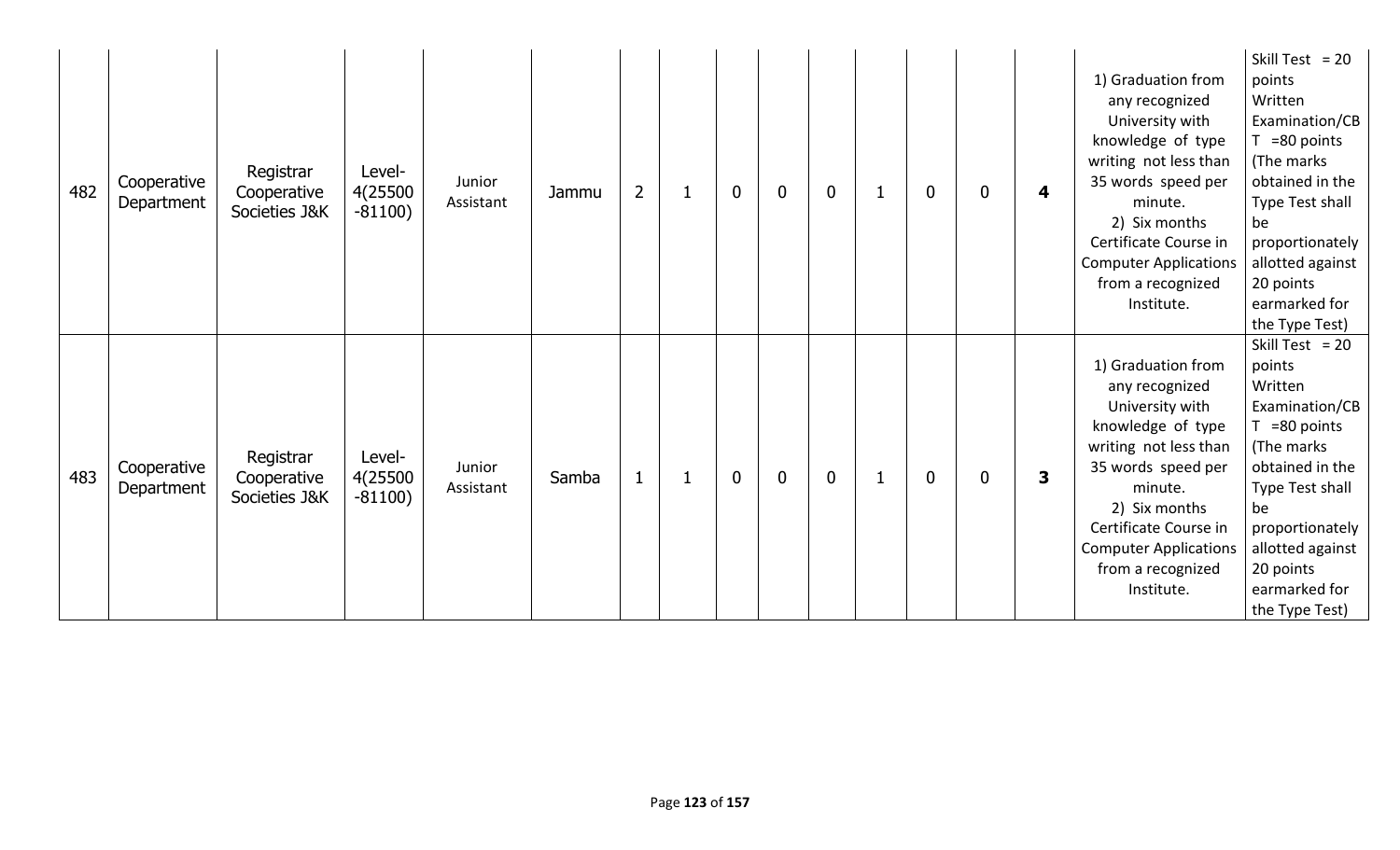| 484 | Cooperative<br>Department | Registrar<br>Cooperative<br>Societies J&K | Level-<br>4(25500<br>$-81100)$ | Junior<br>Assistant | Kathua  |   | $\mathbf 0$ | $\mathbf 0$ | $\mathbf 0$ | $\bf{0}$ | $\mathbf 0$  | 0 | $\overline{\mathbf{2}}$ | 1) Graduation from<br>any recognized<br>University with<br>knowledge of type<br>writing not less than<br>35 words speed per<br>minute.<br>2) Six months<br>Certificate Course in<br><b>Computer Applications</b><br>from a recognized<br>Institute. | Skill Test = $20$<br>points<br>Written<br>Examination/CB<br>$T = 80$ points<br>(The marks<br>obtained in the<br>Type Test shall<br>be<br>proportionately<br>allotted against<br>20 points<br>earmarked for<br>the Type Test)  |
|-----|---------------------------|-------------------------------------------|--------------------------------|---------------------|---------|---|-------------|-------------|-------------|----------|--------------|---|-------------------------|-----------------------------------------------------------------------------------------------------------------------------------------------------------------------------------------------------------------------------------------------------|-------------------------------------------------------------------------------------------------------------------------------------------------------------------------------------------------------------------------------|
| 485 | Cooperative<br>Department | Registrar<br>Cooperative<br>Societies J&K | Level-<br>4(25500<br>$-81100)$ | Junior<br>Assistant | Udhampu | 5 |             |             | $\mathbf 0$ | $\bf{0}$ | $\mathbf{0}$ | 0 | 8                       | 1) Graduation from<br>any recognized<br>University with<br>knowledge of type<br>writing not less than<br>35 words speed per<br>minute.<br>2) Six months<br>Certificate Course in<br><b>Computer Applications</b><br>from a recognized<br>Institute. | Skill Test = $20$<br>points<br>Written<br>Examination/CB<br>$T = 80$ points<br>(The marks)<br>obtained in the<br>Type Test shall<br>be<br>proportionately<br>allotted against<br>20 points<br>earmarked for<br>the Type Test) |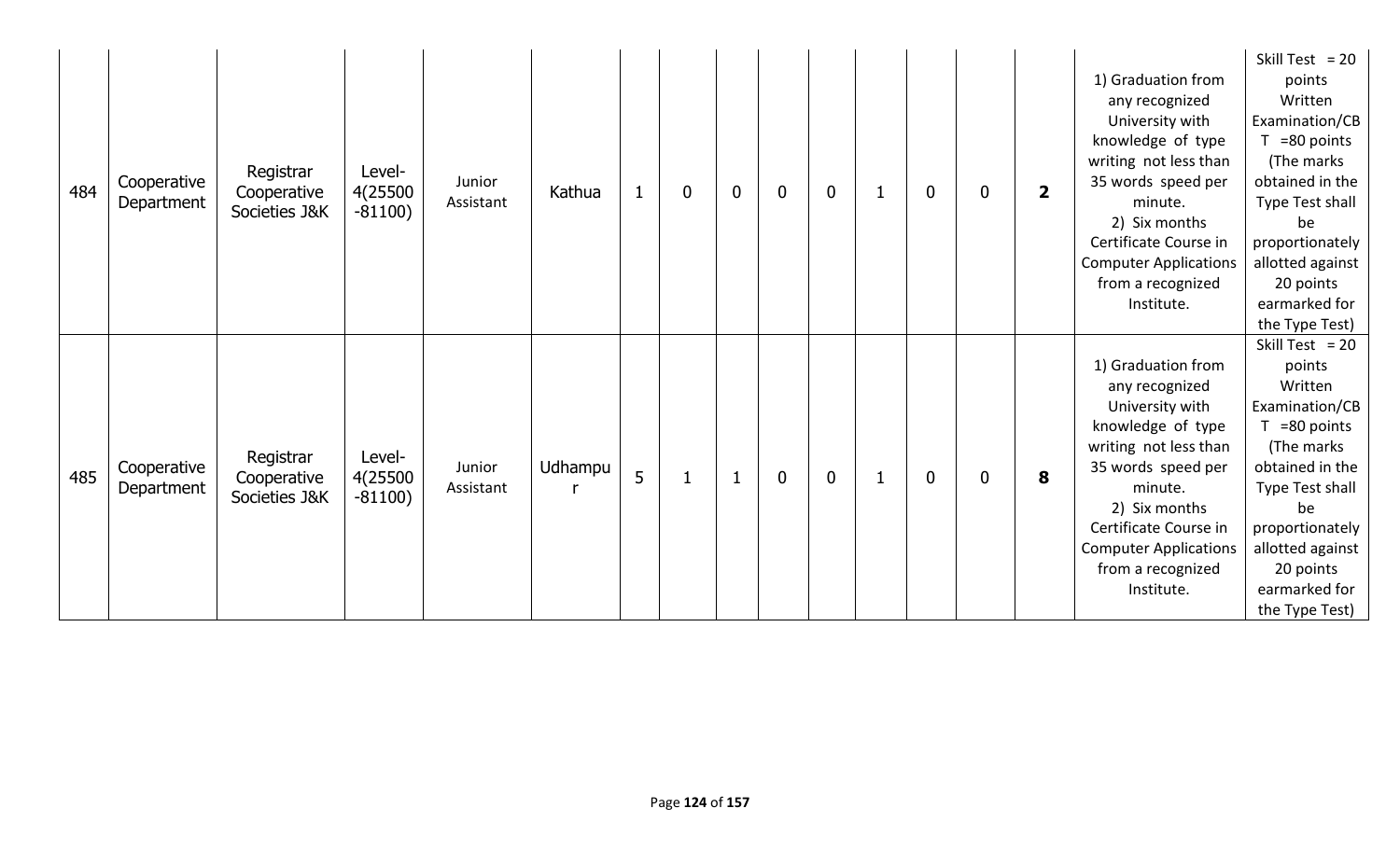| 486 | Cooperative<br>Department | Registrar<br>Cooperative<br>Societies J&K | Level-<br>4(25500<br>$-81100)$ | Junior<br>Assistant | Reasi    | $\overline{2}$ | $\bf{0}$ | $\mathbf 0$ | $\mathbf 0$ | $\mathbf 0$  | 0 | 4 | 1) Graduation from<br>any recognized<br>University with<br>knowledge of type<br>writing not less than<br>35 words speed per<br>minute.<br>2) Six months<br>Certificate Course in<br><b>Computer Applications</b><br>from a recognized<br>Institute. | Skill Test = $20$<br>points<br>Written<br>Examination/CB<br>$T = 80$ points<br>(The marks<br>obtained in the<br>Type Test shall<br>be<br>proportionately<br>allotted against<br>20 points<br>earmarked for<br>the Type Test)  |
|-----|---------------------------|-------------------------------------------|--------------------------------|---------------------|----------|----------------|----------|-------------|-------------|--------------|---|---|-----------------------------------------------------------------------------------------------------------------------------------------------------------------------------------------------------------------------------------------------------|-------------------------------------------------------------------------------------------------------------------------------------------------------------------------------------------------------------------------------|
| 487 | Cooperative<br>Department | Registrar<br>Cooperative<br>Societies J&K | Level-<br>4(25500<br>$-81100)$ | Junior<br>Assistant | Kishtwar | $\mathbf{1}$   | $\bf{0}$ | $\mathbf 0$ | $\mathbf 0$ | $\mathbf{0}$ | 0 | 3 | 1) Graduation from<br>any recognized<br>University with<br>knowledge of type<br>writing not less than<br>35 words speed per<br>minute.<br>2) Six months<br>Certificate Course in<br><b>Computer Applications</b><br>from a recognized<br>Institute. | Skill Test = $20$<br>points<br>Written<br>Examination/CB<br>$T = 80$ points<br>(The marks)<br>obtained in the<br>Type Test shall<br>be<br>proportionately<br>allotted against<br>20 points<br>earmarked for<br>the Type Test) |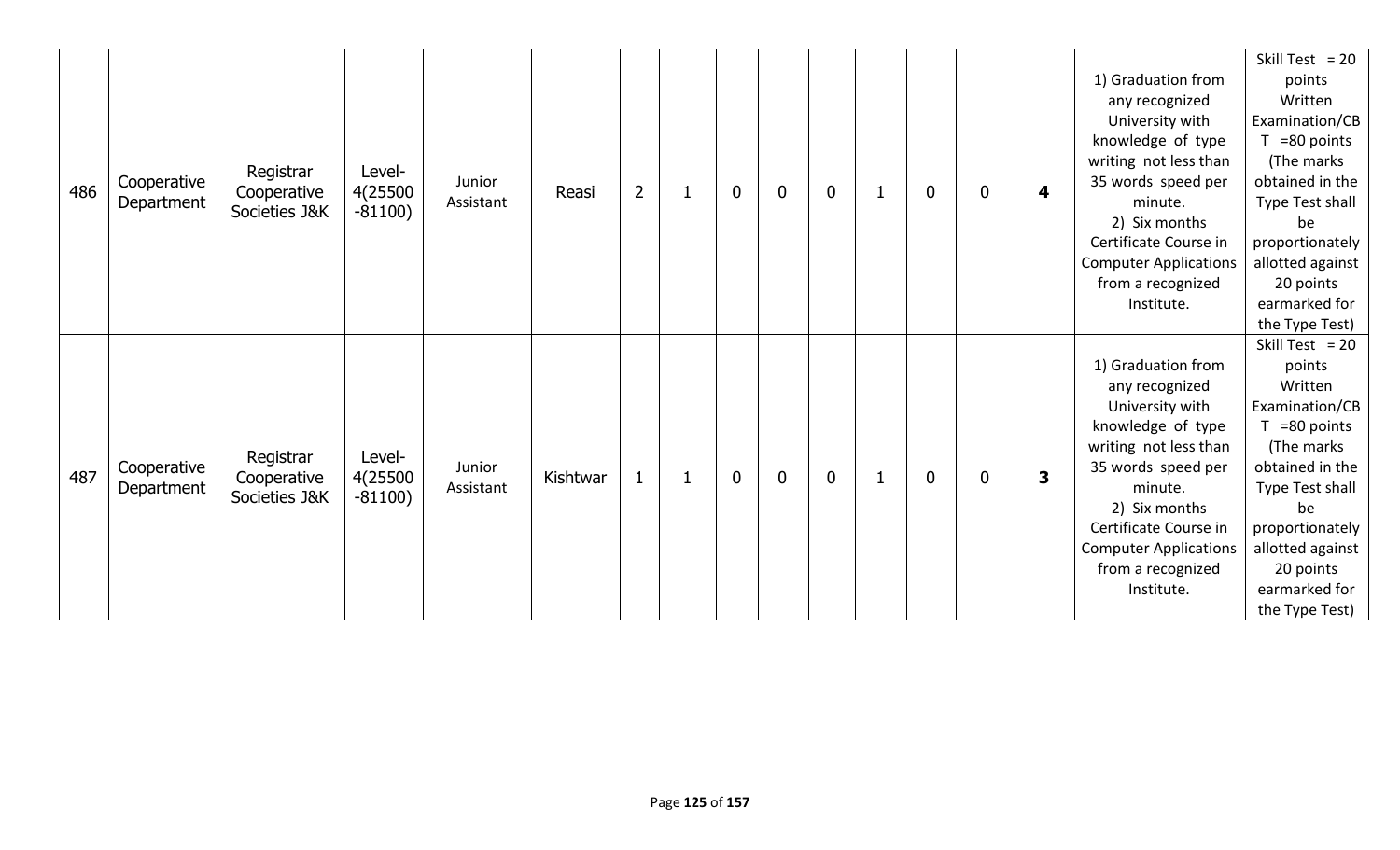| 488 | Cooperative<br>Department | Registrar<br>Cooperative<br>Societies J&K | Level-<br>4(25500<br>$-81100)$ | Junior<br>Assistant | Ramban  |                |   | $\mathbf 0$ | $\mathbf 0$ | $\mathbf 0$ | $\mathbf 0$  | 0 | 3 | 1) Graduation from<br>any recognized<br>University with<br>knowledge of type<br>writing not less than<br>35 words speed per<br>minute.<br>2) Six months<br>Certificate Course in<br><b>Computer Applications</b><br>from a recognized<br>Institute. | Skill Test = $20$<br>points<br>Written<br>Examination/CB<br>=80 points<br>(The marks<br>obtained in the<br>Type Test shall<br>be<br>proportionately<br>allotted against<br>20 points<br>earmarked for<br>the Type Test)       |
|-----|---------------------------|-------------------------------------------|--------------------------------|---------------------|---------|----------------|---|-------------|-------------|-------------|--------------|---|---|-----------------------------------------------------------------------------------------------------------------------------------------------------------------------------------------------------------------------------------------------------|-------------------------------------------------------------------------------------------------------------------------------------------------------------------------------------------------------------------------------|
| 489 | Cooperative<br>Department | Registrar<br>Cooperative<br>Societies J&K | Level-<br>4(25500<br>$-81100)$ | Junior<br>Assistant | Rajouri | $\overline{2}$ | 1 | $\bf{0}$    | $\mathbf 0$ | $\mathbf 0$ | $\mathbf{0}$ | 0 | 4 | 1) Graduation from<br>any recognized<br>University with<br>knowledge of type<br>writing not less than<br>35 words speed per<br>minute.<br>2) Six months<br>Certificate Course in<br><b>Computer Applications</b><br>from a recognized<br>Institute. | Skill Test = $20$<br>points<br>Written<br>Examination/CB<br>$T = 80$ points<br>(The marks)<br>obtained in the<br>Type Test shall<br>be<br>proportionately<br>allotted against<br>20 points<br>earmarked for<br>the Type Test) |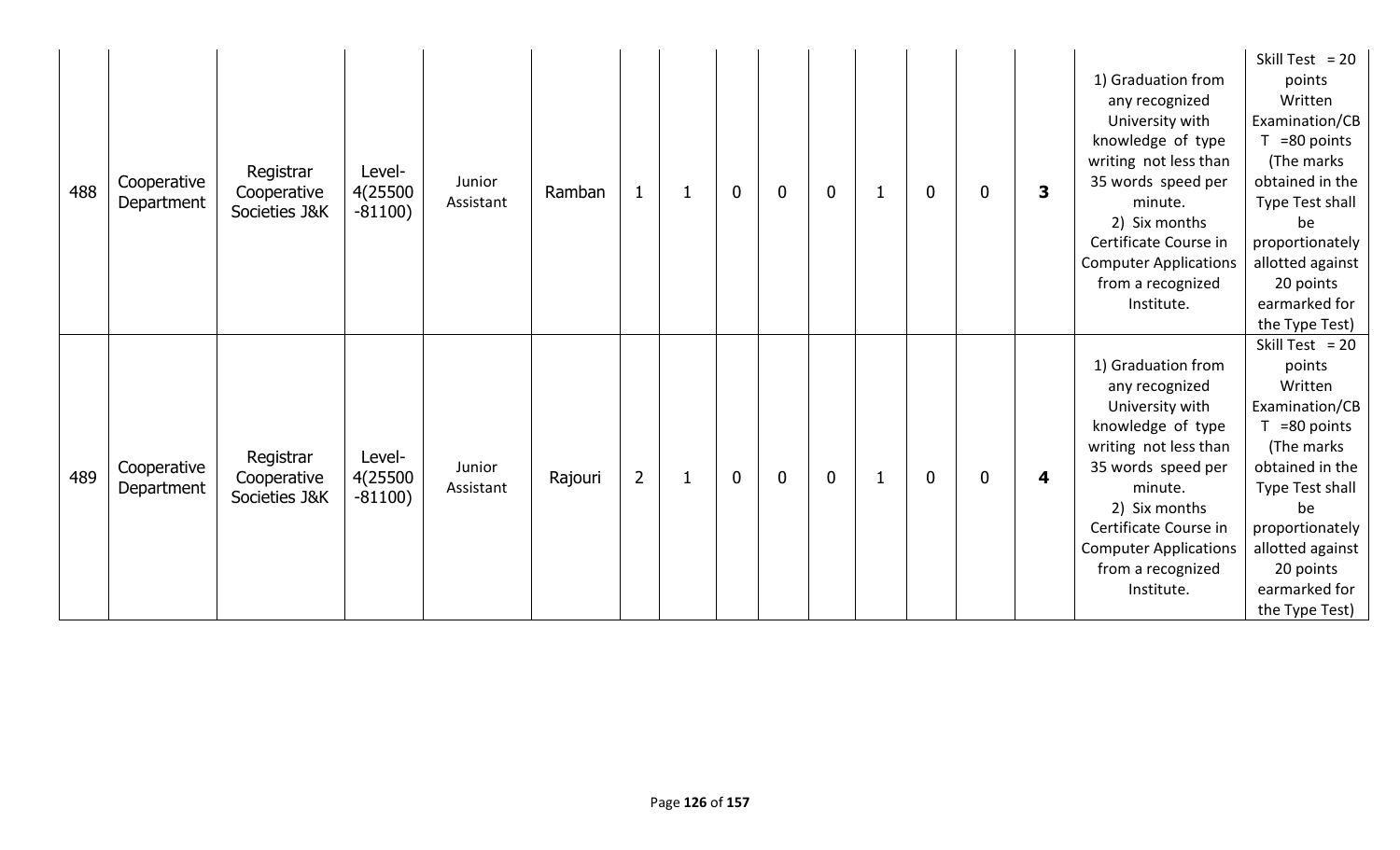| 490 | Cooperative<br>Department | Registrar<br>Cooperative<br>Societies J&K | Level-<br>4(25500<br>$-81100)$ | Junior<br>Assistant | Poonch   | $\overline{4}$ |             |             | $\mathbf 0$ | $\mathbf 0$ | $\mathbf 0$  | $\mathbf 0$ | $\overline{\mathbf{z}}$ | 1) Graduation from<br>any recognized<br>University with<br>knowledge of type<br>writing not less than<br>35 words speed per<br>minute.<br>2) Six months<br>Certificate Course in<br><b>Computer Applications</b><br>from a recognized<br>Institute. | Skill Test = $20$<br>points<br>Written<br>Examination/CB<br>$T = 80$ points<br>(The marks<br>obtained in the<br>Type Test shall<br>be<br>proportionately<br>allotted against<br>20 points<br>earmarked for<br>the Type Test)  |
|-----|---------------------------|-------------------------------------------|--------------------------------|---------------------|----------|----------------|-------------|-------------|-------------|-------------|--------------|-------------|-------------------------|-----------------------------------------------------------------------------------------------------------------------------------------------------------------------------------------------------------------------------------------------------|-------------------------------------------------------------------------------------------------------------------------------------------------------------------------------------------------------------------------------|
| 491 | Cooperative<br>Department | Registrar<br>Cooperative<br>Societies J&K | Level-<br>4(25500<br>$-81100)$ | Junior<br>Assistant | Srinagar | $\mathbf{1}$   | $\mathbf 0$ | $\mathbf 0$ | $\mathbf 0$ | $\mathbf 0$ | $\mathbf{0}$ | 0           | $\overline{\mathbf{2}}$ | 1) Graduation from<br>any recognized<br>University with<br>knowledge of type<br>writing not less than<br>35 words speed per<br>minute.<br>2) Six months<br>Certificate Course in<br><b>Computer Applications</b><br>from a recognized<br>Institute. | Skill Test = $20$<br>points<br>Written<br>Examination/CB<br>$T = 80$ points<br>(The marks)<br>obtained in the<br>Type Test shall<br>be<br>proportionately<br>allotted against<br>20 points<br>earmarked for<br>the Type Test) |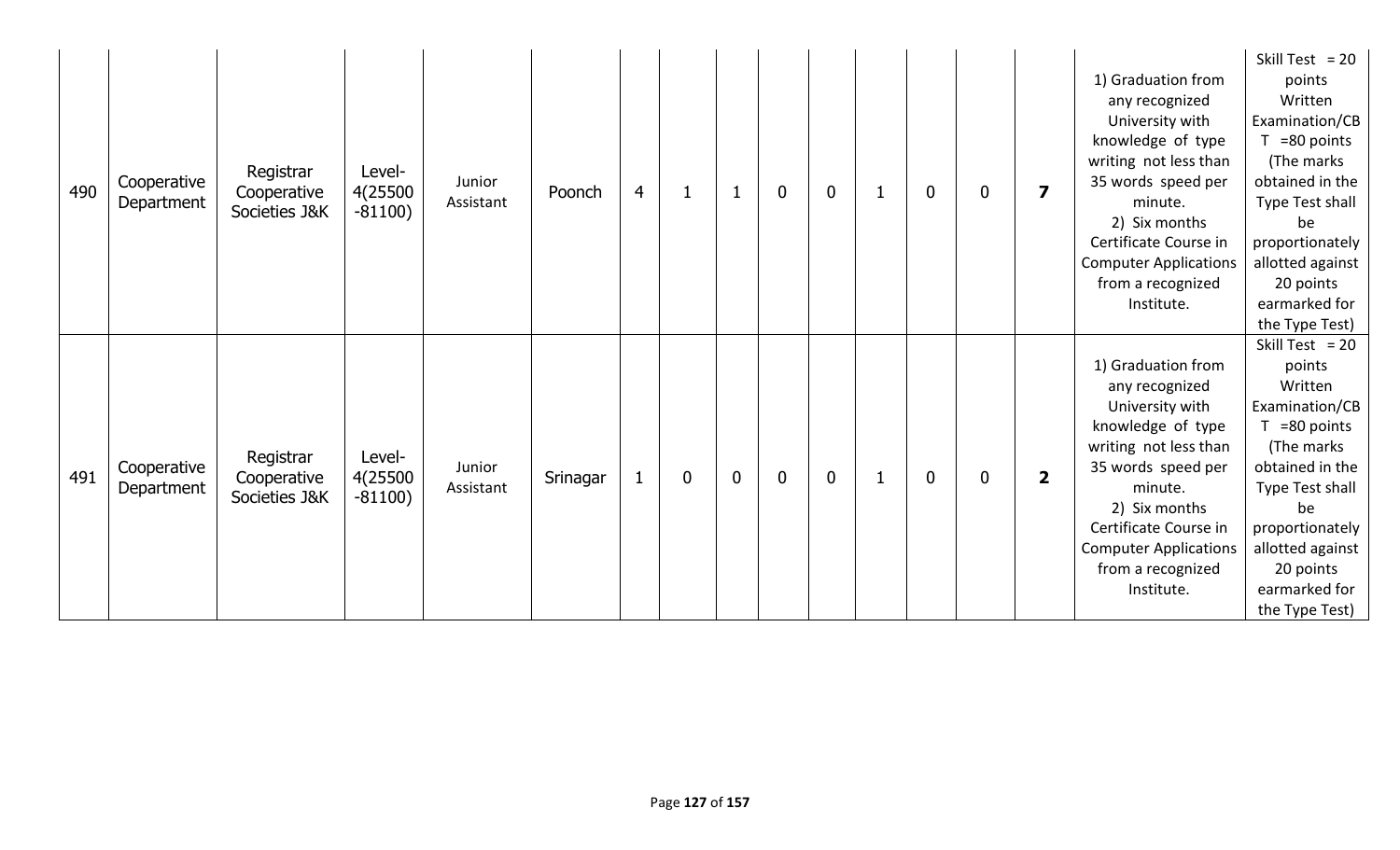| 492 | Cooperative<br>Department | Registrar<br>Cooperative<br>Societies J&K | Level-<br>4(25500<br>$-81100)$ | Junior<br>Assistant | Budgam   | 1            | 0           | $\bf{0}$ | $\overline{0}$ | $\mathbf 0$  | $\mathbf 0$  | 0 | $\overline{\mathbf{2}}$ | 1) Graduation from<br>any recognized<br>University with<br>knowledge of type<br>writing not less than<br>35 words speed per<br>minute.<br>2) Six months<br>Certificate Course in<br><b>Computer Applications</b><br>from a recognized<br>Institute. | Skill Test = $20$<br>points<br>Written<br>Examination/CB<br>=80 points<br>(The marks<br>obtained in the<br>Type Test shall<br>be<br>proportionately<br>allotted against<br>20 points<br>earmarked for<br>the Type Test)       |
|-----|---------------------------|-------------------------------------------|--------------------------------|---------------------|----------|--------------|-------------|----------|----------------|--------------|--------------|---|-------------------------|-----------------------------------------------------------------------------------------------------------------------------------------------------------------------------------------------------------------------------------------------------|-------------------------------------------------------------------------------------------------------------------------------------------------------------------------------------------------------------------------------|
| 493 | Cooperative<br>Department | Registrar<br>Cooperative<br>Societies J&K | Level-<br>4(25500<br>$-81100)$ | Junior<br>Assistant | Ganderba | $\mathbf{1}$ | $\mathbf 0$ | $\bf{0}$ | $\overline{0}$ | $\mathbf{0}$ | $\mathbf{0}$ | 0 | $\overline{\mathbf{2}}$ | 1) Graduation from<br>any recognized<br>University with<br>knowledge of type<br>writing not less than<br>35 words speed per<br>minute.<br>2) Six months<br>Certificate Course in<br><b>Computer Applications</b><br>from a recognized<br>Institute. | Skill Test = $20$<br>points<br>Written<br>Examination/CB<br>$T = 80$ points<br>(The marks)<br>obtained in the<br>Type Test shall<br>be<br>proportionately<br>allotted against<br>20 points<br>earmarked for<br>the Type Test) |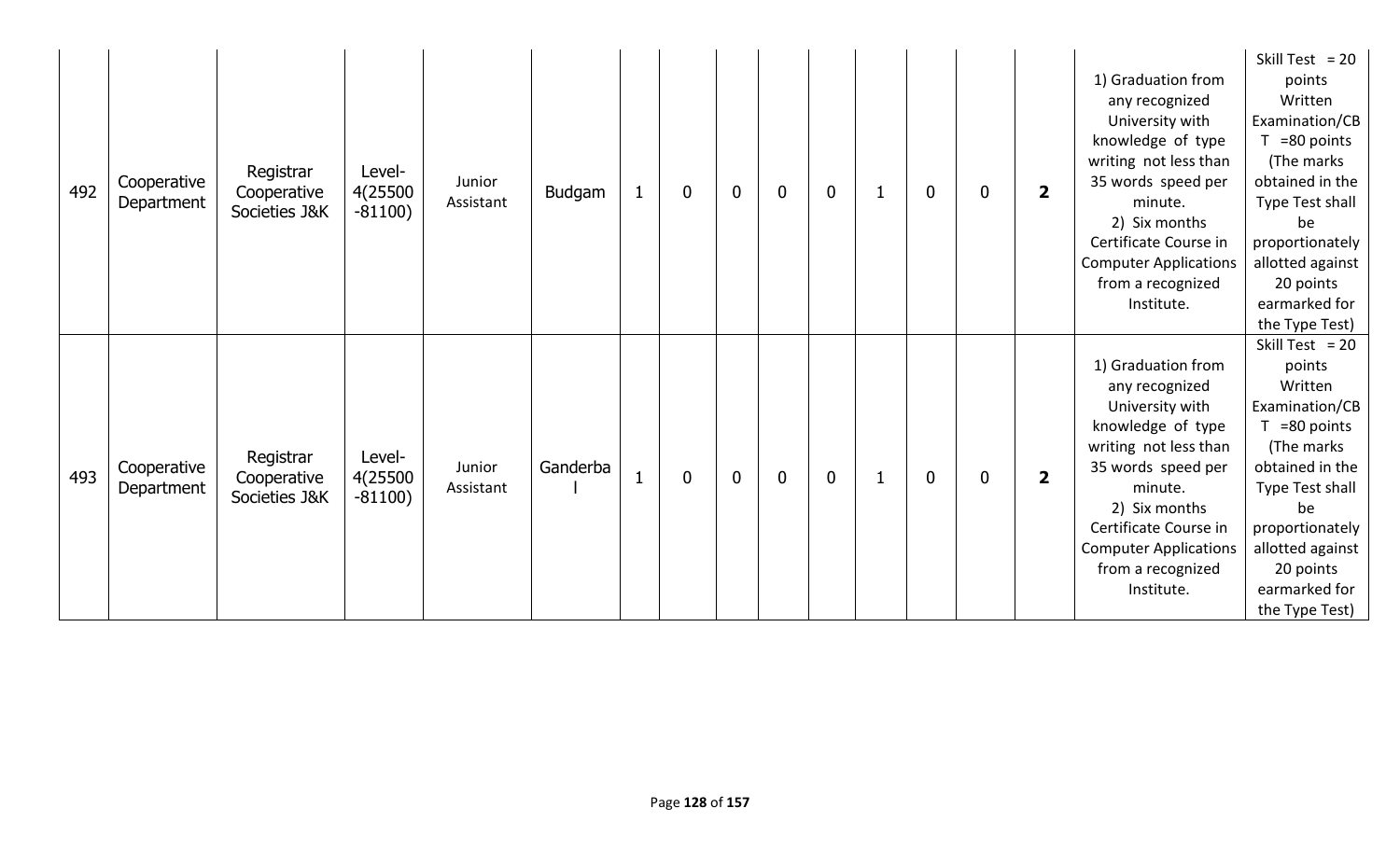| 494 | Cooperative<br>Department | Registrar<br>Cooperative<br>Societies J&K | Level-<br>4(25500<br>$-81100)$ | Junior<br>Assistant | Anantnag | $\mathbf{1}$ | $\bf{0}$    | $\bf{0}$    | $\mathbf 0$ | $\mathbf 0$ | $\boldsymbol{0}$ | $\mathbf 0$  | $\mathbf 0$ | 1                       | 1) Graduation from<br>any recognized<br>University with<br>knowledge of type<br>writing not less than<br>35 words speed per<br>minute.<br>2) Six months<br>Certificate Course in<br><b>Computer Applications</b><br>from a recognized<br>Institute. | Skill Test = $20$<br>points<br>Written<br>Examination/CB<br>$T = 80$ points<br>(The marks<br>obtained in the<br>Type Test shall<br>be<br>proportionately<br>allotted against<br>20 points<br>earmarked for<br>the Type Test)  |
|-----|---------------------------|-------------------------------------------|--------------------------------|---------------------|----------|--------------|-------------|-------------|-------------|-------------|------------------|--------------|-------------|-------------------------|-----------------------------------------------------------------------------------------------------------------------------------------------------------------------------------------------------------------------------------------------------|-------------------------------------------------------------------------------------------------------------------------------------------------------------------------------------------------------------------------------|
| 495 | Cooperative<br>Department | Registrar<br>Cooperative<br>Societies J&K | Level-<br>4(25500<br>$-81100)$ | Junior<br>Assistant | Kulgam   | $\mathbf{1}$ | $\mathbf 0$ | $\mathbf 0$ | $\mathbf 0$ | $\mathbf 0$ |                  | $\mathbf{0}$ | 0           | $\overline{\mathbf{2}}$ | 1) Graduation from<br>any recognized<br>University with<br>knowledge of type<br>writing not less than<br>35 words speed per<br>minute.<br>2) Six months<br>Certificate Course in<br><b>Computer Applications</b><br>from a recognized<br>Institute. | Skill Test = $20$<br>points<br>Written<br>Examination/CB<br>$T = 80$ points<br>(The marks)<br>obtained in the<br>Type Test shall<br>be<br>proportionately<br>allotted against<br>20 points<br>earmarked for<br>the Type Test) |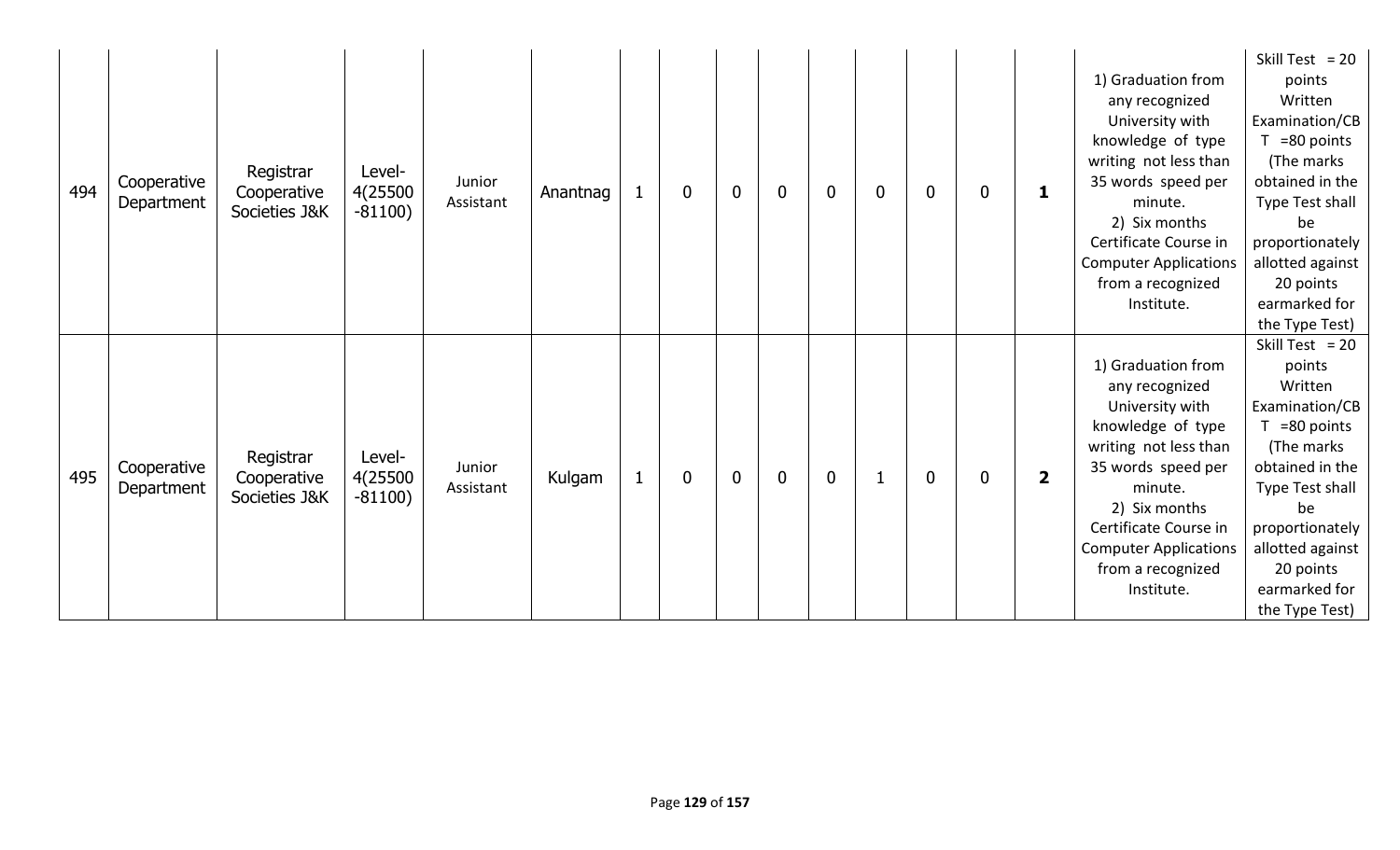| 496 | Cooperative<br>Department | Registrar<br>Cooperative<br>Societies J&K | Level-<br>4(25500<br>$-81100)$ | Junior<br>Assistant                         | <b>Baramulla</b> | $\overline{2}$ | -1           | $\mathbf 0$ | $\mathbf 0$      | $\mathbf 0$  | $\mathbf{1}$   | $\mathbf 0$ | $\mathbf{0}$ | 4                       | 1) Graduation from<br>any recognized<br>University with<br>knowledge of type<br>writing not less than<br>35 words speed per<br>minute.<br>2) Six months<br>Certificate Course in<br><b>Computer Applications</b><br>from a recognized<br>Institute. | Skill Test = $20$<br>points<br>Written<br>Examination/CB<br>$T = 80$ points<br>(The marks<br>obtained in the<br>Type Test shall<br>be<br>proportionately<br>allotted against<br>20 points<br>earmarked for<br>the Type Test) |
|-----|---------------------------|-------------------------------------------|--------------------------------|---------------------------------------------|------------------|----------------|--------------|-------------|------------------|--------------|----------------|-------------|--------------|-------------------------|-----------------------------------------------------------------------------------------------------------------------------------------------------------------------------------------------------------------------------------------------------|------------------------------------------------------------------------------------------------------------------------------------------------------------------------------------------------------------------------------|
| 497 | Cooperative<br>Department | Registrar<br>Cooperative<br>Societies J&K | Level-<br>4(25500<br>$-81100)$ | Junior<br>Assistant                         | Bandipora        | 1              | 0            | $\mathbf 0$ | $\mathbf 0$      | $\mathbf 0$  | $\mathbf 1$    | $\mathbf 0$ | $\mathbf 0$  | $\overline{\mathbf{2}}$ | 1) Graduation from<br>any recognized<br>University with<br>knowledge of type<br>writing not less than<br>35 words speed per<br>minute.<br>2) Six months<br>Certificate Course in<br><b>Computer Applications</b><br>from a recognized<br>Institute. | Skill Test = $20$<br>points<br>Written<br>Examination/CB<br>$T = 80$ points<br>(The marks<br>obtained in the<br>Type Test shall<br>be<br>proportionately<br>allotted against<br>20 points<br>earmarked for<br>the Type Test) |
| 498 | Cooperative<br>Department | Registrar<br>Cooperative<br>Societies J&K | Level-<br>2(19900<br>$-63200)$ | <b>Junior</b><br>Supervisor<br>/Sub Auditor | Jammu            | 6              | $\mathbf{1}$ | $\mathbf 1$ | $\boldsymbol{0}$ | $\mathbf{1}$ | $\overline{2}$ | $\mathbf 0$ | 1            | 12                      | Graduation from any<br>recognized University                                                                                                                                                                                                        | The selection<br>for the post<br>shall be made<br>on the basis of<br>merit obtained<br>in written                                                                                                                            |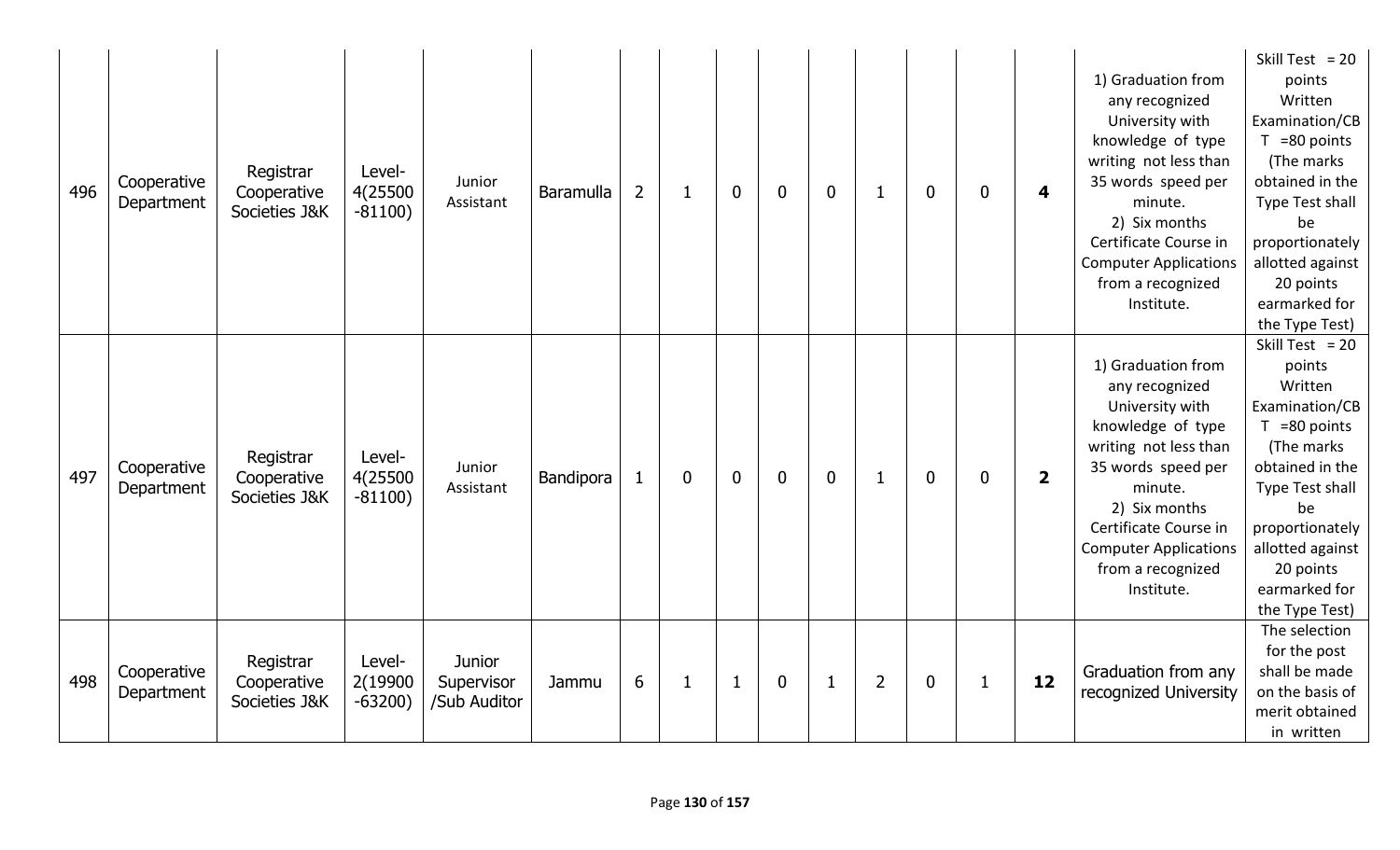|     |                           |                                           |                                |                                             |               |                 |                |                |              |              |                |                |              |                         |                                              | examination<br>only.                                                                                                      |
|-----|---------------------------|-------------------------------------------|--------------------------------|---------------------------------------------|---------------|-----------------|----------------|----------------|--------------|--------------|----------------|----------------|--------------|-------------------------|----------------------------------------------|---------------------------------------------------------------------------------------------------------------------------|
| 499 | Cooperative<br>Department | Registrar<br>Cooperative<br>Societies J&K | Level-<br>2(19900<br>$-63200)$ | <b>Junior</b><br>Supervisor<br>/Sub Auditor | Samba         | $\overline{4}$  | $\mathbf{1}$   | $\mathbf{1}$   | $\mathbf 0$  | $\mathbf 0$  | $\mathbf{1}$   | $\mathbf 0$    | $\mathbf 0$  | $\overline{\mathbf{z}}$ | Graduation from any<br>recognized University | The selection<br>for the post<br>shall be made<br>on the basis of<br>merit obtained<br>in written<br>examination<br>only. |
| 500 | Cooperative<br>Department | Registrar<br>Cooperative<br>Societies J&K | Level-<br>2(19900<br>$-63200)$ | <b>Junior</b><br>Supervisor<br>/Sub Auditor | Kathua        | 8               | $\overline{2}$ | $\overline{2}$ | $\mathbf{1}$ | $\mathbf{1}$ | $\overline{2}$ | $\mathbf{1}$   | 1            | 18                      | Graduation from any<br>recognized University | The selection<br>for the post<br>shall be made<br>on the basis of<br>merit obtained<br>in written<br>examination<br>only. |
| 501 | Cooperative<br>Department | Registrar<br>Cooperative<br>Societies J&K | Level-<br>2(19900<br>$-63200)$ | <b>Junior</b><br>Supervisor<br>/Sub Auditor | Udhampu<br>-r | $6\overline{6}$ | $\mathbf{1}$   | $\mathbf{1}$   | $\mathbf{0}$ | $\mathbf{1}$ | $\overline{2}$ | $\mathbf 0$    | $\mathbf{1}$ | 12                      | Graduation from any<br>recognized University | The selection<br>for the post<br>shall be made<br>on the basis of<br>merit obtained<br>in written<br>examination<br>only. |
| 502 | Cooperative<br>Department | Registrar<br>Cooperative<br>Societies J&K | Level-<br>2(19900<br>$-63200)$ | <b>Junior</b><br>Supervisor<br>/Sub Auditor | Reasi         | 5               | $\mathbf{1}$   | $\mathbf{1}$   | $\mathbf 0$  | $\mathbf{0}$ | $\mathbf{1}$   | $\overline{0}$ | $\mathbf{1}$ | $\boldsymbol{9}$        | Graduation from any<br>recognized University | The selection<br>for the post<br>shall be made<br>on the basis of<br>merit obtained<br>in written<br>examination<br>only. |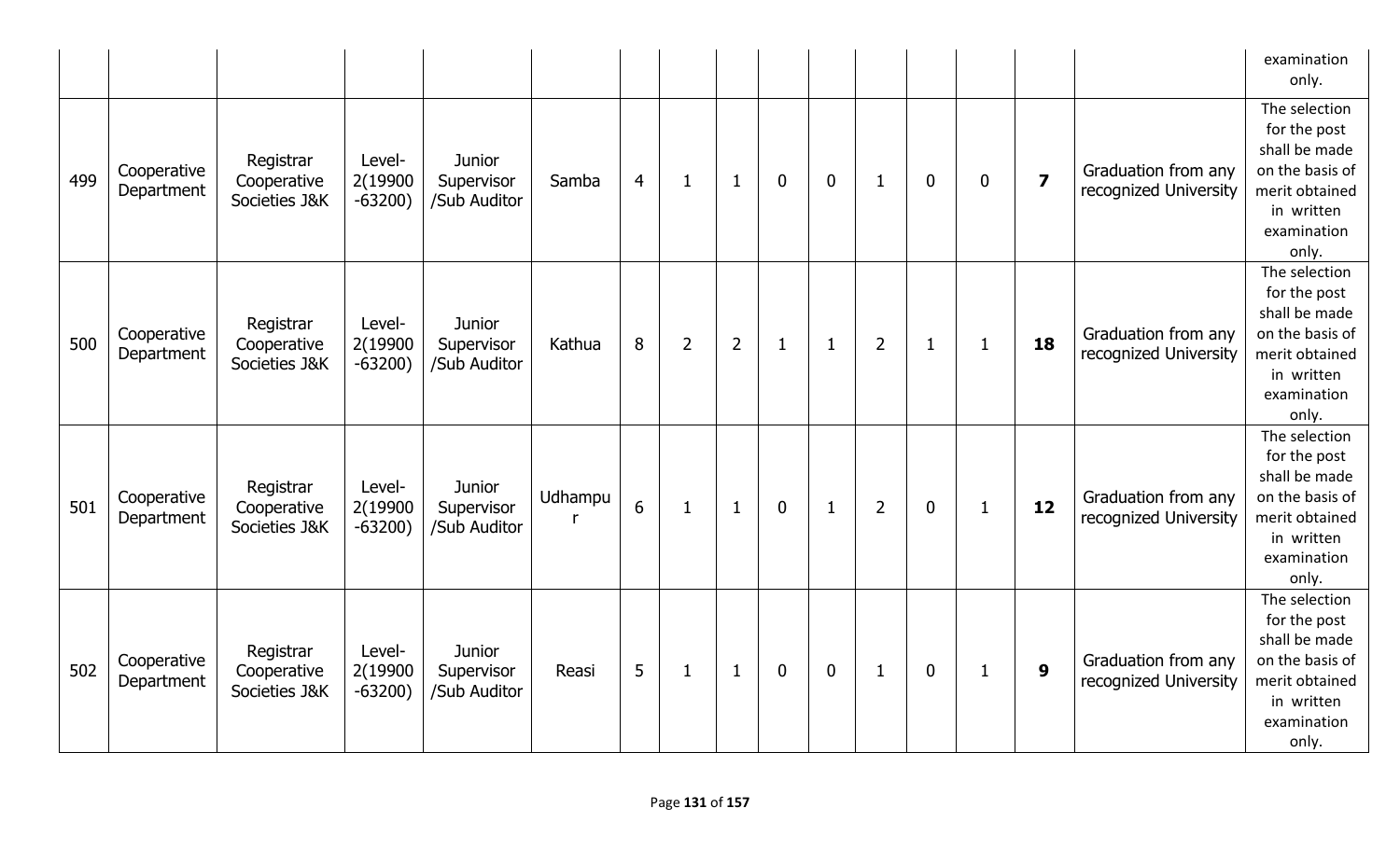| 503 | Cooperative<br>Department | Registrar<br>Cooperative<br>Societies J&K | Level-<br>2(19900<br>$-63200)$ | <b>Junior</b><br>Supervisor<br>/Sub Auditor | Doda     | $\mathbf{1}$   |                | $\mathbf 0$    | $\mathbf 0$    | $\mathbf 0$ | 1              | $\mathbf 0$  | 0              | $\overline{\mathbf{3}}$ | Graduation from any<br>recognized University | The selection<br>for the post<br>shall be made<br>on the basis of<br>merit obtained<br>in written<br>examination<br>only. |
|-----|---------------------------|-------------------------------------------|--------------------------------|---------------------------------------------|----------|----------------|----------------|----------------|----------------|-------------|----------------|--------------|----------------|-------------------------|----------------------------------------------|---------------------------------------------------------------------------------------------------------------------------|
| 504 | Cooperative<br>Department | Registrar<br>Cooperative<br>Societies J&K | Level-<br>2(19900<br>$-63200)$ | <b>Junior</b><br>Supervisor<br>/Sub Auditor | Kishtwar | $\overline{2}$ | $\mathbf 1$    | $\mathbf 0$    | $\mathbf 0$    | $\mathbf 0$ | 1              | $\mathbf{0}$ | 0              | 4                       | Graduation from any<br>recognized University | The selection<br>for the post<br>shall be made<br>on the basis of<br>merit obtained<br>in written<br>examination<br>only. |
| 505 | Cooperative<br>Department | Registrar<br>Cooperative<br>Societies J&K | Level-<br>2(19900<br>$-63200$  | <b>Junior</b><br>Supervisor<br>/Sub Auditor | Ramban   | $\mathbf{1}$   | 1              | $\mathbf{0}$   | $\overline{0}$ | $\mathbf 0$ | 1              | $\mathbf 0$  | $\overline{0}$ | $\overline{\mathbf{3}}$ | Graduation from any<br>recognized University | The selection<br>for the post<br>shall be made<br>on the basis of<br>merit obtained<br>in written<br>examination<br>only. |
| 506 | Cooperative<br>Department | Registrar<br>Cooperative<br>Societies J&K | Level-<br>2(19900<br>$-63200)$ | <b>Junior</b><br>Supervisor<br>/Sub Auditor | Rajouri  | $\overline{7}$ | $\overline{2}$ | $\overline{2}$ | $\mathbf{1}$   | 1           | $\overline{2}$ | 1            |                | 17                      | Graduation from any<br>recognized University | The selection<br>for the post<br>shall be made<br>on the basis of<br>merit obtained<br>in written<br>examination<br>only. |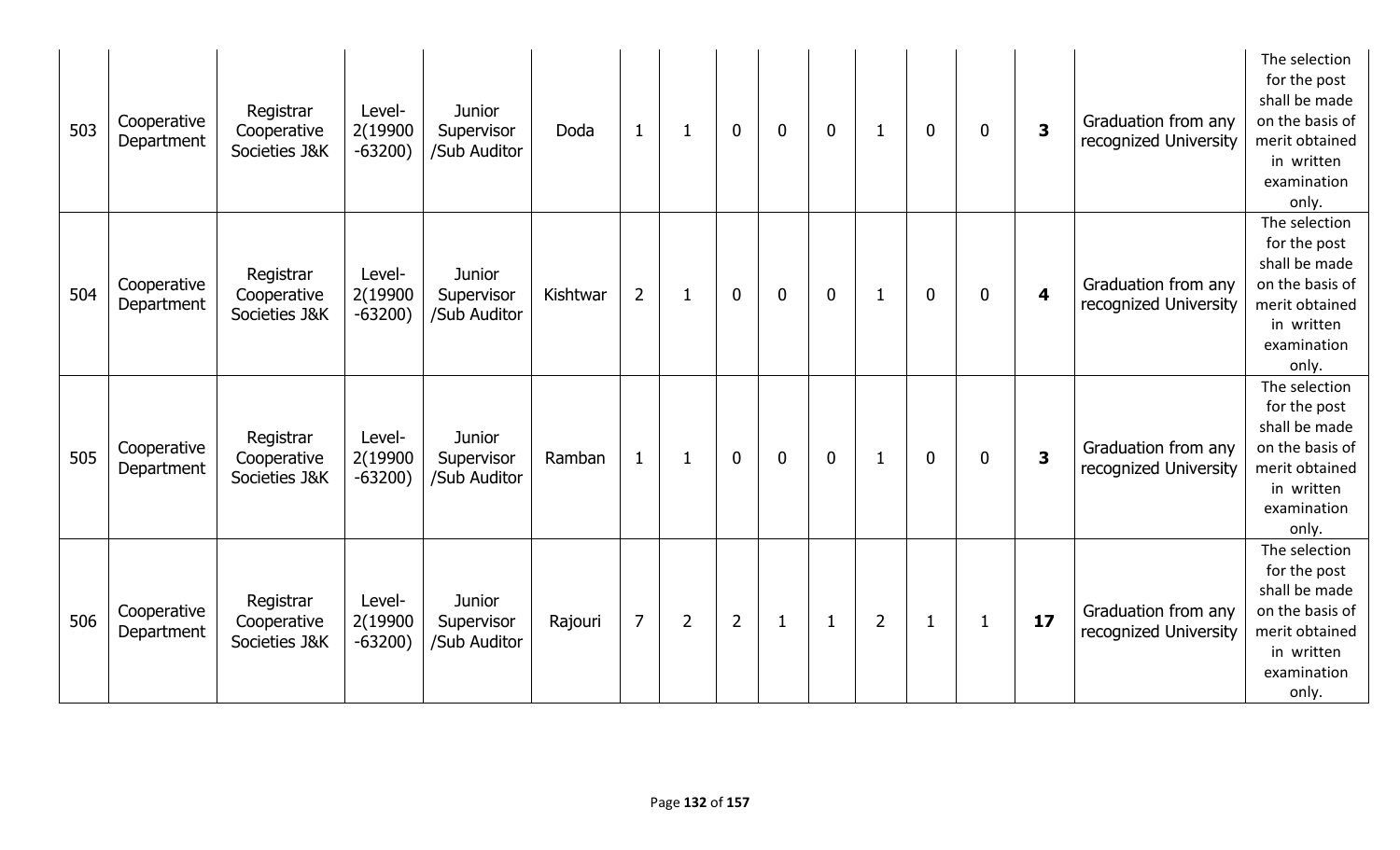| 507 | Cooperative<br>Department | Registrar<br>Cooperative<br>Societies J&K | Level-<br>2(19900<br>$-63200)$ | <b>Junior</b><br>Supervisor<br>/Sub Auditor | Poonch   | 3 | 1              | 1              | $\mathbf 0$  | $\mathbf 0$  |                | $\mathbf{0}$ | $\mathbf{0}$   | $6\phantom{1}6$ | Graduation from any<br>recognized University | The selection<br>for the post<br>shall be made<br>on the basis of<br>merit obtained<br>in written<br>examination<br>only. |
|-----|---------------------------|-------------------------------------------|--------------------------------|---------------------------------------------|----------|---|----------------|----------------|--------------|--------------|----------------|--------------|----------------|-----------------|----------------------------------------------|---------------------------------------------------------------------------------------------------------------------------|
| 508 | Cooperative<br>Department | Registrar<br>Cooperative<br>Societies J&K | Level-<br>2(19900<br>$-63200)$ | <b>Junior</b><br>Supervisor<br>/Sub Auditor | Srinagar | 8 | $\overline{2}$ | $\overline{2}$ | $\mathbf{1}$ | $\mathbf{1}$ | $\overline{2}$ | 1            | $\overline{2}$ | 19              | Graduation from any<br>recognized University | The selection<br>for the post<br>shall be made<br>on the basis of<br>merit obtained<br>in written<br>examination<br>only. |
| 509 | Cooperative<br>Department | Registrar<br>Cooperative<br>Societies J&K | Level-<br>2(19900<br>$-63200)$ | <b>Junior</b><br>Supervisor<br>/Sub Auditor | Budgam   | 8 | $\overline{2}$ | $\overline{2}$ | $\mathbf{1}$ | $\mathbf{1}$ | $\overline{2}$ | 1            |                | 18              | Graduation from any<br>recognized University | The selection<br>for the post<br>shall be made<br>on the basis of<br>merit obtained<br>in written<br>examination<br>only. |
| 510 | Cooperative<br>Department | Registrar<br>Cooperative<br>Societies J&K | Level-<br>2(19900<br>$-63200)$ | <b>Junior</b><br>Supervisor<br>/Sub Auditor | Ganderba | 3 | 1              | $\mathbf 0$    | $\mathbf 0$  | $\mathbf 0$  | 1              | $\mathbf 0$  | $\mathbf{0}$   | 5               | Graduation from any<br>recognized University | The selection<br>for the post<br>shall be made<br>on the basis of<br>merit obtained<br>in written<br>examination<br>only. |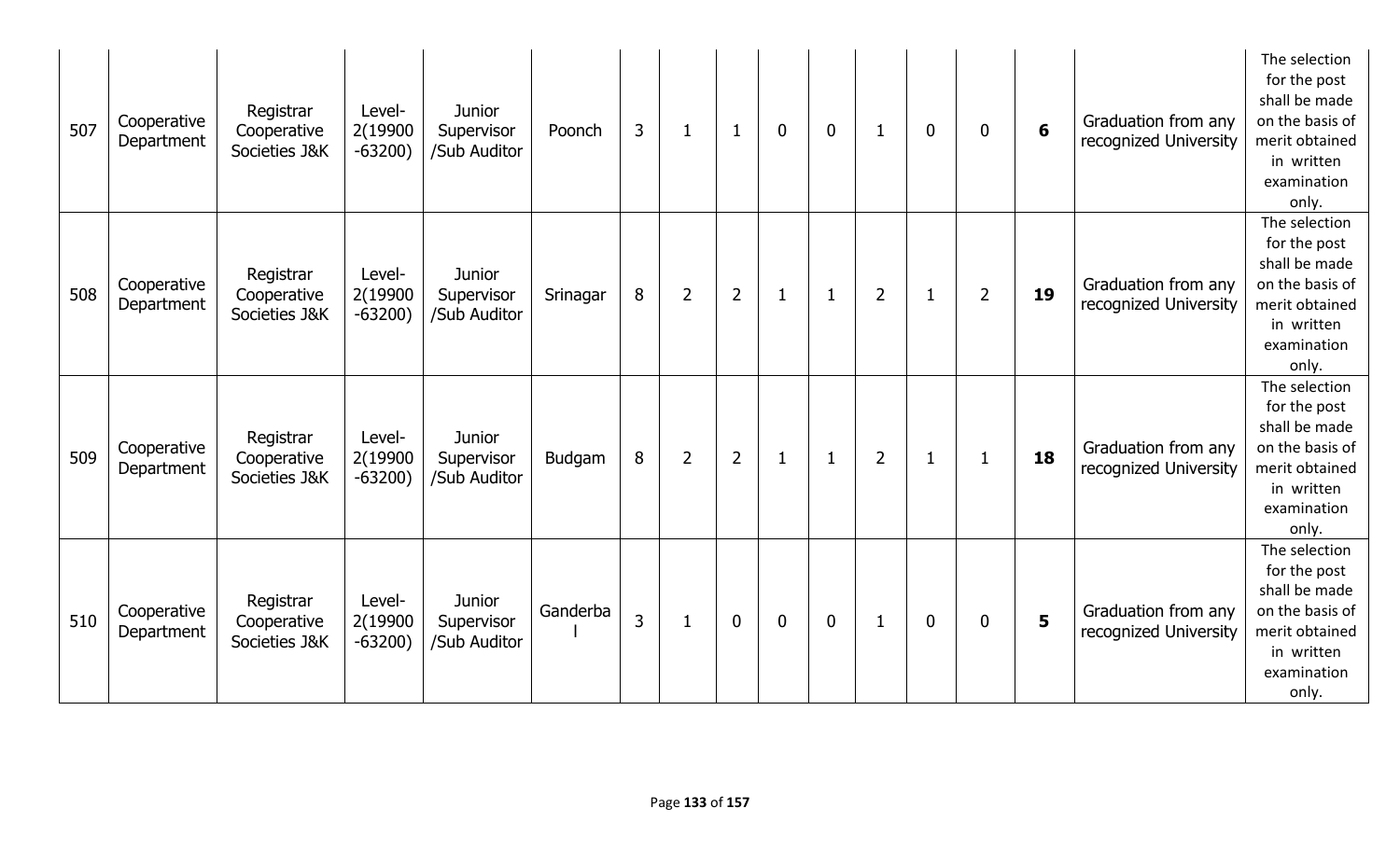| 511 | Cooperative<br>Department | Registrar<br>Cooperative<br>Societies J&K | Level-<br>2(19900<br>$-63200)$ | <b>Junior</b><br>Supervisor<br>/Sub Auditor | Pulwama  | 6              | 1            | $\mathbf{1}$ | $\overline{0}$ | $\mathbf{1}$   | $\mathbf{1}$   | $\overline{0}$ |                | 11                      | Graduation from any<br>recognized University | The selection<br>for the post<br>shall be made<br>on the basis of<br>merit obtained<br>in written<br>examination<br>only. |
|-----|---------------------------|-------------------------------------------|--------------------------------|---------------------------------------------|----------|----------------|--------------|--------------|----------------|----------------|----------------|----------------|----------------|-------------------------|----------------------------------------------|---------------------------------------------------------------------------------------------------------------------------|
| 512 | Cooperative<br>Department | Registrar<br>Cooperative<br>Societies J&K | Level-<br>2(19900<br>$-63200)$ | <b>Junior</b><br>Supervisor<br>/Sub Auditor | Anantnag | 6              | $\mathbf{1}$ | $\mathbf{1}$ | $\mathbf{0}$   | $\mathbf{1}$   | $\overline{2}$ | $\mathbf{1}$   | 1              | 13                      | Graduation from any<br>recognized University | The selection<br>for the post<br>shall be made<br>on the basis of<br>merit obtained<br>in written<br>examination<br>only. |
| 513 | Cooperative<br>Department | Registrar<br>Cooperative<br>Societies J&K | Level-<br>2(19900<br>$-63200)$ | <b>Junior</b><br>Supervisor<br>/Sub Auditor | Kulgam   | $\overline{3}$ | 1            | $\mathbf{0}$ | $\overline{0}$ | $\overline{0}$ | $\mathbf{1}$   | $\mathbf 0$    | $\overline{0}$ | $\overline{\mathbf{5}}$ | Graduation from any<br>recognized University | The selection<br>for the post<br>shall be made<br>on the basis of<br>merit obtained<br>in written<br>examination<br>only. |
| 514 | Cooperative<br>Department | Registrar<br>Cooperative<br>Societies J&K | Level-<br>2(19900<br>$-63200)$ | <b>Junior</b><br>Supervisor<br>/Sub Auditor | Shopian  | 3              | $\mathbf{1}$ | $\mathbf 0$  | $\mathbf 0$    | $\mathbf 0$    | 1              | $\mathbf 0$    | 0              | 5                       | Graduation from any<br>recognized University | The selection<br>for the post<br>shall be made<br>on the basis of<br>merit obtained<br>in written<br>examination<br>only. |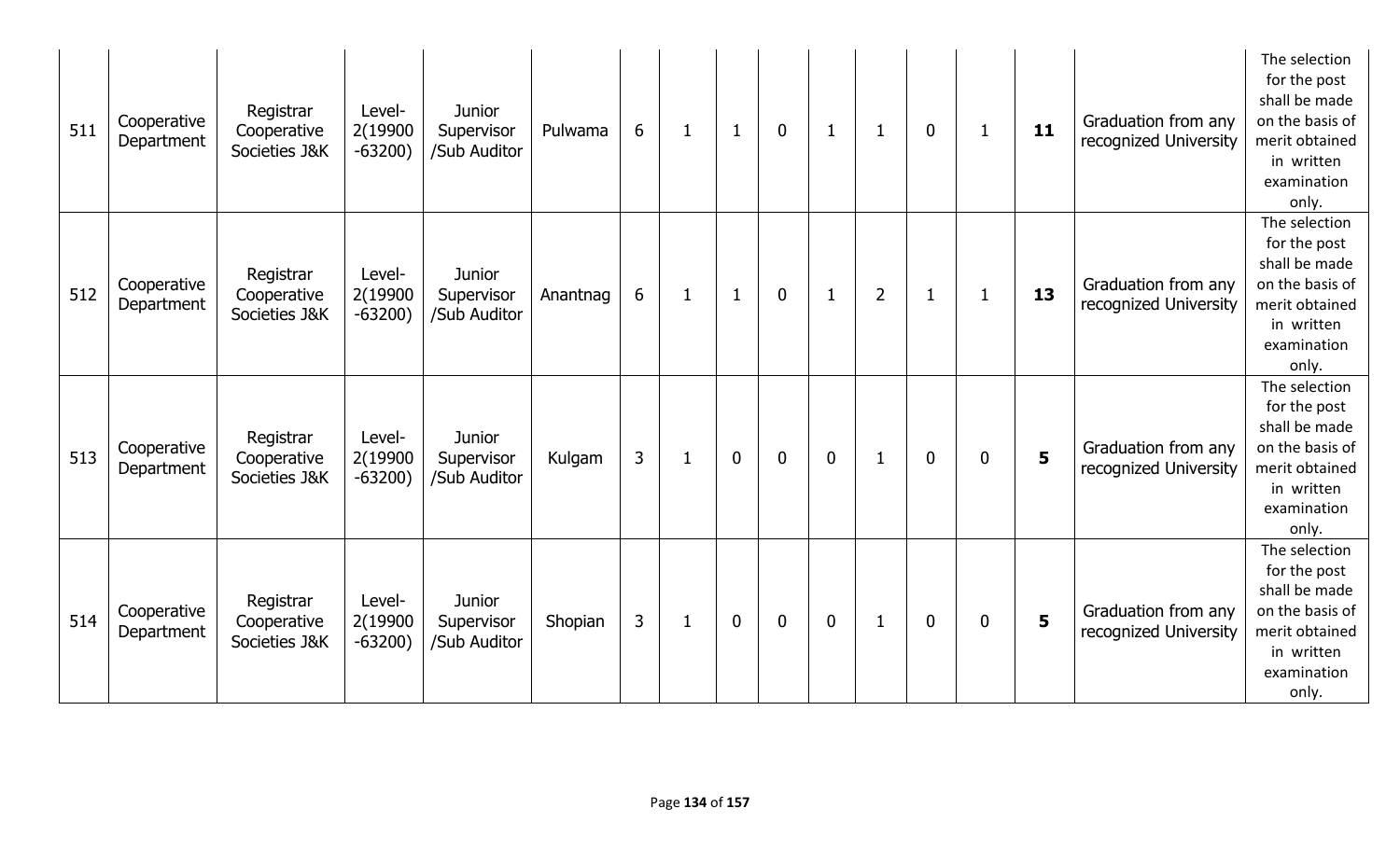| 515 | Cooperative<br>Department | Registrar<br>Cooperative<br>Societies J&K | Level-<br>2(19900<br>$-63200)$ | <b>Junior</b><br>Supervisor<br>/Sub Auditor | Baramulla       | 1            | $\mathbf{0}$ | $\overline{0}$ | $\overline{0}$   | $\mathbf 0$  | $\mathbf 1$  | $\mathbf 0$      | 0            | $\overline{\mathbf{2}}$ | Graduation from any<br>recognized University                                             | The selection<br>for the post<br>shall be made<br>on the basis of<br>merit obtained<br>in written<br>examination<br>only.                                                                  |
|-----|---------------------------|-------------------------------------------|--------------------------------|---------------------------------------------|-----------------|--------------|--------------|----------------|------------------|--------------|--------------|------------------|--------------|-------------------------|------------------------------------------------------------------------------------------|--------------------------------------------------------------------------------------------------------------------------------------------------------------------------------------------|
| 516 | Cooperative<br>Department | Registrar<br>Cooperative<br>Societies J&K | Level-<br>2(19900<br>$-63200)$ | <b>Junior</b><br>Supervisor<br>/Sub Auditor | Bandipora       | $\mathbf{1}$ | $\mathbf 0$  | $\mathbf 0$    | $\boldsymbol{0}$ | $\mathbf 0$  | $\mathbf{1}$ | $\boldsymbol{0}$ | 0            | $\overline{\mathbf{2}}$ | Graduation from any<br>recognized University                                             | The selection<br>for the post<br>shall be made<br>on the basis of<br>merit obtained<br>in written<br>examination<br>only.                                                                  |
| 517 | Cooperative<br>Department | Registrar<br>Cooperative<br>Societies J&K | Level-<br>2(19900<br>$-63200)$ | <b>Junior</b><br>Supervisor<br>/Sub Auditor | Kupwara         | 5            | 1            | $\mathbf{1}$   | $\overline{0}$   | $\mathbf{0}$ | $\mathbf{1}$ | $\mathbf 0$      | 0            | 8                       | Graduation from any<br>recognized University                                             | The selection<br>for the post<br>shall be made<br>on the basis of<br>merit obtained<br>in written<br>examination<br>only.                                                                  |
| 518 | Cooperative<br>Department | Registrar<br>Cooperative<br>Societies J&K | Level-<br>2(19900<br>$-63200)$ | <b>Driver</b>                               | Div.Kashm<br>ir | $\mathbf{1}$ | $\mathbf 0$  | $\mathbf{0}$   | $\overline{0}$   | $\mathbf 0$  | $\mathbf 0$  | $\mathbf 0$      | $\mathbf{0}$ | 1                       | Minimum Matric and<br>Maximum 10+2<br>having valid<br><b>HGV/PSV Driving</b><br>license. | The selection<br>for the post<br>shall be made<br>on the basis of<br>merit obtained<br>in the written<br>examination<br>only. The<br>candidate shall<br>have to qualify<br>Driving Test to |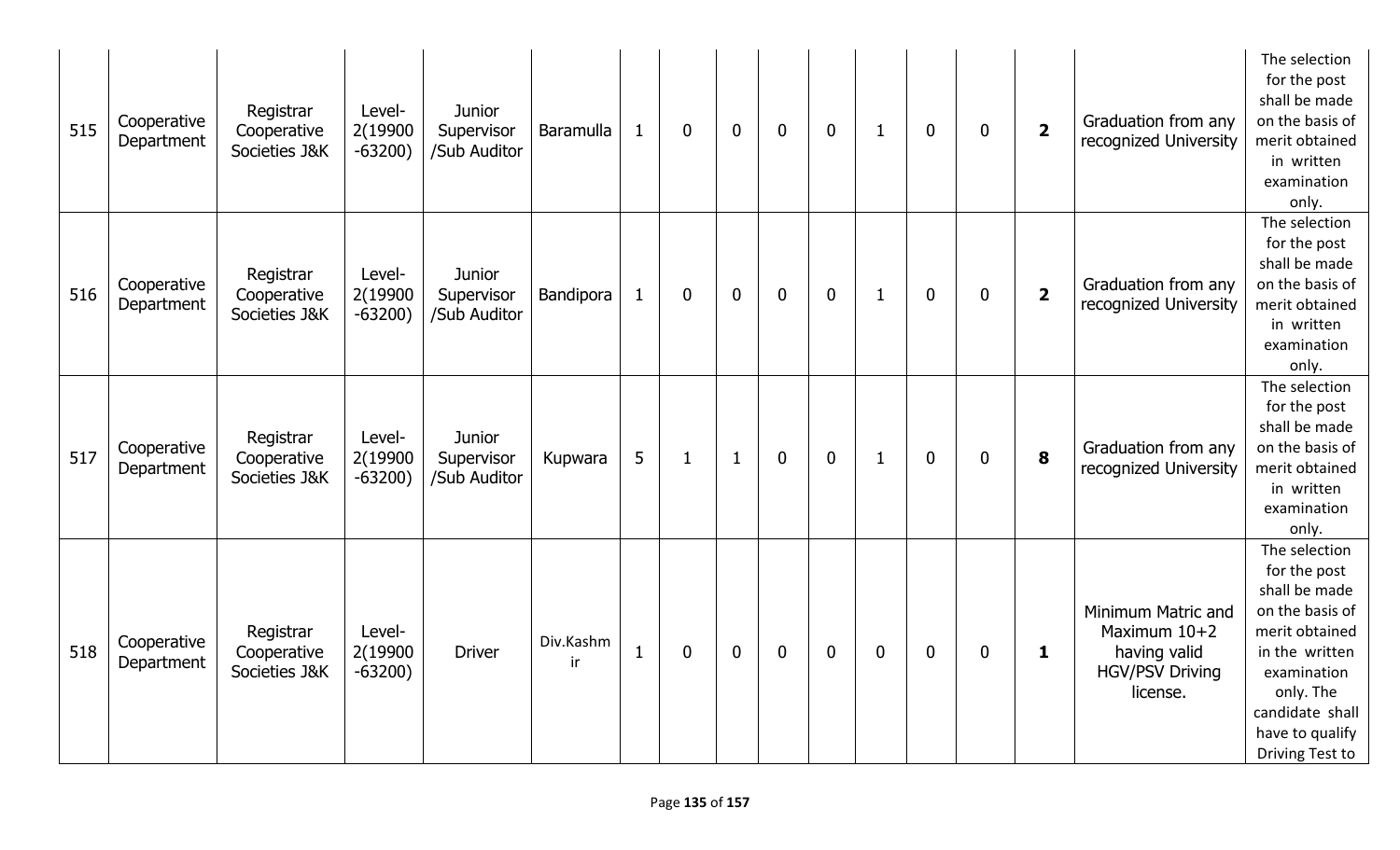|     |                           |                                           |                                |               |       |              |             |             |                  |                  |             |                  |             |              |                                                                                          | be eligible to<br>appear for<br>written<br>examination.                                                                                                                                                                                               |
|-----|---------------------------|-------------------------------------------|--------------------------------|---------------|-------|--------------|-------------|-------------|------------------|------------------|-------------|------------------|-------------|--------------|------------------------------------------------------------------------------------------|-------------------------------------------------------------------------------------------------------------------------------------------------------------------------------------------------------------------------------------------------------|
| 519 | Cooperative<br>Department | Registrar<br>Cooperative<br>Societies J&K | Level-<br>2(19900<br>$-63200)$ | <b>Driver</b> | Jammu | $\mathbf{1}$ | $\mathbf 0$ | $\mathbf 0$ | $\boldsymbol{0}$ | $\bf{0}$         | $\mathbf 0$ | $\mathbf 0$      | $\mathbf 0$ | 1            | Minimum Matric and<br>Maximum 10+2<br>having valid<br><b>HGV/PSV Driving</b><br>license. | The selection<br>for the post<br>shall be made<br>on the basis of<br>merit obtained<br>in the written<br>examination<br>only. The<br>candidate shall<br>have to qualify<br>Driving Test to<br>be eligible to<br>appear for<br>written<br>examination. |
| 520 | Cooperative<br>Department | Registrar<br>Cooperative<br>Societies J&K | Level-<br>2(19900<br>$-63200)$ | <b>Driver</b> | Samba | $\mathbf{1}$ | $\mathbf 0$ | $\mathbf 0$ | $\mathbf 0$      | $\boldsymbol{0}$ | $\mathbf 0$ | $\boldsymbol{0}$ | $\mathbf 0$ | $\mathbf{1}$ | Minimum Matric and<br>Maximum 10+2<br>having valid<br><b>HGV/PSV Driving</b><br>license. | The selection<br>for the post<br>shall be made<br>on the basis of<br>merit obtained<br>in the written<br>examination<br>only. The<br>candidate shall<br>have to qualify<br>Driving Test to<br>be eligible to<br>appear for<br>written<br>examination. |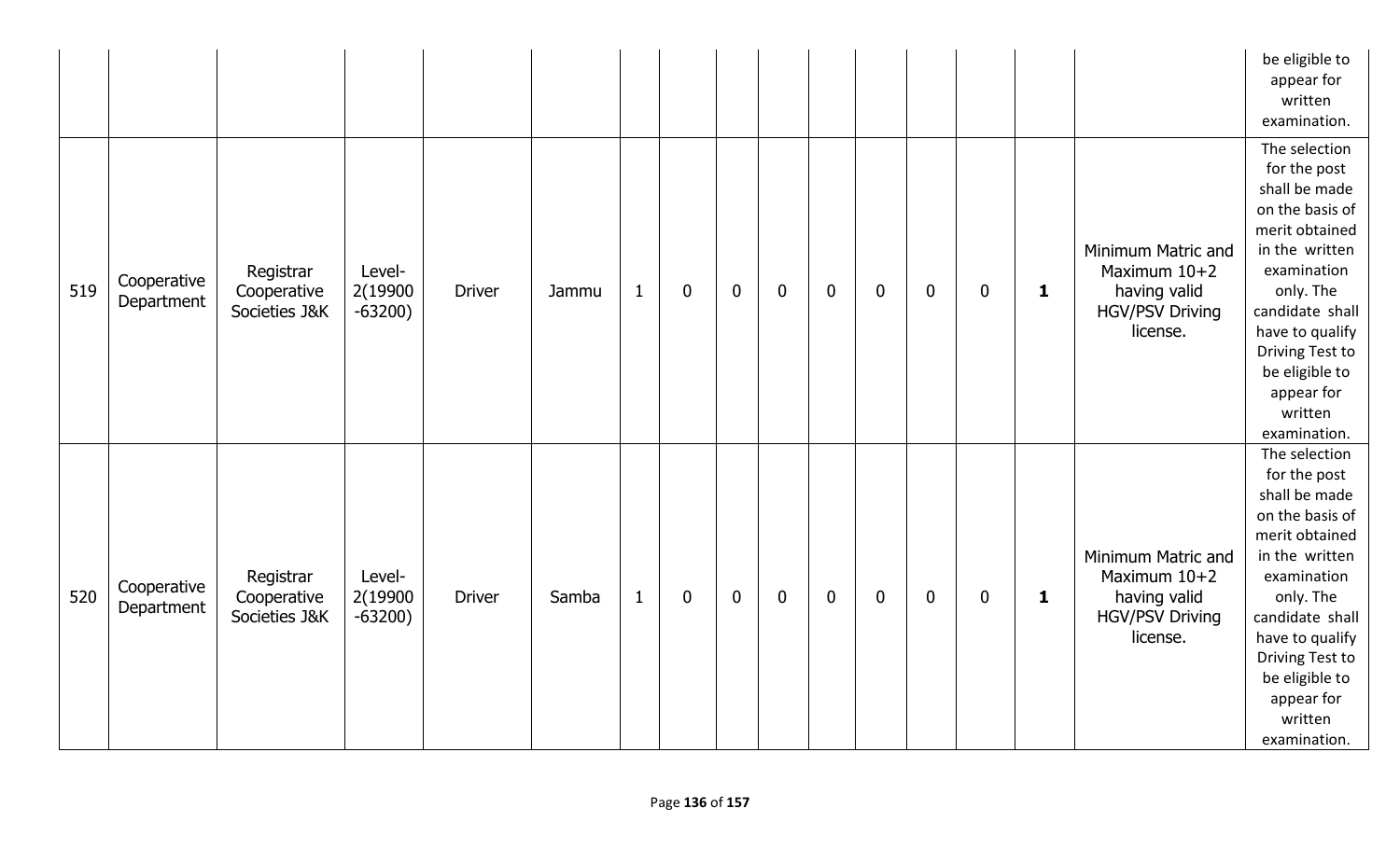| 521 | Cooperative<br>Department | Registrar<br>Cooperative<br>Societies J&K | Level-<br>2(19900<br>$-63200)$ | <b>Driver</b> | Udhampu | $\mathbf{1}$ | $\mathbf 0$ | $\mathbf 0$ | $\mathbf 0$ | $\mathbf 0$ | $\mathbf 0$ | $\mathbf 0$ | $\boldsymbol{0}$ | $\mathbf 1$  | Minimum Matric and<br>Maximum $10+2$<br>having valid<br><b>HGV/PSV Driving</b><br>license. | The selection<br>for the post<br>shall be made<br>on the basis of<br>merit obtained<br>in the written<br>examination<br>only. The<br>candidate shall<br>have to qualify<br>Driving Test to<br>be eligible to<br>appear for<br>written<br>examination. |
|-----|---------------------------|-------------------------------------------|--------------------------------|---------------|---------|--------------|-------------|-------------|-------------|-------------|-------------|-------------|------------------|--------------|--------------------------------------------------------------------------------------------|-------------------------------------------------------------------------------------------------------------------------------------------------------------------------------------------------------------------------------------------------------|
| 522 | Cooperative<br>Department | Registrar<br>Cooperative<br>Societies J&K | Level-<br>2(19900<br>$-63200)$ | <b>Driver</b> | Reasi   | $\mathbf{1}$ | $\mathbf 0$ | $\mathbf 0$ | $\mathbf 0$ | $\mathbf 0$ | $\mathbf 0$ | $\mathbf 0$ | $\mathbf 0$      | $\mathbf{1}$ | Minimum Matric and<br>Maximum 10+2<br>having valid<br><b>HGV/PSV Driving</b><br>license.   | The selection<br>for the post<br>shall be made<br>on the basis of<br>merit obtained<br>in the written<br>examination<br>only. The<br>candidate shall<br>have to qualify<br>Driving Test to<br>be eligible to<br>appear for<br>written<br>examination. |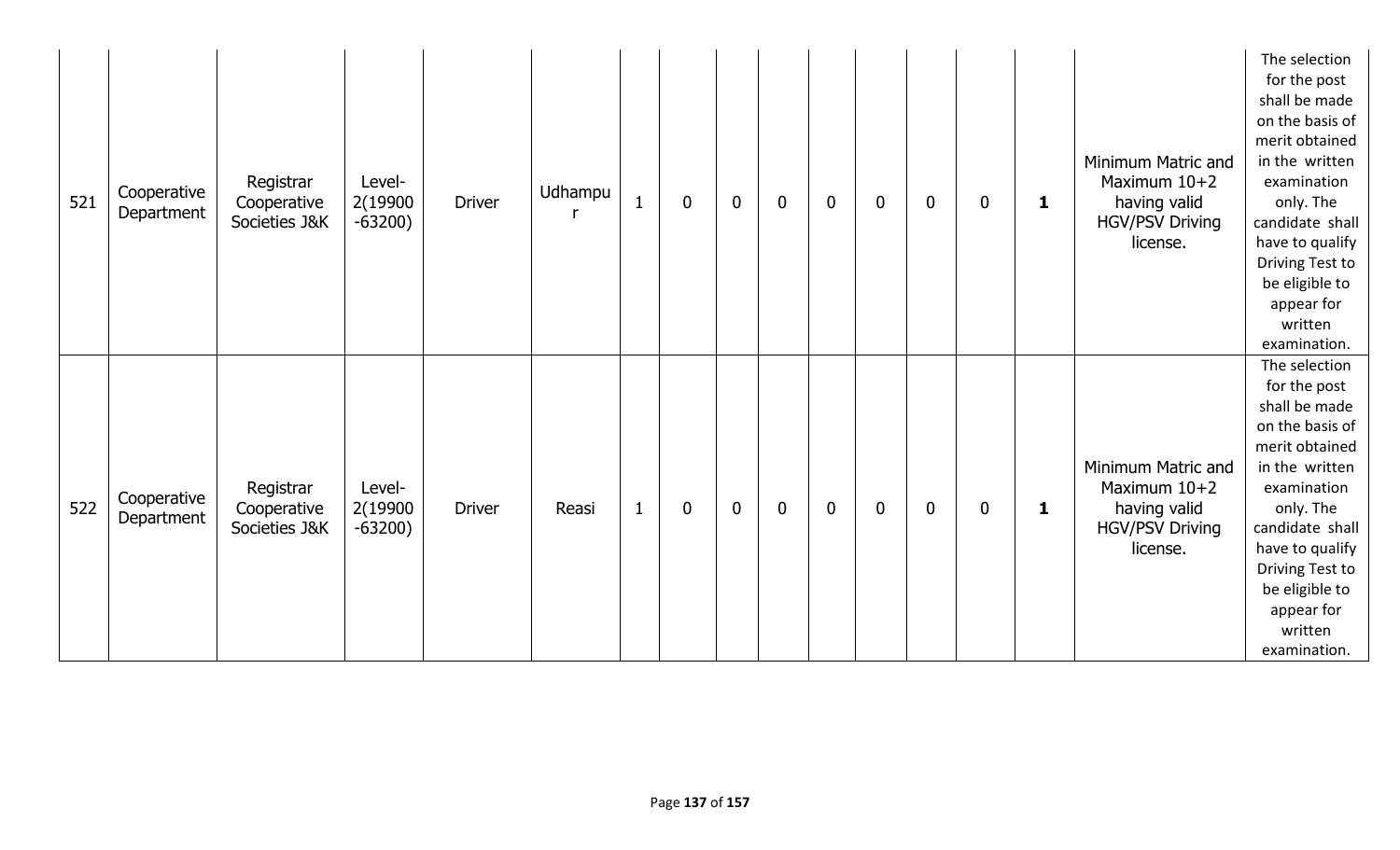| 523 | Cooperative<br>Department | Registrar<br>Cooperative<br>Societies J&K | Level-<br>2(19900<br>$-63200)$ | <b>Driver</b> | Kishtwar | $\mathbf{1}$ | $\mathbf 0$ | $\mathbf 0$ | $\mathbf 0$ | $\mathbf 0$ | $\mathbf 0$ | $\mathbf 0$ | $\boldsymbol{0}$ | $\mathbf 1$  | Minimum Matric and<br>Maximum $10+2$<br>having valid<br><b>HGV/PSV Driving</b><br>license. | The selection<br>for the post<br>shall be made<br>on the basis of<br>merit obtained<br>in the written<br>examination<br>only. The<br>candidate shall<br>have to qualify<br>Driving Test to<br>be eligible to<br>appear for<br>written<br>examination. |
|-----|---------------------------|-------------------------------------------|--------------------------------|---------------|----------|--------------|-------------|-------------|-------------|-------------|-------------|-------------|------------------|--------------|--------------------------------------------------------------------------------------------|-------------------------------------------------------------------------------------------------------------------------------------------------------------------------------------------------------------------------------------------------------|
| 524 | Cooperative<br>Department | Registrar<br>Cooperative<br>Societies J&K | Level-<br>2(19900<br>$-63200)$ | <b>Driver</b> | Ramban   | $\mathbf{1}$ | $\mathbf 0$ | $\mathbf 0$ | $\mathbf 0$ | $\mathbf 0$ | $\mathbf 0$ | $\mathbf 0$ | $\mathbf 0$      | $\mathbf{1}$ | Minimum Matric and<br>Maximum 10+2<br>having valid<br><b>HGV/PSV Driving</b><br>license.   | The selection<br>for the post<br>shall be made<br>on the basis of<br>merit obtained<br>in the written<br>examination<br>only. The<br>candidate shall<br>have to qualify<br>Driving Test to<br>be eligible to<br>appear for<br>written<br>examination. |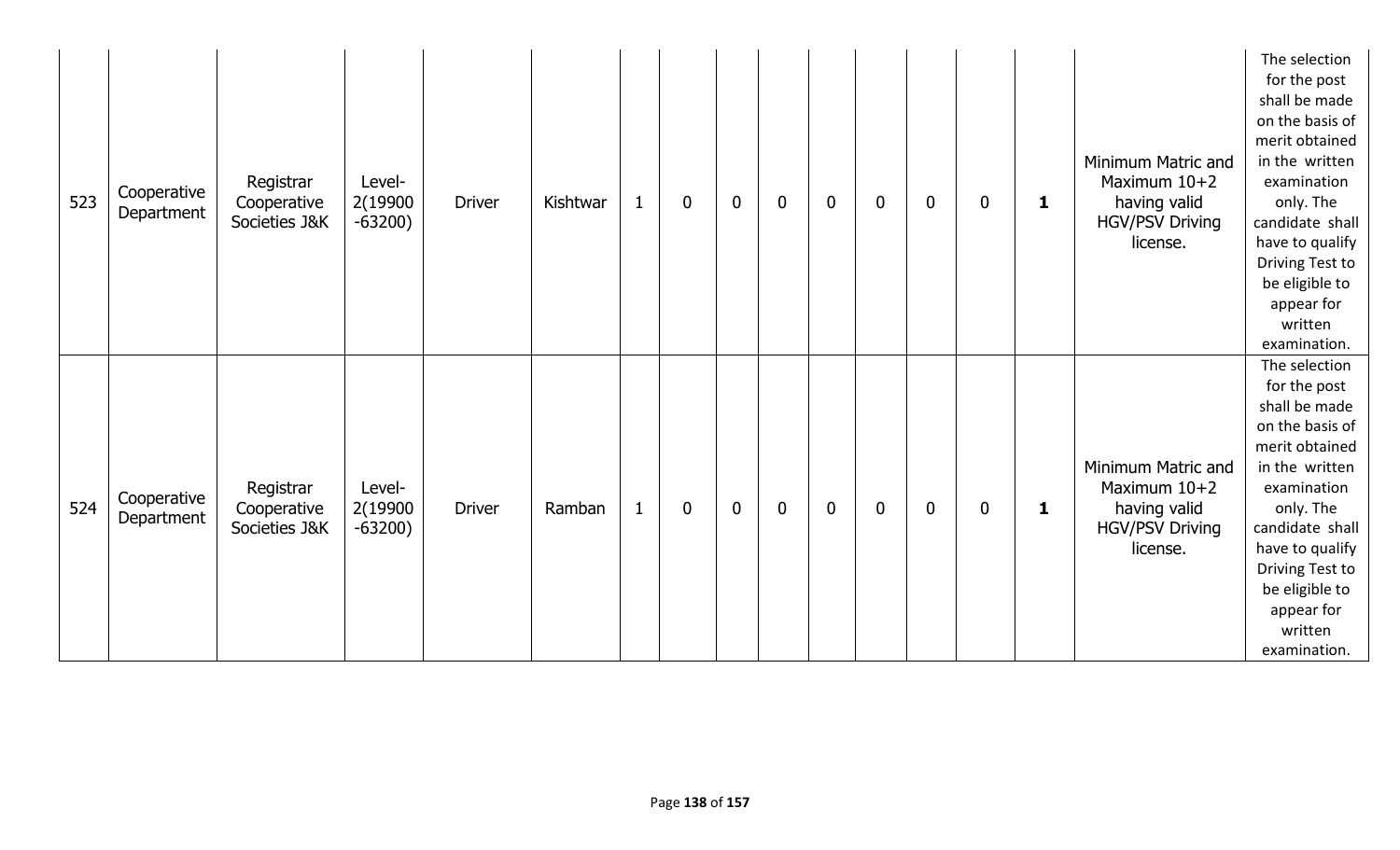| 525 | Cooperative<br>Department | Registrar<br>Cooperative<br>Societies J&K | Level-<br>2(19900<br>$-63200)$ | <b>Driver</b> | Rajouri | $\mathbf{1}$ | $\mathbf 0$ | $\mathbf 0$ | $\mathbf 0$ | $\mathbf 0$ | $\mathbf 0$ | $\mathbf 0$ | $\boldsymbol{0}$ | $\mathbf 1$  | Minimum Matric and<br>Maximum $10+2$<br>having valid<br><b>HGV/PSV Driving</b><br>license. | The selection<br>for the post<br>shall be made<br>on the basis of<br>merit obtained<br>in the written<br>examination<br>only. The<br>candidate shall<br>have to qualify<br>Driving Test to<br>be eligible to<br>appear for<br>written<br>examination. |
|-----|---------------------------|-------------------------------------------|--------------------------------|---------------|---------|--------------|-------------|-------------|-------------|-------------|-------------|-------------|------------------|--------------|--------------------------------------------------------------------------------------------|-------------------------------------------------------------------------------------------------------------------------------------------------------------------------------------------------------------------------------------------------------|
| 526 | Cooperative<br>Department | Registrar<br>Cooperative<br>Societies J&K | Level-<br>2(19900<br>$-63200)$ | <b>Driver</b> | Poonch  | $\mathbf{1}$ | $\mathbf 0$ | $\mathbf 0$ | $\mathbf 0$ | $\mathbf 0$ | $\mathbf 0$ | $\mathbf 0$ | $\mathbf 0$      | $\mathbf{1}$ | Minimum Matric and<br>Maximum 10+2<br>having valid<br><b>HGV/PSV Driving</b><br>license.   | The selection<br>for the post<br>shall be made<br>on the basis of<br>merit obtained<br>in the written<br>examination<br>only. The<br>candidate shall<br>have to qualify<br>Driving Test to<br>be eligible to<br>appear for<br>written<br>examination. |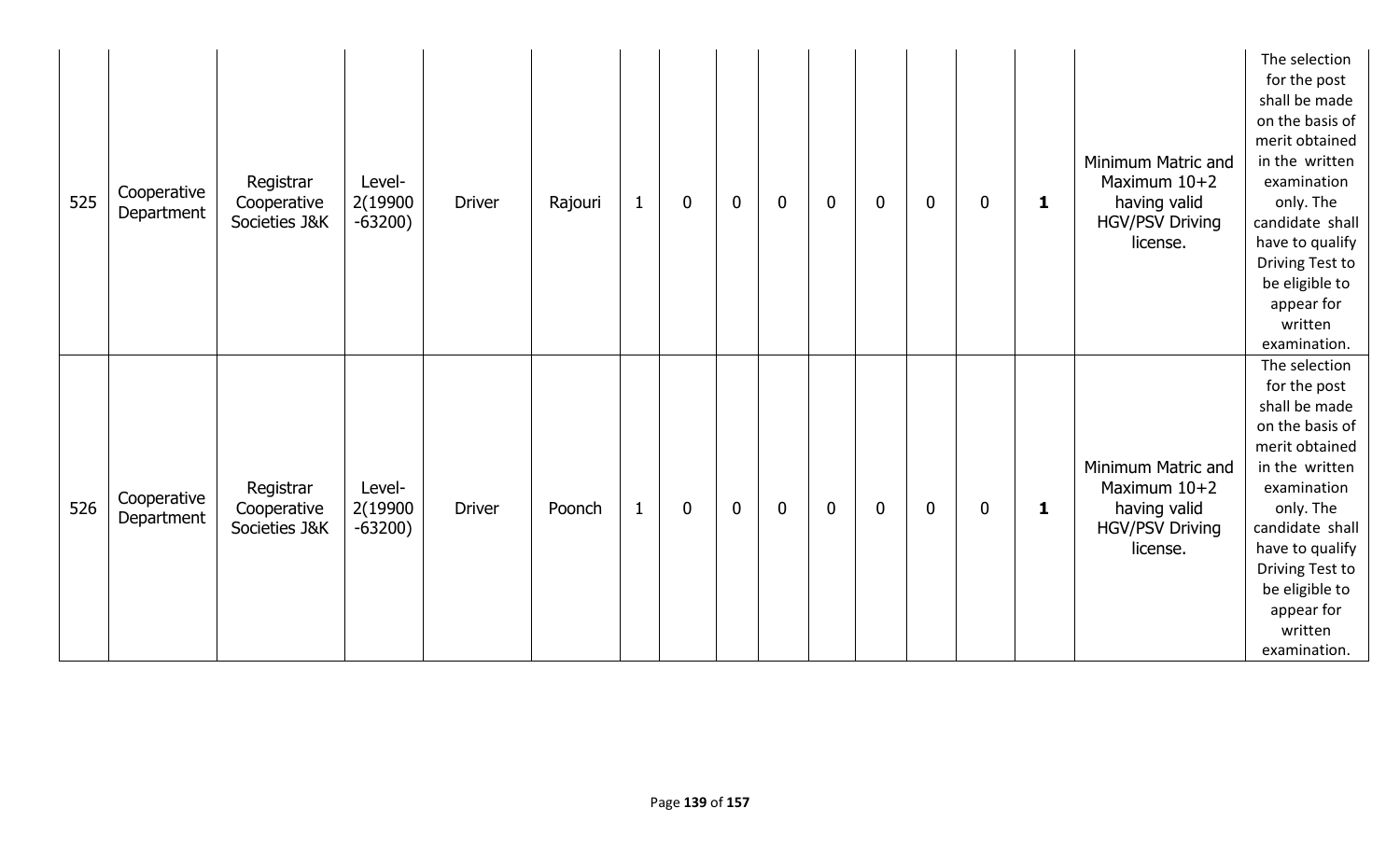| 527 | Cooperative<br>Department | Registrar<br>Cooperative<br>Societies J&K | Level-<br>2(19900<br>$-63200)$ | <b>Driver</b> | Ganderba | $\overline{1}$ | $\mathbf 0$ | $\mathbf 0$ | $\mathbf 0$ | $\mathbf 0$ | $\mathbf 0$ | $\bf{0}$    | $\boldsymbol{0}$ | $\mathbf 1$  | Minimum Matric and<br>Maximum $10+2$<br>having valid<br><b>HGV/PSV Driving</b><br>license. | The selection<br>for the post<br>shall be made<br>on the basis of<br>merit obtained<br>in the written<br>examination<br>only. The<br>candidate shall<br>have to qualify<br>Driving Test to<br>be eligible to<br>appear for<br>written<br>examination. |
|-----|---------------------------|-------------------------------------------|--------------------------------|---------------|----------|----------------|-------------|-------------|-------------|-------------|-------------|-------------|------------------|--------------|--------------------------------------------------------------------------------------------|-------------------------------------------------------------------------------------------------------------------------------------------------------------------------------------------------------------------------------------------------------|
| 528 | Cooperative<br>Department | Registrar<br>Cooperative<br>Societies J&K | Level-<br>2(19900<br>$-63200)$ | <b>Driver</b> | Pulwama  | $\mathbf{1}$   | $\mathbf 0$ | $\mathbf 0$ | $\mathbf 0$ | $\mathbf 0$ | $\mathbf 0$ | $\mathbf 0$ | $\mathbf 0$      | $\mathbf{1}$ | Minimum Matric and<br>Maximum 10+2<br>having valid<br><b>HGV/PSV Driving</b><br>license.   | The selection<br>for the post<br>shall be made<br>on the basis of<br>merit obtained<br>in the written<br>examination<br>only. The<br>candidate shall<br>have to qualify<br>Driving Test to<br>be eligible to<br>appear for<br>written<br>examination. |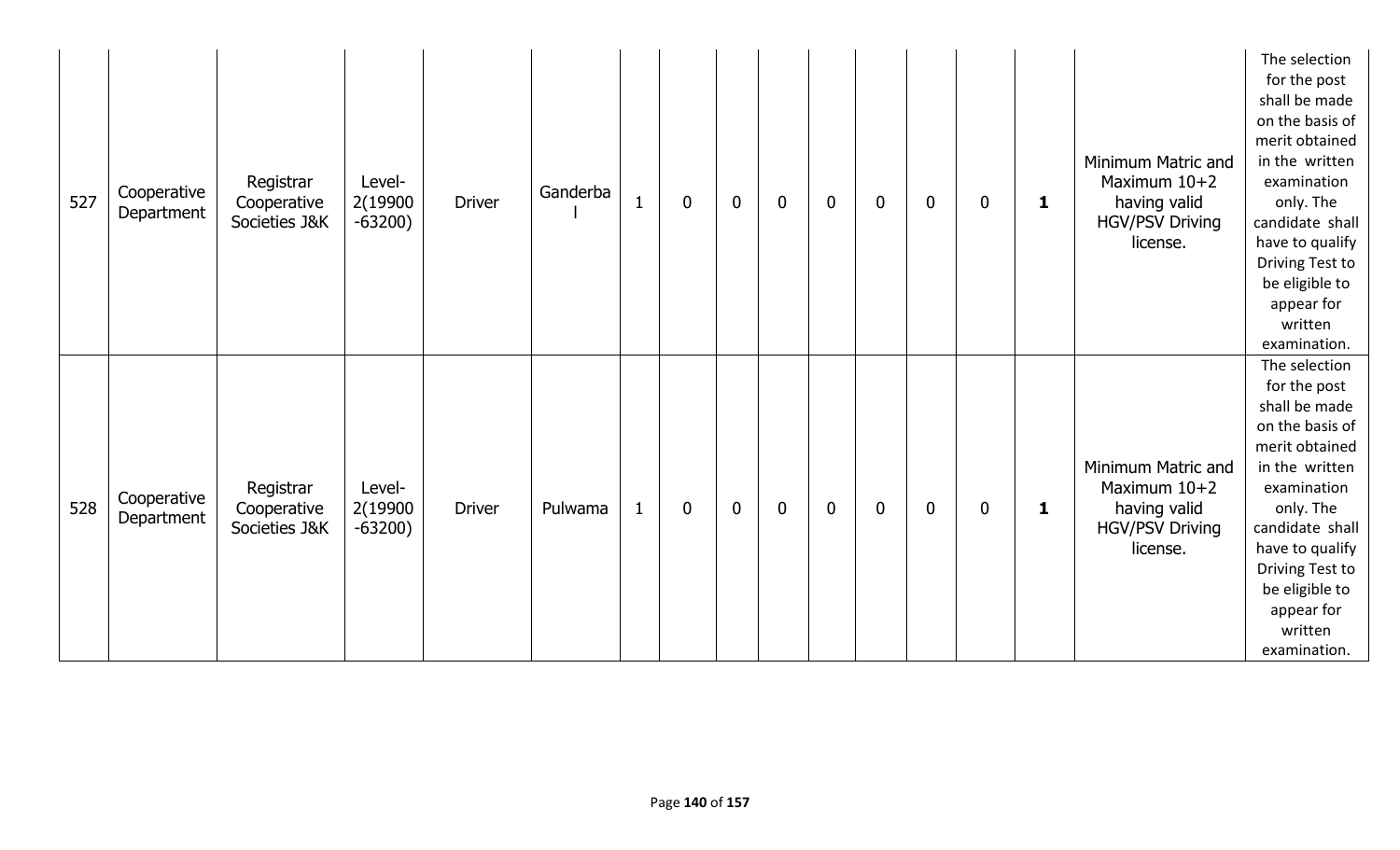| 529 | Cooperative<br>Department | Registrar<br>Cooperative<br>Societies J&K | Level-<br>2(19900<br>$-63200)$ | <b>Driver</b> | Kulgam  | $\mathbf{1}$ | $\mathbf 0$ | $\mathbf 0$ | $\mathbf 0$ | $\mathbf 0$ | $\mathbf 0$ | $\bf{0}$    | $\boldsymbol{0}$ | $\mathbf 1$  | Minimum Matric and<br>Maximum $10+2$<br>having valid<br><b>HGV/PSV Driving</b><br>license. | The selection<br>for the post<br>shall be made<br>on the basis of<br>merit obtained<br>in the written<br>examination<br>only. The<br>candidate shall<br>have to qualify<br>Driving Test to<br>be eligible to<br>appear for<br>written<br>examination. |
|-----|---------------------------|-------------------------------------------|--------------------------------|---------------|---------|--------------|-------------|-------------|-------------|-------------|-------------|-------------|------------------|--------------|--------------------------------------------------------------------------------------------|-------------------------------------------------------------------------------------------------------------------------------------------------------------------------------------------------------------------------------------------------------|
| 530 | Cooperative<br>Department | Registrar<br>Cooperative<br>Societies J&K | Level-<br>2(19900<br>$-63200)$ | <b>Driver</b> | Shopian | $\mathbf{1}$ | $\mathbf 0$ | $\mathbf 0$ | $\mathbf 0$ | $\mathbf 0$ | $\mathbf 0$ | $\mathbf 0$ | $\mathbf 0$      | $\mathbf{1}$ | Minimum Matric and<br>Maximum 10+2<br>having valid<br><b>HGV/PSV Driving</b><br>license.   | The selection<br>for the post<br>shall be made<br>on the basis of<br>merit obtained<br>in the written<br>examination<br>only. The<br>candidate shall<br>have to qualify<br>Driving Test to<br>be eligible to<br>appear for<br>written<br>examination. |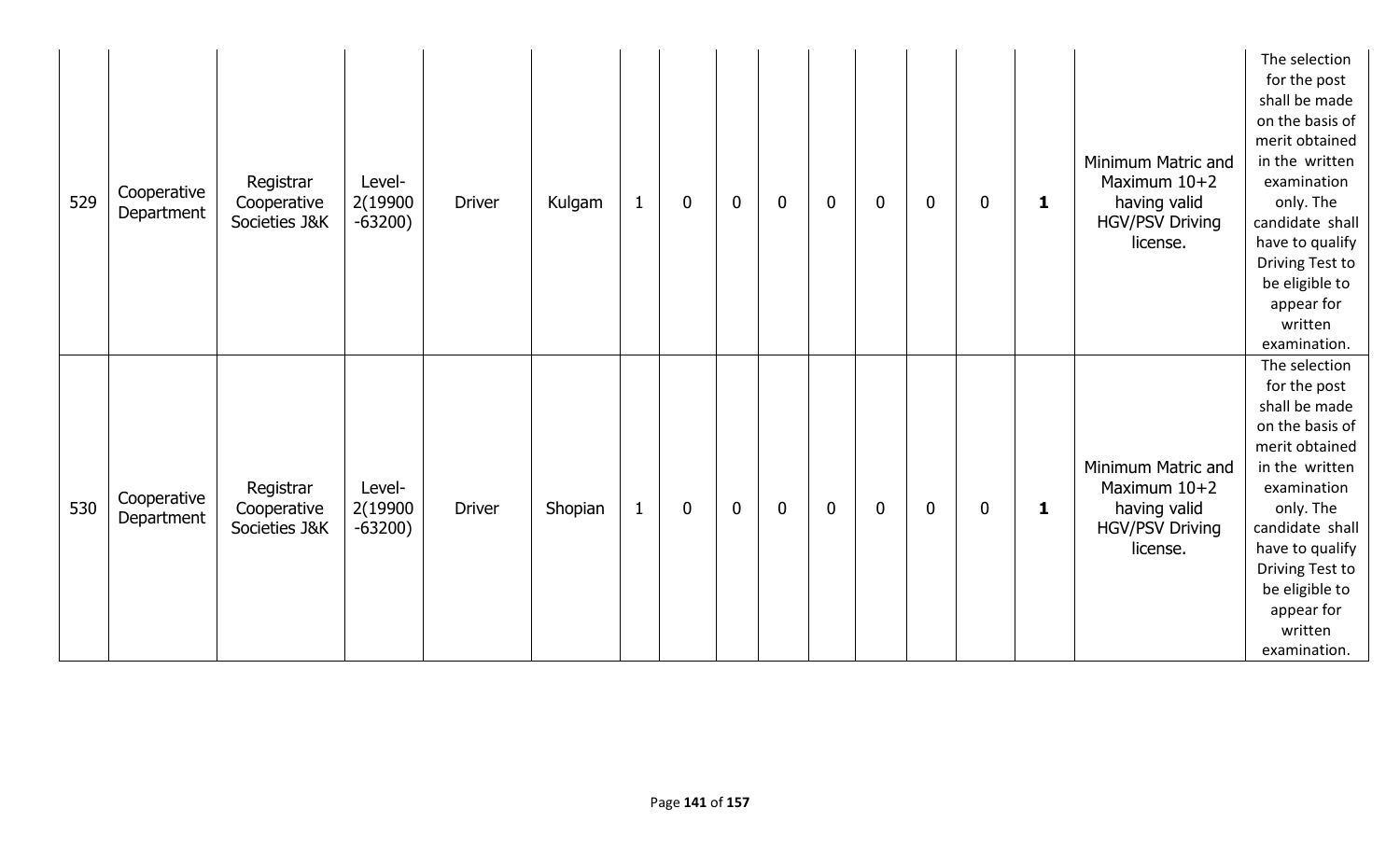| 531 | Cooperative<br>Department | Registrar<br>Cooperative<br>Societies J&K | Level-<br>2(19900<br>$-63200)$ | <b>Driver</b> | Baramulla | $\mathbf 0$<br>$\mathbf 1$  | $\mathbf 0$ | $\mathbf 0$ | $\mathbf 0$ | $\mathbf 0$ | $\bf{0}$    | $\boldsymbol{0}$ | $\mathbf 1$  | Minimum Matric and<br>Maximum $10+2$<br>having valid<br><b>HGV/PSV Driving</b><br>license. | The selection<br>for the post<br>shall be made<br>on the basis of<br>merit obtained<br>in the written<br>examination<br>only. The<br>candidate shall<br>have to qualify<br>Driving Test to<br>be eligible to<br>appear for<br>written<br>examination. |
|-----|---------------------------|-------------------------------------------|--------------------------------|---------------|-----------|-----------------------------|-------------|-------------|-------------|-------------|-------------|------------------|--------------|--------------------------------------------------------------------------------------------|-------------------------------------------------------------------------------------------------------------------------------------------------------------------------------------------------------------------------------------------------------|
| 532 | Cooperative<br>Department | Registrar<br>Cooperative<br>Societies J&K | Level-<br>2(19900<br>$-63200)$ | <b>Driver</b> | Bandipora | $\mathbf{1}$<br>$\mathbf 0$ | $\mathbf 0$ | $\mathbf 0$ | $\mathbf 0$ | $\mathbf 0$ | $\mathbf 0$ | $\mathbf 0$      | $\mathbf{1}$ | Minimum Matric and<br>Maximum 10+2<br>having valid<br><b>HGV/PSV Driving</b><br>license.   | The selection<br>for the post<br>shall be made<br>on the basis of<br>merit obtained<br>in the written<br>examination<br>only. The<br>candidate shall<br>have to qualify<br>Driving Test to<br>be eligible to<br>appear for<br>written<br>examination. |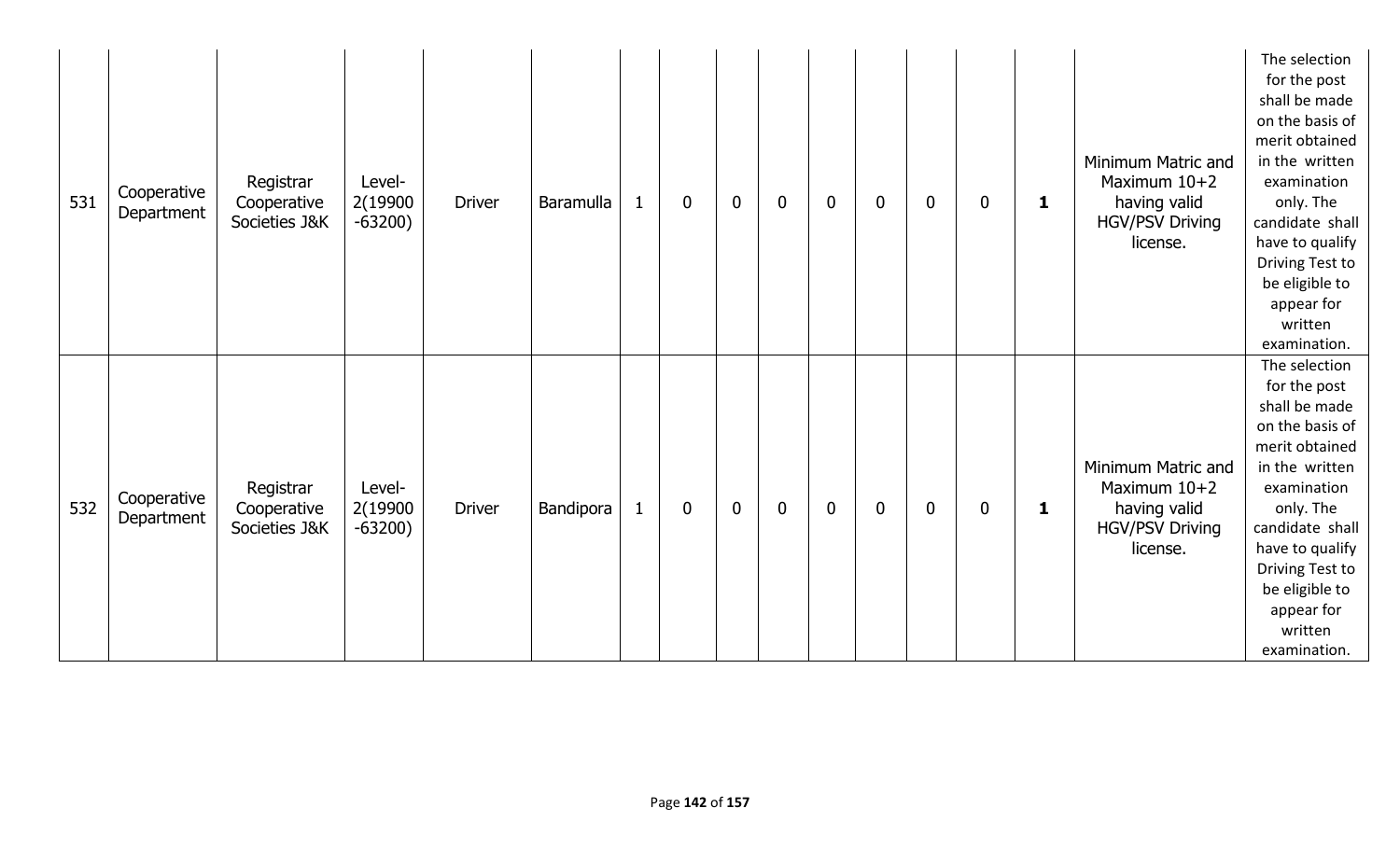| 533 | Department<br>of Law,<br>Justice and<br>Parliamentar<br>y Affairs | Department of<br>Law, Justice<br>and<br>Parliamentary<br><b>Affairs</b> | Level-<br>4(25500<br>$-81100)$ | <b>Junior</b><br>Assistant | Anantnag  | $\mathbf 0$ | $\mathbf{1}$ | $\mathbf 0$ | 0              | $\mathbf 0$ | $\mathbf{0}$ | $\mathbf 0$ | 0 | 1 | 1) Graduation from<br>any recognized<br>University with<br>knowledge of type<br>writing not less than<br>35 words speed per<br>minute.<br>2) Six months<br>Certificate Course in<br><b>Computer Applications</b><br>from a recognized<br>Institute. | Skill Test = $20$<br>points<br>Written<br>Examination/CB<br>$T = 80$ points<br>(The marks<br>obtained in the<br>Type Test shall<br>be<br>proportionately<br>allotted against<br>20 points<br>earmarked for<br>the Type Test)  |
|-----|-------------------------------------------------------------------|-------------------------------------------------------------------------|--------------------------------|----------------------------|-----------|-------------|--------------|-------------|----------------|-------------|--------------|-------------|---|---|-----------------------------------------------------------------------------------------------------------------------------------------------------------------------------------------------------------------------------------------------------|-------------------------------------------------------------------------------------------------------------------------------------------------------------------------------------------------------------------------------|
| 534 | Department<br>of Law,<br>Justice and<br>Parliamentar<br>y Affairs | Department of<br>Law, Justice<br>and<br>Parliamentary<br><b>Affairs</b> | Level-<br>4(25500<br>$-81100)$ | <b>Junior</b><br>Assistant | Bandipora | $\mathbf 0$ | $\mathbf{1}$ | $\mathbf 0$ | $\overline{0}$ | $\mathbf 0$ | $\mathbf{0}$ | $\bf{0}$    | 0 | 1 | 1) Graduation from<br>any recognized<br>University with<br>knowledge of type<br>writing not less than<br>35 words speed per<br>minute.<br>2) Six months<br>Certificate Course in<br><b>Computer Applications</b><br>from a recognized<br>Institute. | Skill Test = $20$<br>points<br>Written<br>Examination/CB<br>$T = 80$ points<br>(The marks)<br>obtained in the<br>Type Test shall<br>be<br>proportionately<br>allotted against<br>20 points<br>earmarked for<br>the Type Test) |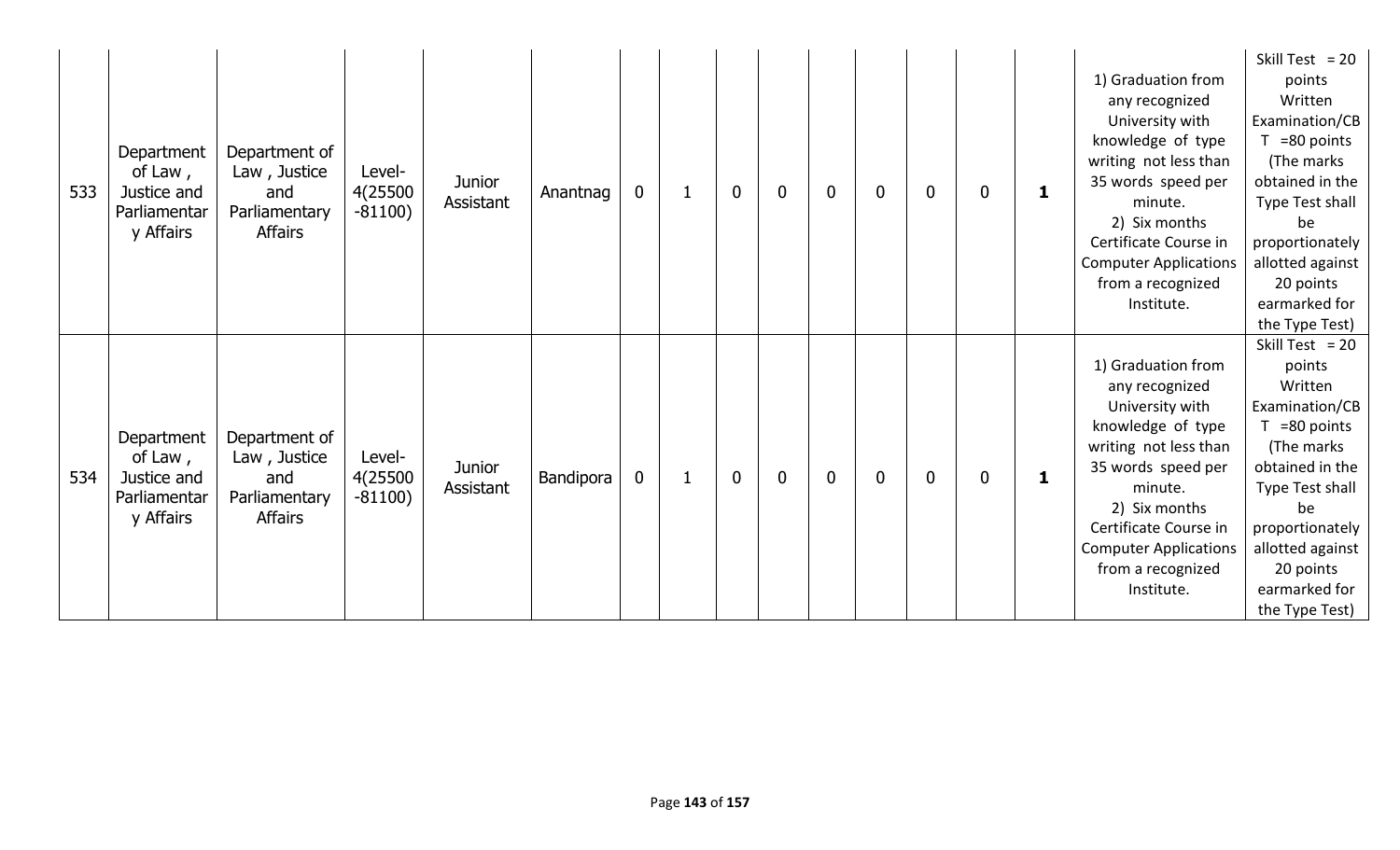| 535 | Department<br>of Law,<br>Justice and<br>Parliamentar<br>y Affairs | Department of<br>Law, Justice<br>and<br>Parliamentary<br><b>Affairs</b> | Level-<br>4(25500<br>$-81100)$ | <b>Junior</b><br>Assistant | Baramulla | $\mathbf 0$ | $\mathbf{1}$ | $\mathbf 0$ | 0              | $\mathbf 0$ | $\mathbf{0}$ | $\mathbf 0$ | 0 | 1 | 1) Graduation from<br>any recognized<br>University with<br>knowledge of type<br>writing not less than<br>35 words speed per<br>minute.<br>2) Six months<br>Certificate Course in<br><b>Computer Applications</b><br>from a recognized<br>Institute. | Skill Test = $20$<br>points<br>Written<br>Examination/CB<br>$T = 80$ points<br>(The marks)<br>obtained in the<br>Type Test shall<br>be<br>proportionately  <br>allotted against<br>20 points<br>earmarked for<br>the Type Test) |
|-----|-------------------------------------------------------------------|-------------------------------------------------------------------------|--------------------------------|----------------------------|-----------|-------------|--------------|-------------|----------------|-------------|--------------|-------------|---|---|-----------------------------------------------------------------------------------------------------------------------------------------------------------------------------------------------------------------------------------------------------|---------------------------------------------------------------------------------------------------------------------------------------------------------------------------------------------------------------------------------|
| 536 | Department<br>of Law,<br>Justice and<br>Parliamentar<br>y Affairs | Department of<br>Law, Justice<br>and<br>Parliamentary<br><b>Affairs</b> | Level-<br>4(25500<br>$-81100)$ | <b>Junior</b><br>Assistant | Budgam    | $\mathbf 0$ | $\mathbf{1}$ | $\mathbf 0$ | $\overline{0}$ | $\mathbf 0$ | 0            | $\bf{0}$    | 0 | 1 | 1) Graduation from<br>any recognized<br>University with<br>knowledge of type<br>writing not less than<br>35 words speed per<br>minute.<br>2) Six months<br>Certificate Course in<br><b>Computer Applications</b><br>from a recognized<br>Institute. | Skill Test = $20$<br>points<br>Written<br>Examination/CB<br>$T = 80$ points<br>(The marks)<br>obtained in the<br>Type Test shall<br>be<br>proportionately<br>allotted against<br>20 points<br>earmarked for<br>the Type Test)   |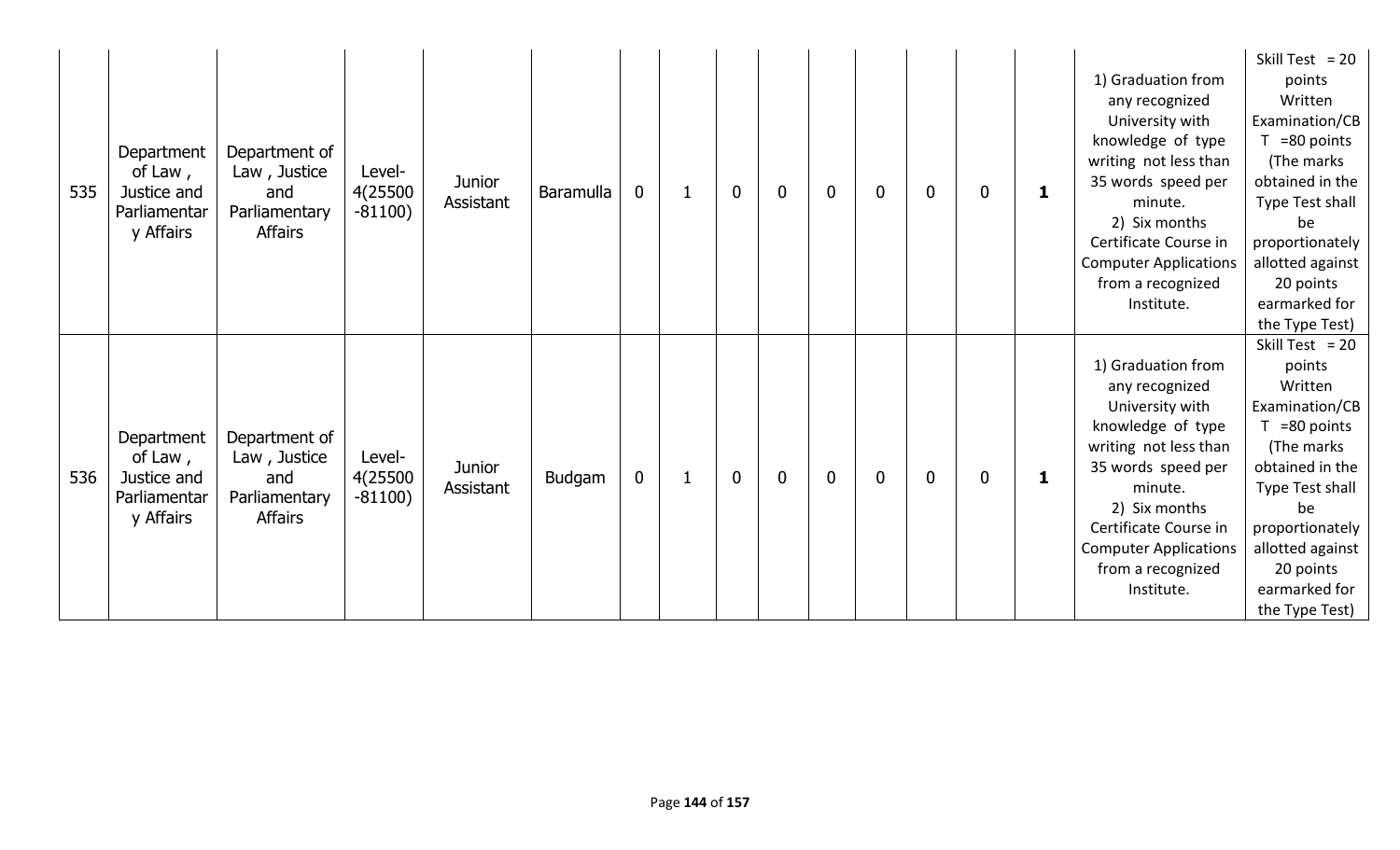| 537 | Department<br>Department of<br>of Law,<br>Law, Justice<br>Justice and<br>and<br>Parliamentary<br>Parliamentar<br>y Affairs<br><b>Affairs</b> | Level-<br>4(25500<br>$-81100)$ | <b>Junior</b><br>Assistant | Ganderba | $\mathbf 0$ |              | $\mathbf 0$  | 0           | $\mathbf 0$ | $\mathbf{0}$ | $\bf{0}$ | 0 | 1 | 1) Graduation from<br>any recognized<br>University with<br>knowledge of type<br>writing not less than<br>35 words speed per<br>minute.<br>2) Six months<br>Certificate Course in<br><b>Computer Applications</b><br>from a recognized<br>Institute. | Skill Test = $20$<br>points<br>Written<br>Examination/CB<br>$T = 80$ points<br>(The marks)<br>obtained in the<br>Type Test shall<br>be<br>proportionately  <br>allotted against<br>20 points<br>earmarked for<br>the Type Test) |
|-----|----------------------------------------------------------------------------------------------------------------------------------------------|--------------------------------|----------------------------|----------|-------------|--------------|--------------|-------------|-------------|--------------|----------|---|---|-----------------------------------------------------------------------------------------------------------------------------------------------------------------------------------------------------------------------------------------------------|---------------------------------------------------------------------------------------------------------------------------------------------------------------------------------------------------------------------------------|
| 538 | Department<br>Department of<br>of Law,<br>Law, Justice<br>Justice and<br>and<br>Parliamentary<br>Parliamentar<br><b>Affairs</b><br>y Affairs | Level-<br>4(25500<br>$-81100)$ | <b>Junior</b><br>Assistant | Kulgam   | $\mathbf 0$ | $\mathbf{1}$ | $\mathbf{0}$ | $\mathbf 0$ | $\mathbf 0$ | $\mathbf{0}$ | $\bf{0}$ | 0 | 1 | 1) Graduation from<br>any recognized<br>University with<br>knowledge of type<br>writing not less than<br>35 words speed per<br>minute.<br>2) Six months<br>Certificate Course in<br><b>Computer Applications</b><br>from a recognized<br>Institute. | Skill Test = $20$<br>points<br>Written<br>Examination/CB<br>$T = 80$ points<br>(The marks)<br>obtained in the<br>Type Test shall<br>be<br>proportionately<br>allotted against<br>20 points<br>earmarked for<br>the Type Test)   |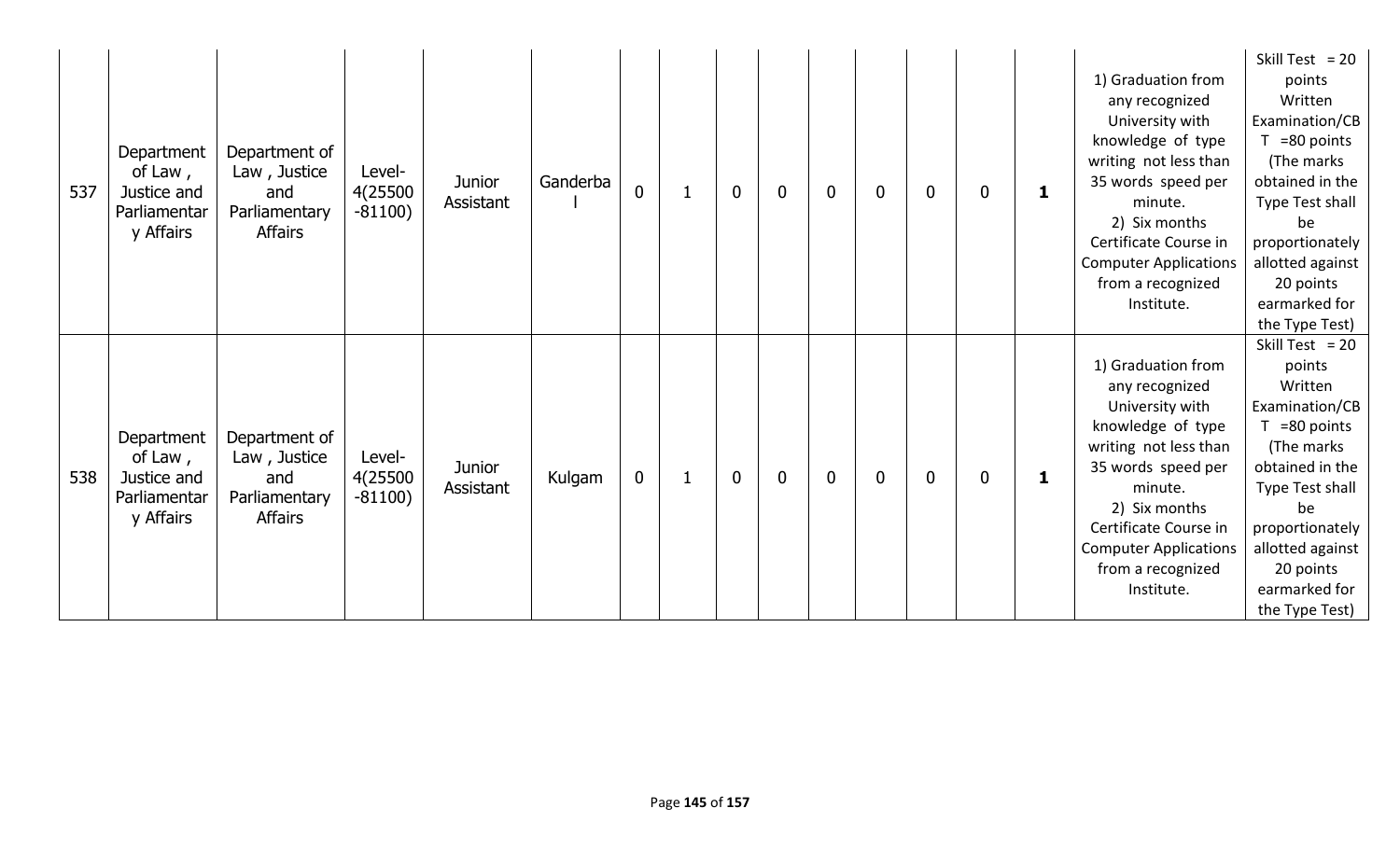| 539 | Department<br>of Law,<br>Justice and<br>Parliamentar<br>y Affairs | Department of<br>Law, Justice<br>and<br>Parliamentary<br><b>Affairs</b> | Level-<br>4(25500<br>$-81100)$ | <b>Junior</b><br>Assistant | Kupwara | $\mathbf 0$ | $\mathbf 1$  | $\mathbf 0$ | 0              | $\mathbf 0$ | $\mathbf{0}$ | $\mathbf 0$ | 0 | 1 | 1) Graduation from<br>any recognized<br>University with<br>knowledge of type<br>writing not less than<br>35 words speed per<br>minute.<br>2) Six months<br>Certificate Course in<br><b>Computer Applications</b><br>from a recognized<br>Institute. | Skill Test = $20$<br>points<br>Written<br>Examination/CB<br>$T = 80$ points<br>(The marks)<br>obtained in the<br>Type Test shall<br>be<br>proportionately  <br>allotted against<br>20 points<br>earmarked for<br>the Type Test) |
|-----|-------------------------------------------------------------------|-------------------------------------------------------------------------|--------------------------------|----------------------------|---------|-------------|--------------|-------------|----------------|-------------|--------------|-------------|---|---|-----------------------------------------------------------------------------------------------------------------------------------------------------------------------------------------------------------------------------------------------------|---------------------------------------------------------------------------------------------------------------------------------------------------------------------------------------------------------------------------------|
| 540 | Department<br>of Law,<br>Justice and<br>Parliamentar<br>y Affairs | Department of<br>Law, Justice<br>and<br>Parliamentary<br><b>Affairs</b> | Level-<br>4(25500<br>$-81100)$ | <b>Junior</b><br>Assistant | Pulwama | $\mathbf 0$ | $\mathbf{1}$ | $\mathbf 0$ | $\overline{0}$ | $\mathbf 0$ | 0            | $\mathbf 0$ | 0 | 1 | 1) Graduation from<br>any recognized<br>University with<br>knowledge of type<br>writing not less than<br>35 words speed per<br>minute.<br>2) Six months<br>Certificate Course in<br><b>Computer Applications</b><br>from a recognized<br>Institute. | Skill Test = $20$<br>points<br>Written<br>Examination/CB<br>$T = 80$ points<br>(The marks)<br>obtained in the<br>Type Test shall<br>be<br>proportionately<br>allotted against<br>20 points<br>earmarked for<br>the Type Test)   |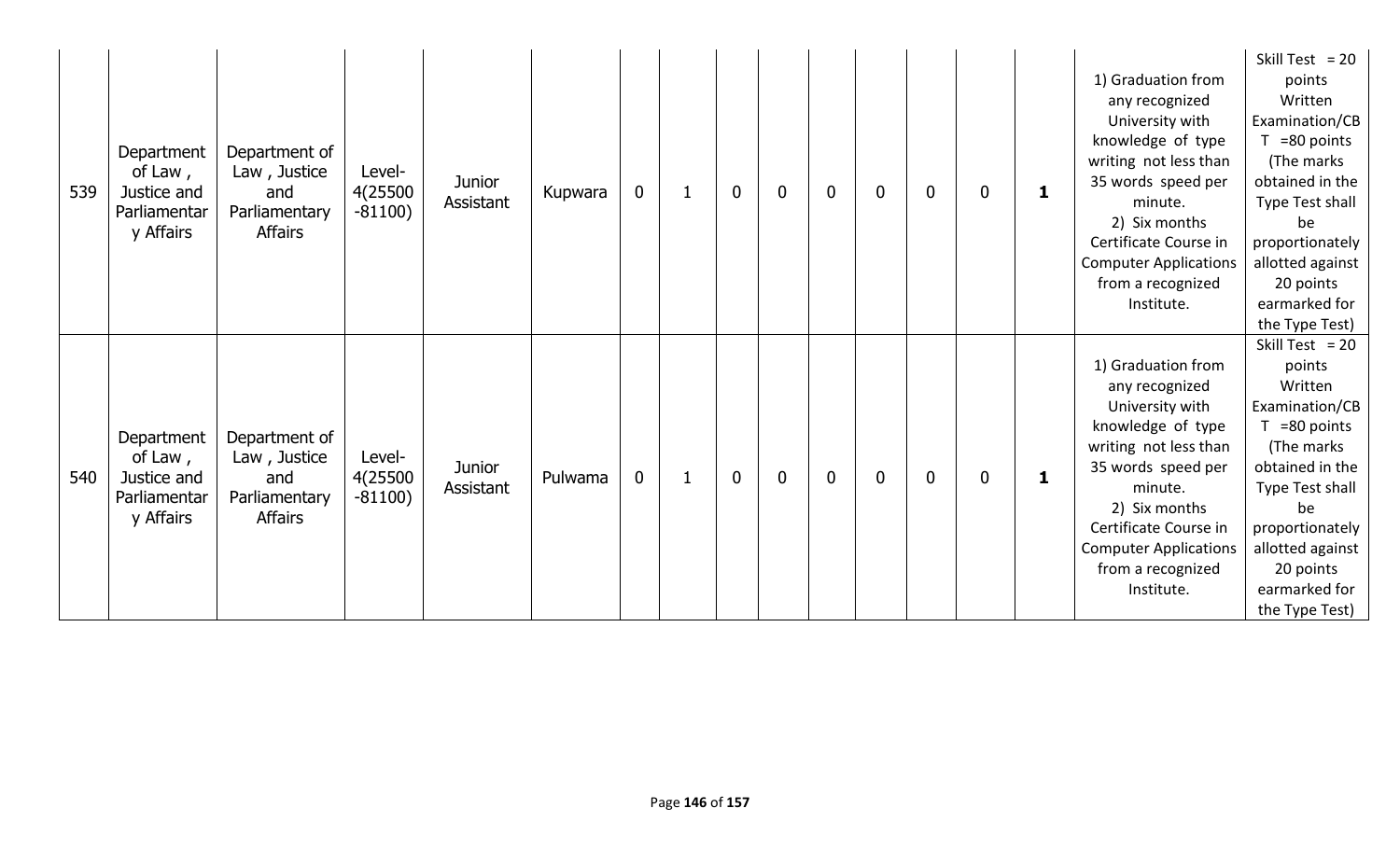| 541 | Department<br>of Law,<br>Justice and<br>Parliamentar<br>y Affairs | Department of<br>Law, Justice<br>and<br>Parliamentary<br><b>Affairs</b> | Level-<br>4(25500<br>$-81100)$ | <b>Junior</b><br>Assistant | Shopian  | $\mathbf 0$ | $\mathbf{1}$ | $\mathbf 0$ | $\mathbf 0$ | $\mathbf 0$ | $\mathbf{0}$ | $\mathbf{0}$ | 0            | 1 | 1) Graduation from<br>any recognized<br>University with<br>knowledge of type<br>writing not less than<br>35 words speed per<br>minute.<br>2) Six months<br>Certificate Course in<br><b>Computer Applications</b><br>from a recognized<br>Institute. | Skill Test = $20$<br>points<br>Written<br>Examination/CB<br>$T = 80$ points<br>(The marks)<br>obtained in the<br>Type Test shall<br>be<br>proportionately<br>allotted against<br>20 points<br>earmarked for<br>the Type Test) |
|-----|-------------------------------------------------------------------|-------------------------------------------------------------------------|--------------------------------|----------------------------|----------|-------------|--------------|-------------|-------------|-------------|--------------|--------------|--------------|---|-----------------------------------------------------------------------------------------------------------------------------------------------------------------------------------------------------------------------------------------------------|-------------------------------------------------------------------------------------------------------------------------------------------------------------------------------------------------------------------------------|
| 542 | Department<br>of Law,<br>Justice and<br>Parliamentar<br>y Affairs | Department of<br>Law, Justice<br>and<br>Parliamentary<br><b>Affairs</b> | Level-<br>4(25500<br>$-81100)$ | <b>Junior</b><br>Assistant | Srinagar | $\mathbf 0$ | 1            | $\mathbf 0$ | $\mathbf 0$ | $\mathbf 0$ | $\mathbf{0}$ | $\mathbf{0}$ | $\mathbf{0}$ | 1 | 1) Graduation from<br>any recognized<br>University with<br>knowledge of type<br>writing not less than<br>35 words speed per<br>minute.<br>2) Six months<br>Certificate Course in<br><b>Computer Applications</b><br>from a recognized<br>Institute. | Skill Test = $20$<br>points<br>Written<br>Examination/CB<br>$T = 80$ points<br>(The marks)<br>obtained in the<br>Type Test shall<br>be<br>proportionately<br>allotted against<br>20 points<br>earmarked for<br>the Type Test) |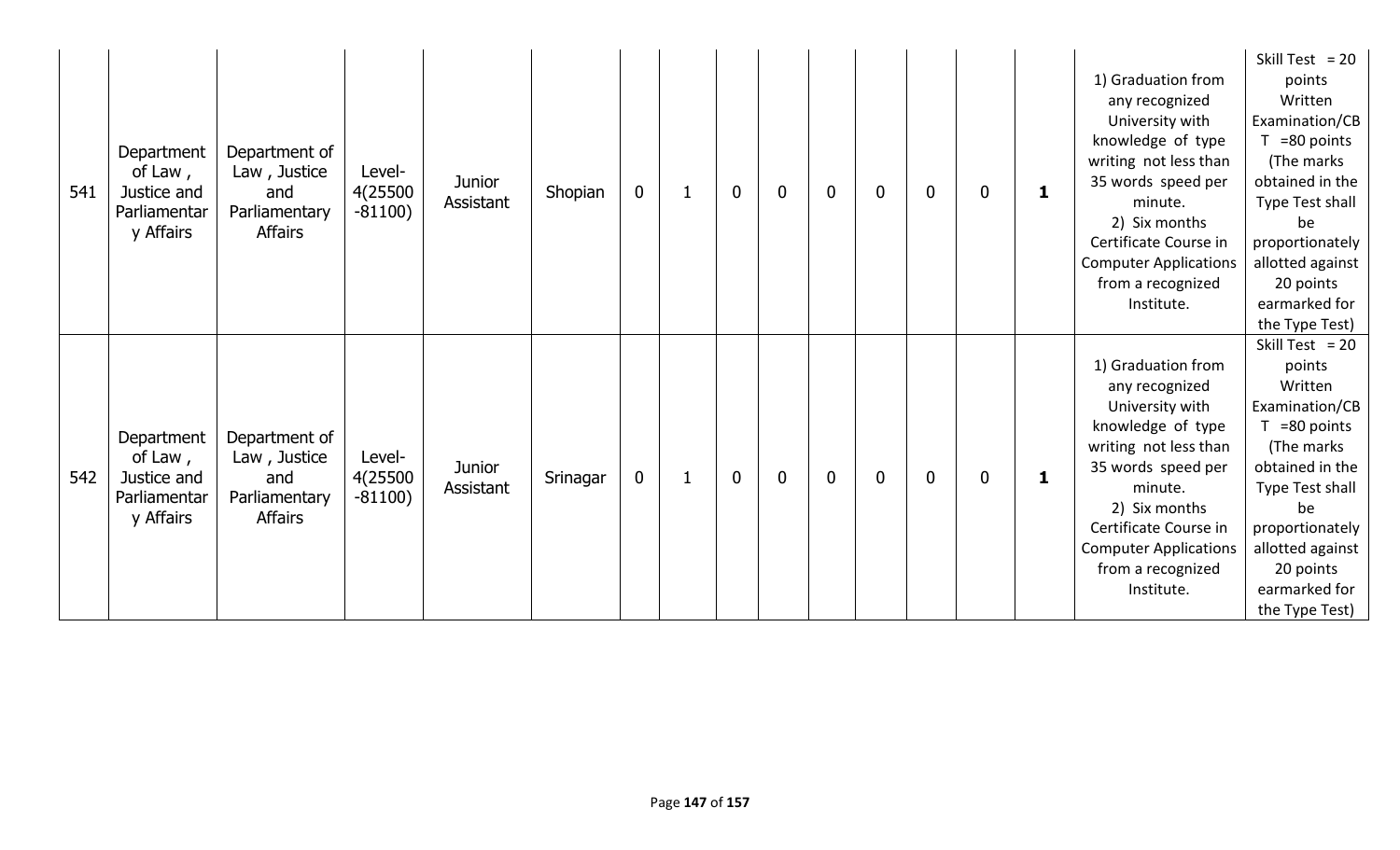| 543 | Department<br>Department of<br>of Law,<br>Law, Justice<br>Justice and<br>and<br>Parliamentary<br>Parliamentar<br>y Affairs<br><b>Affairs</b> | Level-<br>4(25500<br>$-81100)$ | <b>Junior</b><br>Assistant | Doda  | $\mathbf 0$ |              | $\mathbf 0$  | 0           | $\mathbf 0$ | $\mathbf{0}$ | $\bf{0}$ | 0 | 1 | 1) Graduation from<br>any recognized<br>University with<br>knowledge of type<br>writing not less than<br>35 words speed per<br>minute.<br>2) Six months<br>Certificate Course in<br><b>Computer Applications</b><br>from a recognized<br>Institute. | Skill Test = $20$<br>points<br>Written<br>Examination/CB<br>$T = 80$ points<br>(The marks)<br>obtained in the<br>Type Test shall<br>be<br>proportionately  <br>allotted against<br>20 points<br>earmarked for<br>the Type Test) |
|-----|----------------------------------------------------------------------------------------------------------------------------------------------|--------------------------------|----------------------------|-------|-------------|--------------|--------------|-------------|-------------|--------------|----------|---|---|-----------------------------------------------------------------------------------------------------------------------------------------------------------------------------------------------------------------------------------------------------|---------------------------------------------------------------------------------------------------------------------------------------------------------------------------------------------------------------------------------|
| 544 | Department<br>Department of<br>of Law,<br>Law, Justice<br>Justice and<br>and<br>Parliamentary<br>Parliamentar<br><b>Affairs</b><br>y Affairs | Level-<br>4(25500<br>$-81100)$ | <b>Junior</b><br>Assistant | Jammu | $\mathbf 0$ | $\mathbf{1}$ | $\mathbf{0}$ | $\mathbf 0$ | $\mathbf 0$ | $\mathbf{0}$ | $\bf{0}$ | 0 | 1 | 1) Graduation from<br>any recognized<br>University with<br>knowledge of type<br>writing not less than<br>35 words speed per<br>minute.<br>2) Six months<br>Certificate Course in<br><b>Computer Applications</b><br>from a recognized<br>Institute. | Skill Test = $20$<br>points<br>Written<br>Examination/CB<br>$T = 80$ points<br>(The marks)<br>obtained in the<br>Type Test shall<br>be<br>proportionately<br>allotted against<br>20 points<br>earmarked for<br>the Type Test)   |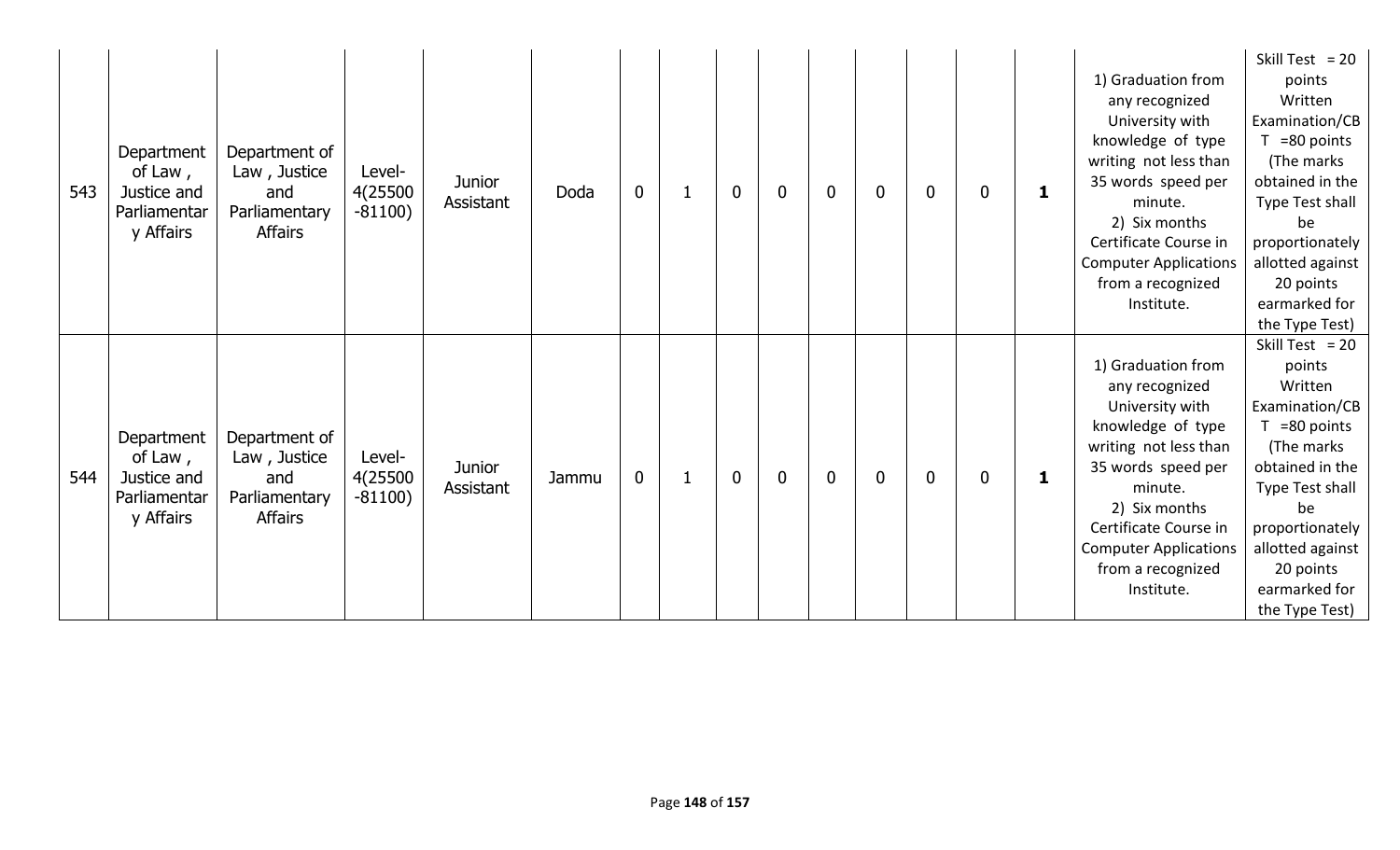| 545 | Department<br>of Law,<br>Justice and<br>Parliamentar<br>y Affairs | Department of<br>Law, Justice<br>and<br>Parliamentary<br><b>Affairs</b> | Level-<br>4(25500<br>$-81100)$ | <b>Junior</b><br>Assistant | Kathua   | $\mathbf 0$ |              | $\mathbf 0$ | 0              | $\mathbf 0$ | $\mathbf{0}$ | $\mathbf 0$ | 0 | 1 | 1) Graduation from<br>any recognized<br>University with<br>knowledge of type<br>writing not less than<br>35 words speed per<br>minute.<br>2) Six months<br>Certificate Course in<br><b>Computer Applications</b><br>from a recognized<br>Institute. | Skill Test = $20$<br>points<br>Written<br>Examination/CB<br>$T = 80$ points<br>(The marks)<br>obtained in the<br>Type Test shall<br>be<br>proportionately  <br>allotted against<br>20 points<br>earmarked for<br>the Type Test) |
|-----|-------------------------------------------------------------------|-------------------------------------------------------------------------|--------------------------------|----------------------------|----------|-------------|--------------|-------------|----------------|-------------|--------------|-------------|---|---|-----------------------------------------------------------------------------------------------------------------------------------------------------------------------------------------------------------------------------------------------------|---------------------------------------------------------------------------------------------------------------------------------------------------------------------------------------------------------------------------------|
| 546 | Department<br>of Law,<br>Justice and<br>Parliamentar<br>y Affairs | Department of<br>Law, Justice<br>and<br>Parliamentary<br><b>Affairs</b> | Level-<br>4(25500<br>$-81100)$ | <b>Junior</b><br>Assistant | Kishtwar | $\mathbf 0$ | $\mathbf{1}$ | $\mathbf 0$ | $\overline{0}$ | $\mathbf 0$ | 0            | $\mathbf 0$ | 0 | 1 | 1) Graduation from<br>any recognized<br>University with<br>knowledge of type<br>writing not less than<br>35 words speed per<br>minute.<br>2) Six months<br>Certificate Course in<br><b>Computer Applications</b><br>from a recognized<br>Institute. | Skill Test = $20$<br>points<br>Written<br>Examination/CB<br>$T = 80$ points<br>(The marks)<br>obtained in the<br>Type Test shall<br>be<br>proportionately<br>allotted against<br>20 points<br>earmarked for<br>the Type Test)   |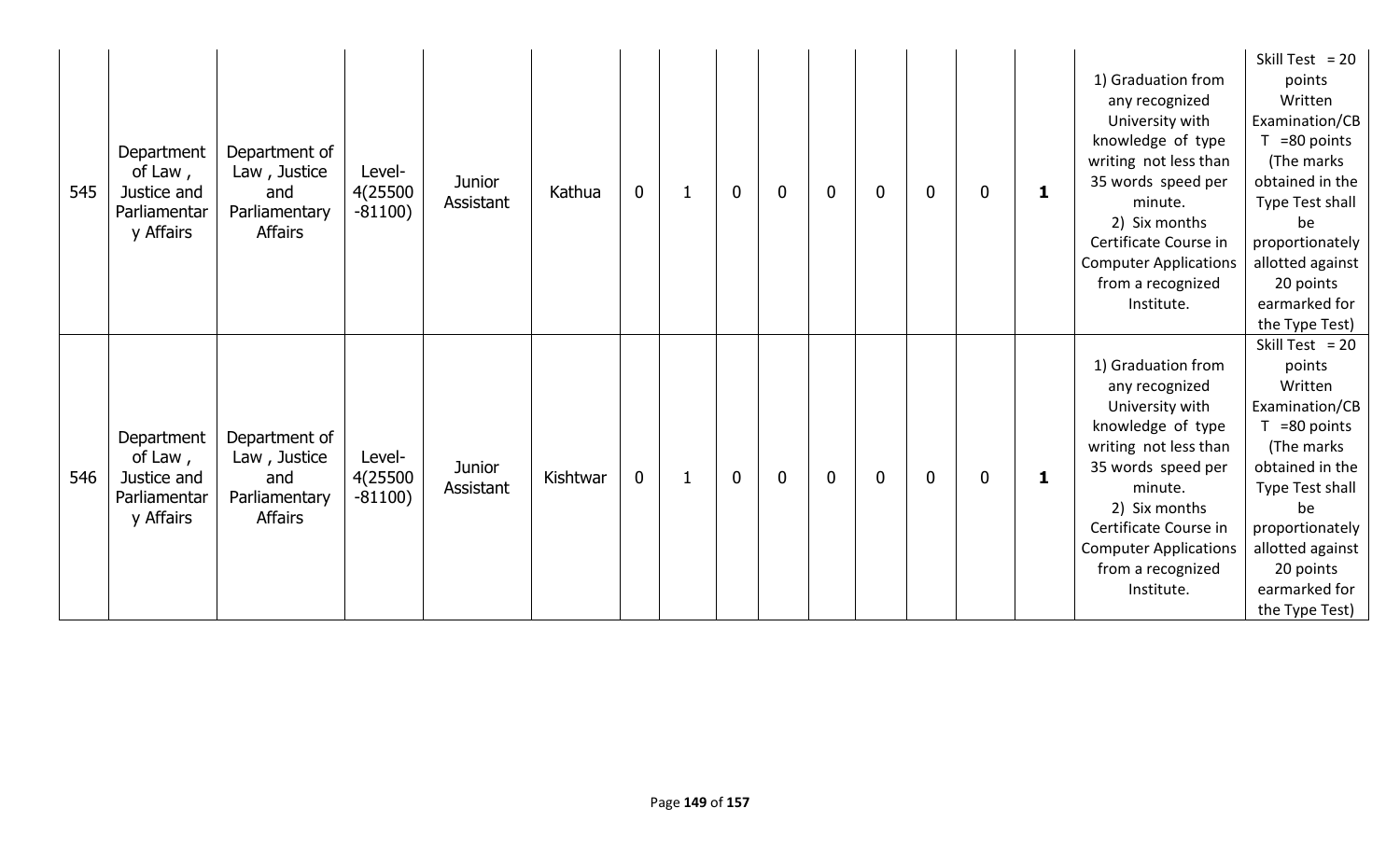| 547 | Department<br>of Law,<br>Justice and<br>Parliamentar<br>y Affairs | Department of<br>Law, Justice<br>Level-<br>4(25500<br>and<br>$-81100)$<br>Parliamentary<br><b>Affairs</b> | <b>Junior</b><br>Assistant | Poonch  | $\mathbf 0$ | 1            | $\mathbf 0$ | 0           | $\bf{0}$    | $\mathbf{0}$ | $\bf{0}$ | 0 | 1 | 1) Graduation from<br>any recognized<br>University with<br>knowledge of type<br>writing not less than<br>35 words speed per<br>minute.<br>2) Six months<br>Certificate Course in<br><b>Computer Applications</b><br>from a recognized<br>Institute. | Skill Test = $20$<br>points<br>Written<br>Examination/CB<br>$T = 80$ points<br>(The marks<br>obtained in the<br>Type Test shall<br>be<br>proportionately<br>allotted against<br>20 points<br>earmarked for<br>the Type Test)  |
|-----|-------------------------------------------------------------------|-----------------------------------------------------------------------------------------------------------|----------------------------|---------|-------------|--------------|-------------|-------------|-------------|--------------|----------|---|---|-----------------------------------------------------------------------------------------------------------------------------------------------------------------------------------------------------------------------------------------------------|-------------------------------------------------------------------------------------------------------------------------------------------------------------------------------------------------------------------------------|
| 548 | Department<br>of Law,<br>Justice and<br>Parliamentar<br>y Affairs | Department of<br>Law, Justice<br>Level-<br>4(25500<br>and<br>$-81100)$<br>Parliamentary<br><b>Affairs</b> | <b>Junior</b><br>Assistant | Rajouri | $\mathbf 0$ | $\mathbf{1}$ | $\mathbf 0$ | $\mathbf 0$ | $\mathbf 0$ | $\mathbf{0}$ | $\bf{0}$ | 0 | 1 | 1) Graduation from<br>any recognized<br>University with<br>knowledge of type<br>writing not less than<br>35 words speed per<br>minute.<br>2) Six months<br>Certificate Course in<br><b>Computer Applications</b><br>from a recognized<br>Institute. | Skill Test = $20$<br>points<br>Written<br>Examination/CB<br>$T = 80$ points<br>(The marks)<br>obtained in the<br>Type Test shall<br>be<br>proportionately<br>allotted against<br>20 points<br>earmarked for<br>the Type Test) |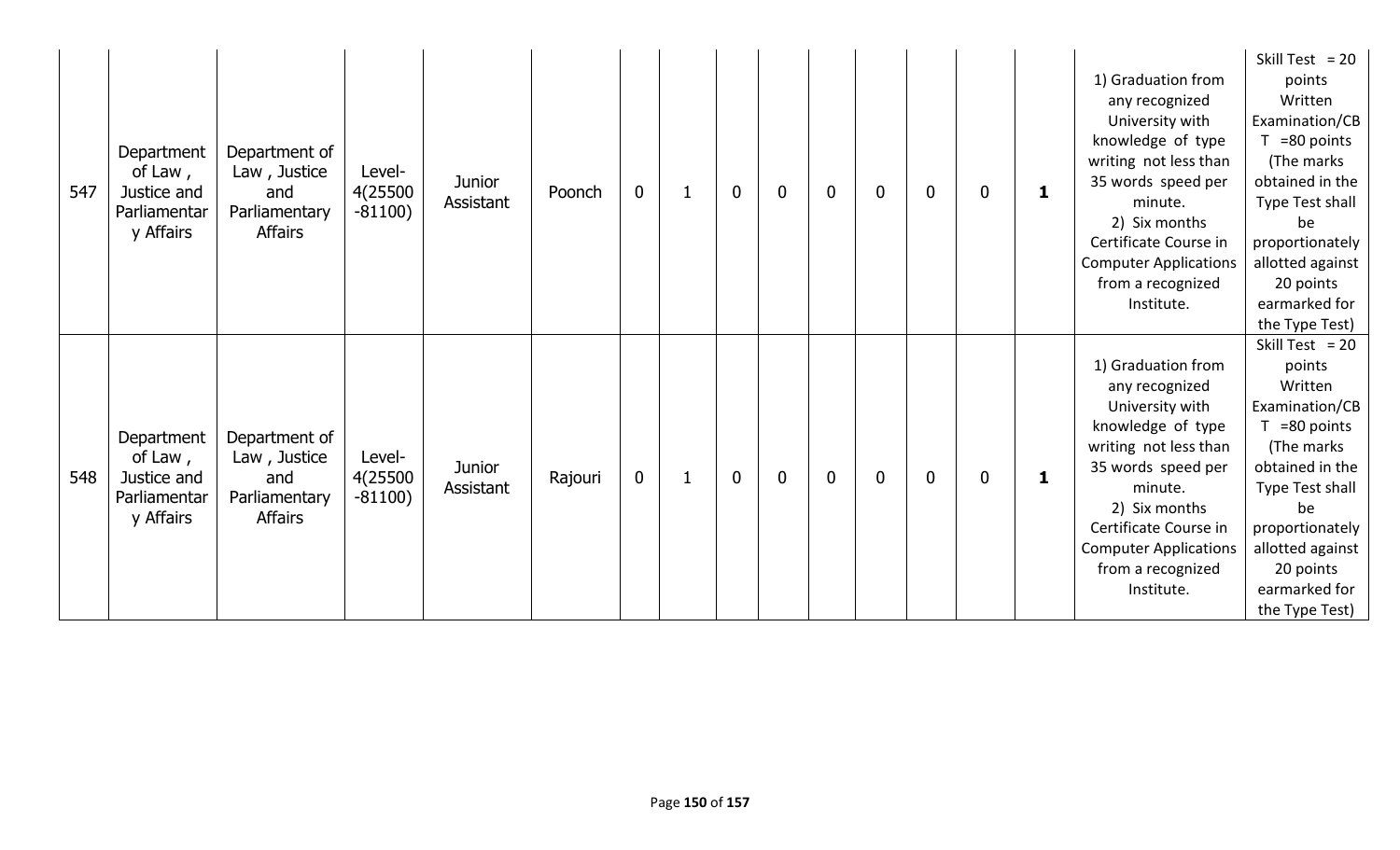| 549 | Department<br>of Law,<br>Justice and<br>Parliamentar<br>y Affairs | Department of<br>Law, Justice<br>and<br>Parliamentary<br><b>Affairs</b> | Level-<br>4(25500<br>$-81100)$ | <b>Junior</b><br>Assistant | Ramban | $\mathbf 0$ |              | $\mathbf 0$ | 0              | $\mathbf 0$ | $\mathbf{0}$ | $\mathbf 0$ | 0 | 1 | 1) Graduation from<br>any recognized<br>University with<br>knowledge of type<br>writing not less than<br>35 words speed per<br>minute.<br>2) Six months<br>Certificate Course in<br><b>Computer Applications</b><br>from a recognized<br>Institute. | Skill Test = $20$<br>points<br>Written<br>Examination/CB<br>$T = 80$ points<br>(The marks)<br>obtained in the<br>Type Test shall<br>be<br>proportionately  <br>allotted against<br>20 points<br>earmarked for<br>the Type Test) |
|-----|-------------------------------------------------------------------|-------------------------------------------------------------------------|--------------------------------|----------------------------|--------|-------------|--------------|-------------|----------------|-------------|--------------|-------------|---|---|-----------------------------------------------------------------------------------------------------------------------------------------------------------------------------------------------------------------------------------------------------|---------------------------------------------------------------------------------------------------------------------------------------------------------------------------------------------------------------------------------|
| 550 | Department<br>of Law,<br>Justice and<br>Parliamentar<br>y Affairs | Department of<br>Law, Justice<br>and<br>Parliamentary<br><b>Affairs</b> | Level-<br>4(25500<br>$-81100)$ | <b>Junior</b><br>Assistant | Reasi  | $\mathbf 0$ | $\mathbf{1}$ | $\mathbf 0$ | $\overline{0}$ | $\mathbf 0$ | 0            | $\mathbf 0$ | 0 | 1 | 1) Graduation from<br>any recognized<br>University with<br>knowledge of type<br>writing not less than<br>35 words speed per<br>minute.<br>2) Six months<br>Certificate Course in<br><b>Computer Applications</b><br>from a recognized<br>Institute. | Skill Test = $20$<br>points<br>Written<br>Examination/CB<br>$T = 80$ points<br>(The marks)<br>obtained in the<br>Type Test shall<br>be<br>proportionately<br>allotted against<br>20 points<br>earmarked for<br>the Type Test)   |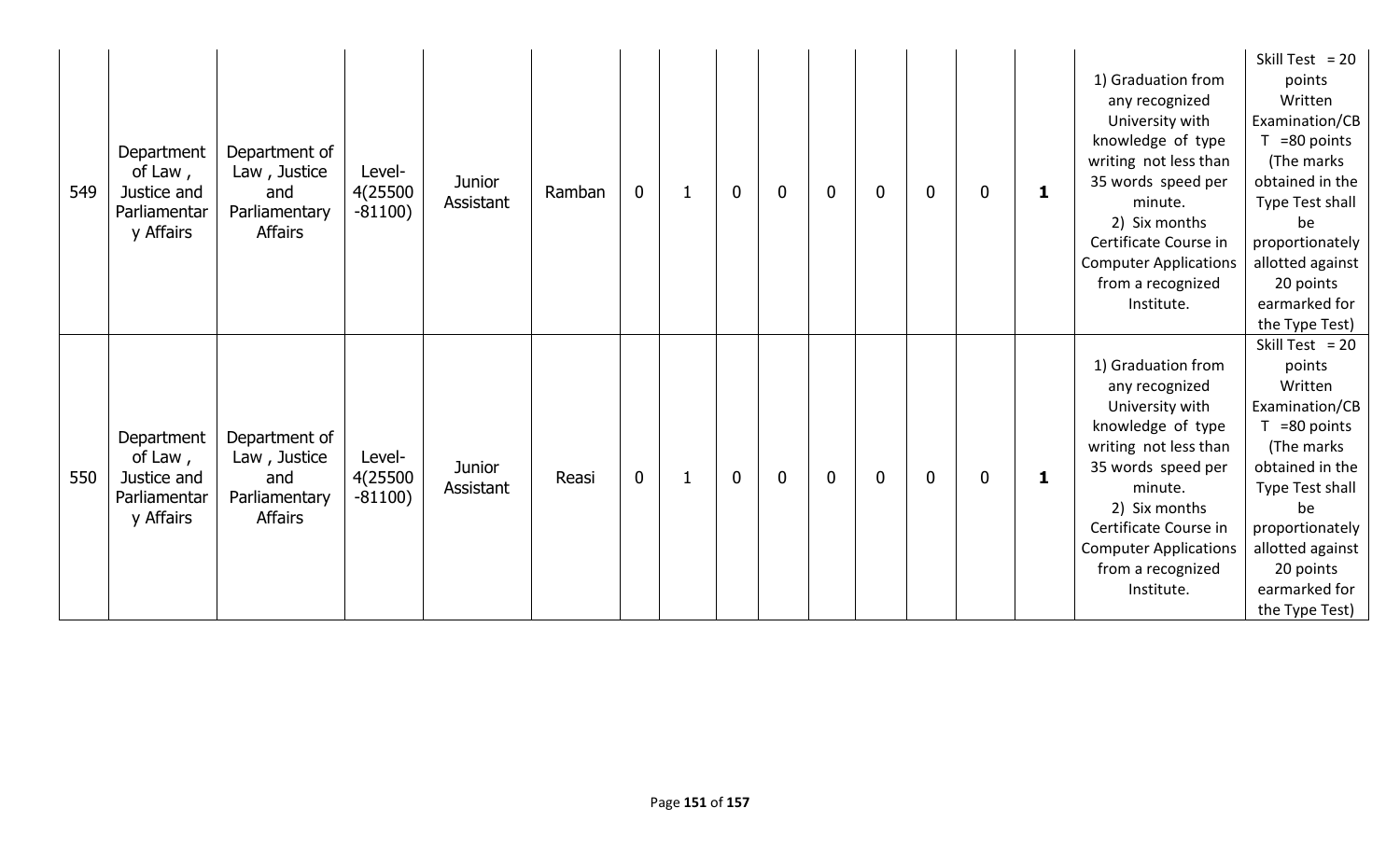| 551 | Department<br>of Law,<br>Justice and<br>Parliamentar<br>y Affairs | Department of<br>Law, Justice<br>and<br>Parliamentary<br><b>Affairs</b> | Level-<br>4(25500<br>$-81100)$ | <b>Junior</b><br>Assistant | Udhampu | $\mathbf 0$ | $\mathbf{1}$ | $\mathbf 0$ | 0              | $\mathbf 0$ | $\mathbf{0}$ | $\mathbf 0$ | 0 | 1 | 1) Graduation from<br>any recognized<br>University with<br>knowledge of type<br>writing having not less<br>than 35 words speed<br>per minute.<br>2) Six months<br>Certificate Course in<br><b>Computer Applications</b><br>from a recognized<br>Institute. | Skill Test = $20$<br>points<br>Written<br>Examination/CB<br>$T = 80$ points<br>(The marks<br>obtained in the<br>Type Test shall<br>be<br>proportionately<br>allotted against<br>20 points<br>earmarked for<br>the Type Test)  |
|-----|-------------------------------------------------------------------|-------------------------------------------------------------------------|--------------------------------|----------------------------|---------|-------------|--------------|-------------|----------------|-------------|--------------|-------------|---|---|------------------------------------------------------------------------------------------------------------------------------------------------------------------------------------------------------------------------------------------------------------|-------------------------------------------------------------------------------------------------------------------------------------------------------------------------------------------------------------------------------|
| 552 | Department<br>of Law,<br>Justice and<br>Parliamentar<br>y Affairs | Department of<br>Law, Justice<br>and<br>Parliamentary<br><b>Affairs</b> | Level-<br>4(25500<br>$-81100)$ | <b>Junior</b><br>Assistant | Samba   | $\mathbf 0$ | $\mathbf{1}$ | $\mathbf 0$ | $\overline{0}$ | $\mathbf 0$ | $\mathbf{0}$ | $\mathbf 0$ | 0 | 1 | 1) Graduation from<br>any recognized<br>University with<br>knowledge of type<br>writing not less than<br>35 words speed per<br>minute.<br>2) Six months<br>Certificate Course in<br><b>Computer Applications</b><br>from a recognized<br>Institute.        | Skill Test = $20$<br>points<br>Written<br>Examination/CB<br>$T = 80$ points<br>(The marks)<br>obtained in the<br>Type Test shall<br>be<br>proportionately<br>allotted against<br>20 points<br>earmarked for<br>the Type Test) |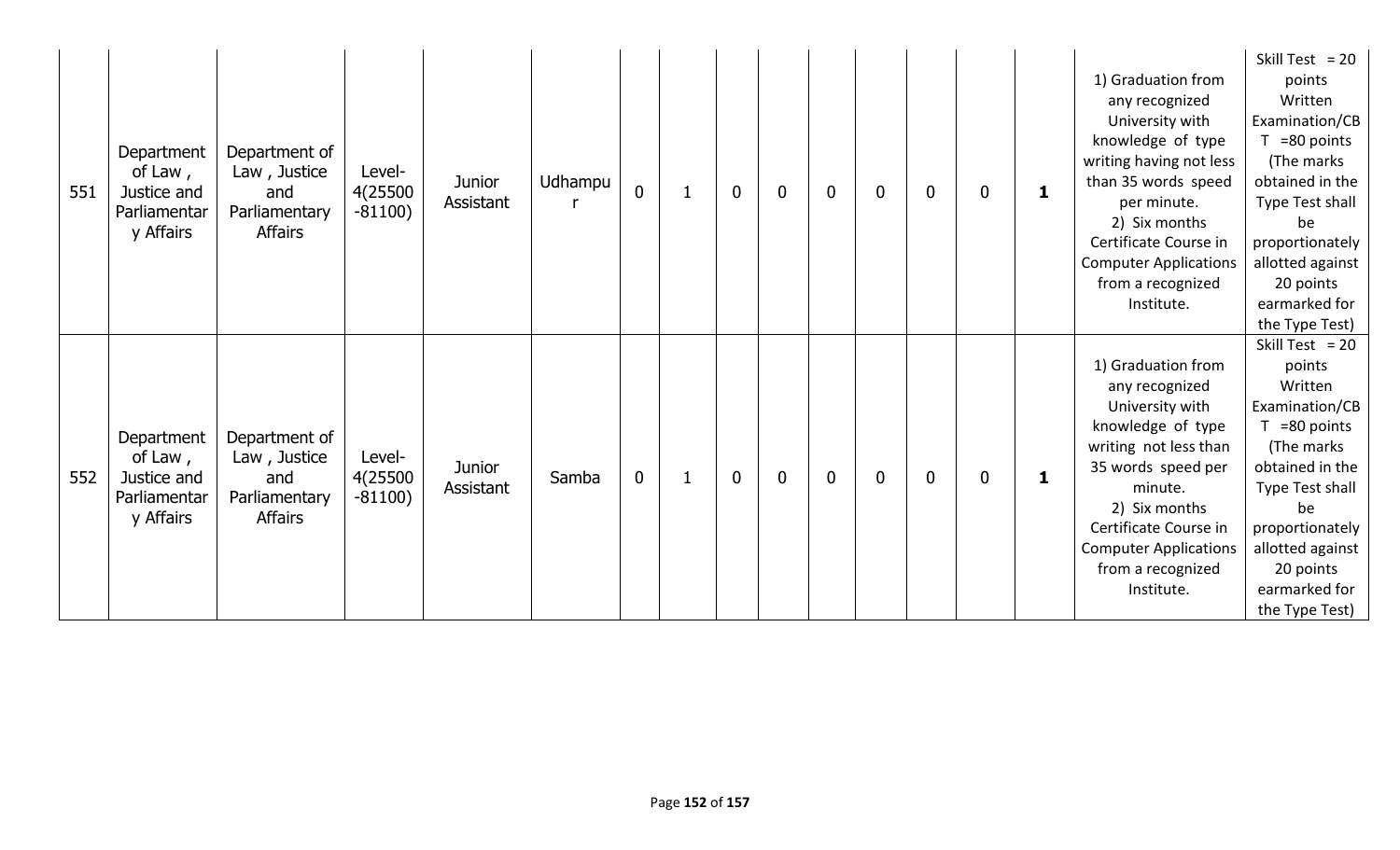| 553 | Department<br>of Law,<br>Justice and<br>Parliamentar<br>y Affairs | Department of<br>Law, Justice<br>and<br>Parliamentary<br><b>Affairs</b> | Level-6B<br>$(35600 -$<br>112800) | Junior Scale<br>Stenographe | UT                       | $\mathbf 0$  | 0 | $\mathbf 0$    | $\mathbf 0$    | $\mathbf 0$ |             | $\mathbf 0$ | 0 | 1 | 1. Graduate from<br>any recognized<br>University having<br>minimum speed of<br>65 and 35 words per<br>minute in shorthand<br>and type writing<br>respectively.<br>2. Six months<br>certificate course in<br><b>Computer Application</b><br>from a recognized<br>institution. | Skill Test = $40$<br>points<br>Written<br>Examination/CB<br>=60 points<br>(The marks<br>obtained in the<br>Skill Test shall<br>be<br>proportionately<br>allotted against<br>40 points<br>earmarked for<br>the Skill Test) |
|-----|-------------------------------------------------------------------|-------------------------------------------------------------------------|-----------------------------------|-----------------------------|--------------------------|--------------|---|----------------|----------------|-------------|-------------|-------------|---|---|------------------------------------------------------------------------------------------------------------------------------------------------------------------------------------------------------------------------------------------------------------------------------|---------------------------------------------------------------------------------------------------------------------------------------------------------------------------------------------------------------------------|
| 554 | Department<br>of Skill<br>Developmen                              | Director Skill<br>Dvelopment                                            | Level-4<br>$(25500 -$<br>81100)   | Junior<br>Assistant         | Div.<br>Kashmir(I<br>TI) | $\mathbf{1}$ | 0 | $\overline{0}$ | $\overline{0}$ | $\mathbf 0$ | $\mathbf 1$ |             | 0 | 3 | 1) Graduation from<br>any recognized<br>University with<br>knowledge of type<br>writing not less than<br>35 words speed per<br>minute.<br>2) Six months<br>Certificate Course in<br><b>Computer Applications</b><br>from a recognized<br>Institute.                          | Skill Test = $20$<br>points<br>Written<br>Examination/CB<br>=80 points<br>(The marks)<br>obtained in the<br>Type Test shall<br>be<br>proportionately<br>allotted against<br>20 points<br>earmarked for<br>the Type Test)  |